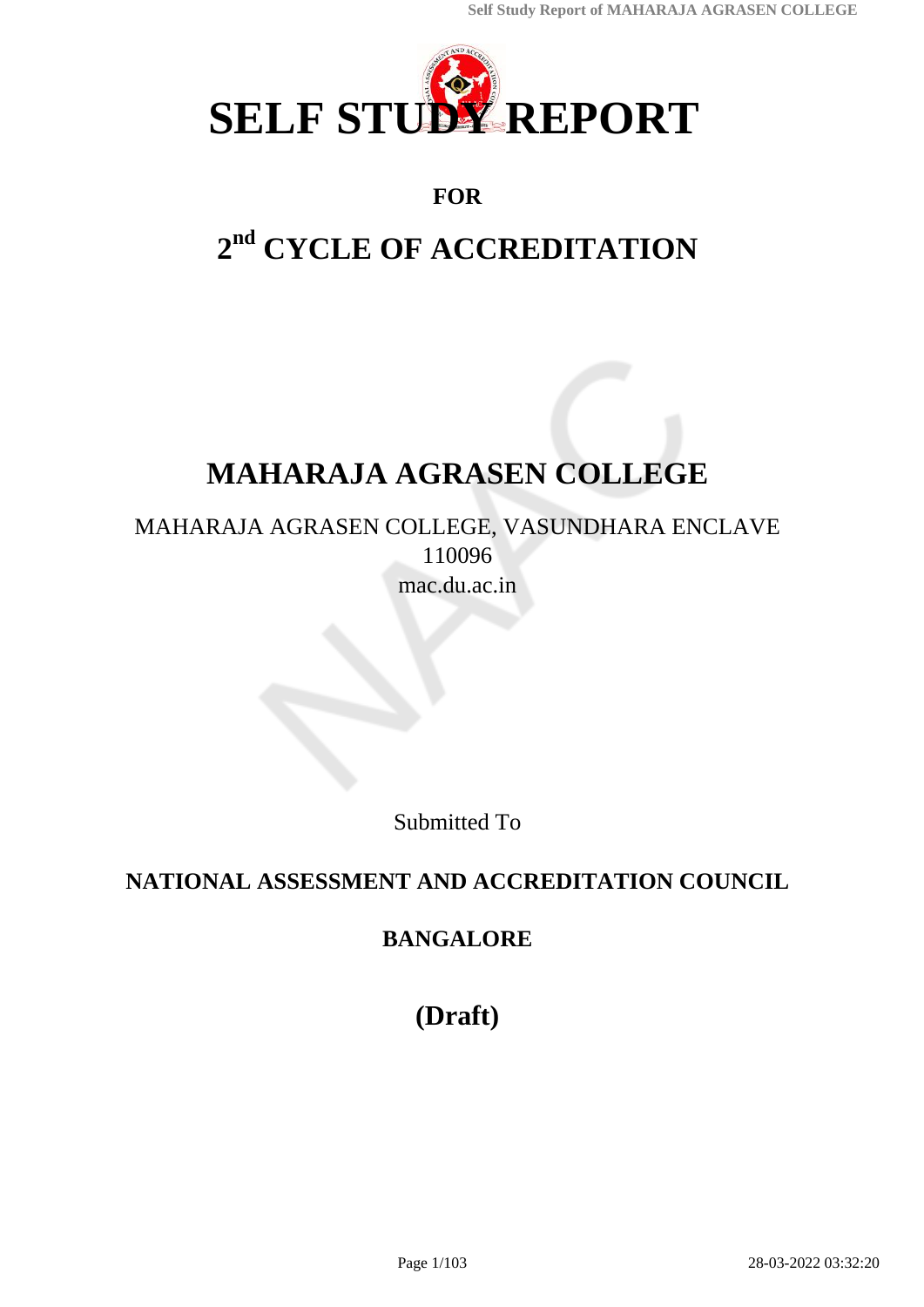# **1. EXECUTIVE SUMMARY**

# **1.1 INTRODUCTION**

**Maharaja Agrasen College was established in August 1994 as a constituent college of the University of Delhi. Initially named Co-Educational College, it was later rechristened as Maharaja Agrasen College, after a great Indian ruler. Catering to the educational demands of the thickly populated East Delhi, the college commenced its journey with 220 students enrolled in the two most popular courses: B.A. (Pass) and B. Com (Hons) in a part of a school building, without adequate water and electricity. In 2010, the College shifted to a spacious verdant state of the art infrastructure spread over 10 acres and offers 10 courses across 15 departments to nearly 2400 students and attracts the student intelligentsia from various parts of not just Delhi, but from all parts of the country. Its phenomenal growth has been recognized in its assessment and accreditation by NAAC with Grade 'A' in 2016 and All India Rank 52 by NIRF, and Ranks 20 in Science, 28 in Arts, and 30 in Commerce streams by MDRA, India Today in 2021.**

**The college is one of the few in the university with a wi-fi enabled campus, two conference and committee rooms, five smart hybrid classrooms equipped with state-of-the-art multi-media teaching aids, ten smart classrooms with over-head mounted projectors and speakers, a 750-seater auditorium, a contemporary ICT and media lab, sports ground, well equipped library and Laboratories along with a 58 seat girls hostel. A state of the art, soundproof wifi enabled recording studio has been set up with the latest recording facilities.** 

**To augment students' skills, Abdul Kalam Centre launched several short-term courses for the students to ready them for the future awaiting them. The e-Learning Platform Moodle on the college website augments the conventional teaching-learning process and promote blended learning in the college. Conscious of its responsibility to provide a holistic learning environment to its students and to help them evolve as sensitized citizenry, the college takes pride in its experiential learning and community outreach programs such Project ABHI, Nistholi and Akshar. Our NCC cadets have done us proud despite their initiation just a few months ago in 2021.** 

**Maharaja Agrasen College successfully ran a Quarantine Centre with the support of Government of NCT of Delhi from May to September 2020 in which around 1000 persons from 8 different countries stayed for 7 days each and availed home like facilities away from their families.** 

#### **Vision**

**The vision and mission of an institution is its guiding framework. It defines its goals and outcomes both at the macro and micro level. The leadership at helm in the form of the Governing Body works closely in tandem with the Principal of the college to ensure that the policies of the institution and its practices lead to its defined vision, which is "Pursuit of knowledge, innovation and research through holistic and transformative education to nurture future leaders." They also acknowledge that the vision and mission of the institution is dynamic and organic. It must modulate with the changing needs of its students and society at large.**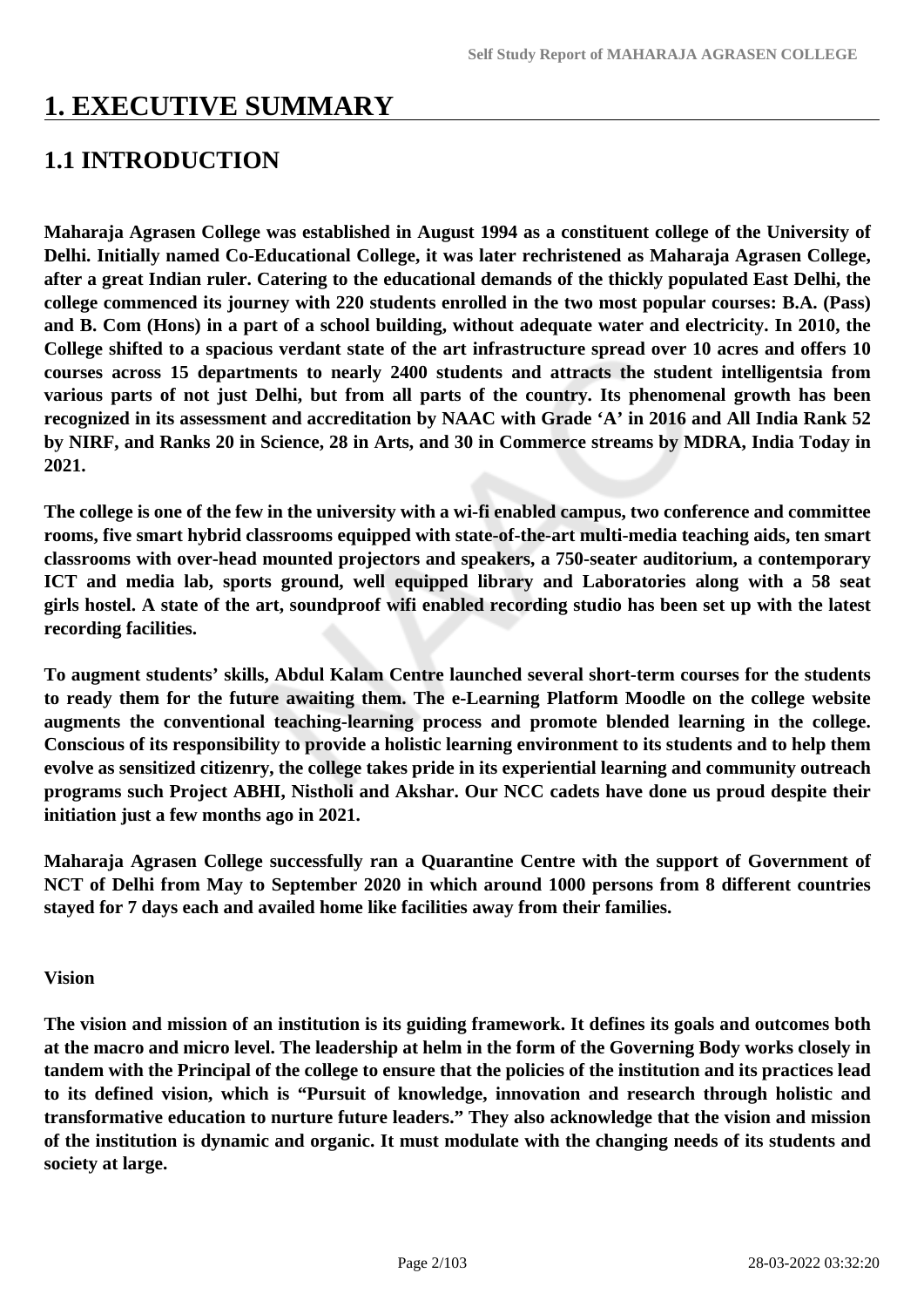#### **Mission**

**The college is committed to:**

**? To impart world-class higher education.**

**? To empower students to evolve as creative and intellectual professionals.**

**? To provide a conducive environment for collaborative opportunities between industry and the academia.**

**? To evolve socially responsible men and women, sensitive and sensitized to green best practices.**

**? To raise outstanding citizens who bring value to society and contribute towards nation building.**

# **1.2 Strength, Weakness, Opportunity and Challenges(SWOC)**

#### **Institutional Strength**

**Assessment and Accreditation**

- **NAAC Grade 'A' in 2016.**
- **NIRF ranking in top 50 institutions all over India (2018-2021).**
- **Rank 27 in Arts, 29 in Commerce and 21 in Science in MDRA India Today (2021).**
- **Accreditation by AISHE annually.**

**Academics – Enrichment and Achievements**

- **A balanced mix of courses in all three streams Humanities, Science and Commerce**
- **Meritorious University toppers who have excelled in academics.**
- **Skill based Short Term Courses to improve students' employability.**
- **7 Star Innovation Projects augment student driven research and innovation.**
- **Conferences, seminars, workshops and invited talks expose students to the best minds and evolving fields of research.**
- **Faculty members attend Faculty Development and Refresher programmes and are provided timely duty/ study leave/ sabbatical for pursuing doctoral/ post-doctoral research.**
- **Faculty members engage in development of e-content, new curriculum development and revision at the University level.**
- **40 faculty promoted to the next level, 11 are now professors.**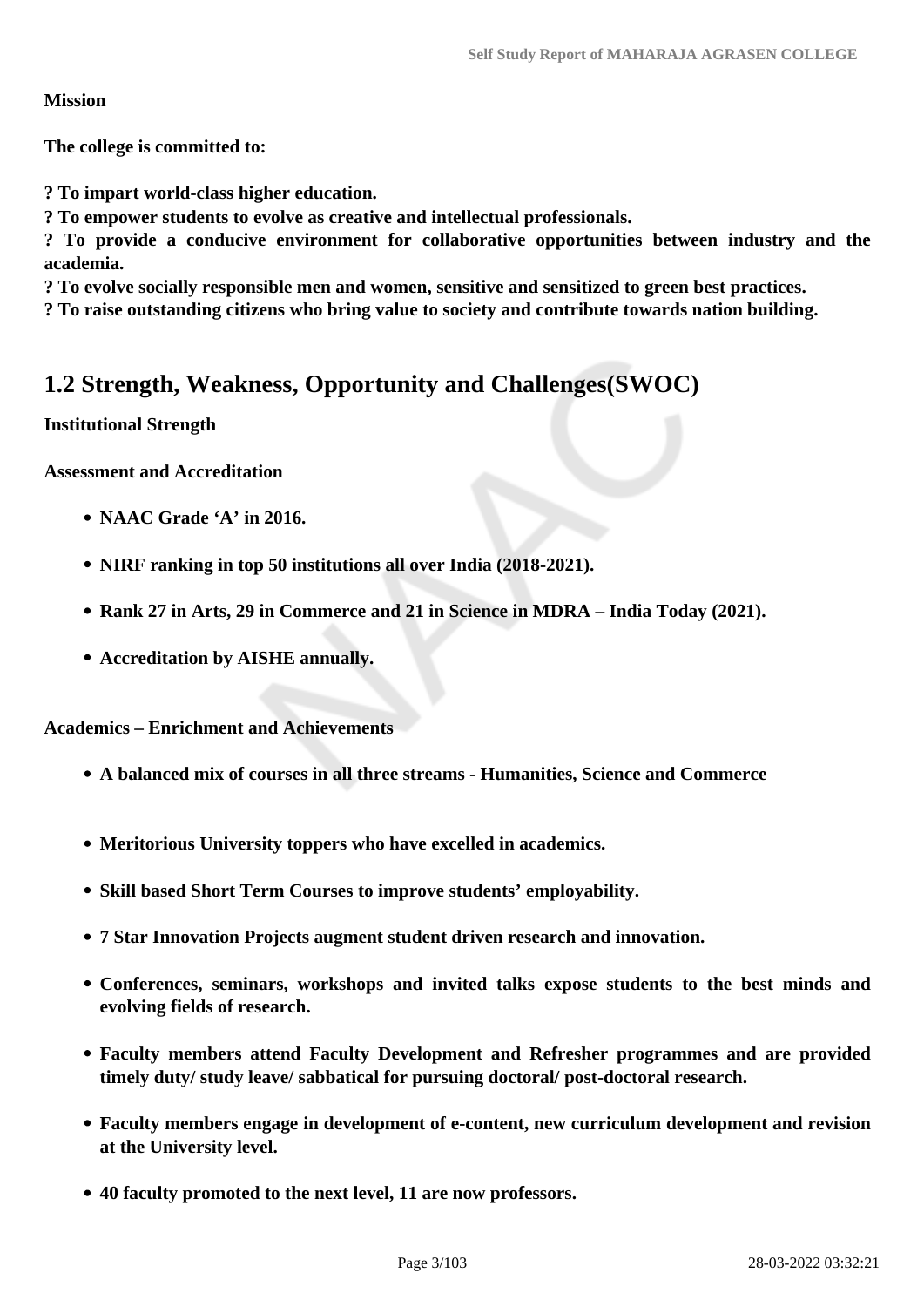- **Faculty publish articles in refereed peer review journals of repute.**
- **Non-Teaching Faculty upgrade their skills in training programs.**

**Infrastructure**

- **A 10-acre green differently abled campus in the heart of East Delhi with 5 acres of green coverage. Proximity to the metro station attracts students from NCR.**
- **93 spacious Wifi enabled classrooms, tutorial rooms, department rooms and laboratories with ergonomic furniture provide a comfortable learning space.**
- **State of the art air-conditioned auditorium with seating capacity for 750 students.**
- **A spacious and well-lit library with a reading room with intra access to e publications via INFLIBNET and online access to DULS.**
- **Well-equipped ICT, Media and other Science Laboratories.**
- **A clean, safe, and secure 58 bed Girl's hostel.**
- **MAC Wellness Centre with gym facilities**
- **Abdul Kalam Research Centre offers a single platform for logistics and infrastructure support for research.**

#### **Digital Interface**

- **MAC Elearning Portal augments teaching with innovative digital elearning aids.**
- **Faculty trained to prepare econtent to augment traditional classroom teaching.**
- **Systematic upgradation to a wifi enabled campus, five state-of-the-art smart classrooms with multi-media teaching aids and recording studio.**

**Experiental Learning Through Community Outreach**

- **Project ABHI**
- **Project Nistholi**
- **Project Akshar**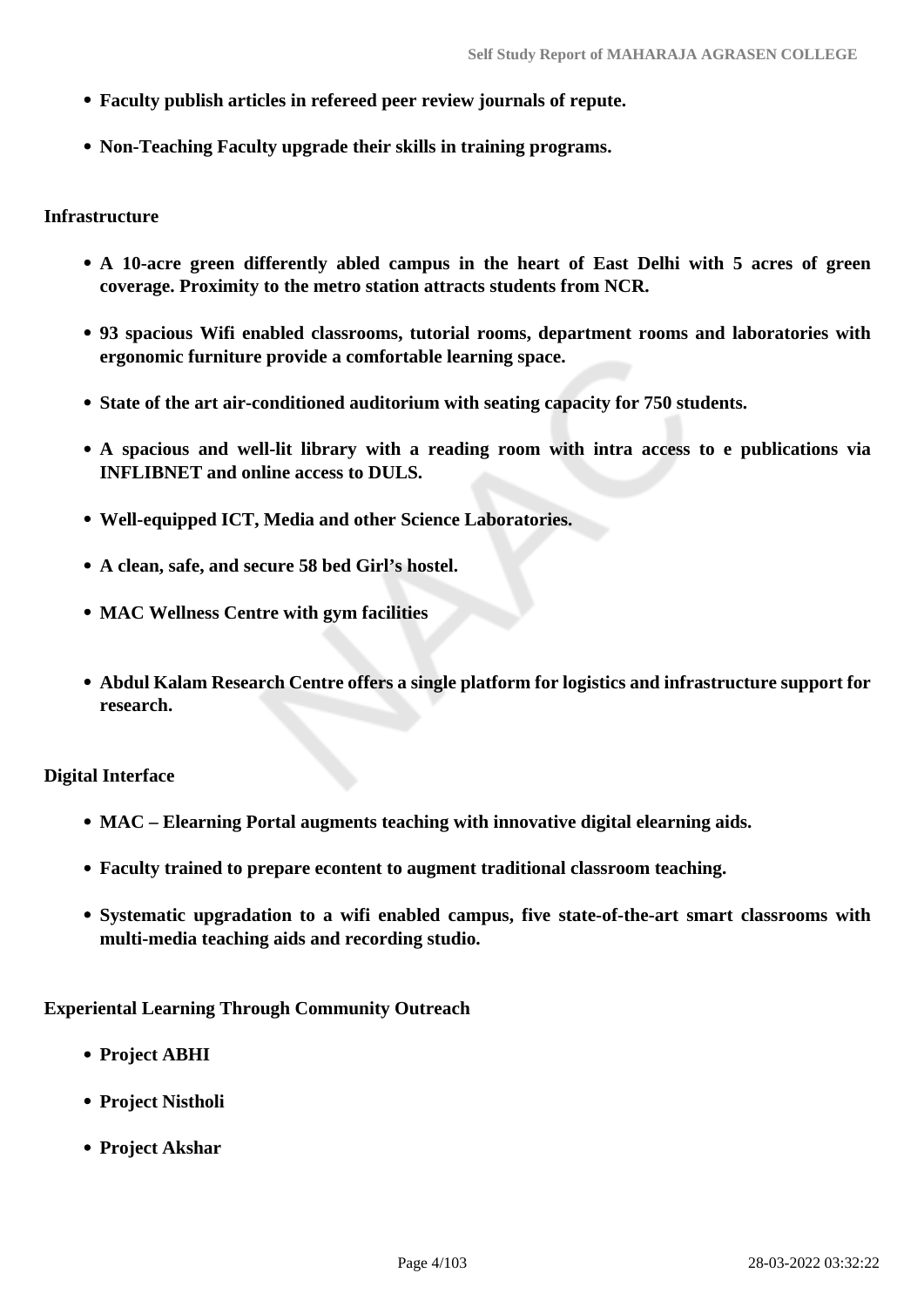#### **Inclusivity in Diversity**

- **Participation in Ek Bharat Shreshth Bharat**
- **National Cadet Corps**
- **National Service Scheme**
- **Equal Opportunity Cell**
- **SC/ST Cell**

#### **Extension Study Centres**

- **IGNOU**
- **NCWEB**

#### **Institutional Weakness**

- **Need to implement campus wide ERP management system.**
- **Need to initiate exchange programmes and collaborations with other universities and institutions both at the national and international level.**
- **Need to fill vacant posts on priority basis.**
- **Follow up with the University of Delhi regarding the proposal for approval of new 3 postgraduate and 8 undergraduate courses already approved by the Governing Body.**
- **Encourage innovations and patents.**
- **Registration of Alumni Body.**

#### **Institutional Opportunity**

- **Effective utilization of alumni for quality enhancement.**
- **To translate augmented industry institution interface into collaborations.**
- **To attract international students.**
- **To sign MOUs with national and international organisations for student and teacher exchange**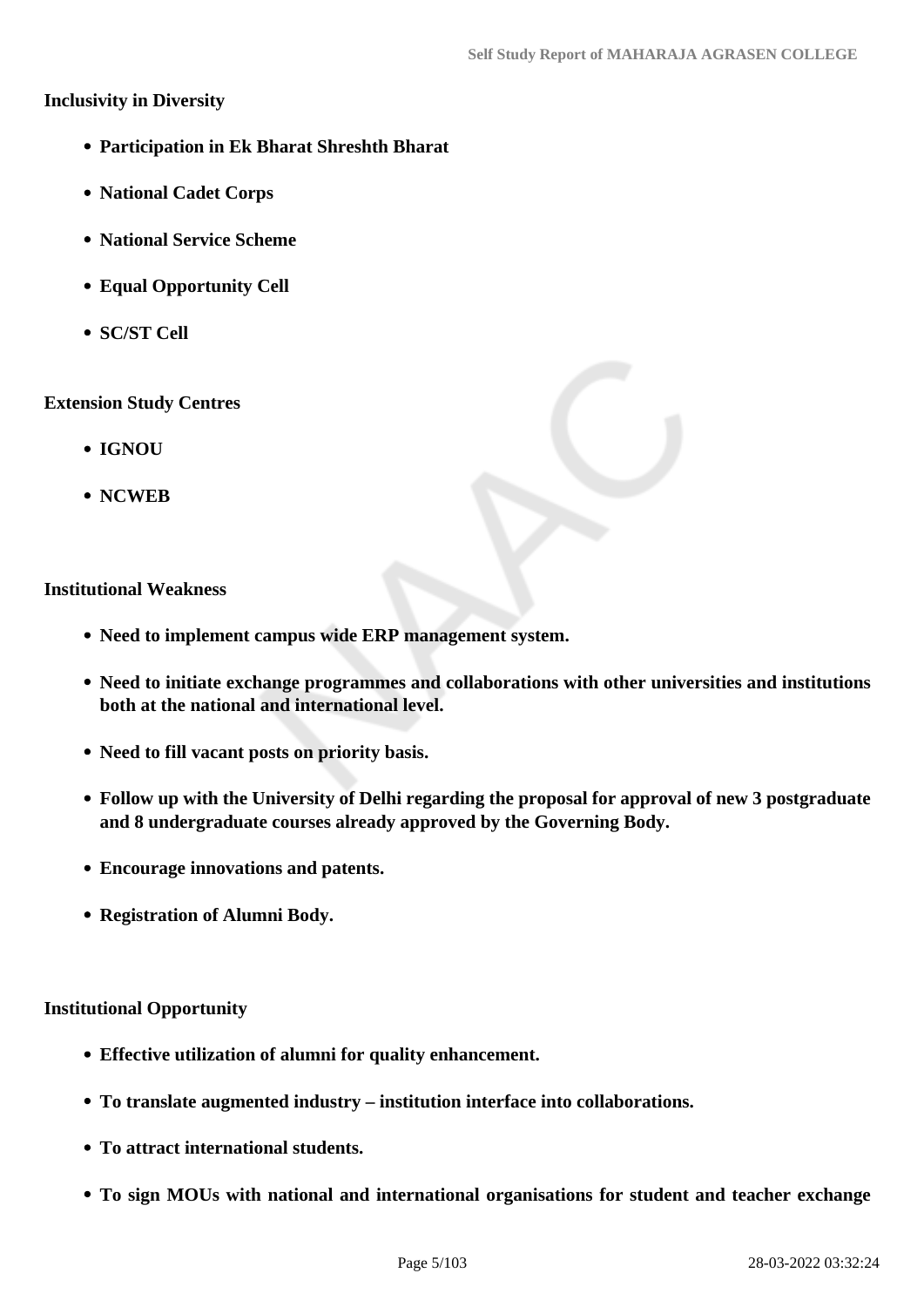**programmes, research, and employment opportunities.**

- **To offer more skill development courses to enhance students' employability.**
- **Encourage filing of research patents.**
- **Set up Language Laboratories.**

#### **Institutional Challenge**

- **To expedite filling up of vacant positions.**
- **To expedite approval and introduction of new courses with University of Delhi.**

# **1.3 CRITERIA WISE SUMMARY**

#### **Curricular Aspects**

**The primary goal of Maharaja Agrasen College, a constituent college of University of Delhi is to ensure optimum teaching-learning and timely completion of the CBCS-LOCF syllabus in both letter and spirit. Faculty across departments have regularly been head and additional examiners of specific papers, members of curriculum development and revision committees, have set question papers and contributed in the design and development of curriculum for add on courses. Since pedagogy and planning go hand in hand, the IQAC formulates the academic calendar much in advance so that there is healthy consonance and synergy between academics and co and extra-curricular activities.**

**Sensitisation of students pertaining to issues of Environment and Sustainability, Gender, Human Values and Professional Ethics is very important. Papers offered under Generic Electives, Skill Enhancement Courses (SEC) and Discipline Specific Elective courses are offered keeping in mind these parameters. Special lectures, workshops and conferences are also organised to bring awareness and improve the overall growth and development of students.**

**Periodic assessment and review of students is taken in the form of class presentations, assignments, group discussions and tests and followed by remedial measures. Tutorials and faculty-student meetings are regularly held to ensure successful learning outcomes and make necessary shifts in pedagogy accordingly. To ensure effective curriculum delivery, faculty continuously upgrade their knowledge and technical skill by using e-learning tools, by participating in faculty development programmes, presenting their research papers in conferences and by publishing their research articles.**

**Samvaad, Parent-Teacher meetings are conducted to discuss their students' progress.**

**Teaching-learning and Evaluation**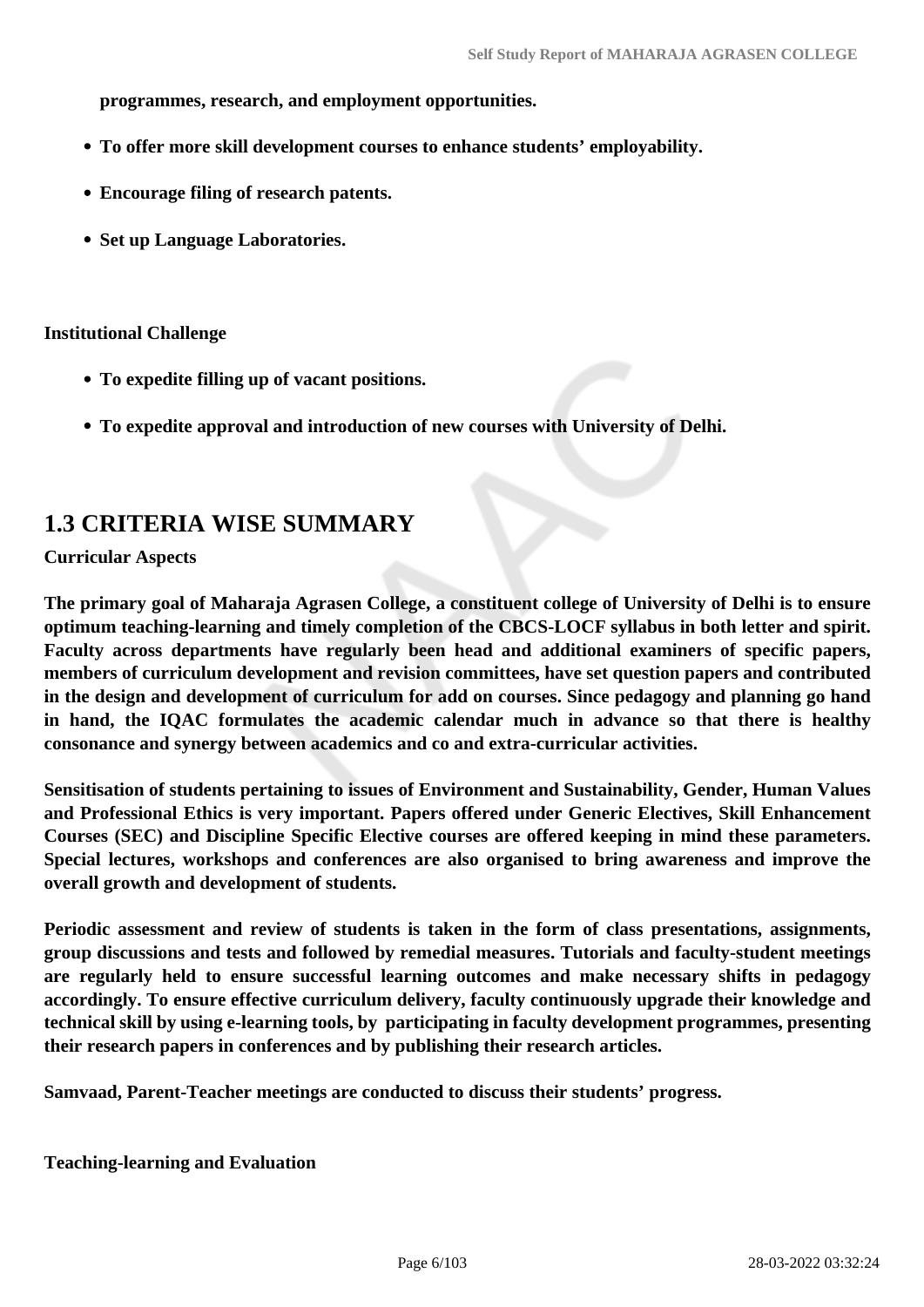**Maharaja Agrasen College is proud of its diverse student community and all efforts are made to give personalised attention to all learners. Tutorial group size of 10/15 students and remedial classes benefit students. They are also encouraged to present and publish their research papers. National Student Academic Congress is held regularly wherein students not only lead in organisational activities but also present their papers.** 

**In order to ensure effective and technology driven learning, MAC's e-learning platform- Moodle has been extensively used to promote learning and research. The college believes that learning horizons should be taken beyond curriculum and classrooms. Holistic development of students is the need of the hour and students are thereby engaged in experiential learning, participative learning and problemsolving methodologies. In this regard, the college has taken numerous initiatives such as adoption of Baroji and Nistholi villages, initiation of National Cadet Corps for girls, experiential learning through NSS, Equal Opportunity Cell, Project Akshar, regular Industrial and Field visits etc. In addition, the college has ICT enabled smart classrooms, recording studio, simulators and computer software packages, e-resources in the college library and a wifi enabled campus to provide a more meaningful and enhanced learning experience.**

**Internal Assessment is conducted as per the guidelines of University of Delhi. Detailed feedback and suggestions are given to students by faculty members for improvement. The moderation committee of the college ensures transparency in the internal assessment and attendance marks and addresses grievances of students if any.** 

**Research, Innovations and Extension** 

**Maharaja Agrasen College provides vibrant platforms to impart holistic education to students. To promote institution-neighbourhood community interface, the college has initiated numerous initiatives such as Agrasen Baroji Help Initiative (ABHI), collaboration with Nistholi village, initiation of National Cadet Corps for girls, Experiential Learning through NSS, Equal Opportunity Cell, Pedal Power Club, Agrani, Project Avian and Project Akshar.**

**With an aim to create a green campus, the college has introduced various eco-friendly practices such as complete ban on use of plastic in Vidyottama Girls Hostel, use of jute bags and air purifier plants. Students are also proactively engaged in sustainable waste management initiatives. The Green Action Committee of the college conducts a massive waste paper collection drive in its effort towards greener and cleaner environment. A contract was also signed between the college and Jaagruti Waste Paper Recycling Services under this initiative.**

**Student Driven Research has always been the USP of the college and Abdul Kalam Centre is one of its kind research oriented hub of the college providing assistance to students and faculty. Currently, seven star innovation research projects funded by University of Delhi are being run in the Center. Industrial and Field visits are also organised in a bid to enhance experiential and participatory learning.**

**In order to ensure holistic well-being of students and promote fitness and wellness of students and their family members, Family Olympics and Emotional and Counselling Workshops are organised. Such workshops have elicited positive responses from students and their family members thereby strengthening the college's resolve to organise many such workshops in future.**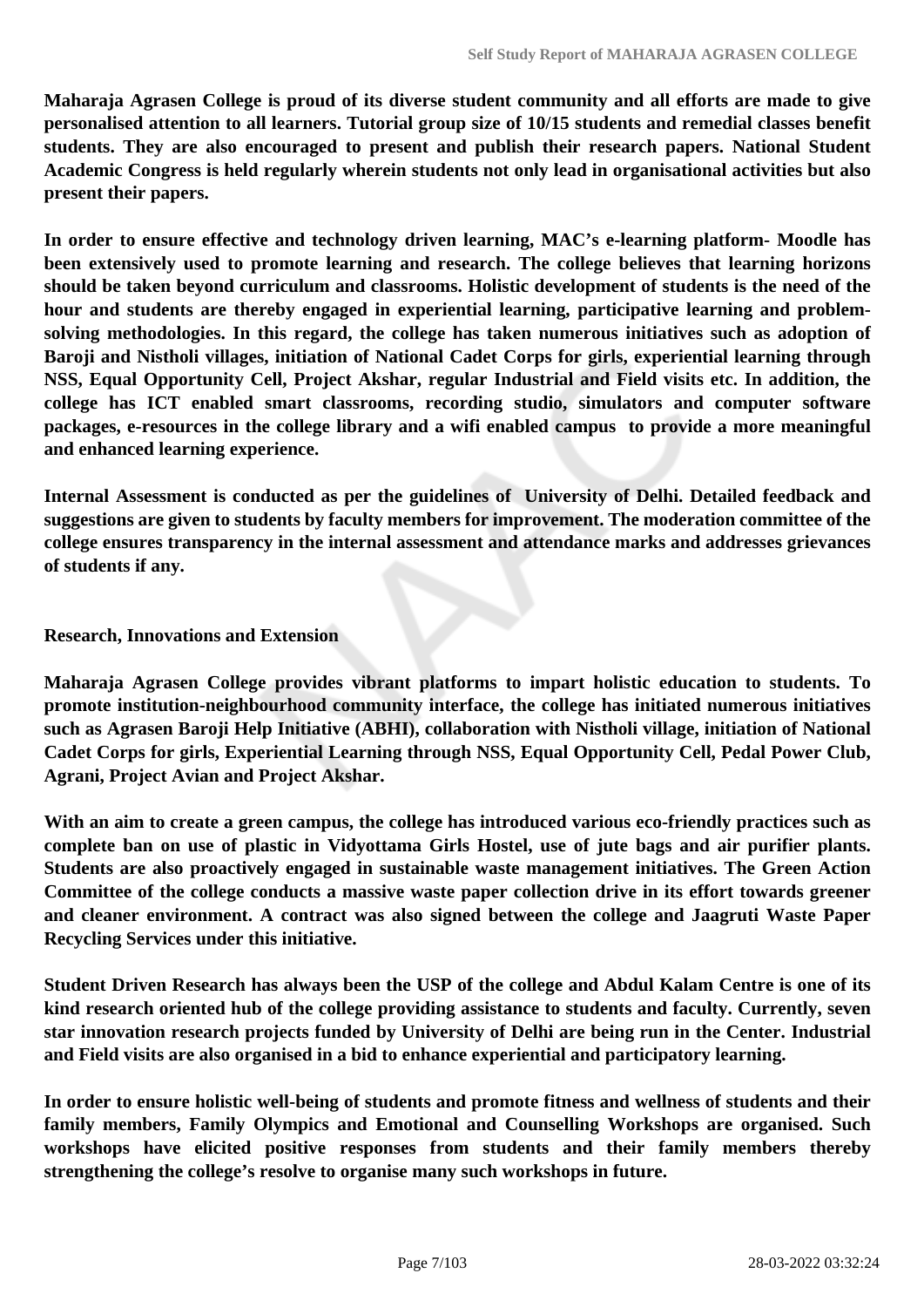#### **Infrastructure and Learning Resources**

**Maharaja Agrasen College, University of Delhi, is a verdant green campus, spread over 10 acres in Vasundhara Enclave, Delhi, and takes pride in its spacious state-of-art campus comprising of planned infrastructural outlay and inclusive facilities for incentivizing current day teaching-learning methods and related tasks.**

**The college comprises of 93 spacious, well-lit and ergonomically furnished classrooms and tutorial rooms with select being provisioned with latest audio-visual aids and smart-technology based systems. In addition, there are comfortable customized department rooms for faculty members and students; the college has well-equipped laboratories (for the use of media, ICT and science experiment related purposes), a well-dedicated ICT Centre (comprising of a well-equipped general purpose computer lab providing infrastructural support to computer-technology based and wi-fi related needs of the college), a state-of-art recording studio, ultra-modern and smart-technology enabled Conference and Committee rooms (extremely useful in the conduct of national and international seminars, webinars, conferences and presentations) and Sardar Vallabh Bhai Patel Auditorium; a hi-tech auditorium, housed in a separate complex, spread over three floors, and comprising of a separate multi-purpose hall on the ground-floor.** 

**In addition; the college has numerous facilities for PwD students consisting of ramps, lifts, braille signage, disabled-friendly toilets (etc.); fitness-equipment enabled wellness center; spacious and wellmanicured sports ground and comfortable and clean Girls' Common Room with sanitary-pad vending machines and incinerators.**

**The educational and learning environment of the institution is adequately supported by an extremely well-equipped library system comprising of comprehensive OPAC facilities and resources and datamanagement systems comprising of e-learning resources such as NPTEL, NLIST and NMEICT; a comprehensively and suitably well-equipped Vidyottama girls' hostel; the vibrant Centre for Performing Arts and Sanskriti Kala Kendra, Civic Education Centre (funded by Government of NCT of Delhi which incentivizes translation and educational work); students' enablement related and remedialinterventionist nature-based Training and Placement Centre, Abdul Kalam Centre, Embedded Systems and Robotics Centre (ESBC), Silver Jubilee Centre for North-East India and MAC-ESBS (Ek Bharat Shreshtha Bharat) Club, NCWEB and IGNOU cells.** 

**A range of well-manned committees (Infrastructure, Laboratory, ICT etc.) ensure a holistic and wellnourished infrastructurally enabled environment ensuring overall development of teachers and students.**

#### **Student Support and Progression**

**Representation of students in the college is attested through their presence and participation in the Students' Council which is representative and provides a useful student-institution interface in the college and is behind the organisation of the National Student Academic Congress; the holistic Cultural Council body which is the lead student body of the ECA Committee of Maharaja Agrasen College and in tandem with other students' cultural societies, is instrumental for the functioning of societies such as Nataraj (Dance), Septune (Music), Inquizitive (Quiz), Chakraview (Debating), Abhinay (Street-theatre), Anchoring Pool (anchoring), Samyantar (Hindi theatre), Markos (marketing), Srijan (art and craft). Chakraview (debating), North-east society, SPICMACAY and Vivekananda Study circle.**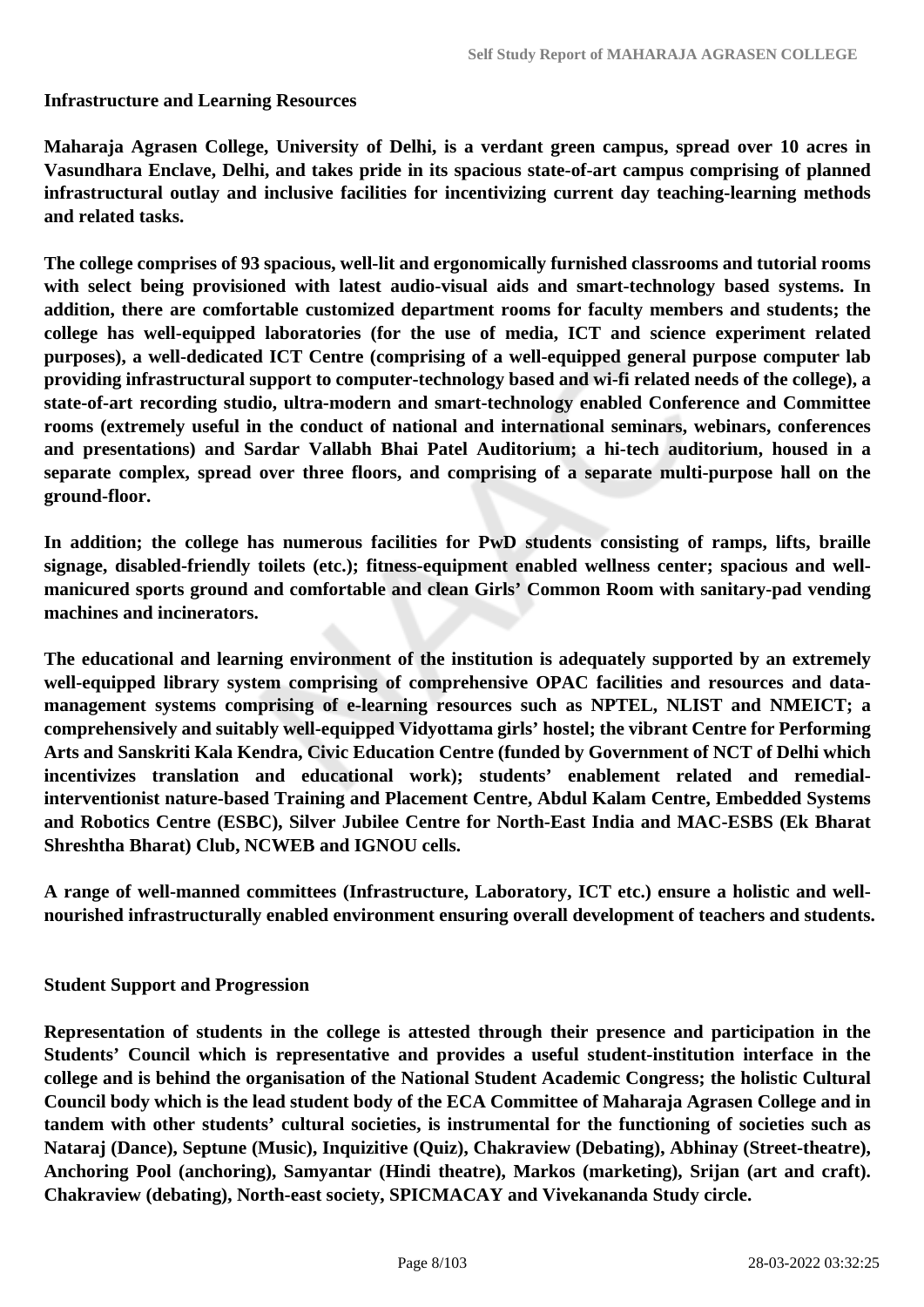**The Students' Union is the apex academic student representative body of the college formed to work for the welfare of students by coordinating at the University level to actively organize academic and cocurricular events; it is democratically elected and ensures sustenance of a feedback-based mechanism for overall improved infrastructural and academic growth of the institution. Additionally, numerous department student societies of the college (Mac Commerce, Active, Nav Chetna, Chanakya, Ramanujan, Techtitans, Business Economics, Lakshya, Sage) and groups such as the NSS (National Service Scheme) and NCC (National Cadet Corps) work for overall development and inclusivity. Associations such as MAC-IN SEARCH and MAC-Alumni further provide incentivized platforms to student initiatives related to environmental protection, alumni connect and student outreach. Associations such as Internal Complaints Committee and related mechanisms ensure protection of students' interests in matters related to general issues of concern.** 

#### **Governance, Leadership and Management**

**The quality and rigor of academic output of Maharaja Agrasen College comes from its well-organized structure comprising at its helm; an administratively astute Governing Body (led by Chairman, Treasurer and other members), college administration led by the Principal and members of the teaching and non-teaching staff. The IQAC (the nodal Committee for quality implementation), in tandem with various Staff Council committees, oversees the quality of implementation of programmes, policies and academic content as well as teacher-student interface. Staff council committees include Academic Planning, Alumni, Annual Activity, Attendance, ECA, Discipline, Examination amongst others.**

**This well-structured system is supported by the vision of the institution which is testified through its numerous commitments of initiating the proposal for 11 new courses in its Silver Jubilee Year (2019), some of these being BSc (Hons.) in Physics, Mathematics, Botany, Computer Science and BA (H) in Economics, History and MA in English and Hindi. Additionally; there has been an approval of the Silver Jubilee Centre of Academic Excellence, Sports, Culture, Communication etc.**

**In addition to the above structure; the commitment of the institution towards maintenance of quality and output is testified through its numerous efforts: the running of Abdul Kalam Centre for add-on courses and presence of MAC e-Learning portal, the digital platform for the creation of e-resources. The mandate of MAC- IQAC is to develop an all-inclusive quality culture in the college by channelling and synergizing the efforts of all constituent stake holders of the college and work towards academic excellence and progress — this includes policy formulation, result analysis, organisations of seminars, conferences and steering and leading institutional and teachers' efforts and initiatives. The people and staff-friendly attitude of the institution is evident in the college taking the initiative to be the Quarantine Centre (2020) during the pandemic and its incentivization of efforts for faculty members, such as provision of child care leave, provision of sabbatical and study leave, disbursement of medical expenses etc. The institutional system is further organised and run on a system of reviews, performance appraisal, student feedback and an unflinching commitment to quality and hard-work.**

#### **Institutional Values and Best Practices**

**The institution has systems in place to ensure gender sensitization and equity. The Internal Complaints Committee redresses complaints and supports gender sensitization by organizing sensitization and selfdefence workshops. The Women's Development Cell organizes several awareness and sporting events to**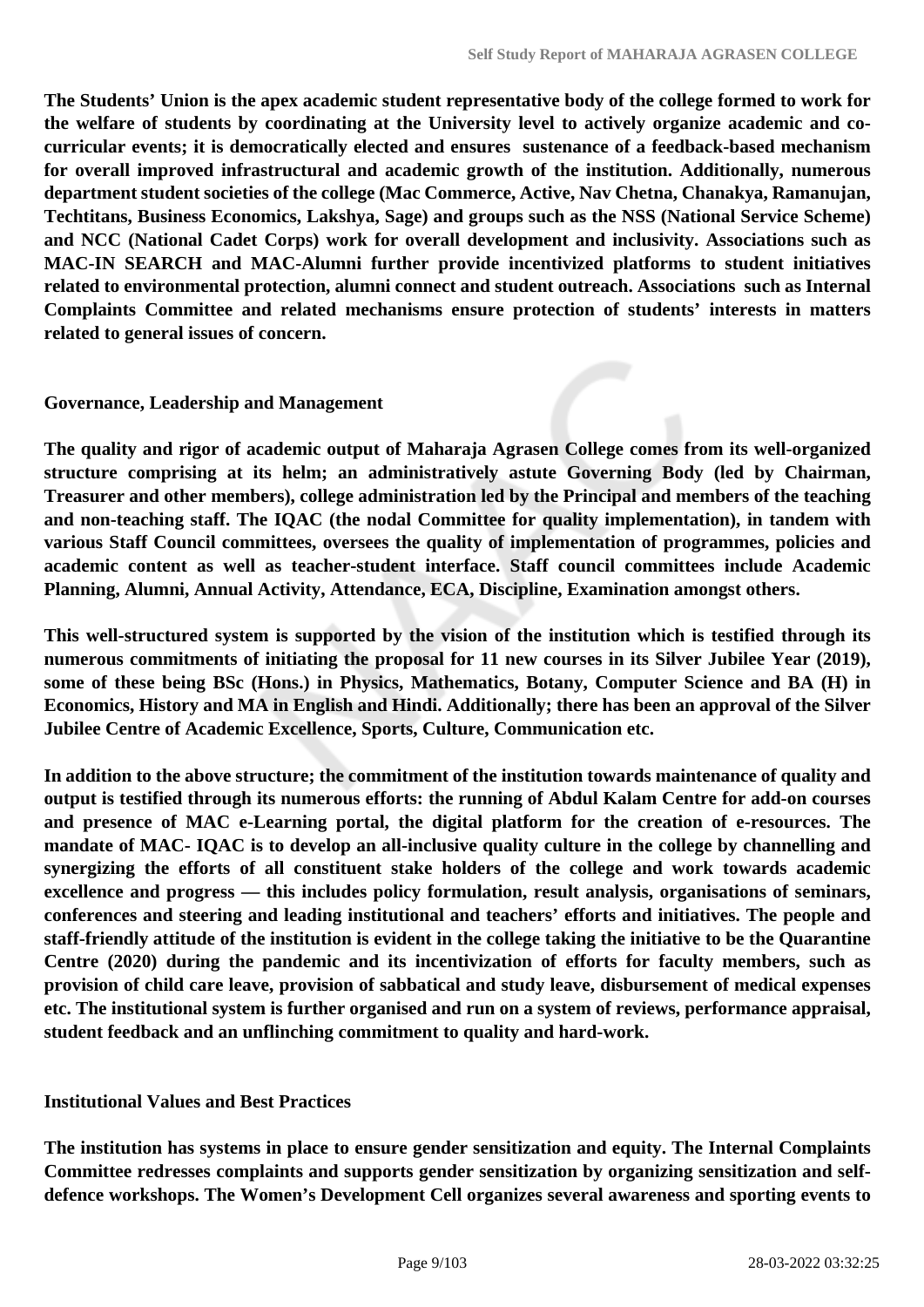**promote gender equality. The college runs the NCWEB programme, has a girls' hostel, utilizes CCTV camera monitoring of common spaces, and employs female guards as part of security staff. Disposal of degradable and non-degradable waste is handled as per protocols. The college has an MOU with Jaagruti, a paper recycling agency. The college segregates its waste, and has vermicomposting pits for organic waste. It also has a Sewage Treatment Plant. Hazardous chemical waste is stored and utilized as per established safety standards. Cultural awareness and education is duly emphasized. Through the programmes of SPICMACAY, MAC EBSB, Centre for Northeast India, Centre for Performing Arts and Culture, NSS, NCC, Sanskriti Kala Kendra, village adoption programmes, Civic Education Centre, Equal Opportunity Cell, the college helps foster a sense of cultural connections and shared traditions. Sensitization of students and employees towards their constitutional obligations is undertaken in terms of events that foreground the citizens' rights and duties. Constitution Day, National Voters Day, Swami Vivekananda Memorial Lecture and Birth Anniversary of Vallabh Bhai Patel are duly celebrated with informative lectures by experts and historians. The college likewise, celebrates national and international commemorative events like Independence Day, Republic Day, and International Women's Day. The college takes pride in its best practices which foster experiential learning through community outreach and foregrounding integrity in diversity through its policies, centres and practices.**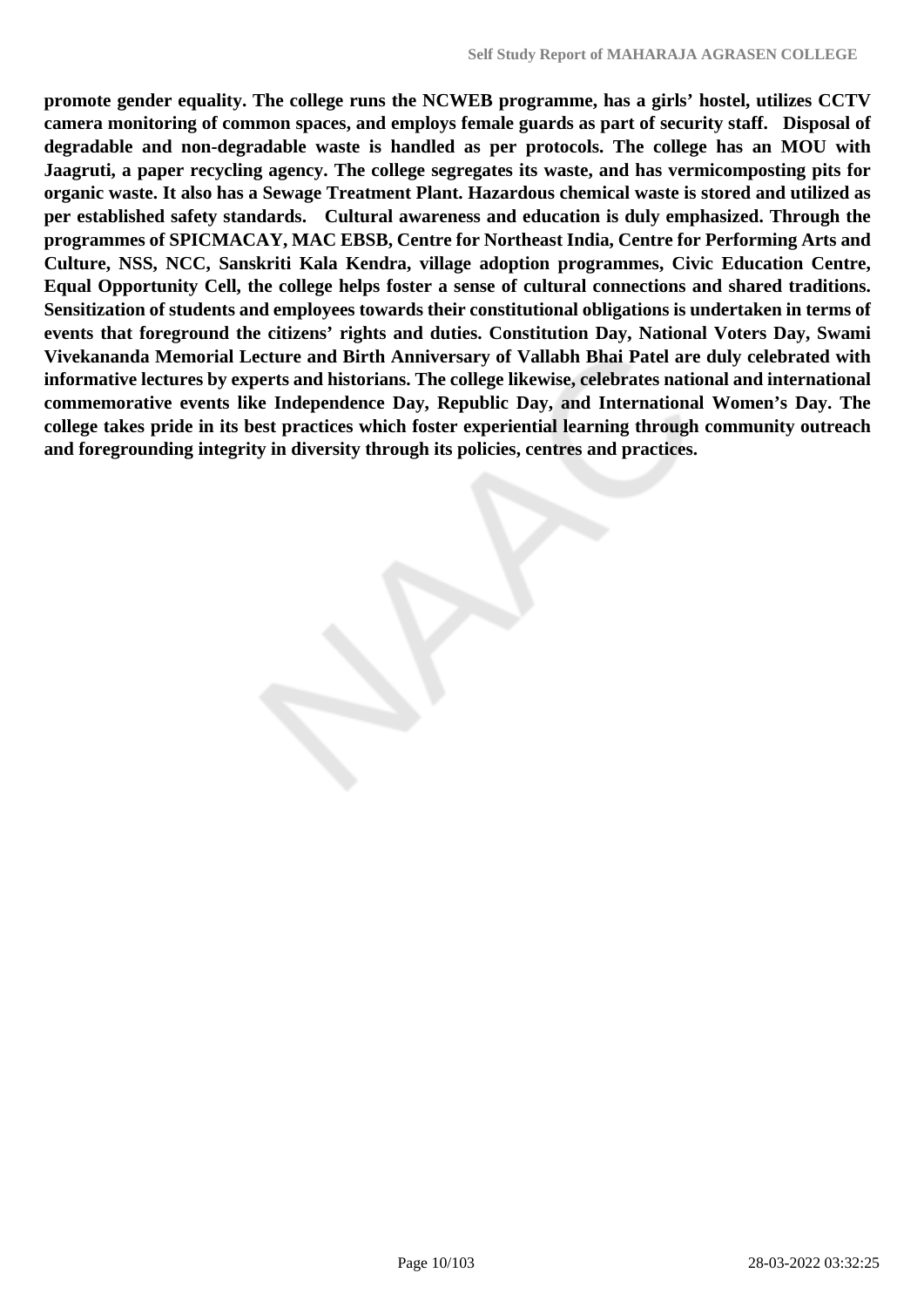# **2. PROFILE**

# **2.1 BASIC INFORMATION**

| Name and Address of the College |                                              |  |
|---------------------------------|----------------------------------------------|--|
| Name                            | MAHARAJA AGRASEN COLLEGE                     |  |
| Address                         | Maharaja Agrasen College, Vasundhara Enclave |  |
| City                            | Delhi                                        |  |
| <b>State</b>                    | Delhi                                        |  |
| Pin                             | 110096                                       |  |
| Website                         | mac.du.ac.in                                 |  |

| <b>Contacts for Communication</b> |                            |                                          |               |                          |                            |
|-----------------------------------|----------------------------|------------------------------------------|---------------|--------------------------|----------------------------|
| <b>Designation</b>                | <b>Name</b>                | <b>Telephone with</b><br><b>STD Code</b> | <b>Mobile</b> | Fax                      | <b>Email</b>               |
| Principal(in-<br>charge)          | Sanjeev<br>Kumar<br>Tiwari | 011-22610552                             | 9811546564    | $\overline{\phantom{0}}$ | principal@mac.du.<br>ac.in |
| IQAC / CIQA<br>coordinator        | Gitanjali<br>Chawla        | 011-22610556                             | 9818679187    | 011-2261056<br>3         | gchawla@mac.du.a<br>c.in   |

| <b>Status of the Institution</b> |                                          |
|----------------------------------|------------------------------------------|
| <sup>1</sup> Institution Status  | Government, Grant-in-aid and Constituent |

| <b>Type of Institution</b> |                |
|----------------------------|----------------|
| By Gender                  | Co-education   |
| By Shift                   | Regular<br>Day |

| <b>Recognized Minority institution</b>     |    |
|--------------------------------------------|----|
| If it is a recognized minroity institution | No |
|                                            |    |

| <b>Establishment Details</b>         |                  |
|--------------------------------------|------------------|
| Date of establishment of the college | $24 - 08 - 1994$ |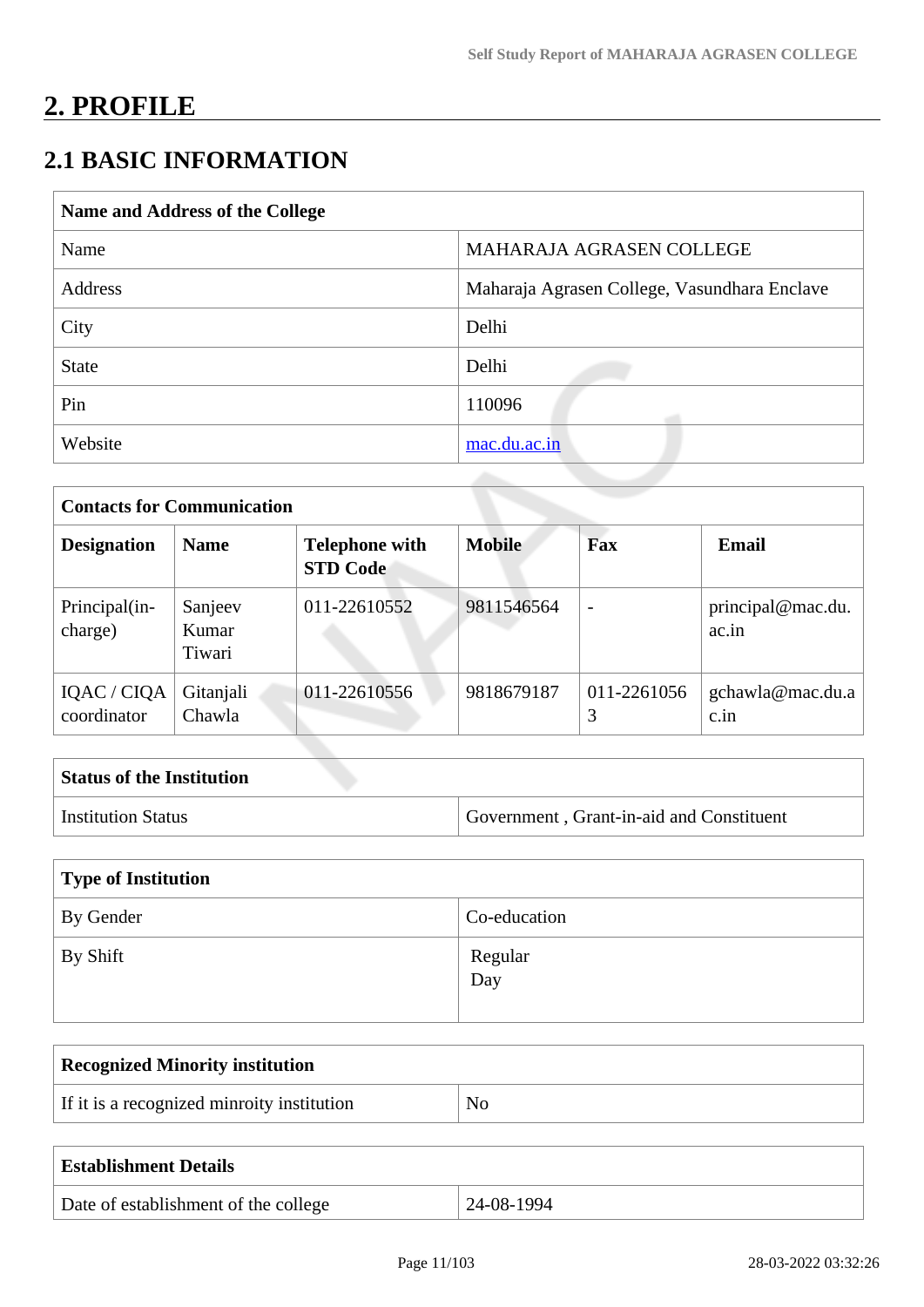| University to which the college is affiliated/ or which governs the college (if it is a constituent<br>$\vert$ college) |
|-------------------------------------------------------------------------------------------------------------------------|
|                                                                                                                         |

| ' State | <b>University name</b> | <b>Document</b>      |
|---------|------------------------|----------------------|
| Delhi   | University of Delhi    | <b>View Document</b> |

# **Details of UGC recognition**

| <b>Under Section</b> | Date       | <b>View Document</b> |
|----------------------|------------|----------------------|
| 2f of UGC            | 24-08-1994 | <b>View Document</b> |
| $12B$ of UGC         | 21-01-2022 | <b>View Document</b> |

|                                                           | Details of recognition/approval by stationary/regulatory bodies like<br>AICTE, NCTE, MCI, DCI, PCI, RCI etc(other than UGC) |                                        |                              |                |
|-----------------------------------------------------------|-----------------------------------------------------------------------------------------------------------------------------|----------------------------------------|------------------------------|----------------|
| <b>Statutory</b><br><b>Regulatory</b><br><b>Authority</b> | <b>Recognition/App</b><br>roval details Inst<br>itution/Departme<br>nt programme                                            | Day, Month and<br>year(dd-mm-<br>yyyy) | <b>Validity in</b><br>months | <b>Remarks</b> |
| No contents                                               |                                                                                                                             |                                        |                              |                |

| Details of autonomy                                                                                                                  |    |
|--------------------------------------------------------------------------------------------------------------------------------------|----|
| Does the affiliating university Act provide for<br>conferment of autonomy (as recognized by the<br>UGC), on its affiliated colleges? | No |

| <b>Recognitions</b>                                                                  |    |
|--------------------------------------------------------------------------------------|----|
| Is the College recognized by UGC as a College<br>with Potential for Excellence(CPE)? | No |
| Is the College recognized for its performance by<br>any other governmental agency?   | No |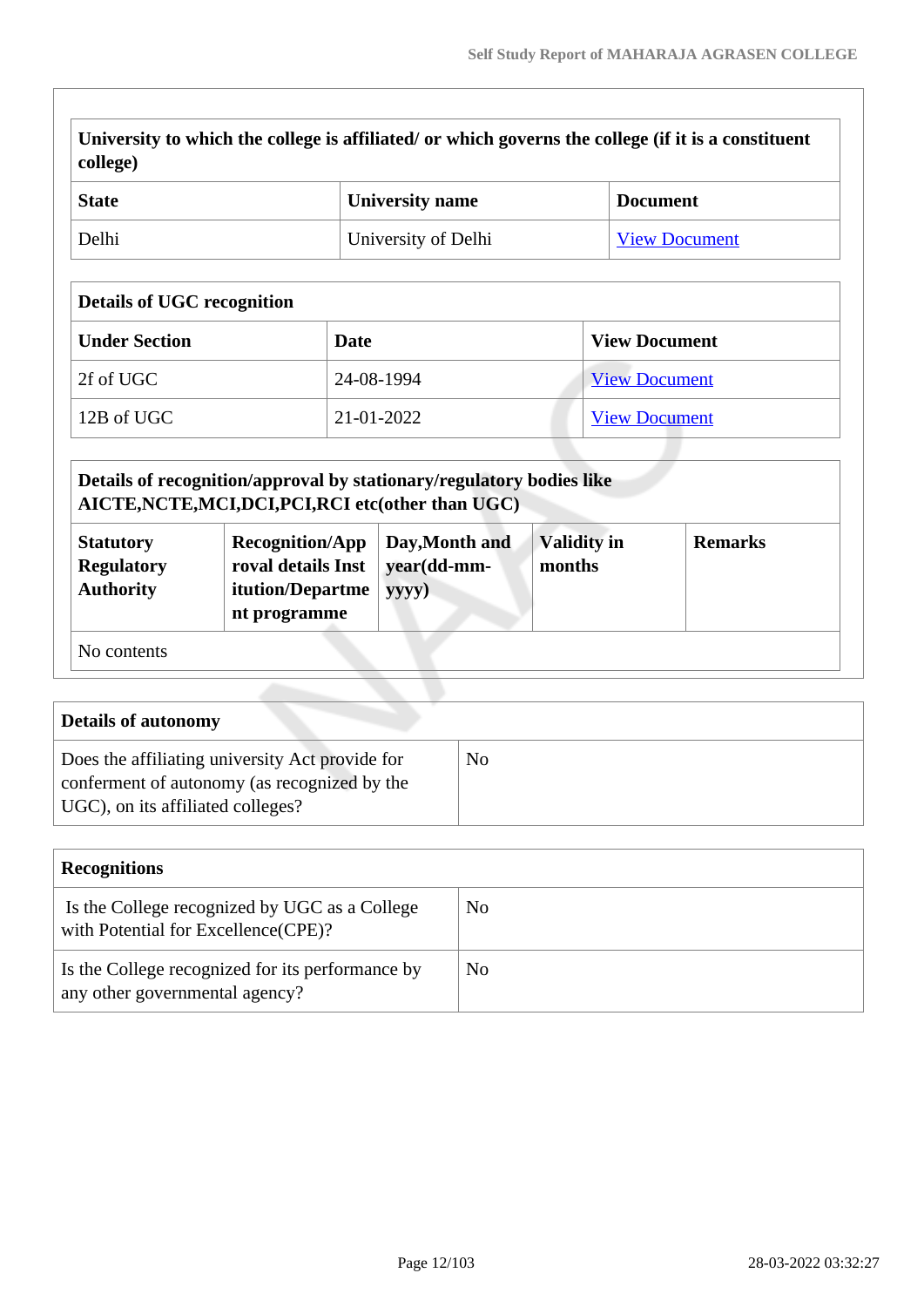| <b>Location and Area of Campus</b> |                                                 |           |                                |                             |  |  |  |
|------------------------------------|-------------------------------------------------|-----------|--------------------------------|-----------------------------|--|--|--|
| <b>Campus Type</b>                 | <b>Address</b>                                  | Location* | <b>Campus Area</b><br>in Acres | Built up Area in<br>sq.mts. |  |  |  |
| Main campus<br>area                | Maharaja Agrasen College,<br>Vasundhara Enclave | Urban     | 10                             | 430556.4                    |  |  |  |

# **2.2 ACADEMIC INFORMATION**

|                           |                                         |                                     |                                             | Details of Programmes Offered by the College (Give Data for Current Academic year) |                                      |                                             |
|---------------------------|-----------------------------------------|-------------------------------------|---------------------------------------------|------------------------------------------------------------------------------------|--------------------------------------|---------------------------------------------|
| Programme<br><b>Level</b> | <b>Name of Pr</b><br>ogramme/C<br>ourse | <b>Duration</b> in<br><b>Months</b> | <b>Entry</b><br>Qualificatio<br>$\mathbf n$ | <b>Medium</b> of<br><b>Instruction</b>                                             | <b>Sanctioned</b><br><b>Strength</b> | No.of<br><b>Students</b><br><b>Admitted</b> |
| <b>UG</b>                 | BCom,Com<br>merce                       | 36                                  | XII                                         | English                                                                            | 193                                  | 171                                         |
| <b>UG</b>                 | BSc, Electron<br>ics                    | 36                                  | XII                                         | English                                                                            | 58                                   | 58                                          |
| <b>UG</b>                 | <b>BA, Business</b><br>Economics        | 36                                  | XII                                         | English                                                                            | 58                                   | 51                                          |
| <b>UG</b>                 | <b>BSc,Mathem</b><br>atics              | 36                                  | XII                                         | English                                                                            | 68                                   | 68                                          |
| <b>UG</b>                 | BA, Hindi                               | 36                                  | <b>XII</b>                                  | Hindi                                                                              | 58                                   | 55                                          |
| <b>UG</b>                 | <b>BA, Journalis</b><br>m               | 36                                  | XII                                         | English                                                                            | 58                                   | 58                                          |
| <b>UG</b>                 | <b>BA, Political</b><br>Science         | 36                                  | XII                                         | English, Hind<br>$\mathbf{i}$                                                      | 58                                   | 58                                          |
| <b>UG</b>                 | BA, English                             | 36                                  | XII                                         | English                                                                            | 58                                   | 58                                          |
| <b>UG</b>                 | <b>BSc, Physical</b><br>Science         | 36                                  | XII                                         | English                                                                            | 68                                   | 68                                          |
| <b>UG</b>                 | BA, BA<br>Prog<br>Committee             | 36                                  | XII                                         | English                                                                            | 193                                  | 193                                         |

**Position Details of Faculty & Staff in the College**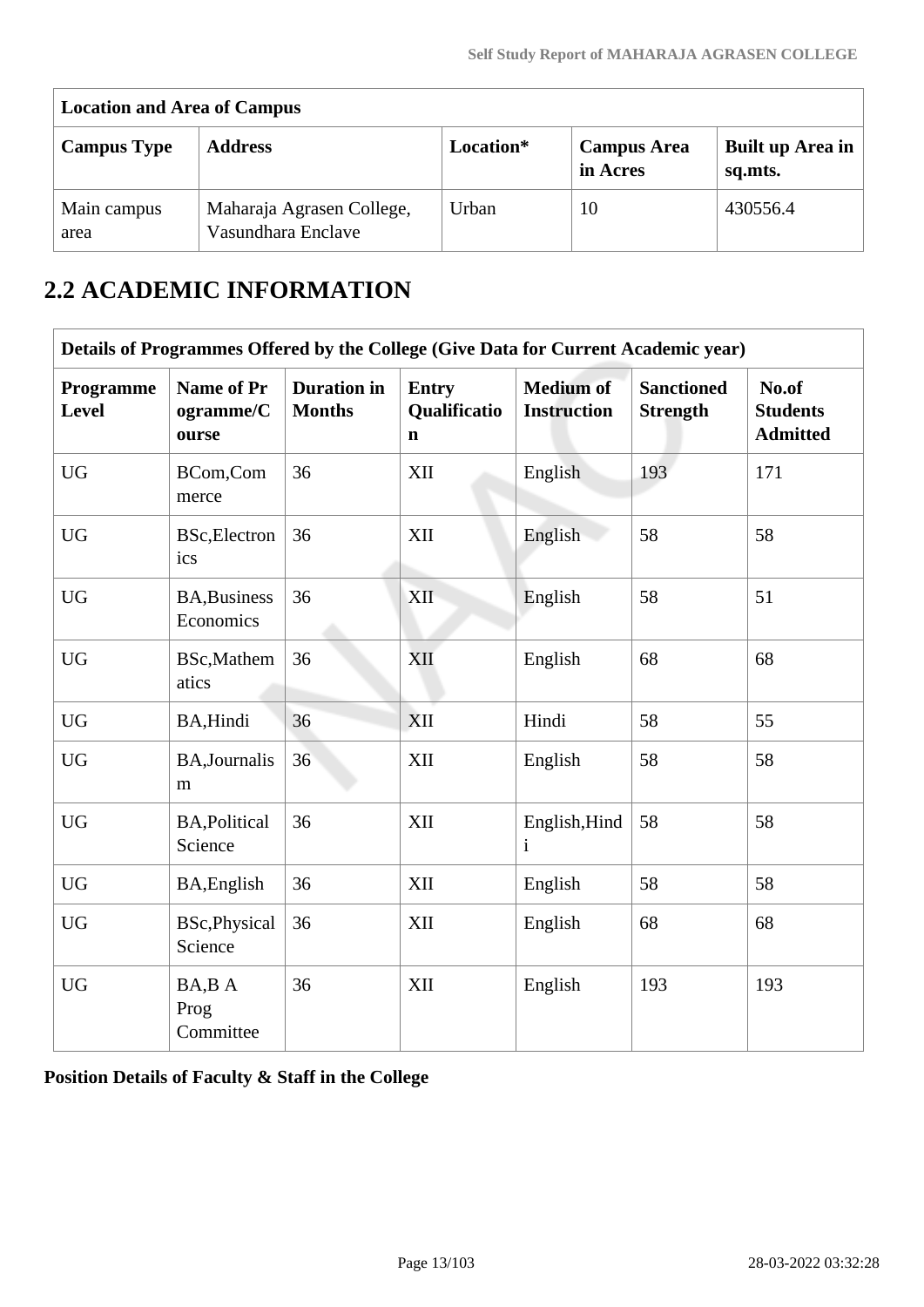| <b>Teaching Faculty</b>                                                             |                |                  |                |                |                  |                            |                |                  |                            |              |                |                |
|-------------------------------------------------------------------------------------|----------------|------------------|----------------|----------------|------------------|----------------------------|----------------|------------------|----------------------------|--------------|----------------|----------------|
|                                                                                     |                | <b>Professor</b> |                |                |                  | <b>Associate Professor</b> |                |                  | <b>Assistant Professor</b> |              |                |                |
|                                                                                     | Male           | Female           | Others         | Total          | Male             | Female                     | Others         | Total            | Male                       | Female       | Others         | Total          |
| Sanctioned by the<br>UGC /University<br>State<br>Government                         |                |                  |                | $\overline{0}$ |                  |                            |                | $\boldsymbol{0}$ |                            |              |                | 118            |
| Recruited                                                                           | $\overline{0}$ | $\overline{0}$   | $\overline{0}$ | $\overline{0}$ | $\boldsymbol{0}$ | $\mathbf{0}$               | $\overline{0}$ | $\overline{0}$   | 57                         | 61           | $\overline{0}$ | 118            |
| Yet to Recruit                                                                      |                |                  |                | $\overline{0}$ |                  |                            |                | $\theta$         |                            |              |                | $\theta$       |
| Sanctioned by the<br>Management/Soci<br>ety or Other<br>Authorized<br><b>Bodies</b> |                | $\overline{0}$   |                |                |                  |                            |                | $\boldsymbol{0}$ |                            |              |                | $\overline{2}$ |
| Recruited                                                                           | $\overline{0}$ | $\overline{0}$   | $\mathbf{0}$   | $\overline{0}$ | $\boldsymbol{0}$ | $\overline{0}$             | $\overline{0}$ | $\boldsymbol{0}$ | $\mathbf{1}$               | $\mathbf{1}$ | $\overline{0}$ | $\overline{2}$ |
| Yet to Recruit                                                                      |                |                  |                | $\overline{0}$ |                  |                            |                | $\theta$         |                            |              |                | $\Omega$       |
|                                                                                     |                |                  |                |                |                  |                            |                |                  |                            |              |                |                |

| <b>Non-Teaching Staff</b>                                                       |                |               |                  |                |  |  |  |  |
|---------------------------------------------------------------------------------|----------------|---------------|------------------|----------------|--|--|--|--|
|                                                                                 | <b>Male</b>    | <b>Female</b> | <b>Others</b>    | <b>Total</b>   |  |  |  |  |
| Sanctioned by the<br><b>UGC</b> / University State<br>Government                |                |               |                  | 48             |  |  |  |  |
| Recruited                                                                       | 34             | 8             | $\boldsymbol{0}$ | 42             |  |  |  |  |
| Yet to Recruit                                                                  |                |               |                  | 6              |  |  |  |  |
| Sanctioned by the<br>Management/Society<br>or Other Authorized<br><b>Bodies</b> |                |               |                  | $\overline{0}$ |  |  |  |  |
| Recruited                                                                       | $\overline{0}$ | $\theta$      | $\theta$         | $\overline{0}$ |  |  |  |  |
| Yet to Recruit                                                                  |                |               |                  | $\overline{0}$ |  |  |  |  |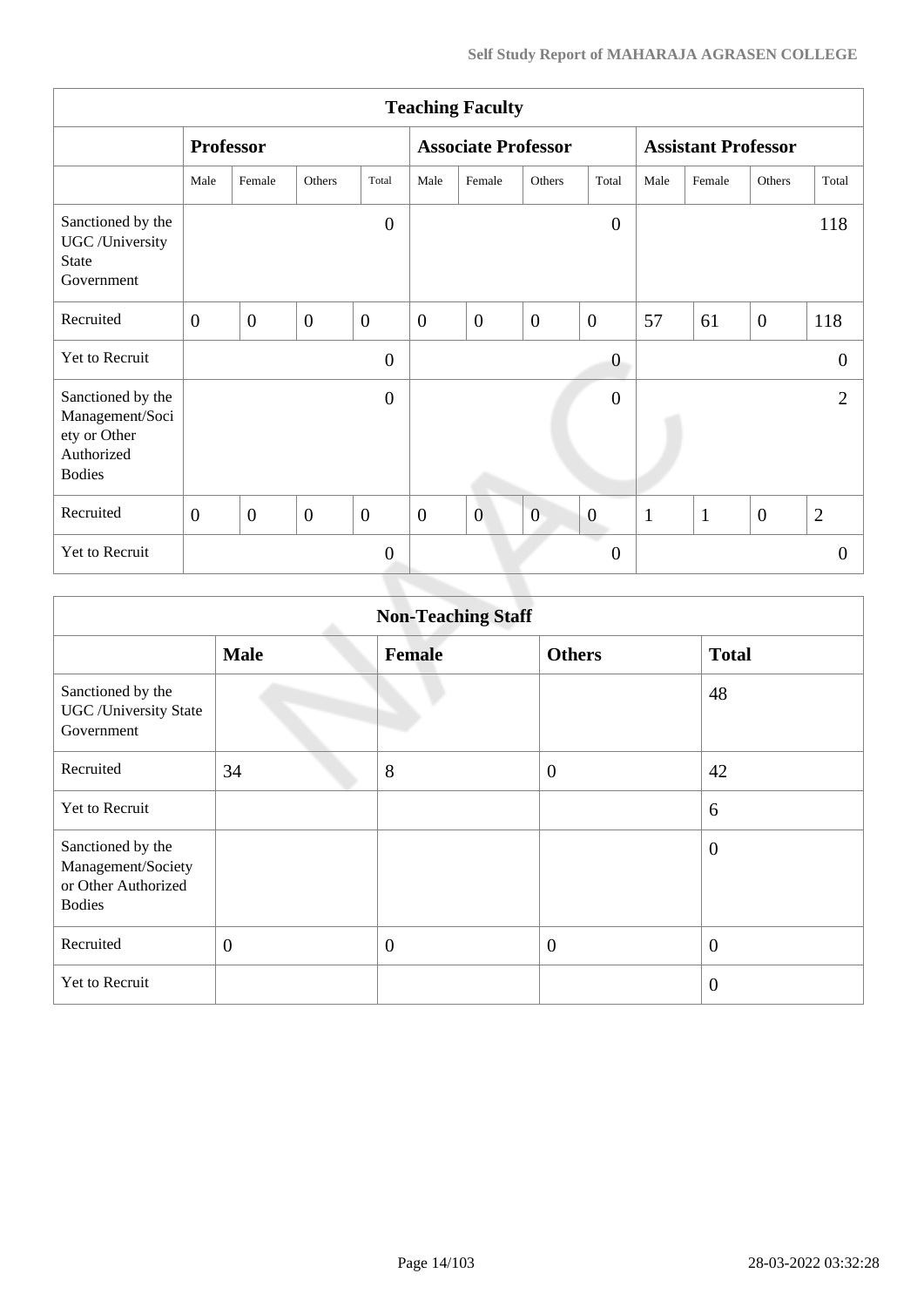| <b>Technical Staff</b>                                                          |                |              |                |                  |  |  |  |
|---------------------------------------------------------------------------------|----------------|--------------|----------------|------------------|--|--|--|
|                                                                                 | <b>Male</b>    | Female       | <b>Others</b>  | <b>Total</b>     |  |  |  |
| Sanctioned by the<br><b>UGC</b> /University State<br>Government                 |                |              |                | 15               |  |  |  |
| Recruited                                                                       | 8              | $\mathbf{1}$ | $\overline{0}$ | 9                |  |  |  |
| Yet to Recruit                                                                  |                |              |                | 6                |  |  |  |
| Sanctioned by the<br>Management/Society<br>or Other Authorized<br><b>Bodies</b> |                |              |                | $\boldsymbol{0}$ |  |  |  |
| Recruited                                                                       | $\overline{0}$ | $\mathbf{0}$ | $\overline{0}$ | $\overline{0}$   |  |  |  |
| Yet to Recruit                                                                  |                |              |                | $\theta$         |  |  |  |

# **Qualification Details of the Teaching Staff**

|                                     | <b>Permanent Teachers</b> |                  |                |                            |                  |                |                            |                |                |                |  |
|-------------------------------------|---------------------------|------------------|----------------|----------------------------|------------------|----------------|----------------------------|----------------|----------------|----------------|--|
| <b>Highest</b><br>Qualificatio<br>n | <b>Professor</b>          |                  |                | <b>Associate Professor</b> |                  |                | <b>Assistant Professor</b> |                |                |                |  |
|                                     | Male                      | Female           | <b>Others</b>  | Male                       | Female           | Others         | Male                       | Female         | <b>Others</b>  | Total          |  |
| D.sc/D.Litt/<br><b>LLD</b>          | $\overline{0}$            | $\boldsymbol{0}$ | $\overline{0}$ | $\overline{0}$             | $\boldsymbol{0}$ | $\overline{0}$ | $\theta$                   | $\overline{0}$ | $\overline{0}$ | $\mathbf{0}$   |  |
| Ph.D.                               | 5                         | 6                | $\overline{0}$ | 19                         | 17               | $\overline{0}$ | 1                          | $\overline{4}$ | $\overline{0}$ | 52             |  |
| M.Phil.                             | $\overline{0}$            | $\overline{0}$   | $\overline{0}$ | $\overline{2}$             | 6                | $\overline{0}$ | 1                          | $\mathbf{1}$   | $\overline{0}$ | 10             |  |
| PG                                  | $\overline{0}$            | $\overline{0}$   | $\overline{0}$ | $\overline{0}$             | $\boldsymbol{0}$ | $\overline{0}$ | $\overline{0}$             | $\overline{0}$ | $\overline{0}$ | $\overline{0}$ |  |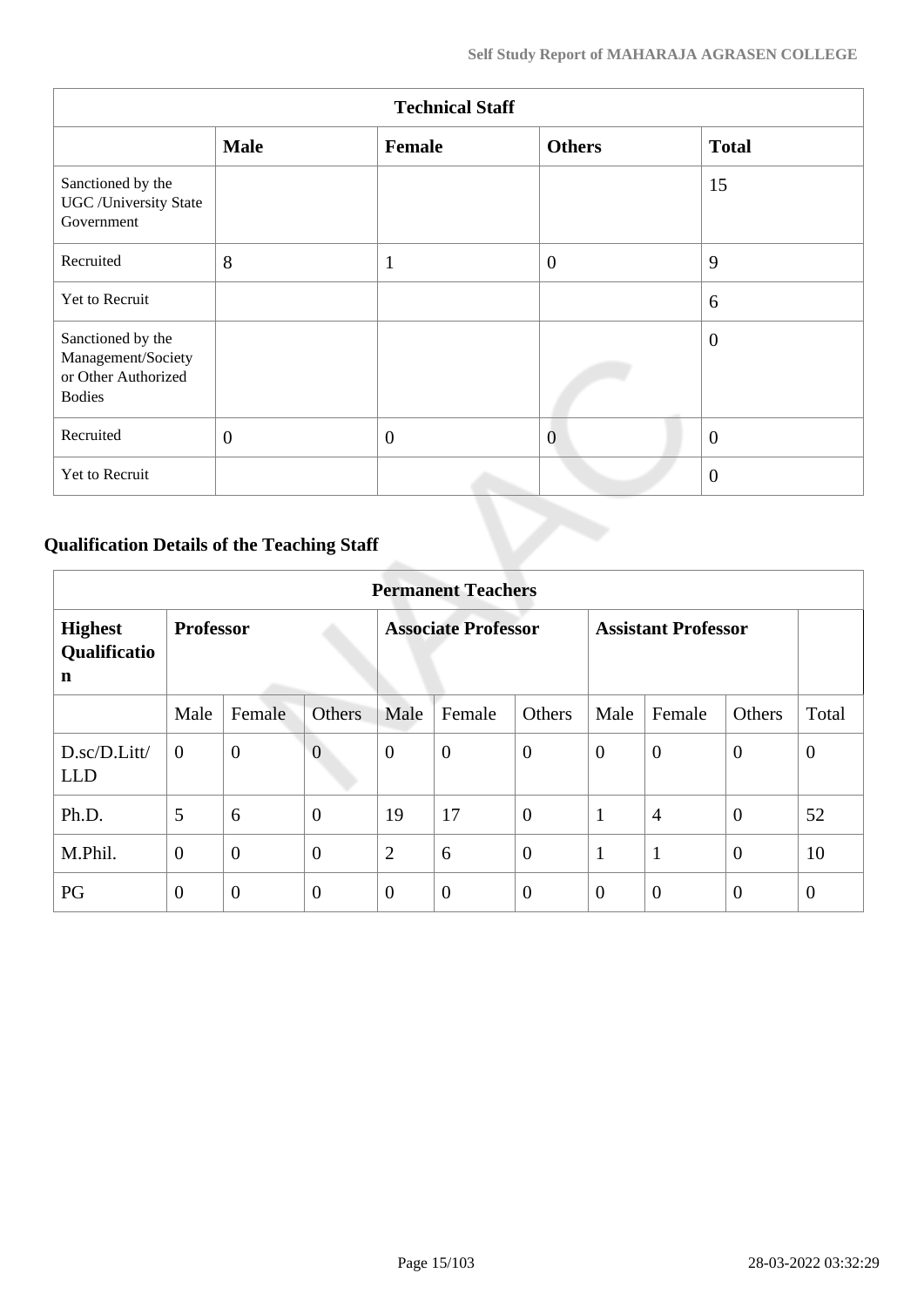| <b>Temporary Teachers</b>                     |                  |                |                            |                  |                  |                            |                  |                |                |                |
|-----------------------------------------------|------------------|----------------|----------------------------|------------------|------------------|----------------------------|------------------|----------------|----------------|----------------|
| <b>Highest</b><br>Qualificatio<br>$\mathbf n$ | <b>Professor</b> |                | <b>Associate Professor</b> |                  |                  | <b>Assistant Professor</b> |                  |                |                |                |
|                                               | Male             | Female         | Others                     | Male             | Female           | Others                     | Male             | Female         | Others         | Total          |
| D.sc/D.Litt/<br><b>LLD</b>                    | $\mathbf{0}$     | $\overline{0}$ | $\mathbf{0}$               | $\overline{0}$   | $\overline{0}$   | $\overline{0}$             | $\boldsymbol{0}$ | $\overline{0}$ | $\mathbf{0}$   | $\overline{0}$ |
| Ph.D.                                         | $\boldsymbol{0}$ | $\mathbf{0}$   | $\overline{0}$             | $\boldsymbol{0}$ | $\overline{0}$   | $\overline{0}$             | 15               | 14             | $\mathbf{0}$   | 29             |
| M.Phil.                                       | $\overline{0}$   | $\overline{0}$ | $\overline{0}$             | $\overline{0}$   | $\overline{0}$   | $\overline{0}$             | 3                | $\overline{2}$ | $\overline{0}$ | 5              |
| PG                                            | $\overline{0}$   | $\overline{0}$ | $\overline{0}$             | $\overline{0}$   | $\boldsymbol{0}$ | $\boldsymbol{0}$           | 13               | 11             | $\mathbf{0}$   | 24             |
|                                               |                  |                |                            |                  |                  |                            |                  |                |                |                |

| <b>Part Time Teachers</b>           |                  |                |                            |                |                |                            |                |                |                |                |
|-------------------------------------|------------------|----------------|----------------------------|----------------|----------------|----------------------------|----------------|----------------|----------------|----------------|
| <b>Highest</b><br>Qualificatio<br>n | <b>Professor</b> |                | <b>Associate Professor</b> |                |                | <b>Assistant Professor</b> |                |                |                |                |
|                                     | Male             | Female         | Others                     | Male           | Female         | Others                     | Male           | Female         | Others         | Total          |
| D.sc/D.Litt/<br><b>LLD</b>          | $\boldsymbol{0}$ | $\mathbf{0}$   | $\overline{0}$             | $\overline{0}$ | $\overline{0}$ | $\overline{0}$             | $\overline{0}$ | $\overline{0}$ | $\mathbf{0}$   | $\theta$       |
| Ph.D.                               | $\mathbf{0}$     | $\mathbf{0}$   | $\overline{0}$             | $\overline{0}$ | $\overline{0}$ | $\overline{0}$             | $\theta$       | $\overline{0}$ | $\overline{0}$ | $\overline{0}$ |
| M.Phil.                             | $\mathbf{0}$     | $\overline{0}$ | $\overline{0}$             | $\overline{0}$ | $\overline{0}$ | $\overline{0}$             | $\overline{0}$ | $\overline{0}$ | $\overline{0}$ | $\theta$       |
| PG                                  | $\mathbf{0}$     | $\overline{0}$ | $\overline{0}$             | $\overline{0}$ | $\overline{0}$ | $\overline{0}$             | $\theta$       | $\overline{0}$ | $\overline{0}$ | $\overline{0}$ |

| <b>Details of Visting/Guest Faculties</b> |             |               |               |              |  |  |
|-------------------------------------------|-------------|---------------|---------------|--------------|--|--|
| <b>Number of Visiting/Guest Faculty</b>   | <b>Male</b> | <b>Female</b> | <b>Others</b> | <b>Total</b> |  |  |
| engaged with the college?                 |             |               |               |              |  |  |

**Provide the Following Details of Students Enrolled in the College During the Current Academic Year**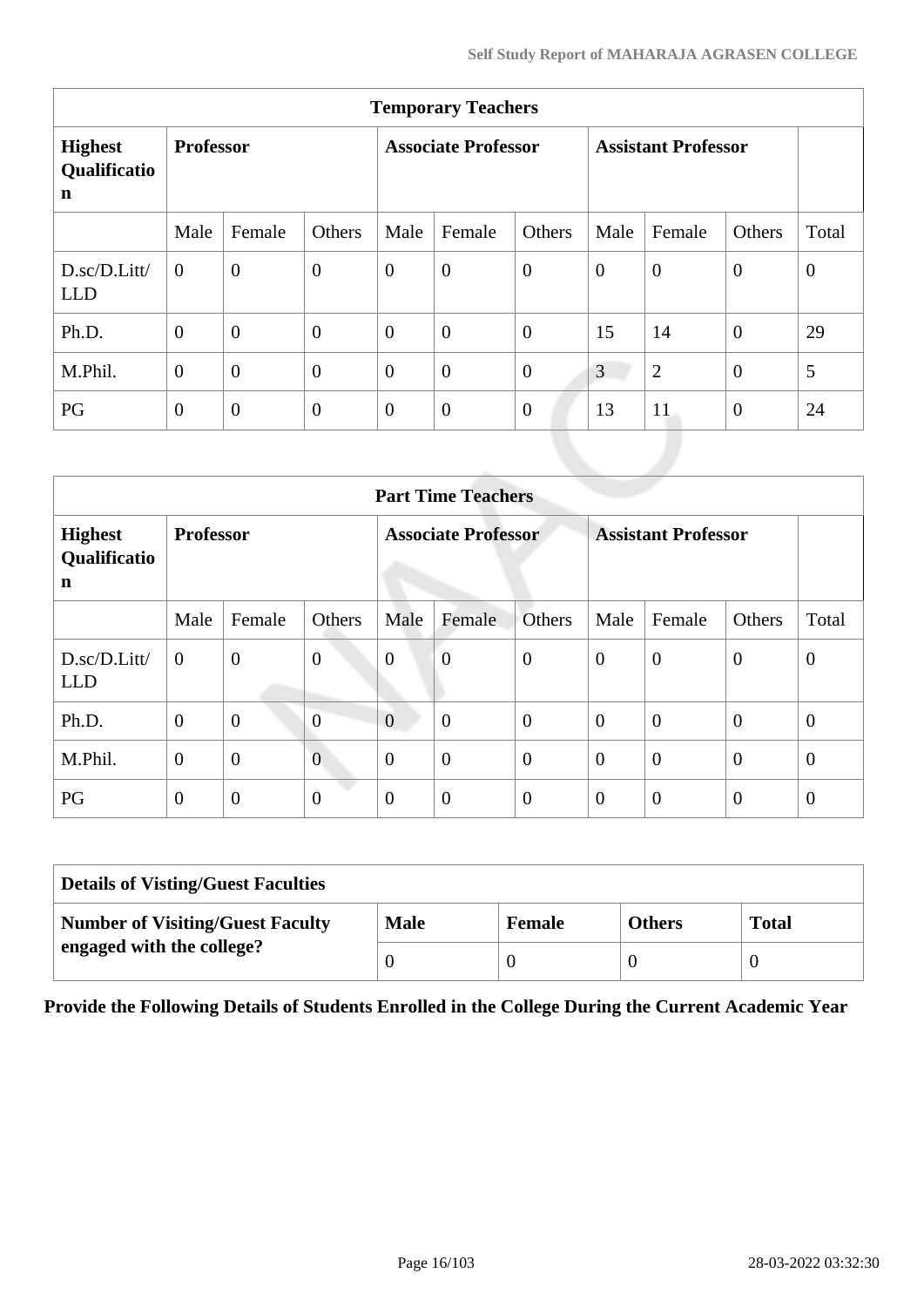| <b>Programme</b> |        | <b>From the State</b><br><b>Where College</b><br>is Located | <b>From Other</b><br><b>States of India</b> | <b>NRI Students</b> | Foreign<br><b>Students</b> | <b>Total</b>   |
|------------------|--------|-------------------------------------------------------------|---------------------------------------------|---------------------|----------------------------|----------------|
| <b>UG</b>        | Male   | 209                                                         | 319                                         | 0                   | $\theta$                   | 528            |
|                  | Female | 197                                                         | 246                                         | -0                  | $\theta$                   | 443            |
|                  | Others | 0                                                           |                                             | $\Omega$            | $\theta$                   | $\overline{0}$ |

 **Provide the Following Details of Students admitted to the College During the last four Academic Years**

| Programme  |        | Year 1         | Year 2           | Year 3           | Year 4           |
|------------|--------|----------------|------------------|------------------|------------------|
| <b>SC</b>  | Male   | $80\,$         | 95               | 57               | 54               |
|            | Female | 63             | 54               | 59               | 57               |
|            |        |                |                  |                  |                  |
|            | Others | $\overline{0}$ | $\overline{0}$   | $\boldsymbol{0}$ | $\boldsymbol{0}$ |
| <b>ST</b>  | Male   | 21             | 37               | 9                | 19               |
|            | Female | 11             | $\overline{9}$   | $6\,$            | $8\,$            |
|            | Others | $\mathbf{0}$   | $\overline{0}$   | $\boldsymbol{0}$ | $\boldsymbol{0}$ |
| <b>OBC</b> | Male   | 151            | 151              | 127              | 105              |
|            | Female | 98             | 82               | 72               | 71               |
|            | Others | $\overline{0}$ | $\boldsymbol{0}$ | $\overline{0}$   | $\mathbf{0}$     |
| General    | Male   | 204            | 228              | 169              | 174              |
|            | Female | 229            | 247              | 211              | 174              |
|            | Others | $\overline{0}$ | $\boldsymbol{0}$ | $\overline{0}$   | $\boldsymbol{0}$ |
| Others     | Male   | 72             | 40               | 53               | 24               |
|            | Female | 46             | 18               | 18               | 13               |
|            | Others | $\overline{0}$ | $\mathbf{0}$     | $\overline{0}$   | $\overline{0}$   |
| Total      |        | 975            | 961              | 781              | 699              |

## **Institutional preparedness for NEP**

1. Multidisciplinary/interdisciplinary: Maharaja Agrasen College is a constituent college of University of Delhi and follows its guidelines and norms in both letter and spirit. Multidisciplinary and Interdisciplinary is integral to holistic education and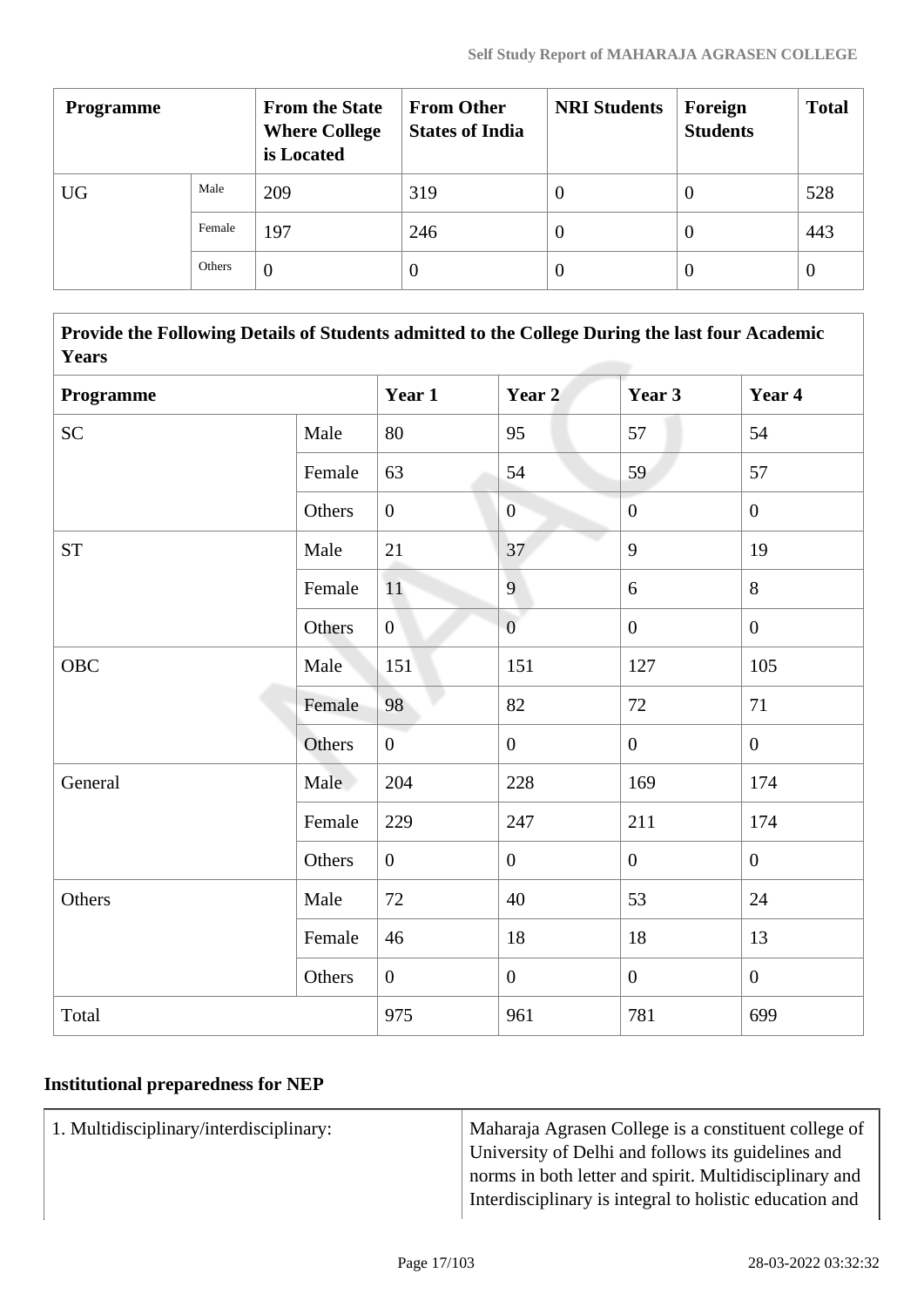|                                                                                                                          | has been integrated in the LOCF syllabus prescribed<br>by the University of Delhi. Students of all courses opt<br>for Generic Electives from a wide spectrum of<br>options offered by Departments other than their<br>course of study. This enhances their understanding of<br>other disciplines and enriches their learning. In order<br>to give students a wider exposure, college level<br>invited lectures and conferences, seminars, special<br>talks organised by departments give students a deeper<br>understanding of other disciplines. In tandem with<br>the NEP, our faculty is engaged with the University<br>in the framing of syllabi of new interdisciplinary<br>courses as approved by the Academic and Executive<br>council for implementation from the academic year<br>2022-23. |
|--------------------------------------------------------------------------------------------------------------------------|-----------------------------------------------------------------------------------------------------------------------------------------------------------------------------------------------------------------------------------------------------------------------------------------------------------------------------------------------------------------------------------------------------------------------------------------------------------------------------------------------------------------------------------------------------------------------------------------------------------------------------------------------------------------------------------------------------------------------------------------------------------------------------------------------------|
| 2. Academic bank of credits (ABC):                                                                                       | Under the prescribed LOCF curriculum being taught<br>currently, there are credits assigned to papers which<br>are not transferable but with the upcoming<br>implementation of NEP in the academic year<br>2022-23, students will create a bank of credit which<br>will be transferable and interdisciplinary and<br>multidisciplinary in nature, Students will also have<br>multiple entry exit options as per their requirements.                                                                                                                                                                                                                                                                                                                                                                  |
| 3. Skill development:                                                                                                    | The college has continuously offered opportunities<br>for students to develop their skills in tandem with<br>changing needs. Add-on courses align the curriculum<br>with relevant industries to make them job ready by<br>the time they graduate. Furthermore, students' skills<br>are further augmented by frequent interactions with<br>alumni and industry experts. This enhances their<br>preparedness for the world outside the college.<br>Maharaja Agrasen College is also one of the colleges<br>selected for the PM-YUVA Yojana which aims to<br>create an ecosystem and a single point hub for<br>development of entrepreneurship by providing<br>appropriate education and training.                                                                                                     |
| 4. Appropriate integration of Indian Knowledge<br>system (teaching in Indian Language, culture, using<br>online course): | The curriculum being taught under LOCF gives<br>students an in-depth understanding of our rich<br>cultural heritage, including its language, culture and<br>knowledge systems. Besides, regular performances,<br>workshops and lecdems organised in collaboration<br>with SPICMACAY give students a wide and varied<br>exposure to performing arts from various parts of the<br>country. As per the guidelines of Government of<br>India under the initiative of Ek Bharat Shreshtha<br>Bharat (EBSB), Maharaja Agrasen College launched                                                                                                                                                                                                                                                            |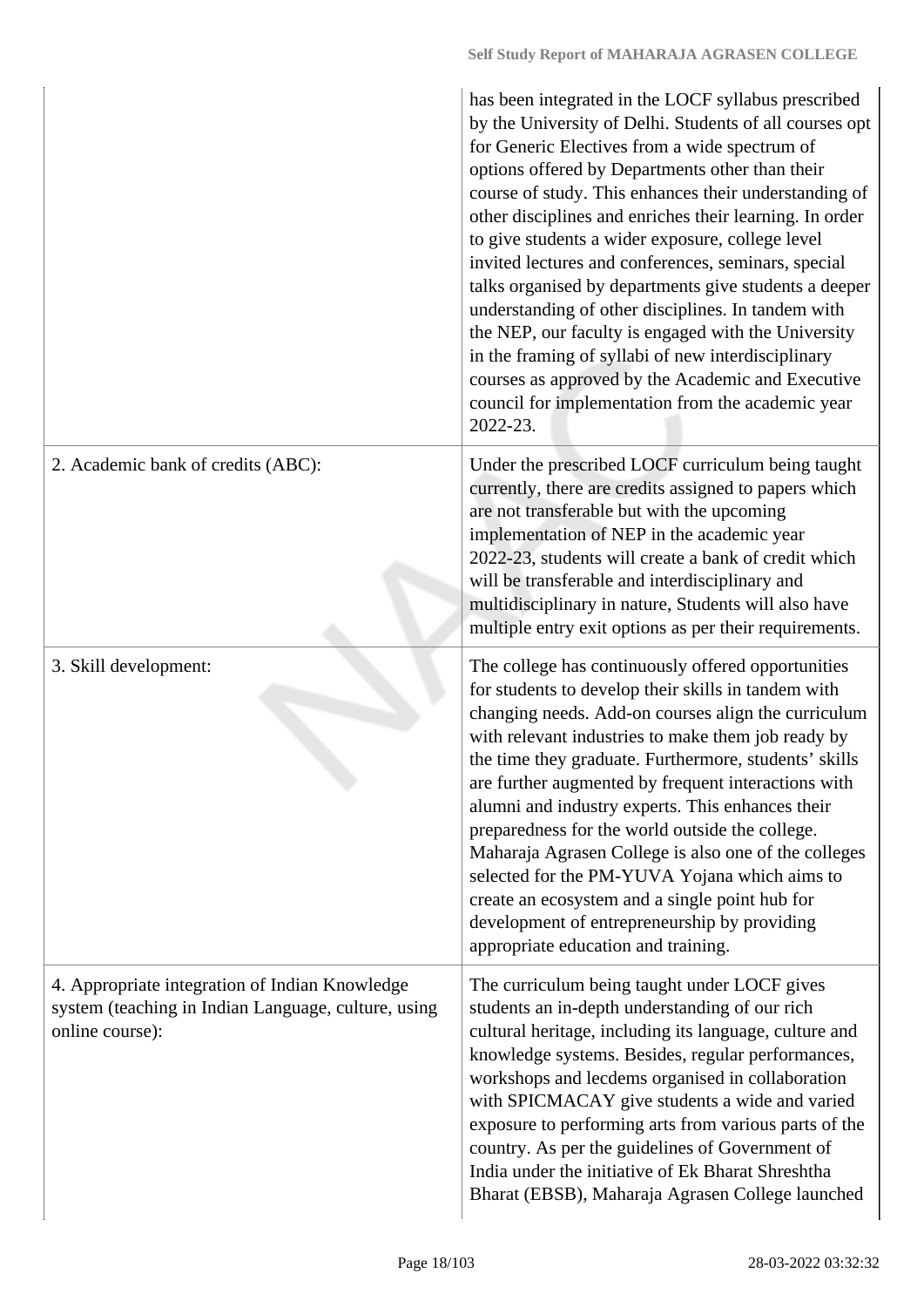|                                            | the MAC-EBSB club in 2019-20. This is a humble<br>initiative to cherish and celebrate the rich cultural<br>heritage of our country India, to be able to preserve<br>and propagate its history, traditions and values.<br>Sanskriti Kala Kendra was set up with the aim of<br>inculcating cultural and moral values among the<br>students. Likewise, The Centre for Performing Arts<br>and Culture promotes performing arts and<br>performance and cultural studies through its focus on<br>image, direction, film, censorship, script, multimedia,<br>narrative, play, intelligence, creativity and other<br>related areas. The Silver Jubilee Centre for North East<br>India aims to provide a wider platform to the students<br>to display the essence of their region culturally and<br>sensitise the people of the Indian mainland about the<br>North East. |
|--------------------------------------------|-----------------------------------------------------------------------------------------------------------------------------------------------------------------------------------------------------------------------------------------------------------------------------------------------------------------------------------------------------------------------------------------------------------------------------------------------------------------------------------------------------------------------------------------------------------------------------------------------------------------------------------------------------------------------------------------------------------------------------------------------------------------------------------------------------------------------------------------------------------------|
| 5. Focus on Outcome based education (OBE): | The Learning Outcome Curriculum Framework<br>syllabi prescribed by the University of Delhi was<br>formulated with the final outcome expected of<br>students of a particular course at the end of the<br>programme. They are in sync with expectations of the<br>programme and the desired skills and knowledge to<br>be inculcated in students. The outcomes are<br>delineated clearly, and the teaching plans outlined<br>accordingly. This enhances the quality of education<br>being imparted to them and frequent student faculty<br>meetings help align pedagogy to the desired<br>outcomes. Furthermore, with the MAC E-learning<br>platform, resources are shared to augment teaching<br>learning in classrooms.                                                                                                                                         |
| 6. Distance education/online education:    | Maharaja Agrasen College offers courses in the<br>regular mode only as sanctioned by UGC. Online<br>tools and blending learning are used to augment and<br>enhance pedagogy. Online classes and Open Book<br>Exams were held as per directives of the University<br>of Delhi only during the lockdown necessitated by<br>the pandemic. The college is the study centre for Post-<br>Graduate and Under-Graduate Courses offered by<br>IGNOU. Furthermore, it is also the centre for The<br>Non-Collegiate Women's Education Board<br>(NCWEB) and imparts classes to girls of<br>neighbouring areas. Classes are conducted during<br>weekends and there is optimum utilisation of college<br>infrastructure to accommodate students who are not<br>enrolled in the regular mode.                                                                                 |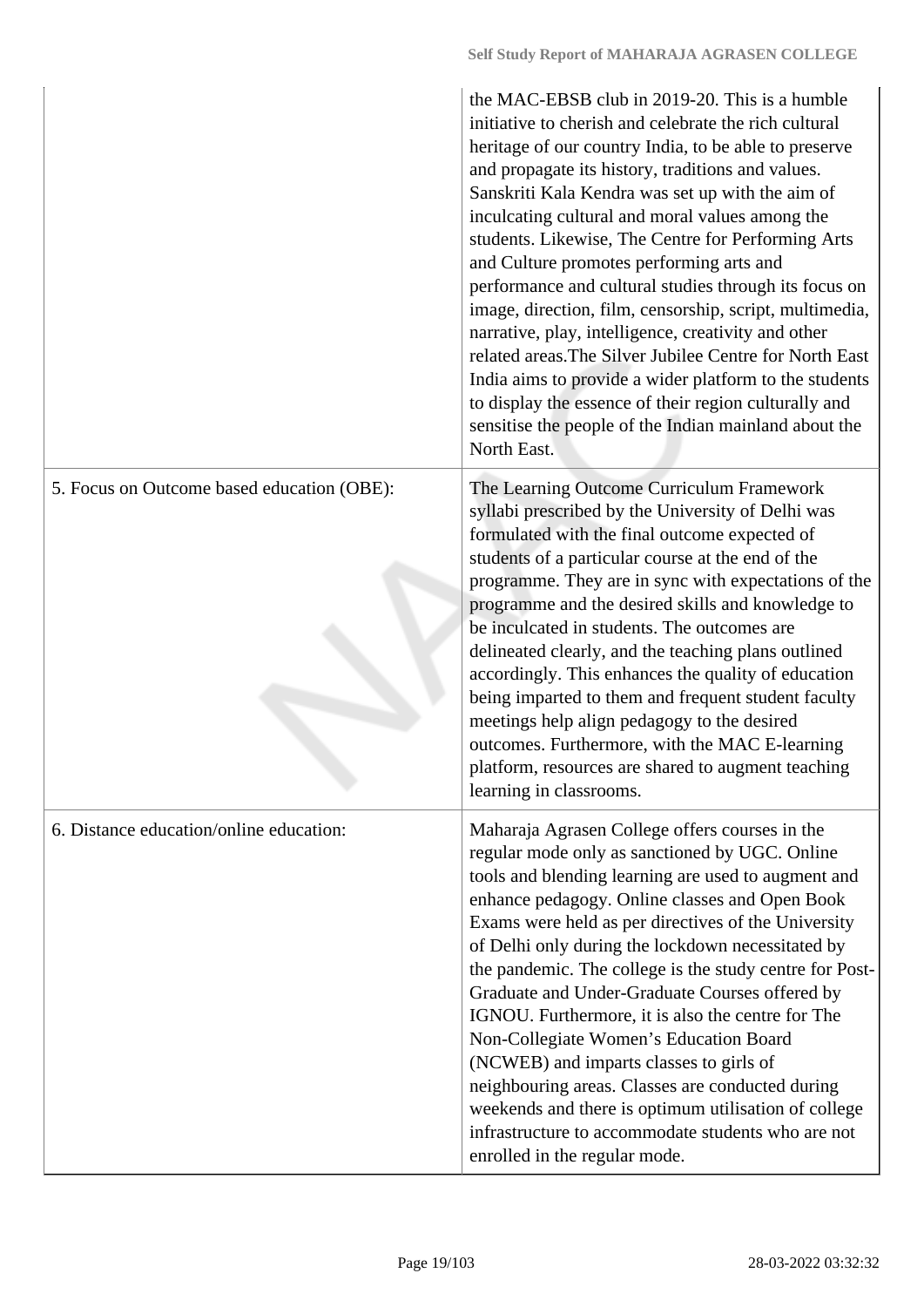# **Extended Profile**

# **1 Program**

## **1.1**

## **Number of courses offered by the Institution across all programs during the last five years**

| 2020-21                 | 2019-20                                 | 2018-19 |          | 2017-18              | 2016-17 |  |
|-------------------------|-----------------------------------------|---------|----------|----------------------|---------|--|
| 364                     | 359                                     | 387     |          | 170                  | 190     |  |
| <b>File Description</b> |                                         |         | Document |                      |         |  |
|                         | Institutional data in prescribed format |         |          | <b>View Document</b> |         |  |

### **1.2**

#### **Number of programs offered year-wise for last five years**

| 2020-21 | 2019-20 | 2018-19 | $ 2017-18 $ | 2016-17 |
|---------|---------|---------|-------------|---------|
| 10      | 1 V     | 10      | 10          | 10      |

# **2 Students**

#### **2.1**

## **Number of students year-wise during last five years**

| 2020-21                                 | 2019-20 | 2018-19 |                      | 2017-18 | 2016-17 |  |
|-----------------------------------------|---------|---------|----------------------|---------|---------|--|
| 2347                                    | 2173    | 1999    |                      | 1950    | 2244    |  |
| <b>File Description</b>                 |         |         | Document             |         |         |  |
| Institutional data in prescribed format |         |         | <b>View Document</b> |         |         |  |

#### **2.2**

# **Number of seats earmarked for reserved category as per GOI/State Govt rule year-wise during last five years**

| 2020-21 | 2019-20 | 2018-19           | 2017-18          | 2016-17   |
|---------|---------|-------------------|------------------|-----------|
| 561     | 547     | 271<br><u>JII</u> | 27<br><u>JII</u> | 27<br>3/1 |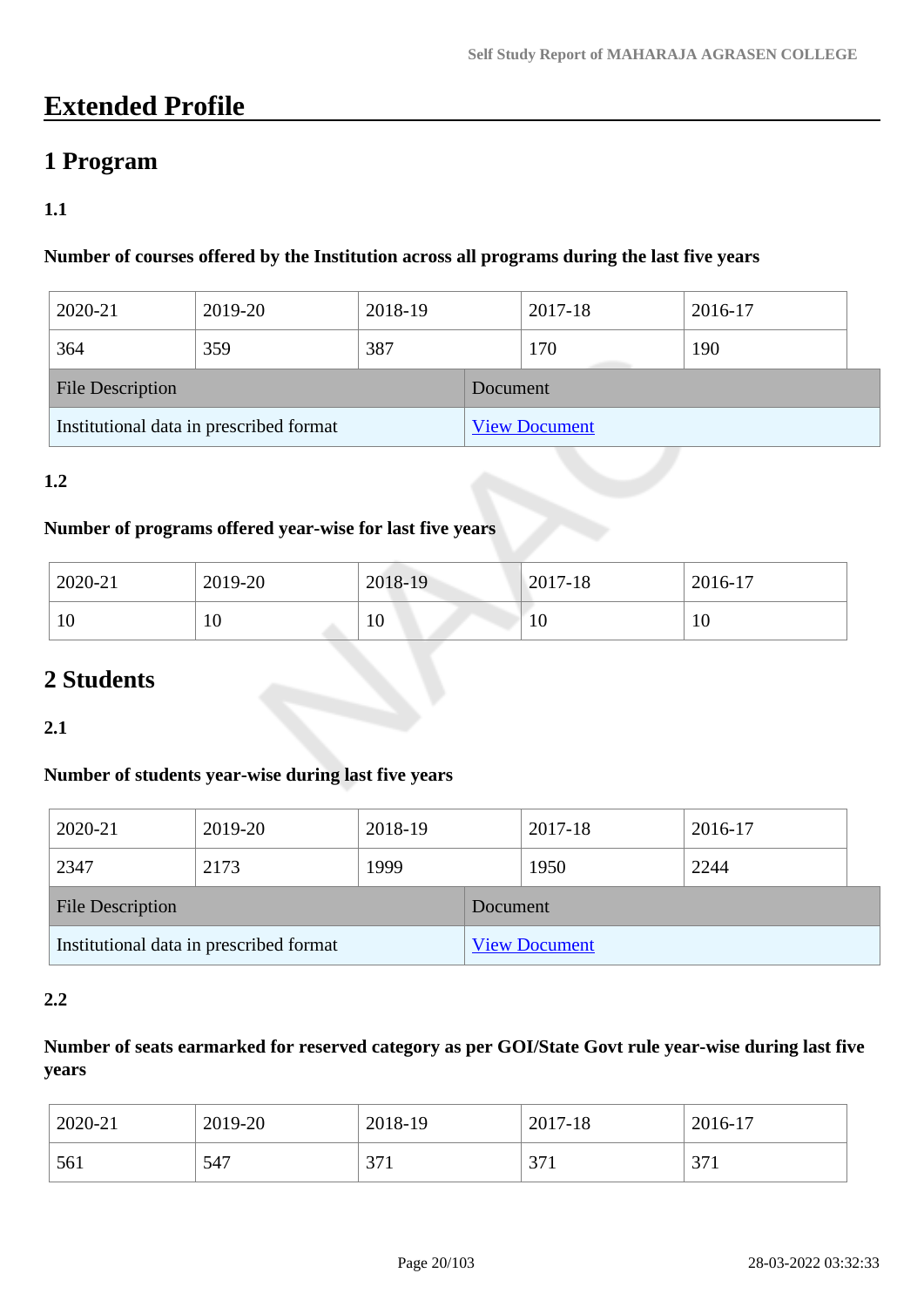| <b>File Description</b>                 | Document             |
|-----------------------------------------|----------------------|
| Institutional data in prescribed format | <b>View Document</b> |

# **2.3**

### **Number of outgoing / final year students year-wise during last five years**

| 2020-21                                 | 2019-20 | 2018-19  |                      | 2017-18 | 2016-17 |  |
|-----------------------------------------|---------|----------|----------------------|---------|---------|--|
| 680                                     | 691     | 604      |                      | 605     | 760     |  |
| <b>File Description</b>                 |         | Document |                      |         |         |  |
| Institutional data in prescribed format |         |          | <b>View Document</b> |         |         |  |

# **3 Teachers**

# **3.1**

# **Number of full time teachers year-wise during the last five years**

| 2020-21                                 | 2019-20 | 2018-19  |                      | 2017-18 | 2016-17 |
|-----------------------------------------|---------|----------|----------------------|---------|---------|
| 120                                     | 124     | 124      |                      | 126     | 122     |
| <b>File Description</b>                 |         | Document |                      |         |         |
| Institutional data in prescribed format |         |          | <b>View Document</b> |         |         |

## **3.2**

# **Number of sanctioned posts year-wise during last five years**

| 2020-21                                 | 2019-20 | 2018-19  |                      | 2017-18 | 2016-17 |  |
|-----------------------------------------|---------|----------|----------------------|---------|---------|--|
| 118                                     | 118     | 118      |                      | 118     | 118     |  |
| <b>File Description</b>                 |         | Document |                      |         |         |  |
| Institutional data in prescribed format |         |          | <b>View Document</b> |         |         |  |

# **4 Institution**

## **4.1**

**Total number of classrooms and seminar halls**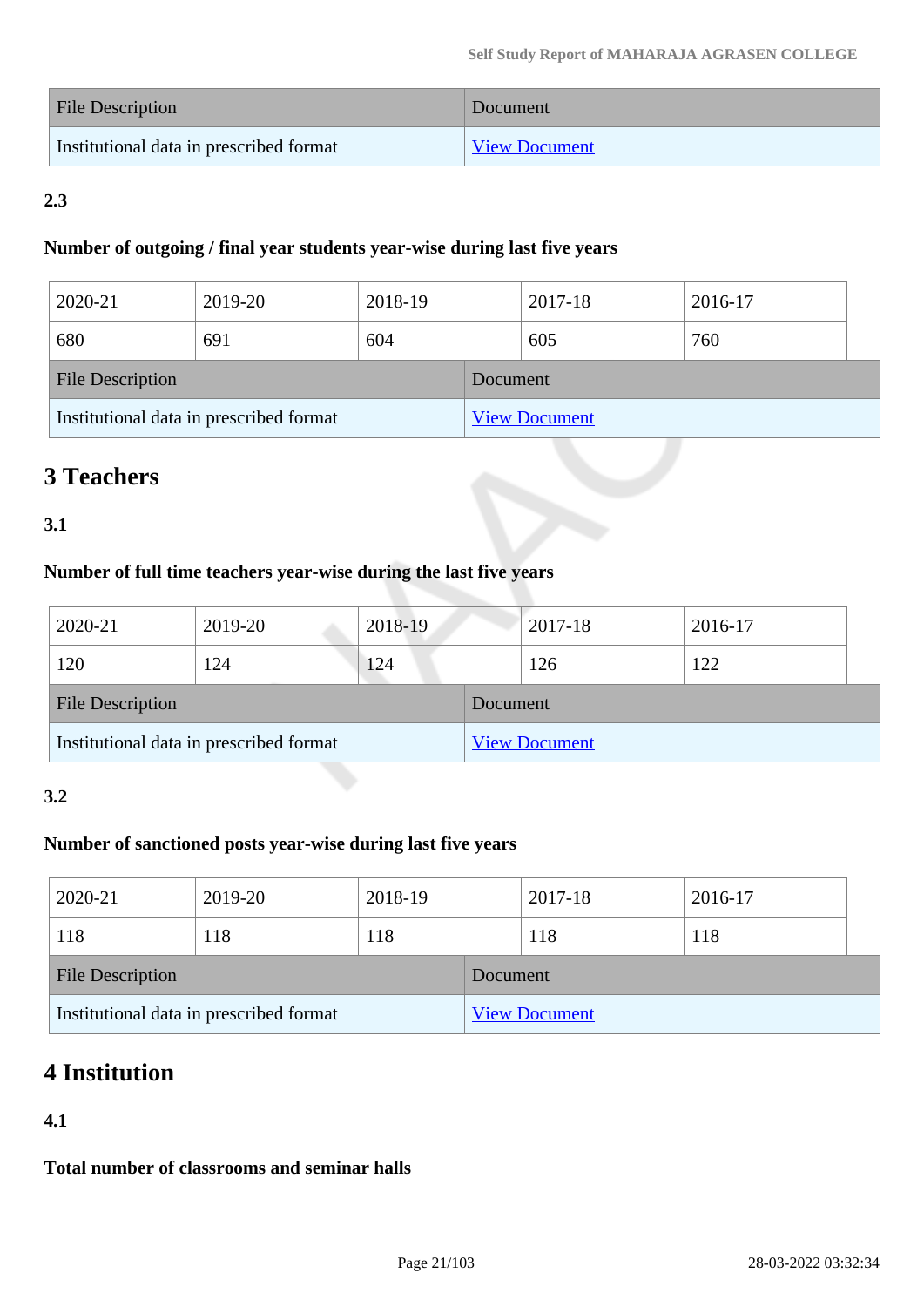# **Response: 93**

## **4.2**

## **Total Expenditure excluding salary year-wise during last five years ( INR in Lakhs)**

| 2020-21 | 2019-20 | 2018-19 | 2017-18 | 2016-17 |
|---------|---------|---------|---------|---------|
| 258.99  | 341.67  | 361.36  | 364.59  | 298.16  |

### **4.3**

## **Number of Computers**

#### **Response: 961**

### **4.4**

**Total number of computers in the campus for academic purpose**

## **Response: 933**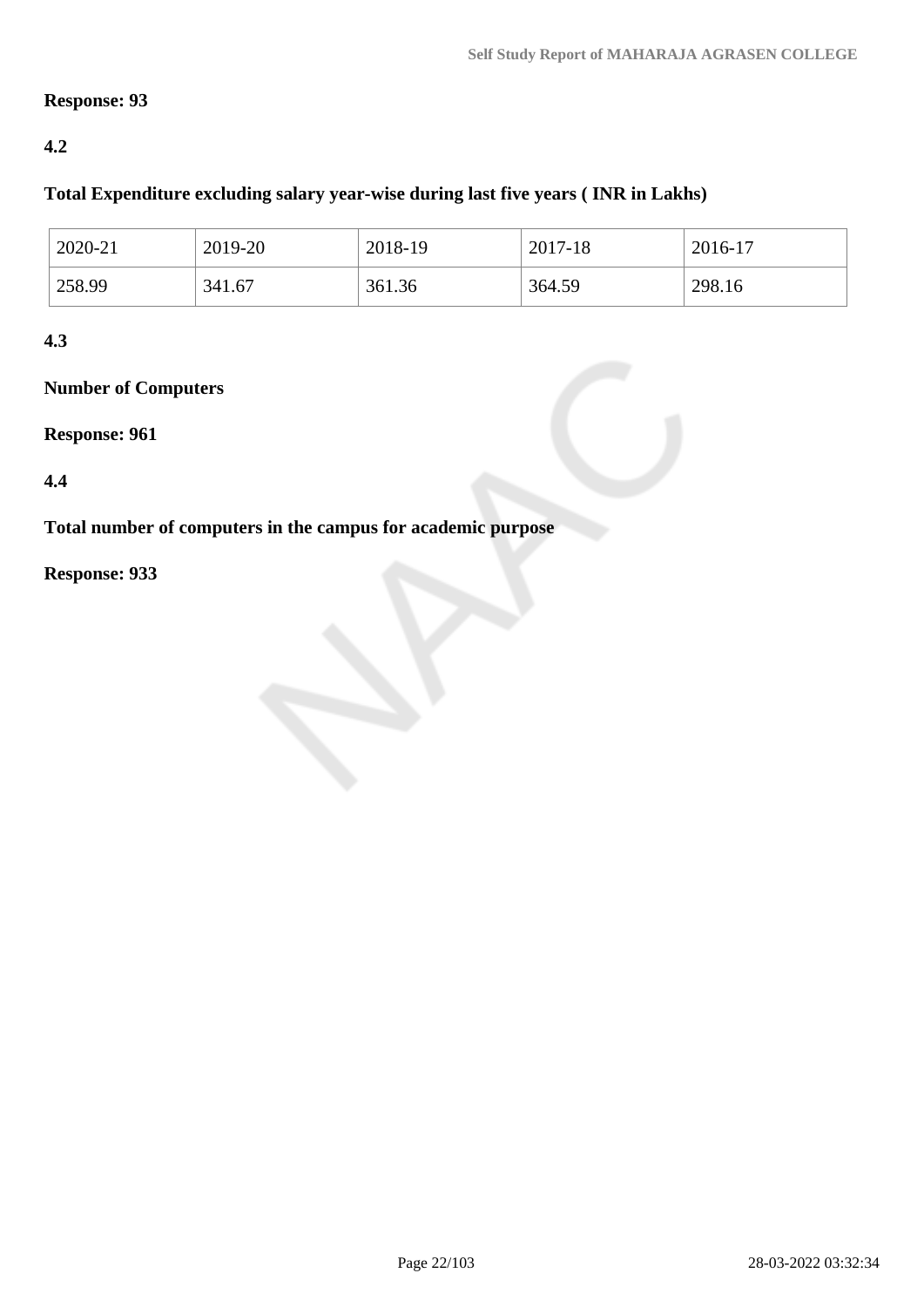# **4. Quality Indicator Framework(QIF)**

# **Criterion 1 - Curricular Aspects**

# **1.1 Curricular Planning and Implementation**

 **1.1.1 The Institution ensures effective curriculum delivery through a well planned and documented process**

**Response:** 

**Maharaja Agrasen College is a constituent college of University of Delhi and ensures effective curriculum delivery of the CBCS – LOCF syllabus in both letter and spirit. There is a multi-tiered system to ensure optimum teaching – learning keeping in mind the heterogenous structure of the classroom and varying levels of learners which is modulated by an effective planning process and feedback mechanism.** 

**Participation in Curriculum Development and Revision**

**Faculty across departments have been part of committees at the university level for preparation of courses under CBCS-LOCF. They have not only given their inputs but have proactively engaged in preparation and subsequent revision of the syllabus. This gives them a greater insight in curriculum delivery and helps optimise the teaching-learning process.**

**Planning & Preparation**

- **Pedagogy and planning go hand in hand. At the macro level, the IQAC which comprises of teachers in charge of all departments plan ahead for timely curriculum delivery and formulate the academic calendar to optimise the teaching learning process. This is to ensure that neither academics nor co and extra-curricular activities are compromised, and students benefit from holistic education being offered.**
- **Academic Planning Committee confers with the departments regarding options to be offered to students for Generic Electives and coordinates with them regarding the allocation of GEs to students. The options are sought from students much in advance of the commencement of a semester via links posted on the college website and also via message service on their mobile phones.**
- **Skill enhancement Courses (SEC) and Discipline Specific Elective Courses (DSE) options to be offered are planned and informed to students much in advance of the commencement of the semester. The options are decided in advance by considering the needs of the students and subject expertise of the faculty to ensure optimum delivery of curriculum.**
- **Timetables are prepared and uploaded on the college notice board and website prior to the commencement of the semester to ensure timely commencement of classes.**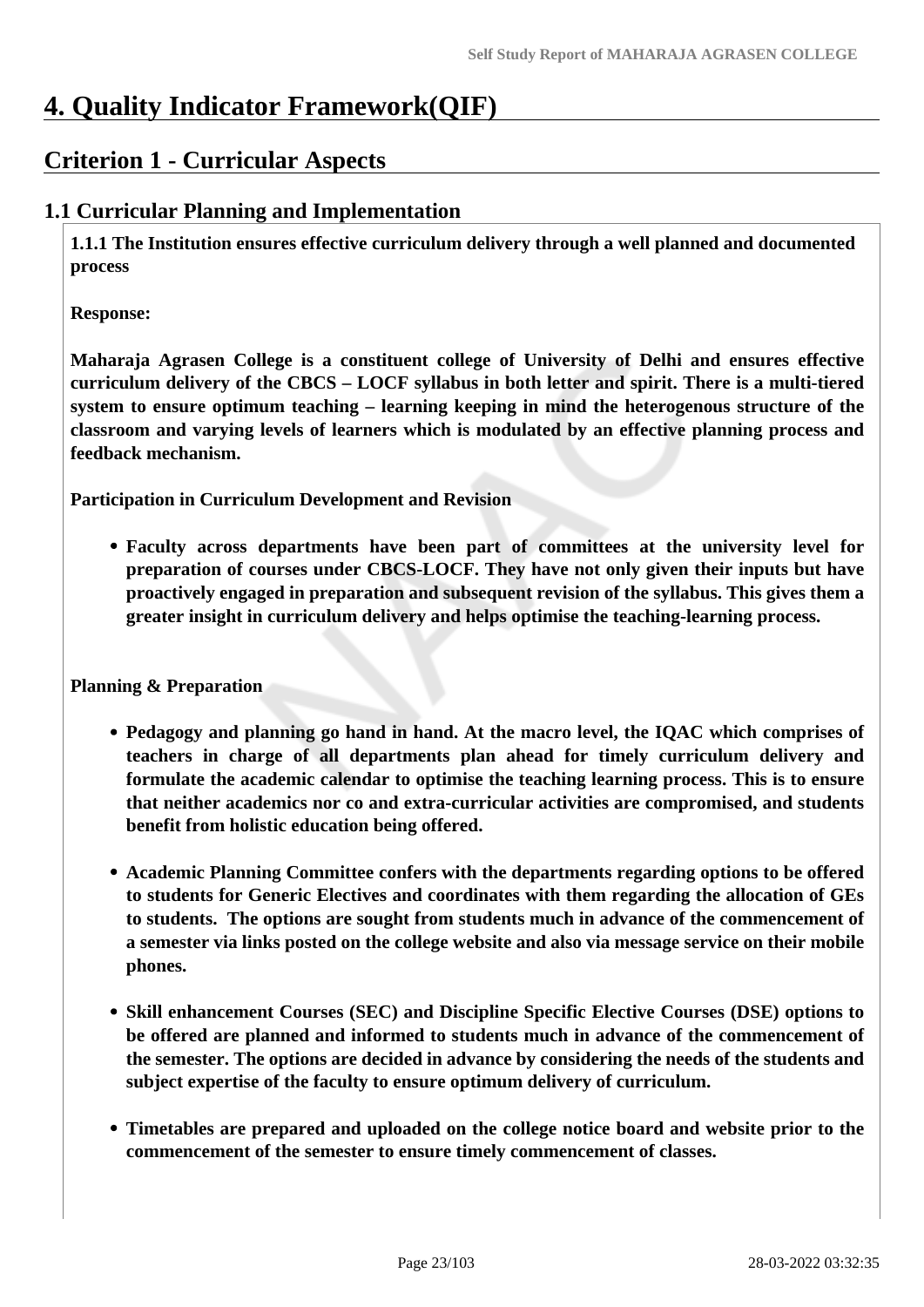**Monitoring and Feedback**

**Mid-term faculty meetings in departments ensure gaps are filled and that the teaching plan is adhered to. Furthermore, regular faculty student meetings comprising of two class representatives and two senior faculty elicits student feedback and helps make the necessary shifts in pedagogy. All such meetings are recorded and minuted.**

**Learning Beyond the Classroom**

**In its endeavour to making education more meaningful and knowledge more comprehensive, curriculum delivery is enhanced with a stronger interaction with industry experts by organizing special lectures, seminars, conferences, and educational excursions.** 

**Faculty Upgradation**

- **Faculty participate in Faculty Development Programmes and workshops, particularly of newly introduced papers. This helps in effective curriculum delivery.**
- **Faculty also update their technical skills in preparation and usage of e platforms for curriculum delivery. They have been using moodle as a platform to share resources, quizzes, assignments and other learning and evaluation tools.**
- **Faculty have been presenting papers regularly at conferences to share their research with other scholars as well as publishing research articles in journals. This helps them in subject expertise which aids effective curriculum delivery.**

| <b>File Description</b>       | <b>Document</b>      |
|-------------------------------|----------------------|
| Upload Additional information | <b>View Document</b> |

#### **1.1.2 The institution adheres to the academic calendar including for the conduct of CIE**

**Response:** 

**Preparation of Academic Calendar**

**As per the directives of IQAC, Maharaja Agrasen College, departments prepare their academic calendars which includes the teaching plans, internal assessment, conferences, special talks, department festivals etc in tandem with the academic calendar circulated by University of Delhi. Mid semester breaks and national holidays are kept in mind while preparing the academic calendar as well as the calendar of extracurricular and sports activities as well. Due care is taken to balance the activities across both semesters ensuring appropriate time for scholastic as well as co scholiastic activities.**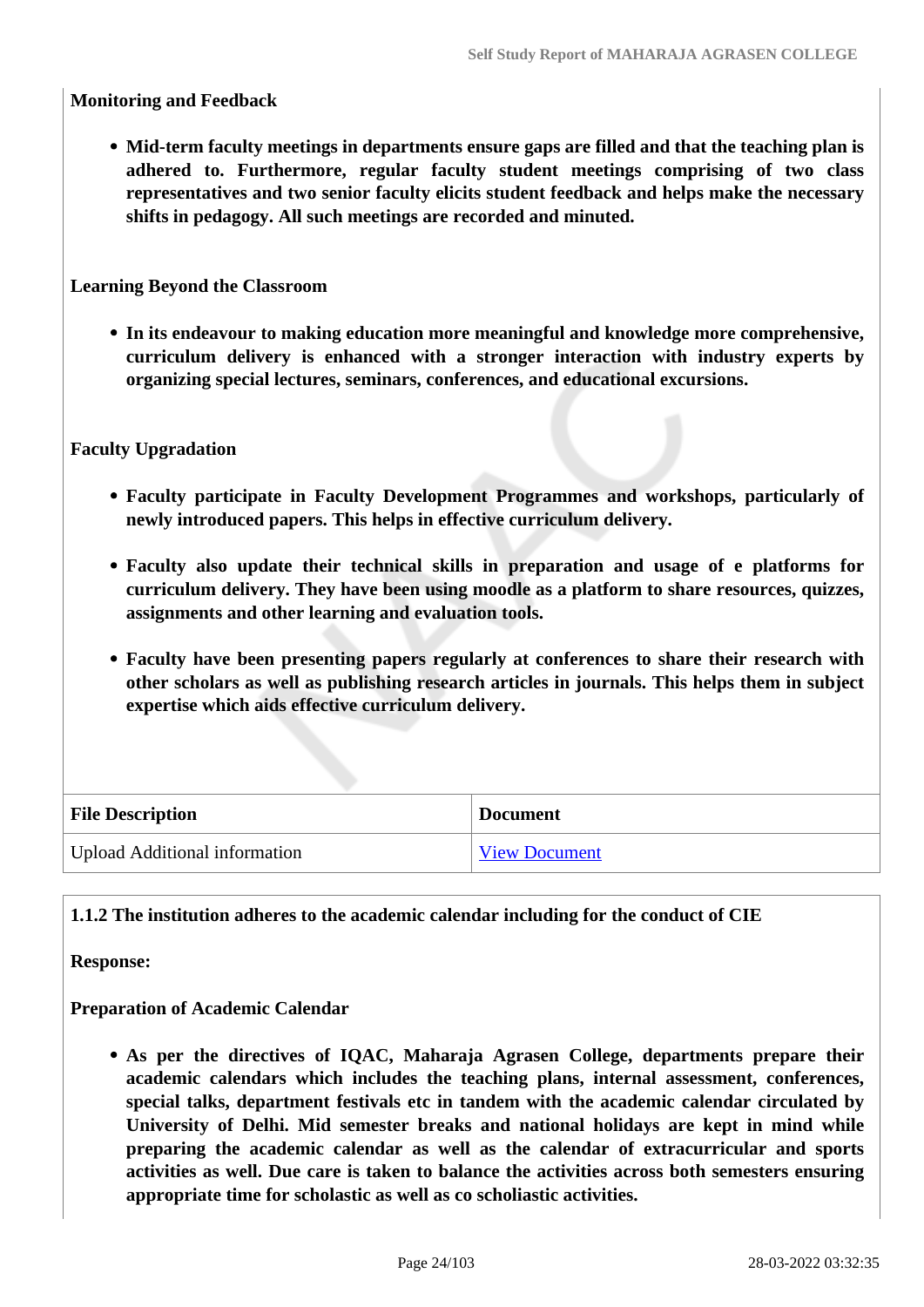- **The academic calendar is intimated to first year students in the Orientation Programme itself both at the college and department level along with the Internal Assessment criteria and weightage as per University of Delhi norms as stipulated in the ordinance.**
- **Likewise, the timetables are prepared much in advance of the commencement of each semester and are uploaded on the college website and department notice boards.**
- **Each department has its own departmental policy on the number of assessments by way of assignments and tests etc which is clearly informed to students at the commencement of the semester. The dates and syllabus of these assignments and tests are informed well in advance giving students sufficient time to prepare. Students are given the benefit of several such opportunities to improve their score.**
- **Post assessment, faculty devote time to resolve all queries and explain the pattern of assessment with clearly defined markers for improvement.**
- **A comprehensive question bank is circulated and discussed prior to the final assessment. Faculty provide supplementary material in terms of academic and audio- visual resources to assist students in preparation for their examinations.**
- **The internal assessment moderation committee moderates the internal assessment marks before it is duly signed and submitted to the college administration. This committee comprises of the teacher in charge, the previous teacher in charge and the senior most teacher of the department.**
- **Parents have access to their ward's progress as attendance and internal assessment marks are uploaded on the college website. Besides, regular Samvaad, Parent-Teacher meetings are conducted giving parents a platform to discuss their ward's progress.**
- **Grievances regarding internal assessment are dealt with by the Student Grievance Committee.**
- **The college level internal assessment committee finally vets the internal assessment marks before they are submitted to the University.**
- **The final end term examination is conducted strictly as per University guidelines and norms. Since 2020, exams have successfully been conducted in the online Open Book Examination (OBE) mode wherein the nodal officer, the entire examination committee and the faculty of all departments assisted in handling students queries and concerns.**
- **Faculty assist in organization and invigilation of these exams and participate in the evaluation process to facilitate declaration of results on time.**
- **The IQAC mandates analysis of results by departments and an action taken report by Departments regarding remedial measures to improve results.**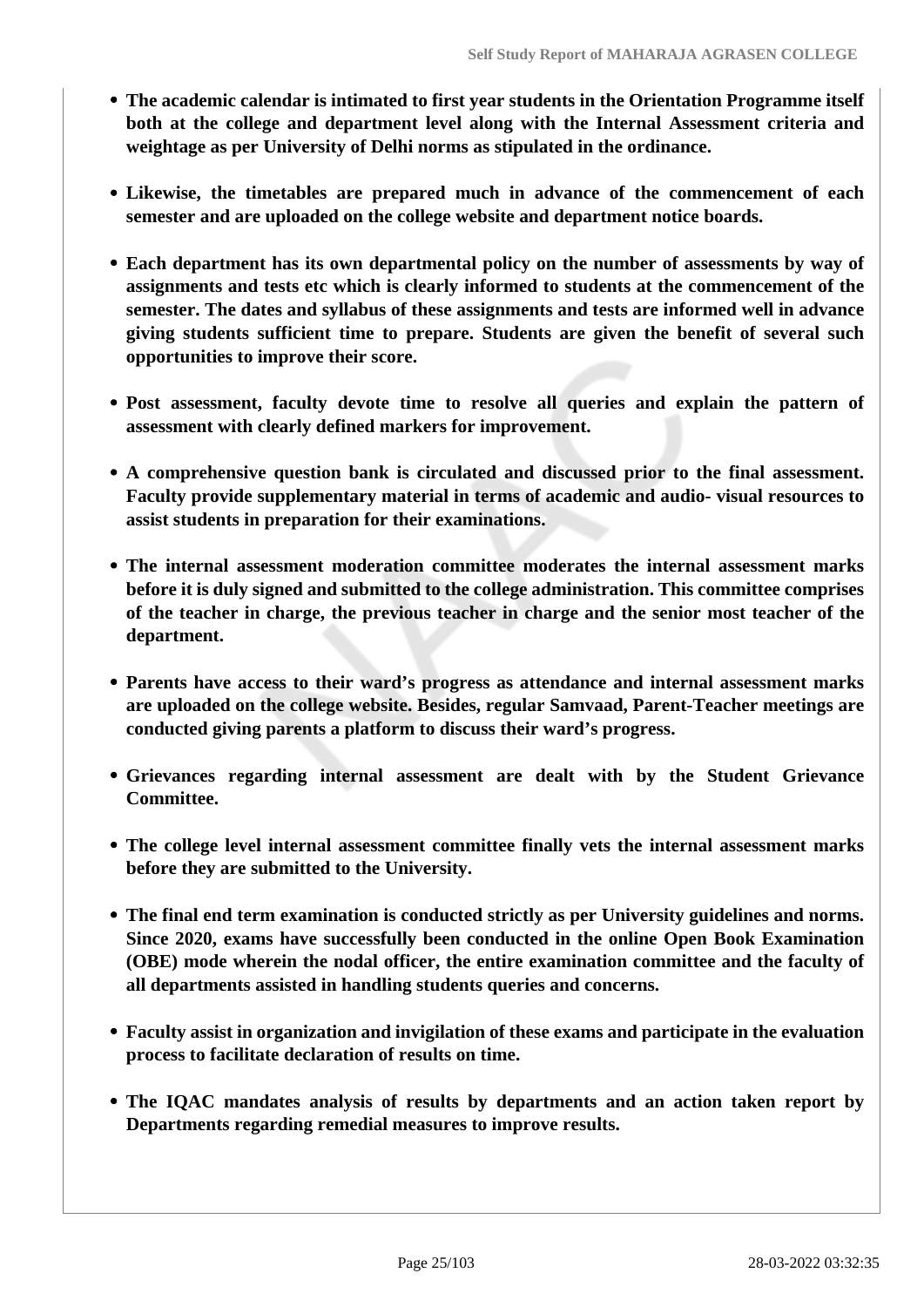| <b>File Description</b>              | <b>Document</b>      |
|--------------------------------------|----------------------|
| <b>Upload Additional information</b> | <b>View Document</b> |

 **1.1.3 Teachers of the Institution participate in following activities related to curriculum development and assessment of the affiliating University and/are represented on the following academic bodies during the last five years** 

**1.Academic council/BoS of Affiliating university**

**2.Setting of question papers for UG/PG programs** 

- **3.Design and Development of Curriculum for Add on/ certificate/ Diploma Courses**
- **4.Assessment /evaluation process of the affiliating University**

**Response:** A. All of the above

| <b>File Description</b>                                                                                      | <b>Document</b>      |
|--------------------------------------------------------------------------------------------------------------|----------------------|
| Institutional data in prescribed format                                                                      | <b>View Document</b> |
| Details of participation of teachers in various<br>bodies/activities provided as a response to the<br>metric | <b>View Document</b> |

# **1.2 Academic Flexibility**

 **1.2.1 Percentage of Programmes in which Choice Based Credit System (CBCS)/ elective course system has been implemented** 

**Response:** 100

1.2.1.1 **Number of Programmes in which CBCS/ Elective course system implemented.**

Response: 10

| <b>File Description</b>                              | <b>Document</b>      |
|------------------------------------------------------|----------------------|
| Minutes of relevant Academic Council/BOS<br>meetings | <b>View Document</b> |
| Institutional data in prescribed format              | <b>View Document</b> |

#### **1.2.2 Number of Add on /Certificate programs offered during the last five years**

**Response:** 12

1.2.2.1 **How many Add on /Certificate programs are offered within the last 5 years.**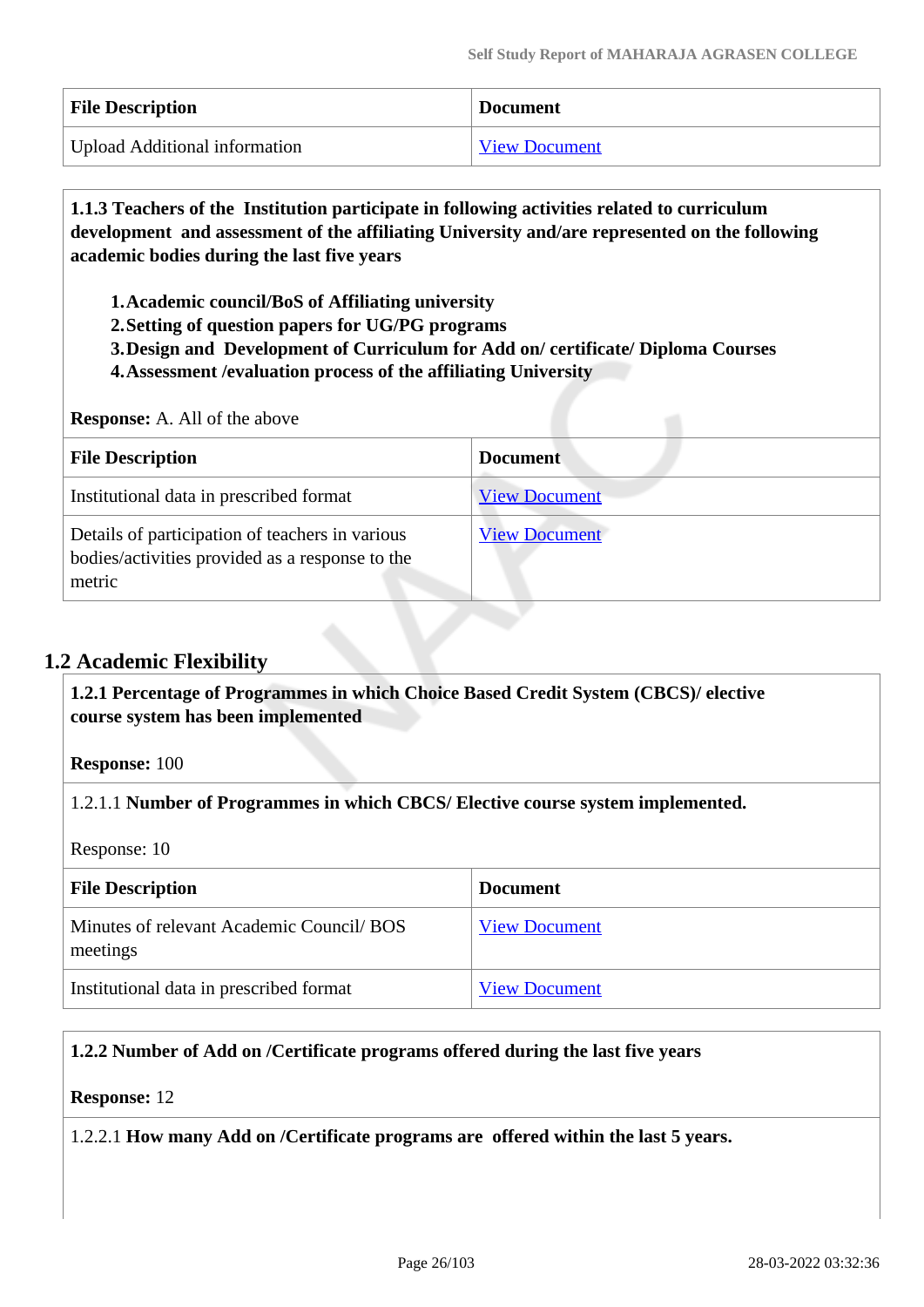| 2020-21                                                                    | 2019-20 | 2018-19              |                      | 2017-18              | 2016-17 |
|----------------------------------------------------------------------------|---------|----------------------|----------------------|----------------------|---------|
| $\mathbf 1$                                                                | 3       | 6                    |                      | -1                   | 1       |
|                                                                            |         |                      |                      |                      |         |
| <b>File Description</b>                                                    |         | <b>Document</b>      |                      |                      |         |
| Institutional data in prescribed format                                    |         | <b>View Document</b> |                      |                      |         |
| Brochure or any other document relating to Add on<br>/Certificate programs |         |                      | <b>View Document</b> |                      |         |
| Any additional information                                                 |         |                      |                      | <b>View Document</b> |         |

## **1.2.3 Average percentage of students enrolled in Certificate/ Add-on programs as against the total number of students during the last five years**

**Response:** 4.21

1.2.3.1 **Number of students enrolled in subject related Certificate or Add-on programs year wise during last five years**

| 2020-21                                                                                | 2019-20 | 2018-19 |                 | 2017-18              | 2016-17 |
|----------------------------------------------------------------------------------------|---------|---------|-----------------|----------------------|---------|
| $\theta$                                                                               | 101     | 197     |                 | 90                   | 43      |
|                                                                                        |         |         |                 |                      |         |
| <b>File Description</b>                                                                |         |         | <b>Document</b> |                      |         |
| Details of the students enrolled in Subjects related<br>to certificate/Add-on programs |         |         |                 |                      |         |
|                                                                                        |         |         |                 | <b>View Document</b> |         |

# **1.3 Curriculum Enrichment**

 **1.3.1 Institution integrates crosscutting issues relevant to Professional Ethics ,Gender, Human Values ,Environment and Sustainability into the Curriculum**

**Response:** 

**The curriculum prescribed by University of Delhi reflects sensitivity to issues relevant to Professional Ethics, Gender, Human Values, Environment and Sustainability and has integrated them into the curriculum in order to sensitize students to such issues ensuring students' growth as sensitive and sensitized citizens of the country.** 

**Besides the inclusion of awareness of issues relevant to Professional Ethics, Gender, Human**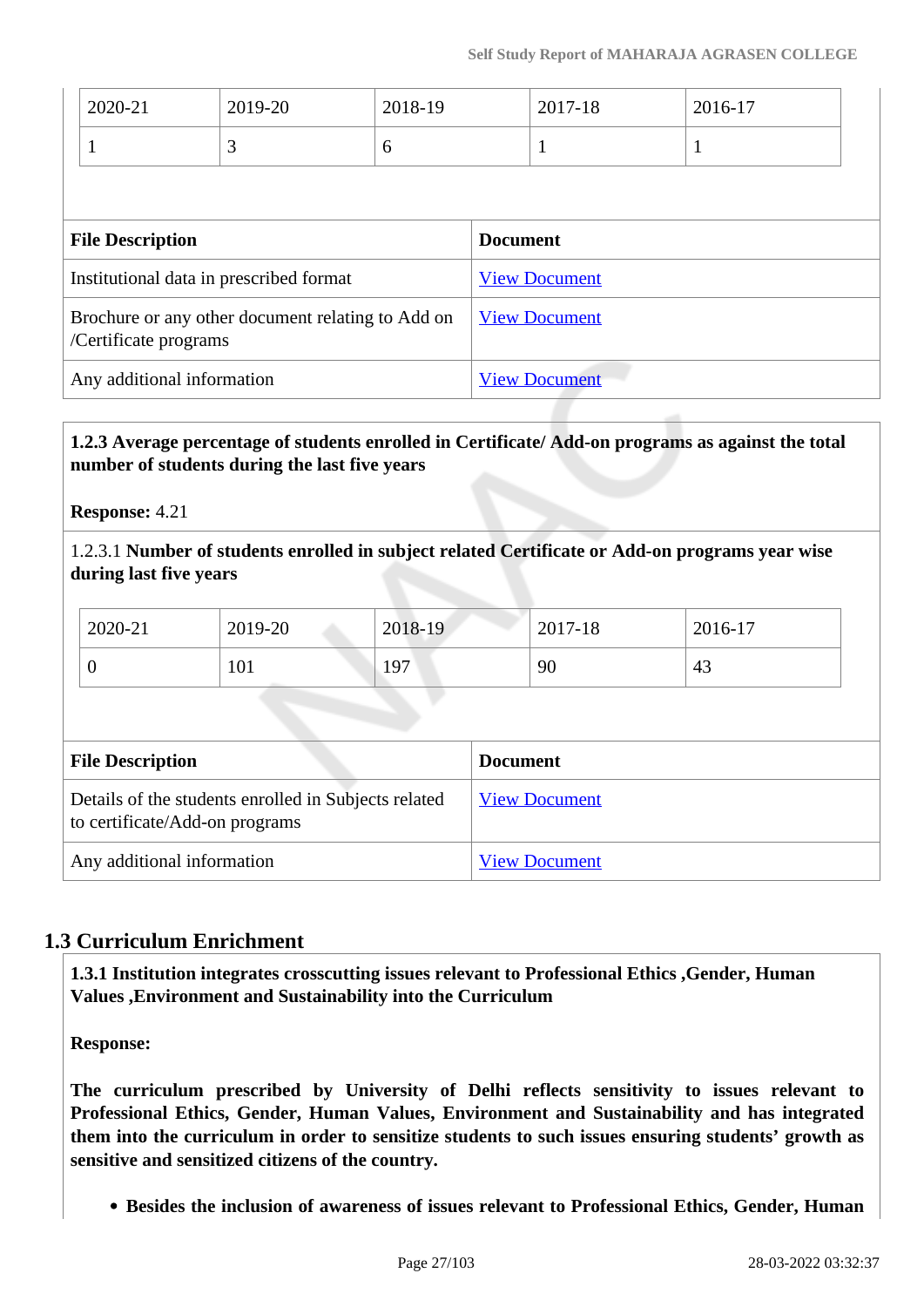**Values, Environment and Sustainability in the core papers, options offered in Generic Electives papers also integrates these issues. A brief list of such papers (Core, Skill Enhancement Course and Generic Electives) is attached in the link given.** 

- **Students study a compulsory course on Environmental Studies at the Undergraduate level which "aims to train students to cater to the need for ecological citizenship through development of a strong foundation on the critical linkages between ecology-societyeconomy". This helps students to "evolve into ecologically, environmentally, and socially informed and responsible citizens who are empowered to protect the natural resources while ensuring sustainable lifestyle and developmental model".**
- **Professional Ethics Papers such as 'Media Ethics and the Law', 'Your Laws, Your Rights','Personality Development & Interpersonal Skills', and 'Yoga and Stress Management' lead to a greater awareness of professional ethics in students. This also leads to holistic development in students apart from academic knowledge in their core areas.**
- **Gender Gender sensitization is integral to the overall growth and development of students. Awareness of gender issues makes them more sensitive and sensitized citizens. Amongst other papers, the following papers are immensely popular amongst students – 'Contemporary India: Women and Empowerment', 'Women`s Writing', 'Media, Gender and Human Rights. Even papers which don't specifically focus on gender issues have a stronger sub theme highlighting gender issues such as the DSE paper titled 'Speculative Fiction and Detective Fiction' which focuses on gender and its invisibility in the monolithic processes of capitalism, Likewise, the 'Indian Classical Fiction', 'Partition Literature', 'Literatures of Diaspora' papers also highlight women's struggles through the ages leading to greater sensitization of gender inequity.**
- **Human Values Making students aware of intrinsic human values are integrated in several papers such as 'The Individual and Society', 'Literature in Cross-Cultural Encounters', 'Cultural Diversity in India', 'Literature in Social Spaces', 'Marginalities in Indian Writing', 'Literature in Caste', 'Human Rights in a Comparative Perspective', 'Peace and Conflict Resolution', 'Literary Cross Currents: Selections from Living Literatures', 'Citizenship in a Globalizing World', and ' Literature and Disability'.**
- **Environment and Sustainability Enhancing awareness about our environment and sustainability is important for every student. The AECC/ EVS paper 'Environmental Science' is mandatory for students. Amongst other papers, the following integrate inclusivity and sustainability in students education – 'Green Methods in Chemistry', 'Renewable Energy and Energy Harvesting', 'Human Rights, Gender and Environment', while papers such as 'Aerobics Training' focus on sustainable health.**

**Curriculum Enrichment: Furthermore, all efforts are made to augment the curriculum with respect to increasing the students' understanding of Professional Ethics, Gender, Human Values, Environment and Sustainability by way of special lectures and workshops and conferences. A list of such endeavours is attached in the link given.**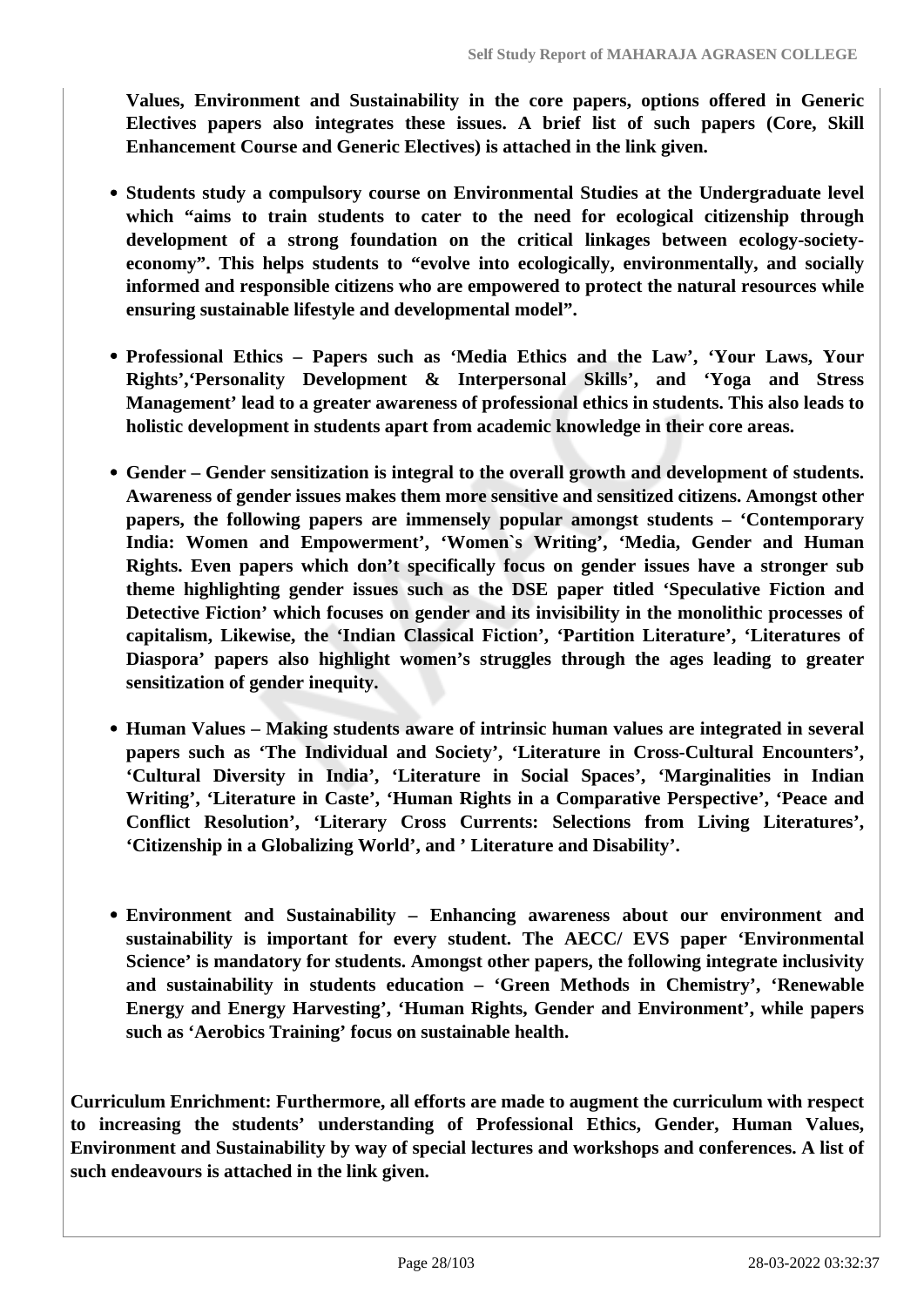| <b>File Description</b>                                                                                                                                              | <b>Document</b>      |
|----------------------------------------------------------------------------------------------------------------------------------------------------------------------|----------------------|
| Upload the list and description of courses which<br>address the Professional Ethics, Gender, Human<br>Values, Environment and Sustainability into the<br>Curriculum. | <b>View Document</b> |

## **1.3.2 Average percentage of courses that include experiential learning through project work/field work/internship during last five years**

**Response:** 100

1.3.2.1 **Number of courses that include experiential learning through project work/field work/internship year-wise during last five years**

| 2020-21 | 2019-20 | 2018-19 | 2017-18 | 2016-17 |
|---------|---------|---------|---------|---------|
| 364     | 359     | 387     | 170     | 190     |

| <b>File Description</b>                                                                        | <b>Document</b>      |
|------------------------------------------------------------------------------------------------|----------------------|
| Programme / Curriculum/ Syllabus of the courses                                                | <b>View Document</b> |
| MoU's with relevant organizations for these courses,<br>if any                                 | <b>View Document</b> |
| Minutes of the Boards of Studies/Academic<br>Council meetings with approvals for these courses | <b>View Document</b> |
| Institutional data in prescribed format                                                        | <b>View Document</b> |

### **1.3.3 Percentage of students undertaking project work/field work/ internships (Data for the latest completed academic year**

**Response:** 39.41

#### 1.3.3.1 **Number of students undertaking project work/field work / internships**

Response: 925

| <b>File Description</b>                 | <b>Document</b>      |
|-----------------------------------------|----------------------|
| Institutional data in prescribed format | <b>View Document</b> |

#### **1.4 Feedback System**

**1.4.1** *Institution obtains feedback on the syllabus and its transaction at the institution from the*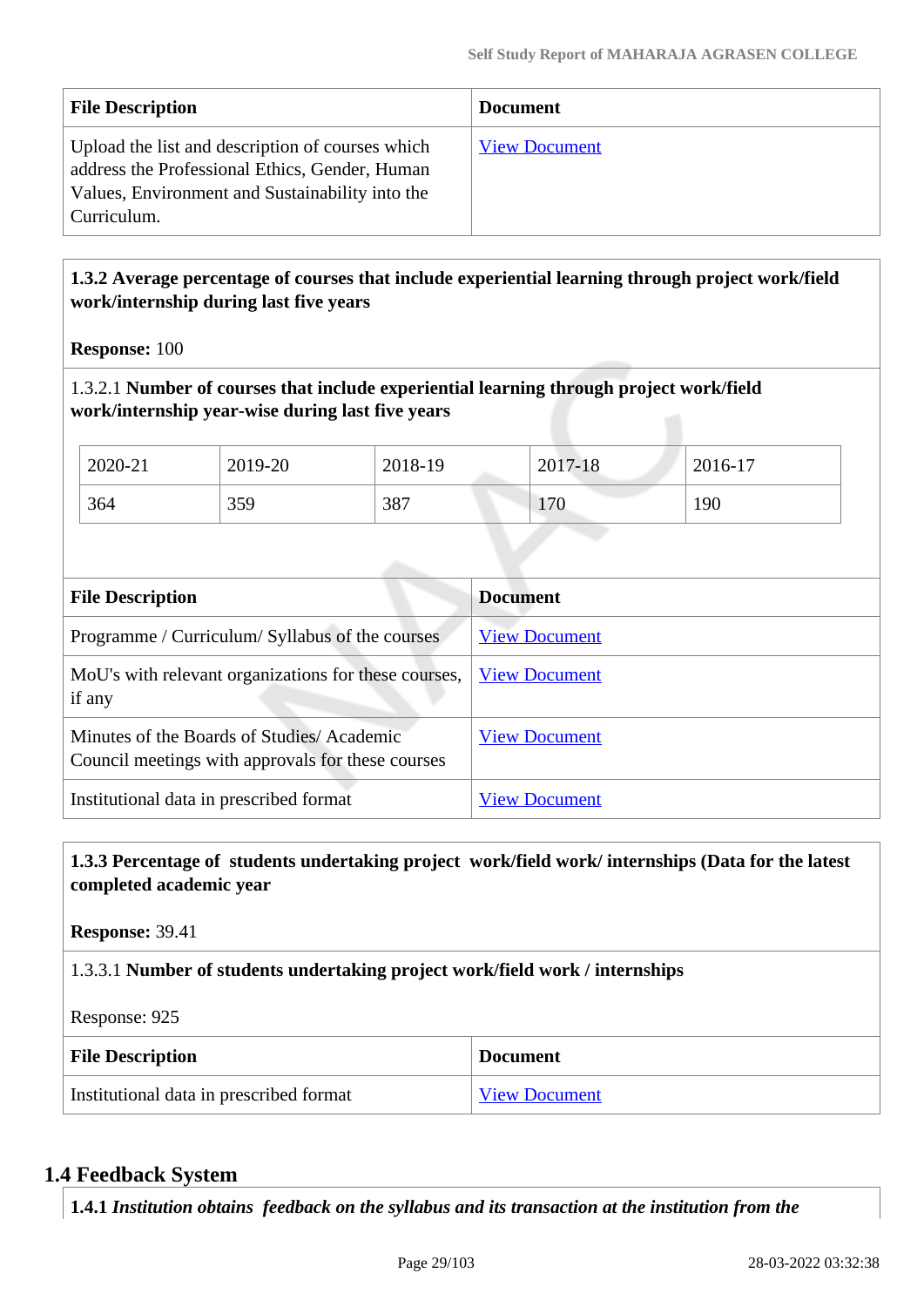#### *following stakeholders 1) Students 2)Teachers 3)Employers 4)Alumni*

**Response:** B. Any 3 of the above

| <b>File Description</b>                                                                                                                                    | <b>Document</b>      |
|------------------------------------------------------------------------------------------------------------------------------------------------------------|----------------------|
| Action taken report of the Institution on feedback<br>report as stated in the minutes of the Governing<br>Council, Syndicate, Board of Management (Upload) | <b>View Document</b> |
| URL for stakeholder feedback report                                                                                                                        | <b>View Document</b> |

**1.4.2 Feedback process of the Institution may be classified as follows: Options:**

**1.Feedback collected, analysed and action taken and feedback available on website**

- **2.Feedback collected, analysed and action has been taken**
- **3.Feedback collected and analysed**
- **4.Feedback collected**
- **5. Feedback not collected**

**Response:** A. Feedback collected, analysed and action taken and feedback available on website

| <b>File Description</b>           | <b>Document</b>      |
|-----------------------------------|----------------------|
| Upload any additional information | <b>View Document</b> |
| URL for feedback report           | <b>View Document</b> |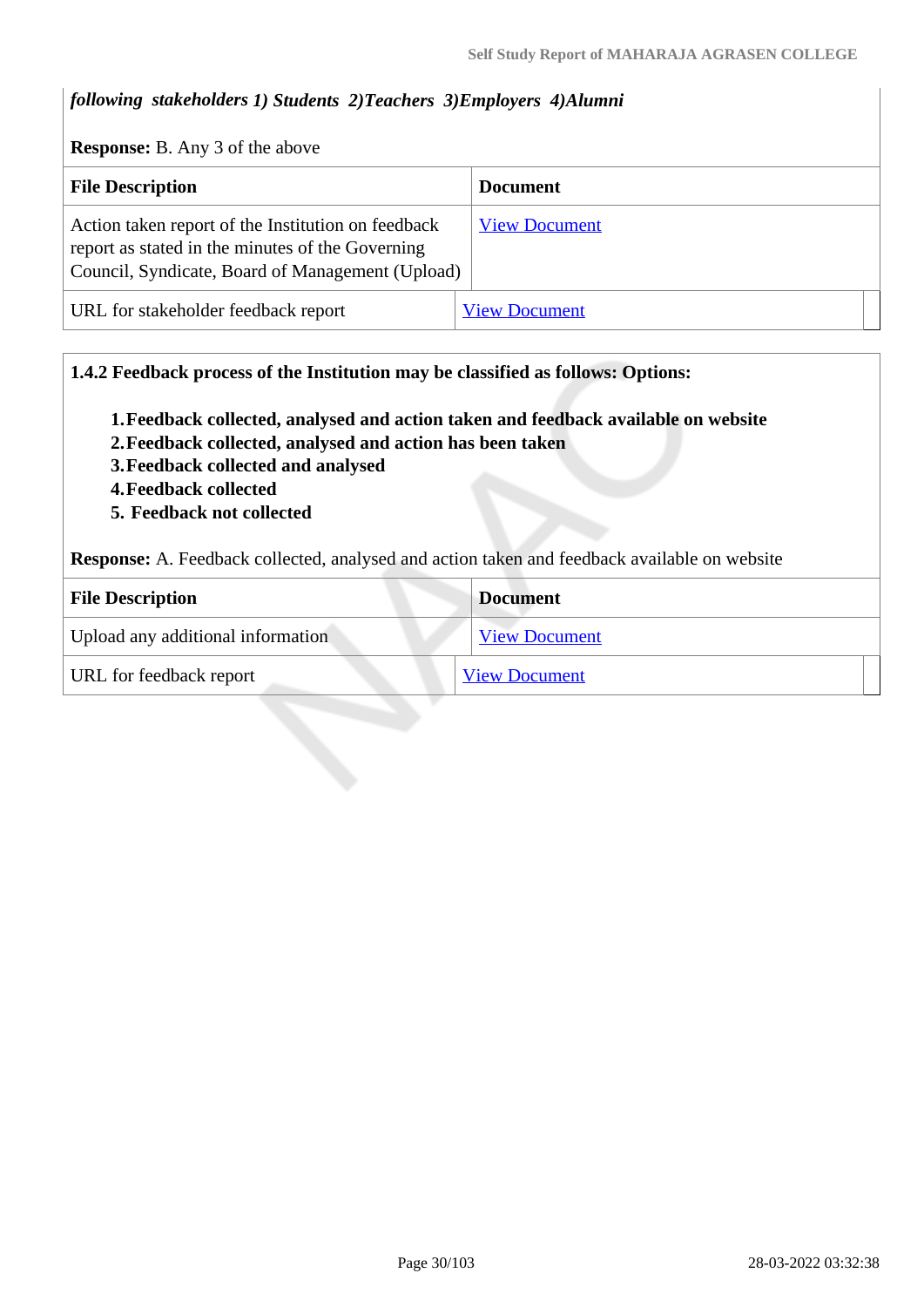# **Criterion 2 - Teaching-learning and Evaluation**

## **2.1 Student Enrollment and Profile**

|                         |         | 2.1.1 Average Enrolment percentage (Average of last five years)      |                 |         |
|-------------------------|---------|----------------------------------------------------------------------|-----------------|---------|
| Response: 97.3          |         |                                                                      |                 |         |
|                         |         | 2.1.1.1 Number of students admitted year-wise during last five years |                 |         |
| 2020-21                 | 2019-20 | 2018-19                                                              | 2017-18         | 2016-17 |
| 925                     | 783     | 706                                                                  | 723             | 734     |
|                         |         | 2.1.1.2 Number of sanctioned seats year wise during last five years  |                 |         |
| 2020-21                 | 2019-20 | 2018-19                                                              | 2017-18         | 2016-17 |
| 932                     | 818     | 742                                                                  | 742             | 742     |
|                         |         |                                                                      |                 |         |
| <b>File Description</b> |         |                                                                      | <b>Document</b> |         |

 **2.1.2 Average percentage of seats filled against reserved categories (SC, ST, OBC, Divyangjan, etc. as per applicable reservation policy ) during the last five years ( exclusive of supernumerary seats)**

**Response:** 82.04

2.1.2.1 **Number of actual students admitted from the reserved categories year wise during last five years**

| 349<br>420<br>317<br>329<br>355 | 2020-21 | 2019-20 | 2018-19 | 2017-18 | 2016-17 |
|---------------------------------|---------|---------|---------|---------|---------|
|                                 |         |         |         |         |         |

| <b>File Description</b>                 | <b>Document</b>      |
|-----------------------------------------|----------------------|
| Institutional data in prescribed format | <b>View Document</b> |

# **2.2 Catering to Student Diversity**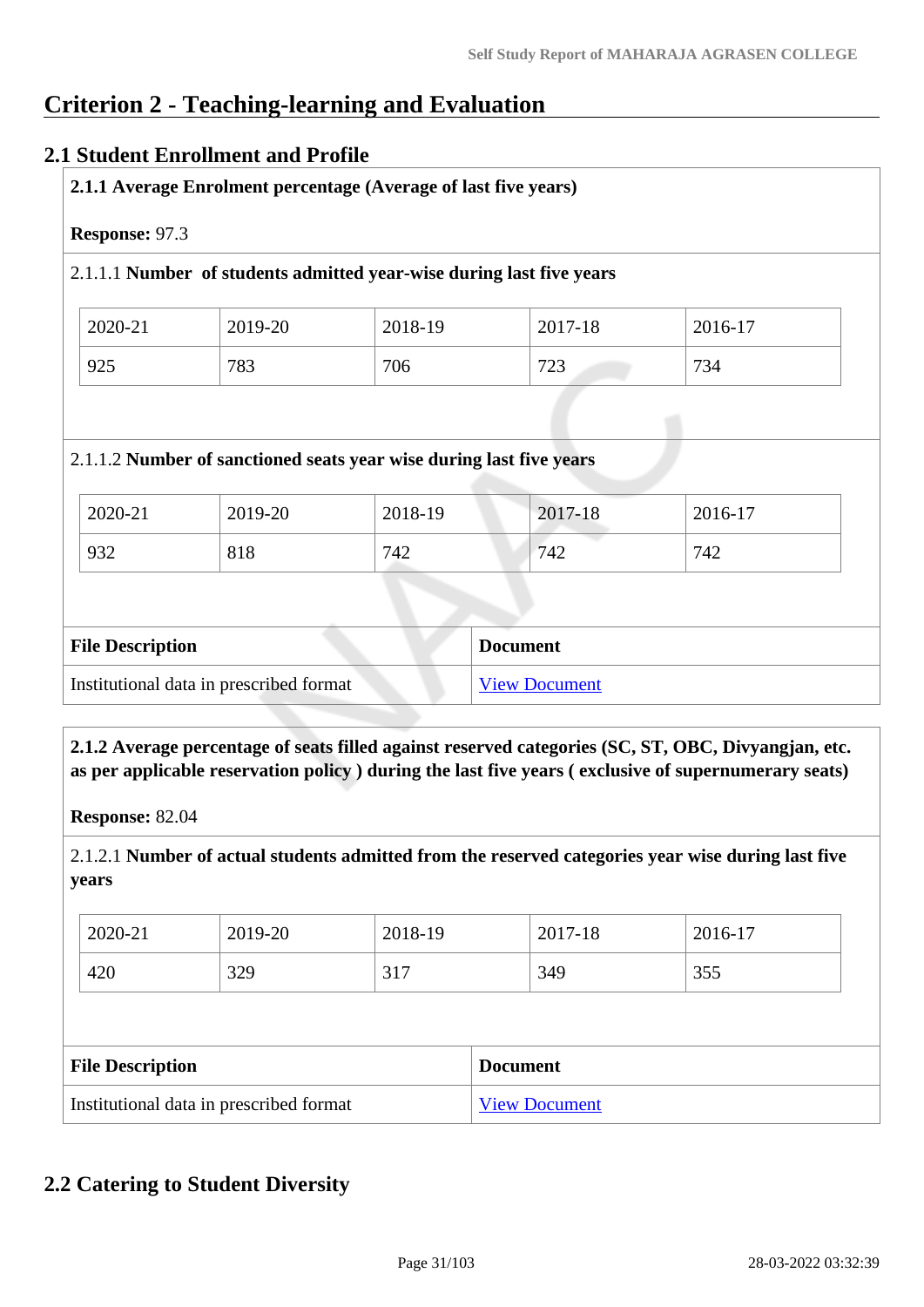**2.2.1 The institution assesses the learning levels of the students and organises special Programmes for advanced learners and slow learners**

#### **Response:**

**Increasing diversity in student intake has also led to greater heterogeneity in classrooms. Students coming from different state boards with differing language competencies has been a challenge to classroom teaching. While some programmes have an inbuilt mechanism to take into account the differing needs of students, others have a different mechanism to augment the needs of slow learners and advanced learners.**

**Differing curriculum as per learner levels**

- **Students of core language learners (English and Hindi) in BA Programme under the LOCF are trifurcated on the basis of marks obtained in English/ Hindi at class 12 level. While students with marks greater than 80% in the language pursued are pegged as advanced learners, students with marks between 60 - 80 % are allotted fluency level while those below 60% are in the proficiency level. The course curriculum and assessment are different as per their competency levels.**
- **In order to give personalized attention to all learners, tutorials are held as per schedule with a student strength of 10-12 students per tutorial session. This enables students to clear their doubts as well as provided special mentoring for slow learners. Advanced learners benefit from these tutorials too as it gives them an opportunity to discuss additional readings.**

**Special measures for slow learners**

**A judicious mix of advance and slow learners form teams for class presentations and projects thereby giving both sets a comfortable environment to benefit from each other. Several faculty members take extra/ remedial classes to help students who are in need of additional help. Furthermore, students are given multiple opportunities for internal assessment to improve their score. This gives slow students several opportunities to enhance their grade. The MAC elearning platform, Moodle gives students a digital platform to improve via learning aids which they can do on their own, multiple times to help them improve. The resources on moodle are pitched at varying learner levels.**

**Measures for advanced learners**

**More complex class presentations are assigned to advanced learners to hone their research and practical skills while also stimulating them to do better. Advanced learners are also encouraged to present papers at student conferences and publish papers. Faculty ensure that relevant call for papers for conferences and publications are circulated amongst students. National Student Academic congress are organised on suitable themes wherein students not only lead the way in organization but also present papers. 5 such congresses have been held so far. There is a cash prize for the best paper presented in every session to encourage the students. Advanced learners are also encouraged to be a part of student driven innovative**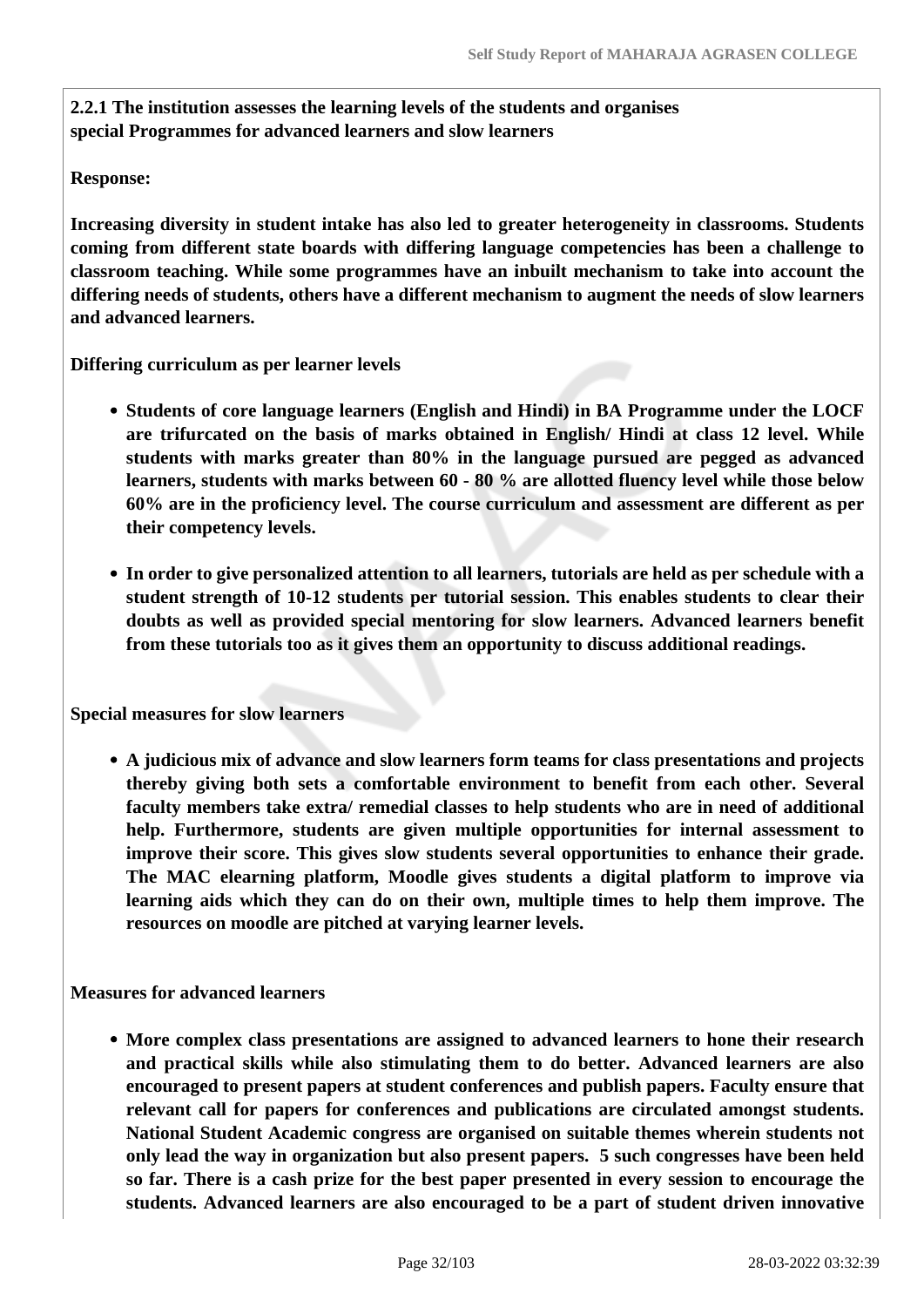**projects as they are not only able to work independently but also assist slow learners.** 

#### **MAC eLearning platform**

**MAC eLearning platform - Moodle has been effectively used for both slow and advanced learners. Faculty pitch various kinds of resources including extra reading materials, quizzes, assignments, animations, data sheets, simulation, audio visual inputs etc at different learner levels giving all students opportunities to enhance their knowledge base.**

| <b>File Description</b>           | <b>Document</b>      |
|-----------------------------------|----------------------|
| Upload any additional information | <b>View Document</b> |

| 2.2.2 Student- Full time teacher ratio (Data for the latest completed academic year) |                      |  |
|--------------------------------------------------------------------------------------|----------------------|--|
| <b>Response:</b> $20:1$                                                              |                      |  |
| <b>File Description</b>                                                              | <b>Document</b>      |  |
| Any additional information                                                           | <b>View Document</b> |  |

# **2.3 Teaching- Learning Process**

 **2.3.1 Student centric methods, such as experiential learning, participative learning and problem solving methodologies are used for enhancing learning experiences**

**Response:** 

**Maharaja Agrasen College is committed to the holistic development of students by engaging them in experiential learning, participative learning and problem-solving methodologies to enhance learning experiences. Students are encouraged to expand their learning horizons beyond the curriculum and classrooms to outreach programmes via hands on experiences with the community at large.** 

**Adoption of Villages**

**Agrasen Baroji Help Initiative (ABHI) and Nistholi: To increase the institute-community interface, the college has adopted villages Baroji and Nistholi to enhance the understanding of the finer nuances of village life and to resolve their basic problems by extending a helping hand. This helps students evolve as sensitive and sensitized socially responsible citizens.**

**National Cadet Corps** 

**This year on 4 January 2021, the first batch of 54 NCC female cadets were inducted and initiated in NCC 2GDDN. Their proactive participation in the community outside college engages in grooming**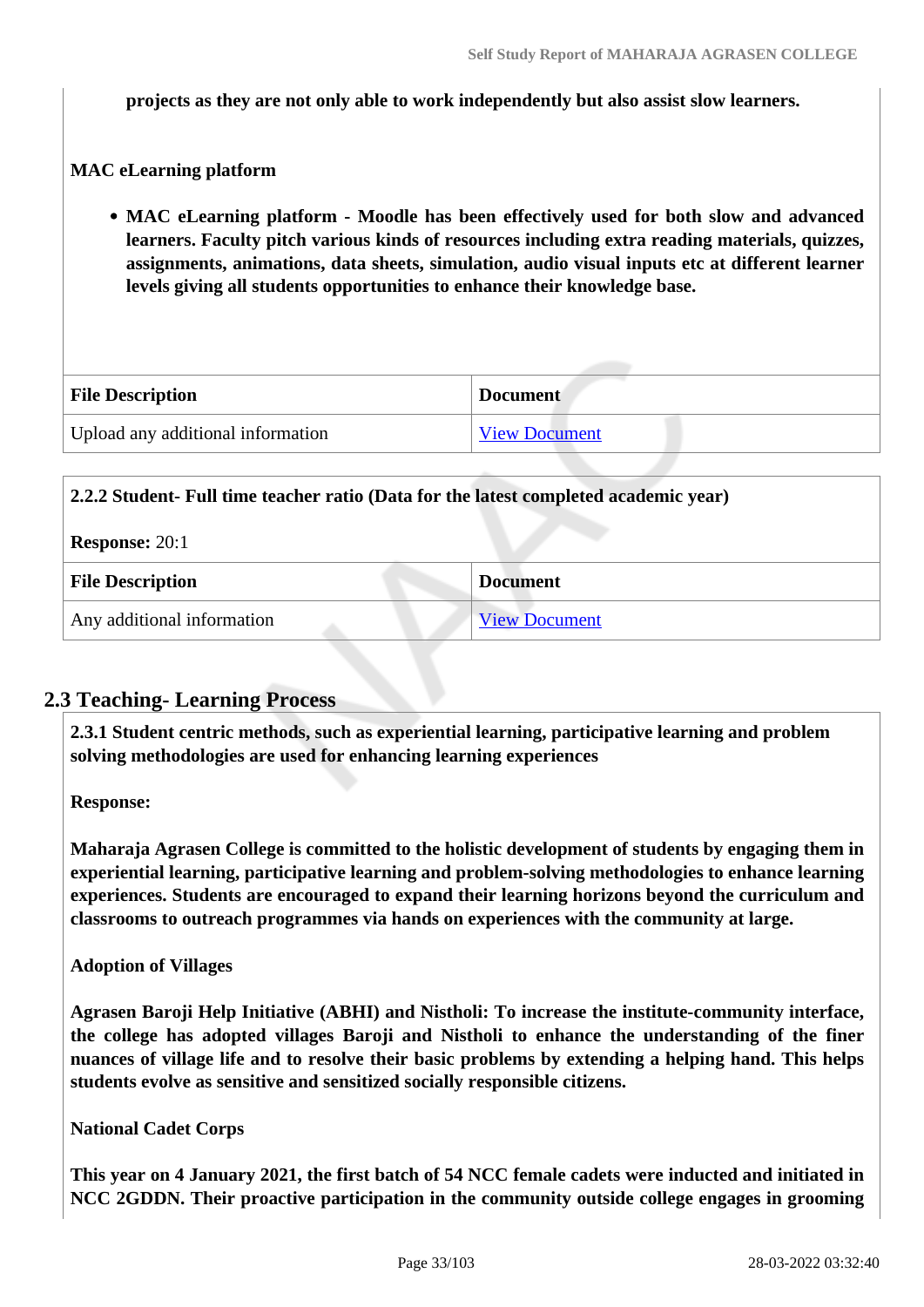**students into disciplined and patriotic citizens.**

**Experiential Learning through NSS**

**MAC NSS helps develops students' experiential and participative learning by collaborative projects with the outside community. MAC NSS volunteers work in various research projects, on innovative ideas, with slums and voluntary agencies to complete 120 hours of regular activities during an academic year. Pedal Power Club augments consciousness of carbon footprints, Agrani advances gender sensitization. Equal Opportunity Cell supports differently abled, SC/ST members and students from economically weaker sections of its learning community.** 

**Project Avian: Bird monitoring is an activity which involves repeated measurement of avian distribution, abundance, and health via installed sensors at the bird site at Yamuna Biodiversity Park to monitor the temperature, humidity and real time video of the birds' site for study and analysis.** 

**Project AKSHAR: This extremely successful project engages students with the underprivileged children in the vicinity. Students become teachers as they impart quality remedial education to children residing in Dallupura and Kondli.** 

**MAC Jobs - Earn While you Learn: A special initiative of Maharaja Agrasen College, students are involved in college processes and functioning both in the administration and Accounts in the form of 'On Campus Job Opportunity' along with their study.** 

**Student Academic Congress: Organised by the students and for the students, five such Academic Student Congress have given students a platform to think critically and objectively inculcating research and original thought and also stimulate leadership, team spirit, organizational and management skills.**

**Star Innovation Projects: Student Driven Research is promoted through Abdul Kalam Centre, a single point research-oriented hub with software and hardware assistance. 7 student driven projects with a budget outlay of Rs1,08,00,000/- funded by University of Delhi are being run in the center in which 18 faculty members and around 70 students are involved.**

**Field visits: Regular interface with the relevant industry is maintained through Industrial and Field Trips which enhance the theoretical concepts taught in classrooms and visits to key historical sites gives them wider exposure and better understanding of our rich cultural heritage besides inculcating leadership and team spirit skills.** 

| <b>File Description</b>           | <b>Document</b>      |
|-----------------------------------|----------------------|
| Upload any additional information | <b>View Document</b> |

**2.3.2 Teachers use ICT enabled tools for effective teaching-learning process.** 

**Response:**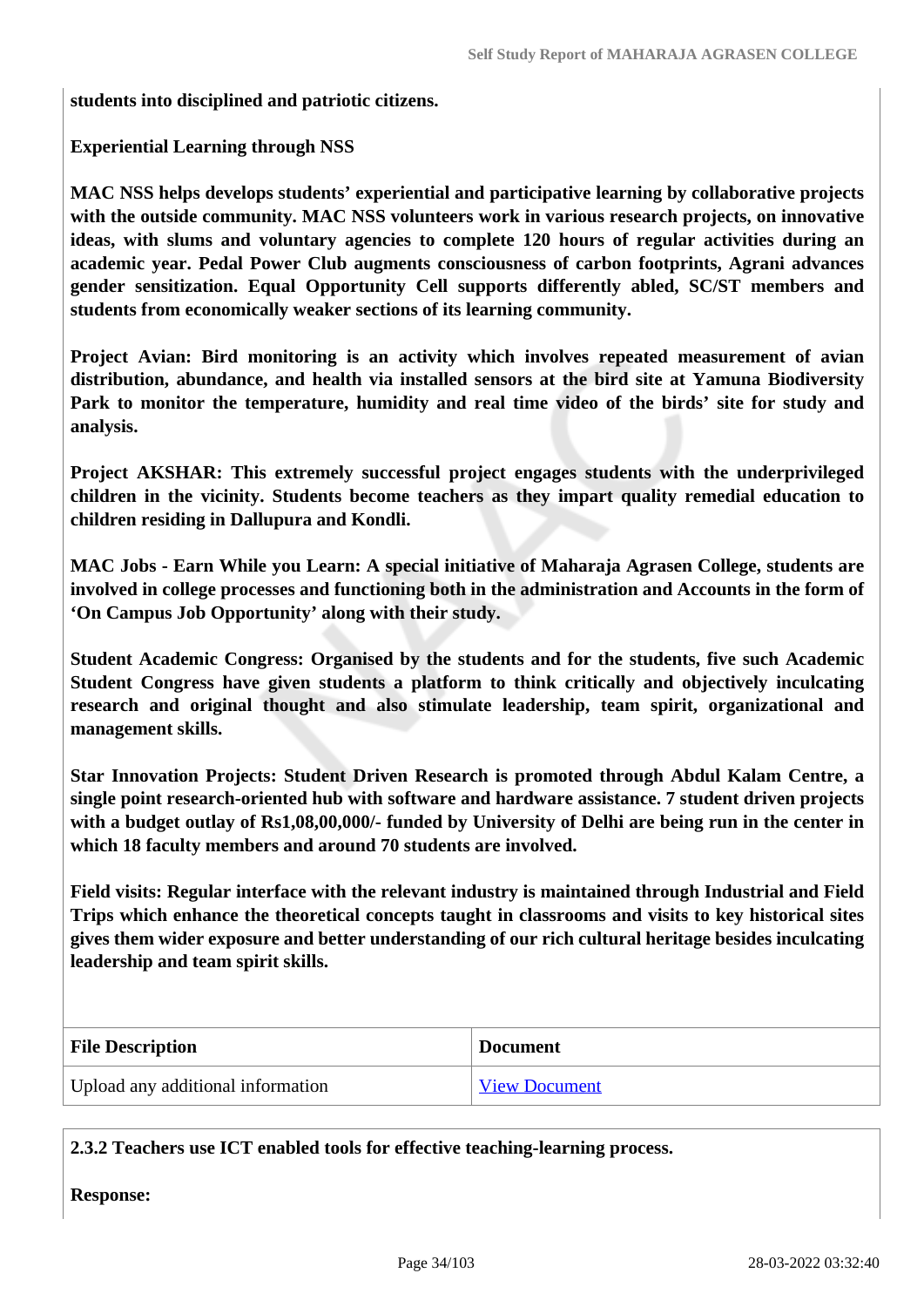**MAC ELearning Portal: Blended Learning with use of ICT enabled tools has been the pedagogical practice at Maharaja Agrasen College. Faculty members prepare and upload online lessons using interactive technology on the MAC ELearning Portal - http://34.93.145.185/ These supplement classroom engagements and benefit both slow and advanced learners as these lessons are pitched at varying learner levels.** 

**Smart Classrooms: Five smart hybrid classrooms are equipped with state-of-the-art multi-media teaching aids with 86 & 75 inches LCD internet enabled interactive screens with interactive panels and document readers with embedded scanners, cameras and speakers. Besides these, there are ten smart classrooms with over-head mounted projectors and speakers for use of audio-visual resources and have been very useful for class presentations and in the use of power point presentations and screening of relevant films.**

**Recording Studio: To facilitate faculty prepare MOOCs and other ICT enabled lessons which require recording facilities, a state of the art, soundproof wifi enabled recording studio has been set up with the latest recording facilities such as PTZ cameras, lapel mics and studio lighting for optimum recordings.** 

**Digital online learning in Covid times: Teaching – Learning shifted to the online platform completely March 2020 onwards due to the ensuing lockdown after the outbreak of the Covid pandemic. The college facilitated this transition with enabling google meet platform for classes using faculty's official mac.du.ac.in email ids. All new students were provided these email ids for smoother access and seamless transition. Webinars and invited lectures were conducted on institutionally procured official zoom links which enables recordings and access upto 500 participants.** 

**Wifi Enabled Campus: The college has a wi-fi enabled campus with state of art ICT center with over 241 computers (MAC, WINDOWS, LINUX OS) to enable students and faculty the use of ICT and internet to keep them abreast of the latest developments in their respective field of study.**

**Laptops for faculty: 75 Thinkpad Lenovo laptops have been provided to faculty members to facilitate e-teaching techniques.** 

**Simulators & Computer Software Packages: The students are also encouraged to use computer software packages for meaningful analyses of the experimental data collected/acquired by them. Department of Electronics uses virtual laboratories/ simulators like Multisim, Scilab and Labview along with conventional labs to enable the students to verify experimental results. Department of Business Economics uses SPSS software and department of Mathematics uses MATLAB and Mathematica simulators as means of instruction by the faculty to augment their teaching learning process.** 

**E-Resources in the College Library: The library at MAC is computerized and ICT enabled with the latest library resources for the ease and benefit of students and faculty. It is connected to the Central library (University of Delhi) so all library users have accessibility to e-resources vide INFLIBNET. Relevant elearning resources by National Program on Technology Enhanced Learning (NPTEL), National Library and Information Services Infrastructure for scholarly content (NLIST) and National Mission on Education through Information and Communication Technology (NME-ICT) are available to students and faculty through 10 systems linked to the central library DULS Library system.**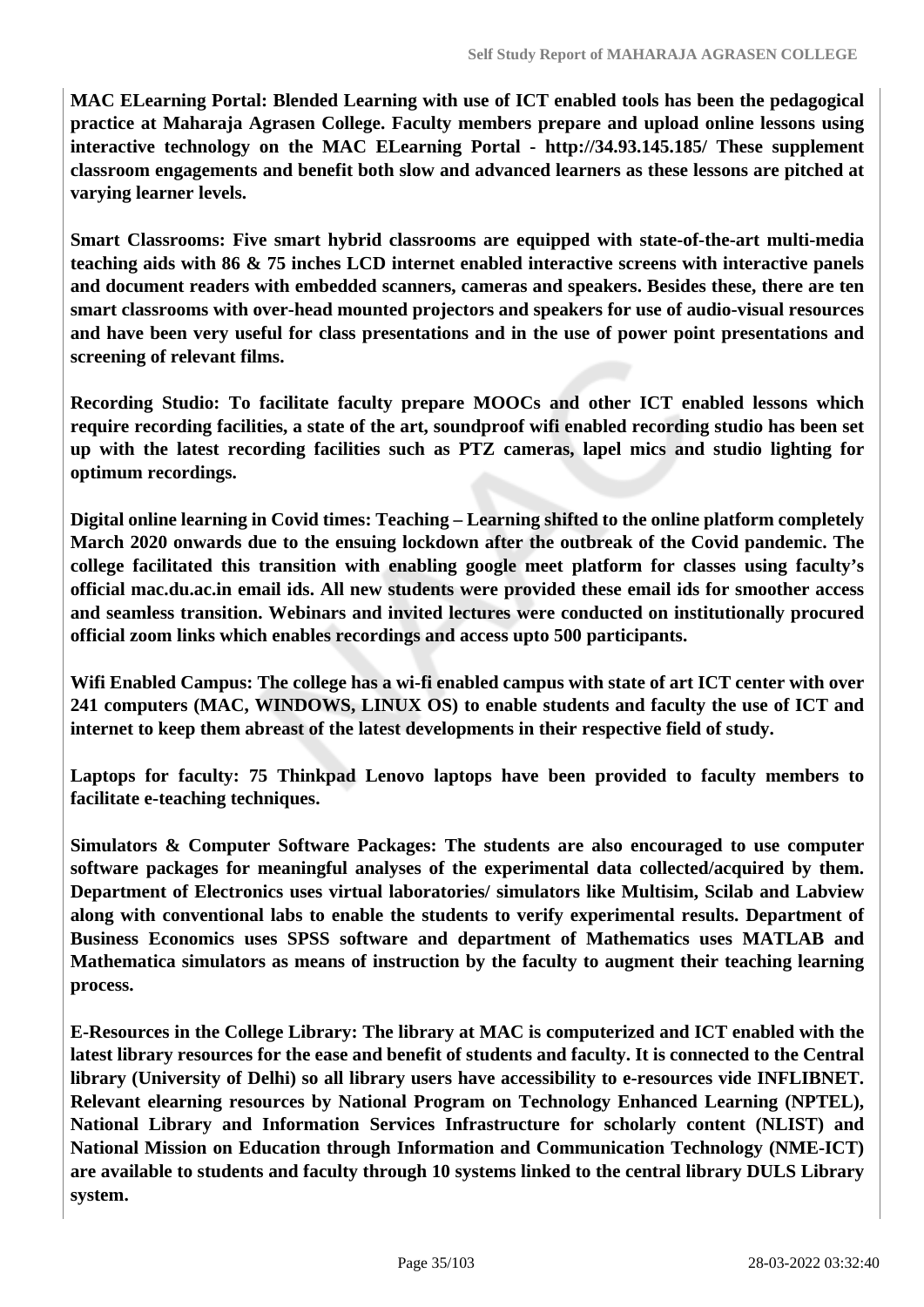| <b>File Description</b>                                                                                  | <b>Document</b>      |
|----------------------------------------------------------------------------------------------------------|----------------------|
| Upload any additional information                                                                        | <b>View Document</b> |
| Provide link for webpage describing the ICT<br>enabled tools for effective teaching-learning<br>process. | <b>View Document</b> |

 **2.3.3 Ratio of students to mentor for academic and other related issues (Data for the latest completed academic year )**

**Response:** 19:1

| $\sim$                                                                           |                      |  |
|----------------------------------------------------------------------------------|----------------------|--|
| 2.3.3.1 Number of mentors                                                        |                      |  |
| Response: 121                                                                    |                      |  |
| <b>File Description</b>                                                          | <b>Document</b>      |  |
| Upload year wise, number of students enrolled and<br>full time teachers on roll. | <b>View Document</b> |  |
| Mentor/mentee ratio                                                              | <b>View Document</b> |  |
| Circulars pertaining to assigning mentors to mentees                             | <b>View Document</b> |  |

# **2.4 Teacher Profile and Quality**

#### **2.4.1 Average percentage of full time teachers against sanctioned posts during the last five years**

**Response:** 104.41

| <b>File Description</b>                                         | <b>Document</b>      |
|-----------------------------------------------------------------|----------------------|
| List of the faculty members authenticated by the<br>Head of HEI | <b>View Document</b> |
| Institutional data in prescribed format                         | <b>View Document</b> |

# **2.4.2 Average percentage of full time teachers with Ph. D. / D.M. / M.Ch. / D.N.B Superspeciality / D.Sc. / D.Litt. during the last five years (consider only highest degree for count)**

**Response:** 68.67

2.4.2.1 **Number of full time teachers with** *Ph. D. / D.M. / M.Ch. / D.N.B Superspeciality / D.Sc. / D.Litt.* **year wise during the last five years**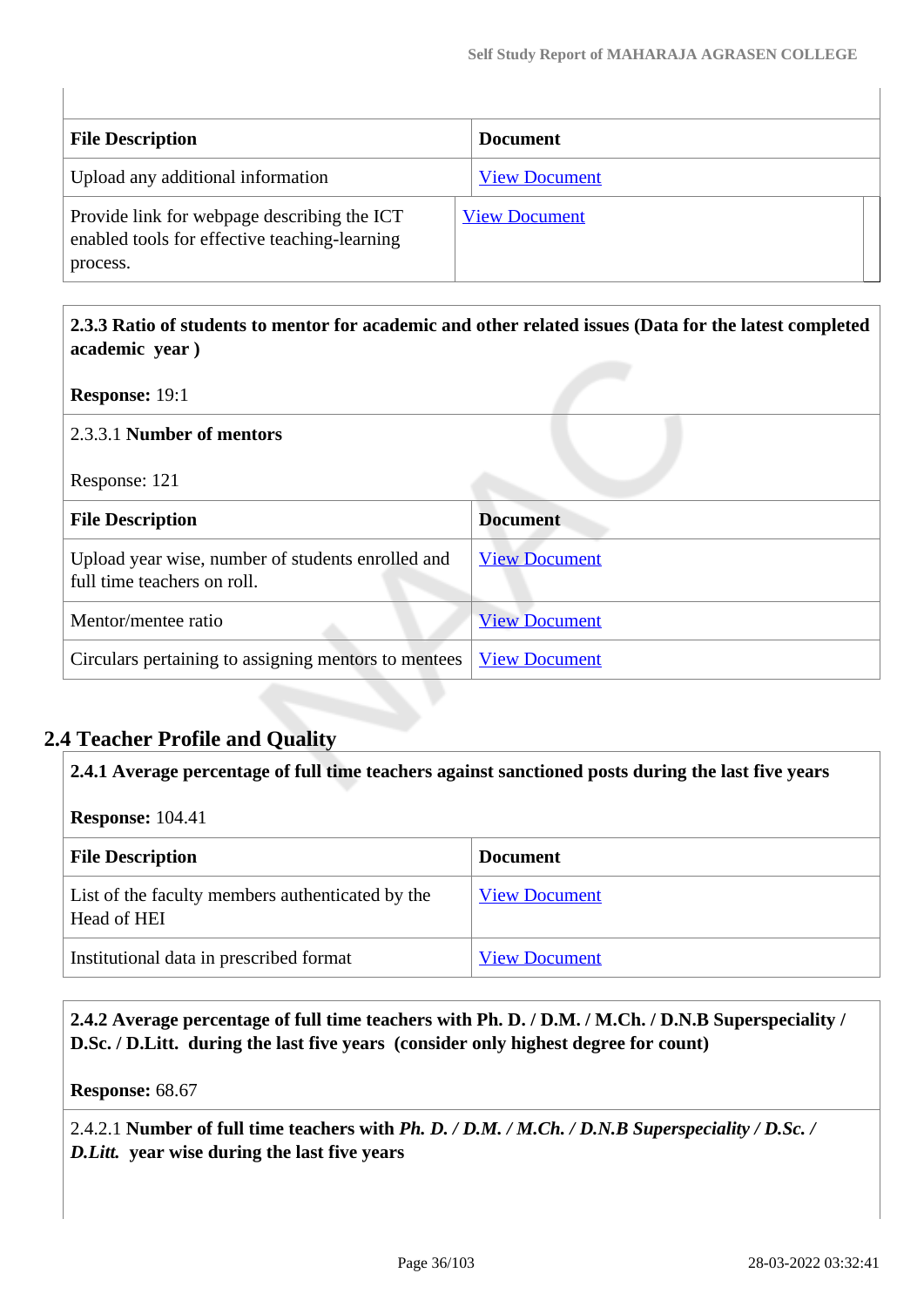| Institutional data in prescribed format |         |                 | <b>View Document</b> |         |         |
|-----------------------------------------|---------|-----------------|----------------------|---------|---------|
|                                         |         |                 |                      |         |         |
| <b>File Description</b>                 |         | <b>Document</b> |                      |         |         |
|                                         |         |                 |                      |         |         |
| 85                                      | 85      | 85              |                      | 87      | 81      |
|                                         |         |                 |                      |         |         |
| 2020-21                                 | 2019-20 | 2018-19         |                      | 2017-18 | 2016-17 |

| 2.4.3 Average teaching experience of full time teachers in the same institution (Data for the latest<br>completed academic year in number of years) |                      |  |
|-----------------------------------------------------------------------------------------------------------------------------------------------------|----------------------|--|
| <b>Response: 0.12</b>                                                                                                                               |                      |  |
| 2.4.3.1 Total experience of full-time teachers                                                                                                      |                      |  |
| Response: 13.88                                                                                                                                     |                      |  |
| <b>File Description</b>                                                                                                                             | <b>Document</b>      |  |
| Institutional data in prescribed format                                                                                                             | <b>View Document</b> |  |

# **2.5 Evaluation Process and Reforms**

**2.5.1 Mechanism of internal assessment is transparent and robust in terms of frequency and mode**

**Response:** 

**The college follows the guidelines for internal assessment laid down by University of Delhi in both letter and spirit. New students are informed about the internal assessment and the division of 25 marks for assignment, test, and attendance both in the college orientation programme as well as the department orientation programme. Furthermore, this is also highlighted in the Bulletin of information (Prospectus) as well as clearly stated on the college website. Faculty inform students about the assignment and test schedule well in advance. The internal tests are usually conducted just after the mid semester break giving them ample time to prepare for the same. In order to accommodate the interests of the slow learners, multiple attempts are given so that the best of two/three assessments are taken for their official IA records. Furthermore, each assignment/ test is discussed in class and the rationale for the marks given is discussed. Faculty give detailed comments and are available for further discussion. Three fourth of the syllabus is tested as per the end semester exam pattern. The duration of the internal tests is two hours, and the pattern is similar to the end semester examination. Marks are duly circulated, and any discrepancy is rectified. Likewise, students are made aware of their monthly attendance by faculty members and those who are short of the requisite 66.6% are warned repeatedly. The final IA marks are not only informed by the faculty per paper but are also put up on the college website for students' perusal and verification. These marks are first moderated by the department internal moderation committee comprising of the teacher in charge, the previous teacher in charge and the senior most teacher of the department. These moderation meetings are duly minuted and signed. The marks along with minutes are then**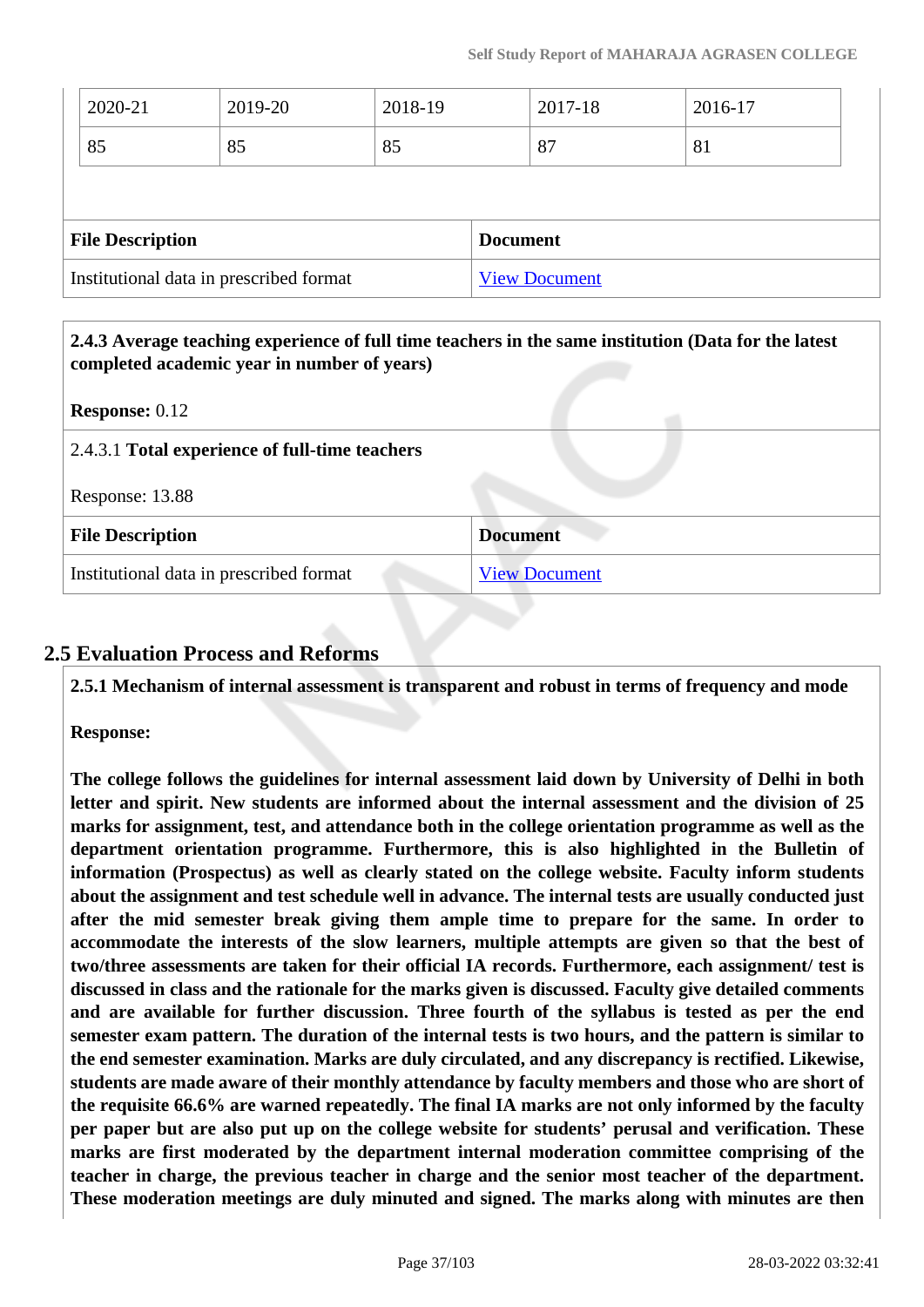**submitted to the college administration to be uploaded on the college website. Subsequently, after verification by the students, the internal assessment is moderated by the college moderation committee comprising of two senior most teachers. Grievances if any are also looked into by this committee before they are submitted to the university portal online. The attendance committee looks into cases where students fall short of attendance because of medical issues. For practicals, a record of the students' progress is maintained and duly informed to the students. Students who participate in ECA, Sports or NCC and NSS activities are given additional chances for internal assessment if they miss it on account of participation in college linked activities.** 

| <b>File Description</b>         | <b>Document</b>      |
|---------------------------------|----------------------|
| Any additional information      | <b>View Document</b> |
| Link for additional information | <b>View Document</b> |

 **2.5.2 Mechanism to deal with internal examination related grievances is transparent, time- bound and efficient** 

**Response:** 

**Departments follow a well laid down mechanism as specified in 2.5.1 regarding conduct, tabulation and uploading of internal assessment marks. All students are informed about their marks before submission of the same to the office. Internal assessment marks are circulated, and students are given time to raise queries/ doubts or point out any discrepancies or errors. At the primary level, these issues are addressed by the faculty teaching that specific paper. Subsequently these marks are entered on the IA portal by faculty themselves. Printouts of the same are submitted to the office as well as the teacher in charge for the department level internal moderation committee comprising of the teacher in charge, previous teacher in charge and the senior most teacher. Once these are moderated and signed, the minutes along with changes if any are submitted to the college administration for uploading on the college website. If any error or discrepancy is found by any student, it is dealt with by the University of Delhi mandated college level internal assessment monitoring committee. These are also minuted and recorded. Students are given several opportunities to raise their grievance if any and the same is dealt with in a transparent, time bound and efficient manner.**

| <b>File Description</b>         | <b>Document</b>      |
|---------------------------------|----------------------|
| Any additional information      | <b>View Document</b> |
| Link for additional information | <b>View Document</b> |

### **2.6 Student Performance and Learning Outcomes**

 **2.6.1 Teachers and students are aware of the stated Programme and course outcomes of the Programmes offered by the institution.**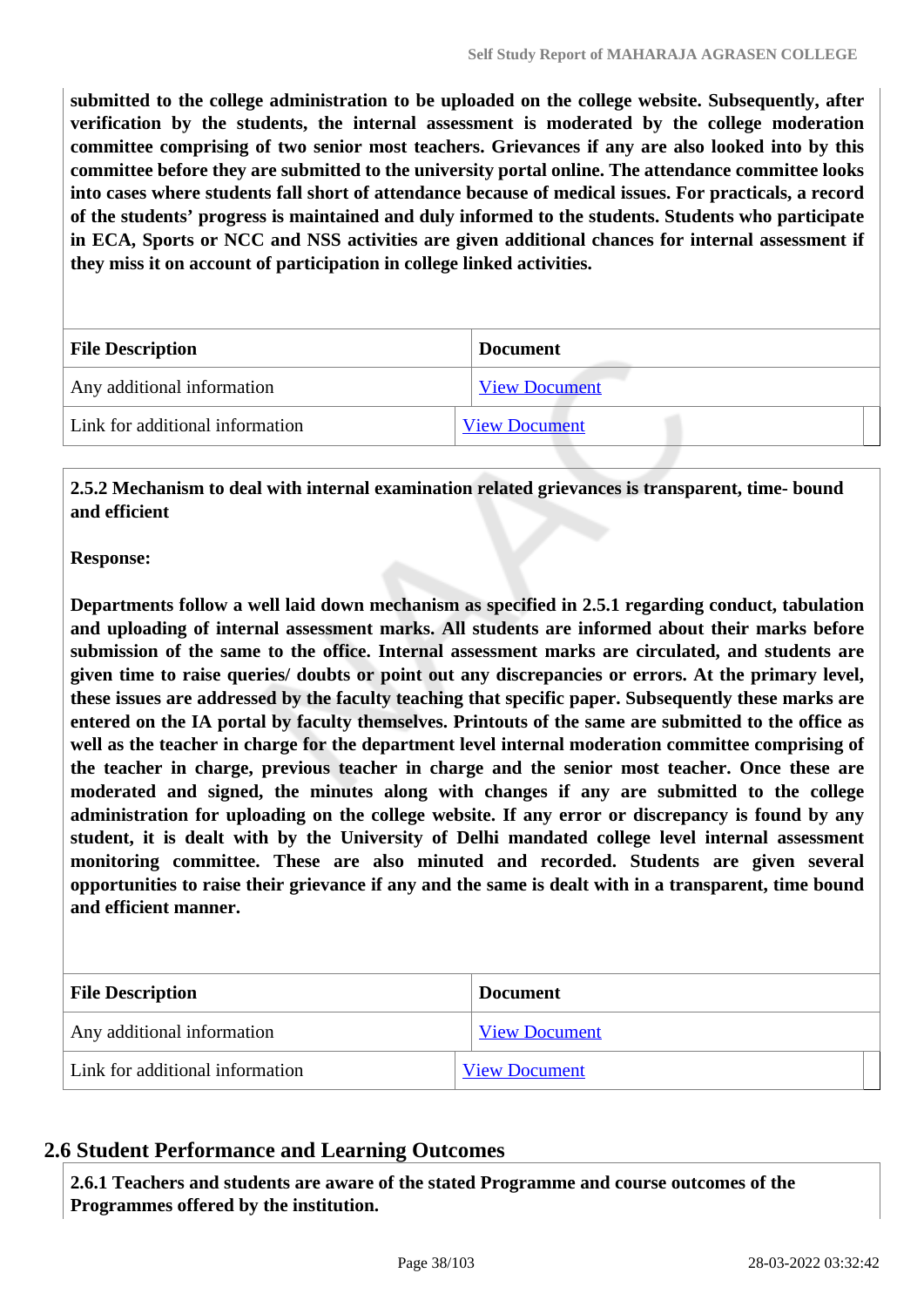## **Response:**

**Maharaja Agrasen College is a constituent college of University of Delhi and follows the prescribed revised Learning Outcomes-based Curriculum Framework syllabus in both letter and spirit since 2019-20 with periodic checks and balances in place. The syllabus of every course and further every paper is made available to the faculty teaching along with well-defined learning outcomes and weekly lesson plans. All faculty adhere to the same which is also communicated to the students at the commencement of every semester. The syllabus is circulated amongst students who also keep it for their records and perusal. This helps both faculty and students in the teaching learning process as there is a well-defined framework in terms of both learning outcomes and the time schedule on a weekly basis. First year students are made aware of the structure of the course in terms of the number of core papers, General Electives, Skill Enhancement Courses and Ability Enhancement Course Compulsory etc. Their choices under the choice-based credit system are sought well in advance to ensure minimum loss of teaching time.** 

**Student faculty meetings are held during the semester wherein two class representatives and two faculty members teaching that semester meet to discuss coverage of syllabus and other issues. These are recorded by way of minutes. Departments hold mid semester meetings to discuss the syllabus covered and ensure that atleast three fourth of the syllabus is covered before internal tests are scheduled. The same is also reported to the college IQAC. During the shift from physical to online classes during the pandemic, all these meetings were held online as per schedule.**

| <b>File Description</b>                                | <b>Document</b>      |
|--------------------------------------------------------|----------------------|
| Upload COs for all courses (examples from<br>Glossary) | <b>View Document</b> |
| Upload any additional information                      | <b>View Document</b> |
| Paste link for Additional information                  | <b>View Document</b> |

**2.6.2 Attainment of programme outcomes and course outcomes are evaluated by the institution.**

### **Response:**

**The results and feedback of the students is a proof of attainment of programme outcomes and the same is analysed periodically by departments and remedial action taken accordingly. Meritorious students are awarded at the Annual Day celebrations and the merit list is published in the Annual Report to acknowledge their hard work. This motivates them and other students to excel. The final results of the students are provided to the departments who analyse them paper wise and devise remedial mechanisms for improvement. This could be by way of extra practicals or shifting of faculty to another paper. For example after result analysis of semester 1 & 2 students, one of the departments felt that the teaching of first year students should be done by more experienced faculty in order to build a stronger foundation for first year students. Likewise, faculty take into account feedback of students and allocate papers amongst themselves. Regular mid-term meetings of student faculty committees comprising of previous, current and next teacher -in-charge with three student**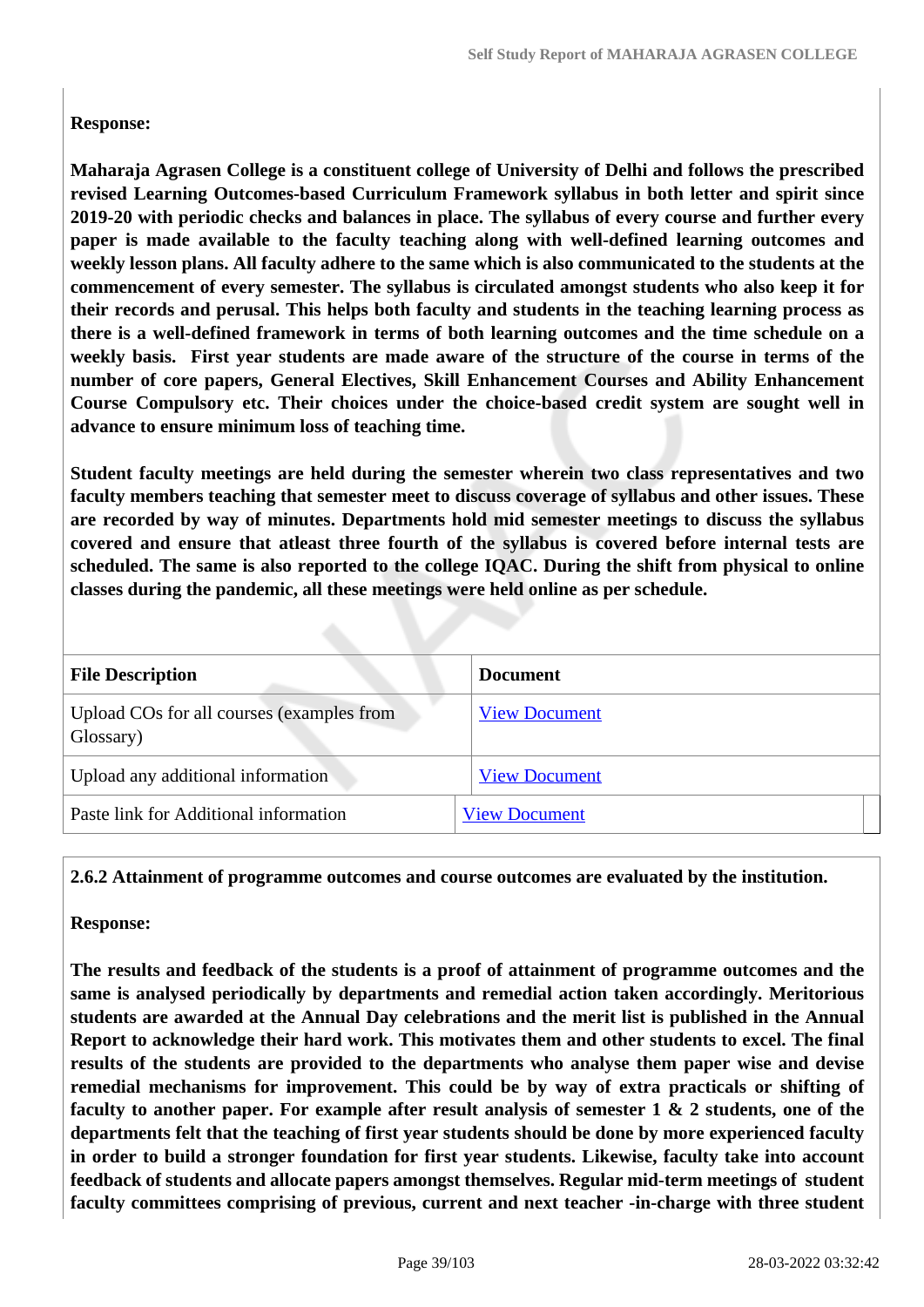**representatives, one from each year help assess outcomes and plan necessary course of action. Minutes of these meetings and result analysis are attached in the link given.**

| <b>File Description</b>               | <b>Document</b>      |
|---------------------------------------|----------------------|
| Upload any additional information     | <b>View Document</b> |
| Paste link for Additional information | <b>View Document</b> |

#### **2.6.3 Average pass percentage of Students during last five years**

#### **Response:** 96.44

2.6.3.1 **Total number of final year students who passed the university examination year-wise during the last five years**

| 2020-21 | 2019-20    | 2018-19 | 2017-18 | 2016-17 |
|---------|------------|---------|---------|---------|
| 680     | 712<br>1 J | 611     | 540     | 703     |

### 2.6.3.2 **Total number of final year students who appeared for the university examination year-wise during the last five years**

| 2020-21 | 2019-20   | 2018-19         | 2017-18 | 2016-17 |
|---------|-----------|-----------------|---------|---------|
| 680     | 712<br>19 | 61 <sub>1</sub> | 602     | 760     |

| <b>File Description</b>                 | <b>Document</b>      |  |
|-----------------------------------------|----------------------|--|
| Upload any additional information       | <b>View Document</b> |  |
| Institutional data in prescribed format | <b>View Document</b> |  |
| Paste link for the annual report        | <b>View Document</b> |  |

### **2.7 Student Satisfaction Survey**

**2.7.1 Online student satisfaction survey regarding teaching learning process**

#### **Response:**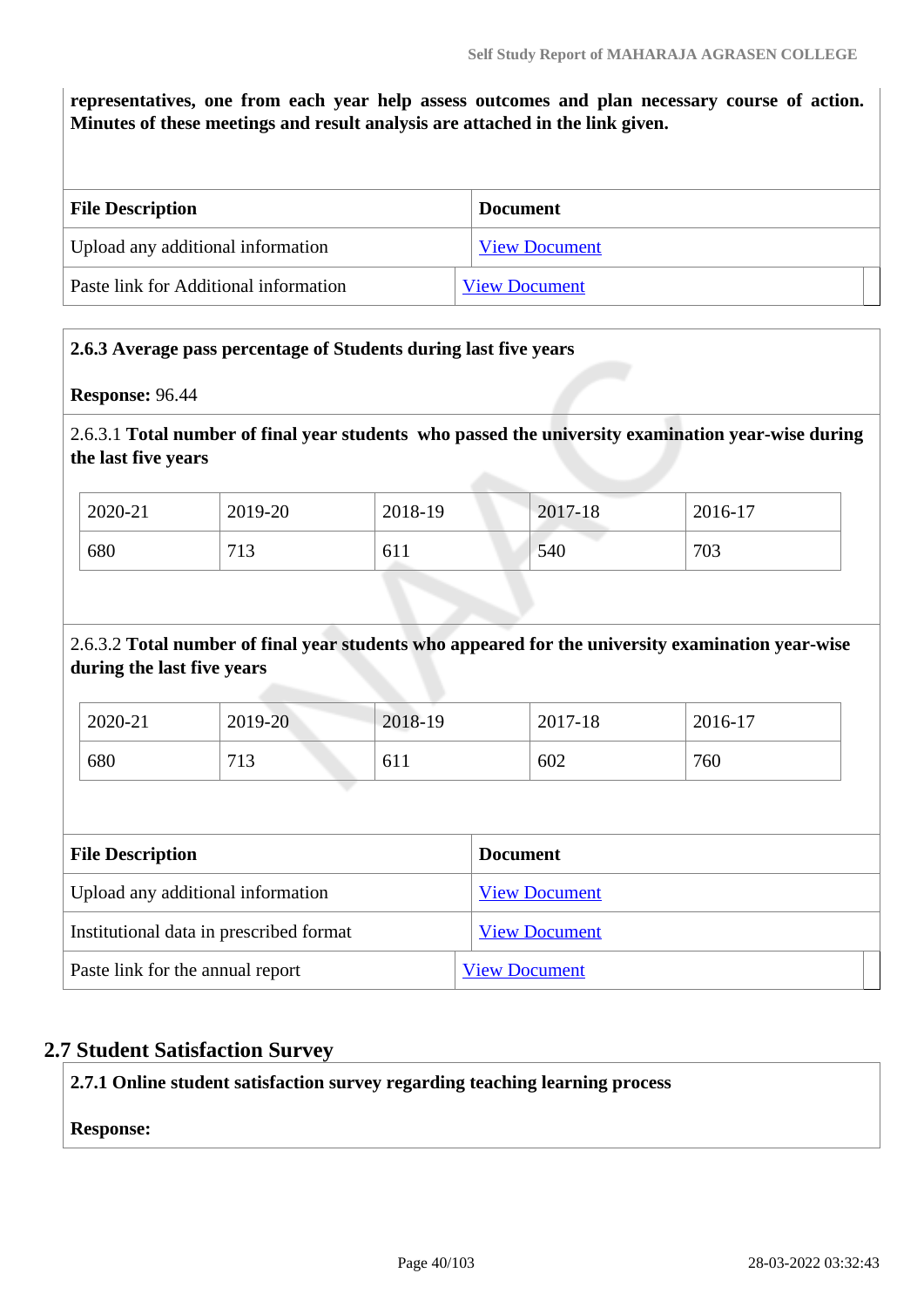| <b>File Description</b>                                               | <b>Document</b>      |
|-----------------------------------------------------------------------|----------------------|
| Upload database of all currently enrolled students<br>(Data Template) | <b>View Document</b> |
| Upload any additional information                                     | <b>View Document</b> |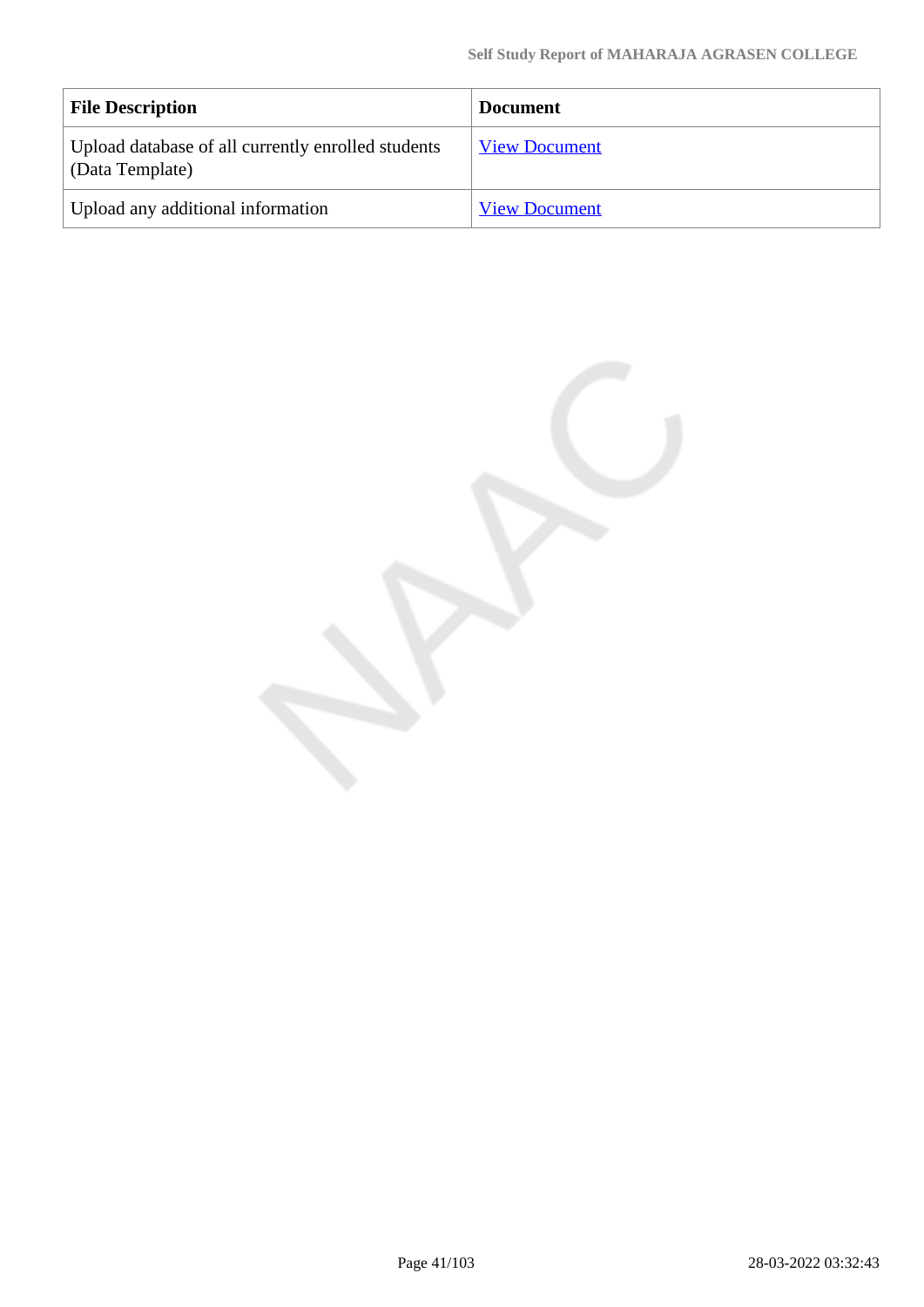# **Criterion 3 - Research, Innovations and Extension**

## **3.1 Resource Mobilization for Research**

 **3.1.1 Grants received from Government and non-governmental agencies for research projects / endowments in the institution during the last five years (INR in Lakhs)** 

**Response:** 66.89

3.1.1.1 **Total Grants from Government and non-governmental agencies for research projects / endowments in the institution during the last five years (INR in Lakhs)**

| 2020-21 | 2019-20 | 2018-19 | 2017-18 | 2016-17 |
|---------|---------|---------|---------|---------|
|         | 3.34    | 5.65    | 4.62    | 53.28   |

| <b>File Description</b>                                                             | <b>Document</b>      |
|-------------------------------------------------------------------------------------|----------------------|
| Institutional data in prescribed format                                             | <b>View Document</b> |
| e-copies of the grant award letters for sponsored<br>research projects / endowments | <b>View Document</b> |

 **3.1.2 Percentage of departments having Research projects funded by government and non government agencies during the last five years**

### **Response:** 50.67

3.1.2.1 **Number of departments having Research projects funded by government and nongovernment agencies during the last five years**

| 2020-21 | 2019-20 | 2018-19 | 2017-18 | 2016-17   |
|---------|---------|---------|---------|-----------|
|         |         | −       |         | 1 O<br>10 |

### 3.1.2.2 **Number of departments offering academic programes**

| 2020-21<br>2019-20<br>2018-19 | 2017-18 | 2016-17 |
|-------------------------------|---------|---------|
| 15<br>10<br>10                | 15      | 10      |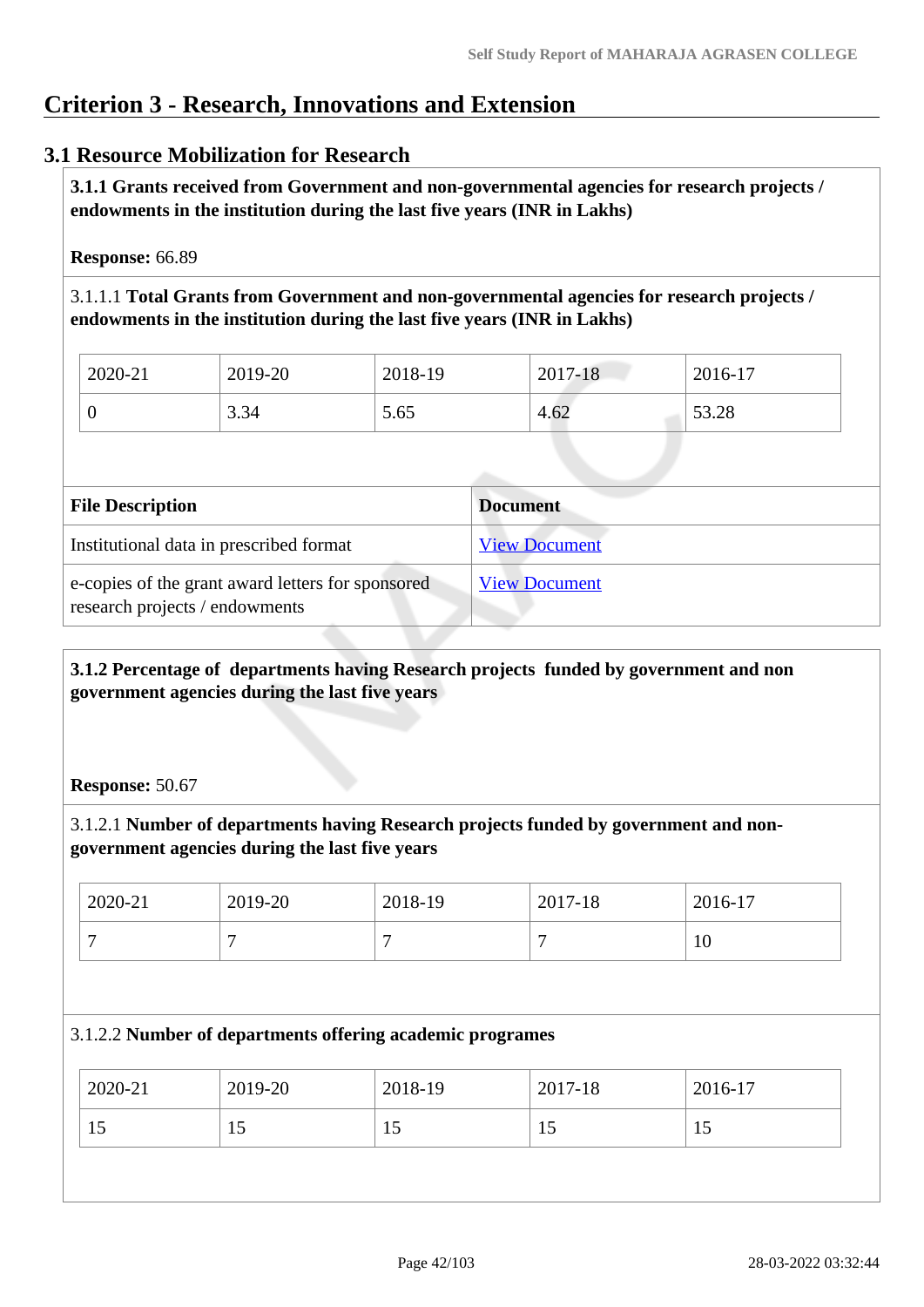| <b>File Description</b>                 | <b>Document</b>      |
|-----------------------------------------|----------------------|
| Supporting document from Funding Agency | <b>View Document</b> |
| Institutional data in prescribed format | <b>View Document</b> |
| Paste link to funding agency website    | <b>View Document</b> |

 **3.1.3 Number of Seminars/conferences/workshops conducted by the institution during the last five years**

### **Response:** 130

3.1.3.1 **Total number of Seminars/conferences/workshops conducted by the institution year-wise during last five years** 

| 2020-21 | 2019-20 | 2018-19      | 2017-18            | 2016-17 |
|---------|---------|--------------|--------------------|---------|
| 38      | 29      | $\sim$<br>υJ | $\sim$<br>$\sim$ 1 | 09      |

| <b>File Description</b>                 | <b>Document</b>      |
|-----------------------------------------|----------------------|
| Report of the event                     | <b>View Document</b> |
| Institutional data in prescribed format | <b>View Document</b> |

# **3.2 Research Publications and Awards**

 **3.2.1 Number of papers published per teacher in the Journals notified on UGC website during the last five years** 

**Response:** 2.36

3.2.1.1 **Number of research papers in the Journals notified on UGC website during the last five years.**

| 2020-21  | 2019-20                        | 2018-19 | 2017-18   | 2016-17 |
|----------|--------------------------------|---------|-----------|---------|
| 50<br>Эð | $\overline{\phantom{a}}$<br>IJ | 42      | ┍┓<br>. . | 65      |

| <b>File Description</b>                 | <b>Document</b>      |
|-----------------------------------------|----------------------|
| Institutional data in prescribed format | <b>View Document</b> |
| Any additional information              | <b>View Document</b> |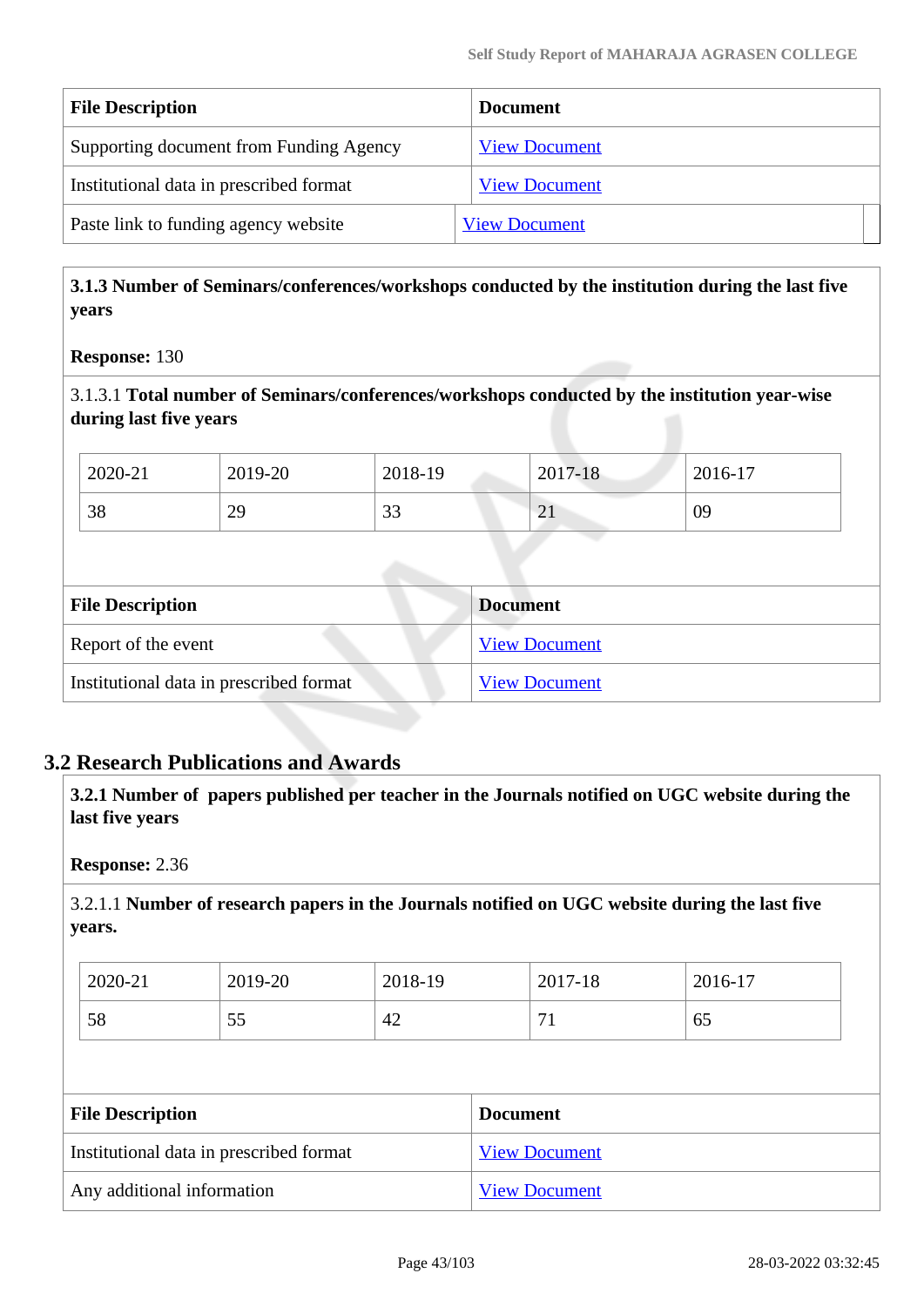**3.2.2 Number of books and chapters in edited volumes/books published and papers published in national/ international conference proceedings per teacher during last five years**

#### **Response:** 1.98

### 3.2.2.1 **Total number of books and chapters in edited volumes/books published and papers in national/ international conference proceedings year-wise during last five years**

| 2020-21   | 2019-20                      | 2018-19 | 2017-18 | 2016-17 |
|-----------|------------------------------|---------|---------|---------|
| つよ<br>ر ر | $\Omega$ 1<br>O <sub>1</sub> | 44      | 43      | $4_{1}$ |

| <b>File Description</b>                 | <b>Document</b>      |
|-----------------------------------------|----------------------|
| Institutional data in prescribed format | <b>View Document</b> |
| Any additional information              | <b>View Document</b> |

### **3.3 Extension Activities**

 **3.3.1 Extension activities are carried out in the neighborhood community, sensitizing students to social issues, for their holistic development, and impact thereof during the last five years.**

**Response:** 

**The college offers several extension activities wherein the students and faculty are engaged in promoting institution-community network thereby sensitizing students to social issues.**

**Agrasen Baroji Help Initiative (ABHI) and Nistholi: To increase the institute-community interface, the college has adopted villages Baroji and Nistholi to enhance the understanding of the finer nuances of village life and to resolve their basic problems by extending a helping hand. This helps students evolve as sensitive and sensitized socially responsible citizens.**

**National Cadet Corps** 

**This year on 4 January 2021, the first batch of 54 NCC female cadets were inducted and initiated in NCC 2GDDN. Their proactive participation in the community outside college engages in grooming students into disciplined and patriotic citizens.**

**Experiential Learning through NSS**

**MAC NSS helps develops students' experiential and participative learning by collaborative projects with the outside community. MAC NSS volunteers work in various research projects, on innovative ideas, with slums and voluntary agencies to complete 120 hours of regular activities during an academic year. Pedal Power Club augments consciousness of carbon footprints, Agrani advances**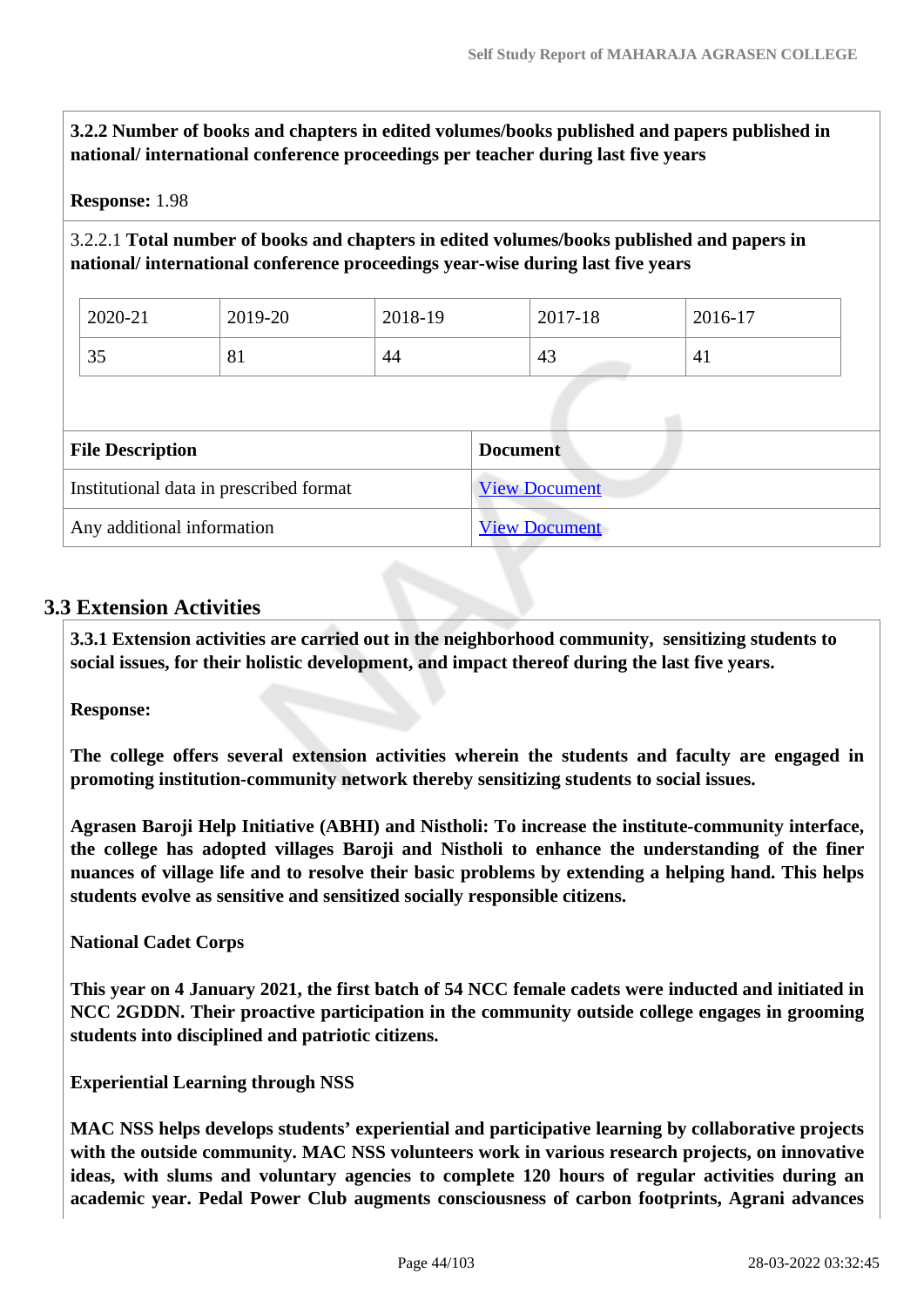**gender sensitization. Equal Opportunity Cell supports differently abled, SC/ST members and students from economically weaker sections of its learning community.** 

**Project Avian: Bird monitoring is an activity which involves repeated measurement of avian distribution, abundance, and health via installed sensors at the bird site at Yamuna Biodiversity Park to monitor the temperature, humidity and real time video of the birds' site for study and analysis.** 

**Project AKSHAR: This extremely successful project engages students with the underprivileged children in the vicinity. Students become teachers as they impart quality remedial education to children residing in Dallupura and Kondli.** 

**Sustainable Waste Management: Students are sensitized to waste management issues by proactively engaging them in waste management initiatives. A waste paper collection drive is undertaken in the college for recycling by Jaagruti Waste Paper Recycling Services. To achieve a sustainable and ecologically friendly lifestyle, several measures were continued including ban on use of plastic, use of jute bags in the hostel and segregation of different types of waste: biodegradable and nonbiodegradable.** 

**Star Innovation Projects: Student Driven Research is promoted through Abdul Kalam Centre, a single point research-oriented hub with software and hardware assistance. 7 student driven are being run in the center which engage with issues linked to the outside community.**

**Field visits: Regular interface with the relevant industry is maintained through Industrial and Field Trips which enhance the theoretical concepts taught in classrooms and visits to key historical sites gives them wider exposure and better understanding of our rich cultural heritage besides inculcating leadership and team spirit skills.** 

**Family Olympics - Family Olympics was held in March 2020 with an objective to bring family members together, create a bonding and promote fitness and wellness among the students and faculty as well as their families.** 

**Emotional and Counselling Workshop-**

**Realizing the importance of emotional and holistic well-being in students' lives, IQAC engaged psychological counselling professionals to impart awareness and training regarding stress management, low self-esteem, anger management and career choices.** 

| <b>File Description</b>           | <b>Document</b>      |
|-----------------------------------|----------------------|
| Upload any additional information | <b>View Document</b> |

 **3.3.2 Number of awards and recognitions received for extension activities from government/ government recognised bodies during the last five years**

**Response:** 6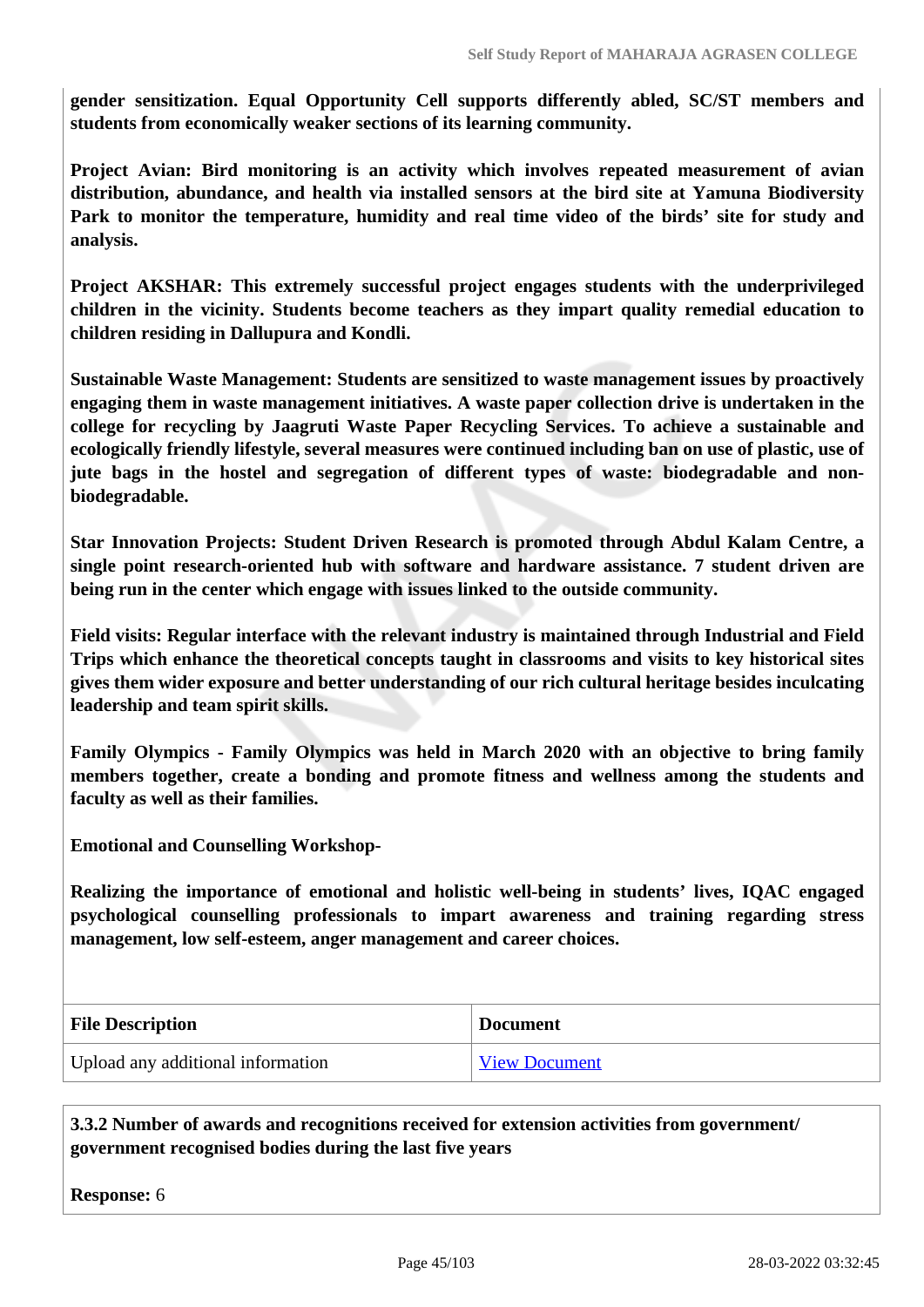3.3.2.1 **Total number of awards and recognition received for extension activities from Government/ Government recognised bodies year-wise during the last five years.**

| 2020-21                 | 2019-20                                 | 2018-19        | 2017-18              | 2016-17 |
|-------------------------|-----------------------------------------|----------------|----------------------|---------|
|                         | $\theta$                                | $\overline{0}$ | 2                    | 3       |
|                         |                                         |                |                      |         |
|                         |                                         |                |                      |         |
| <b>File Description</b> |                                         |                | <b>Document</b>      |         |
|                         | Institutional data in prescribed format |                | <b>View Document</b> |         |

 **3.3.3 Number of extension and outreach programs conducted by the institution through NSS/NCC, Government and Government recognised bodies during the last five years**

**Response:** 34

3.3.3.1 **Number of extension and outreach programs conducted by the institution through NSS/NCC, Government and Government recognised bodies during the last five years**

| 2020-21 | 2019-20 | 2018-19 | 2017-18 | 2016-17                  |
|---------|---------|---------|---------|--------------------------|
| ັ       | ◡       |         | ΙV      | $\overline{\phantom{0}}$ |

| <b>File Description</b>                 | <b>Document</b>      |
|-----------------------------------------|----------------------|
| Reports of the event organized          | <b>View Document</b> |
| Institutional data in prescribed format | <b>View Document</b> |

 **3.3.4 Average percentage of students participating in extension activities at 3.3.3. above during last five years**

**Response:** 23.84

3.3.4.1 **Total number of Students participating in extension activities conducted in collaboration with industry, community and Non- Government Organizations through NSS/ NCC/ Red Cross/ YRC etc., year-wise during last five years**

| 2020-21 | 2019-20 | 2018-19 | 2017-18 | 2016-17 |
|---------|---------|---------|---------|---------|
| 257     | 330     | 1080    | 592     | 195     |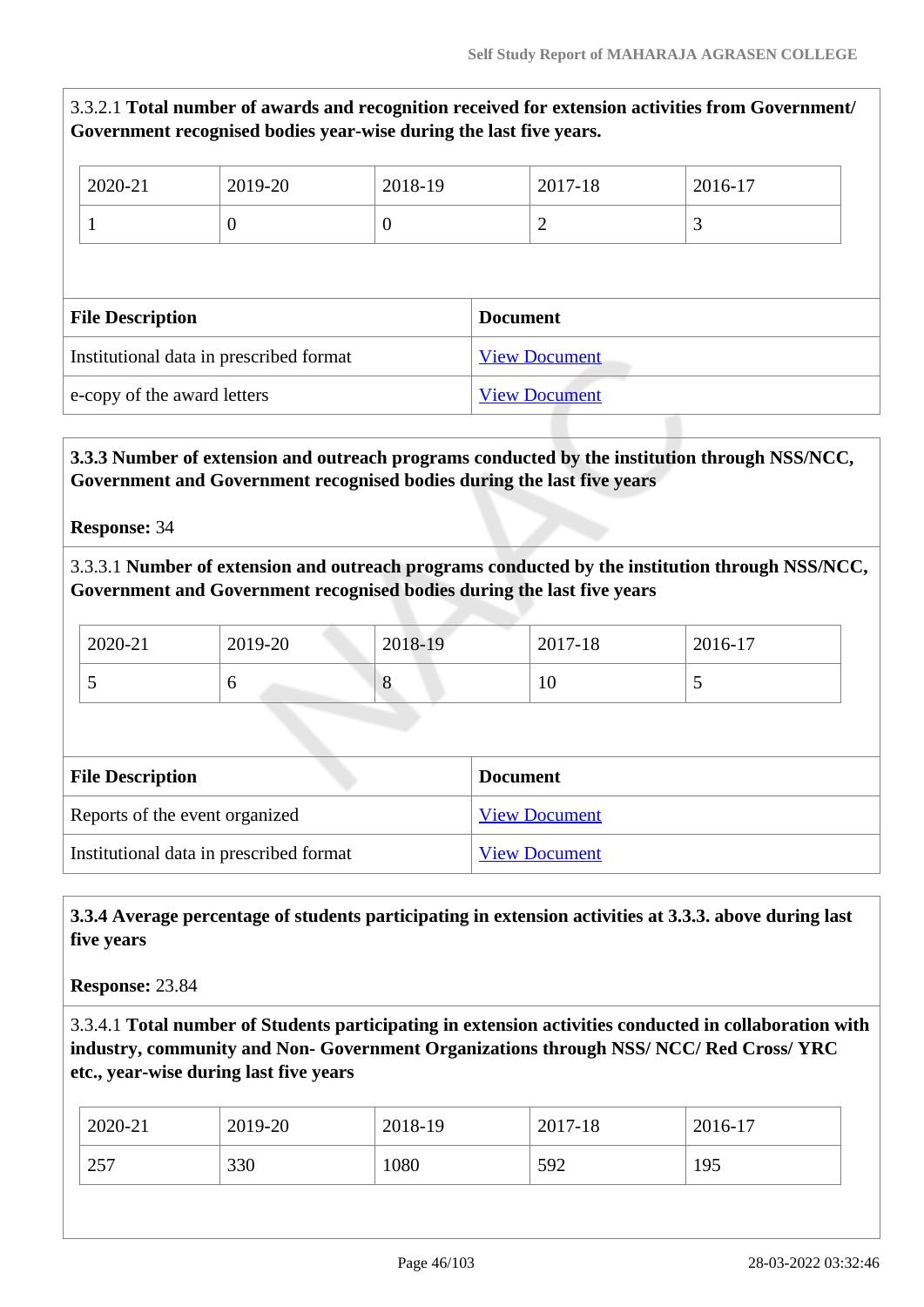| <b>File Description</b>                 | <b>Document</b>      |
|-----------------------------------------|----------------------|
| Report of the event                     | <b>View Document</b> |
| Institutional data in prescribed format | <b>View Document</b> |

## **3.4 Collaboration**

 **3.4.1 The Institution has several collaborations/linkages for Faculty exchange, Student exchange, Internship, Field trip, On-job training, research etc during the last five years** 

**Response:** 558

3.4.1.1 **Number of linkages for faculty exchange, student exchange, internship, field trip, on-job training, research etc year-wise during the last five years**

| 2020-21 | 2019-20 | 2018-19 | 2017-18 | 2016-17 |
|---------|---------|---------|---------|---------|
| 241     | 102     | 129     | 40      | 46      |

| <b>File Description</b>                 | <b>Document</b>      |
|-----------------------------------------|----------------------|
| Institutional data in prescribed format | <b>View Document</b> |
| e-copies of linkage related Document    | <b>View Document</b> |

 **3.4.2 Number of functional MoUs with national and international institutions, universities, industries, corporate houses etc. during the last five years**

**Response:** 6

3.4.2.1 **Number of functional MoUs with Institutions of national, international importance, other universities, industries, corporate houses etc. year-wise during the last five years**

| 2020-21 | 2019-20  | 2018-19 | 2017-18 | 2016-17 |
|---------|----------|---------|---------|---------|
| ∼       | <u>ب</u> |         | v       | U       |

| <b>File Description</b>                                               | <b>Document</b>      |
|-----------------------------------------------------------------------|----------------------|
| Institutional data in prescribed format (Data<br>template)            | <b>View Document</b> |
| e-Copies of the MoUs with institution./ industry/<br>corporate houses | <b>View Document</b> |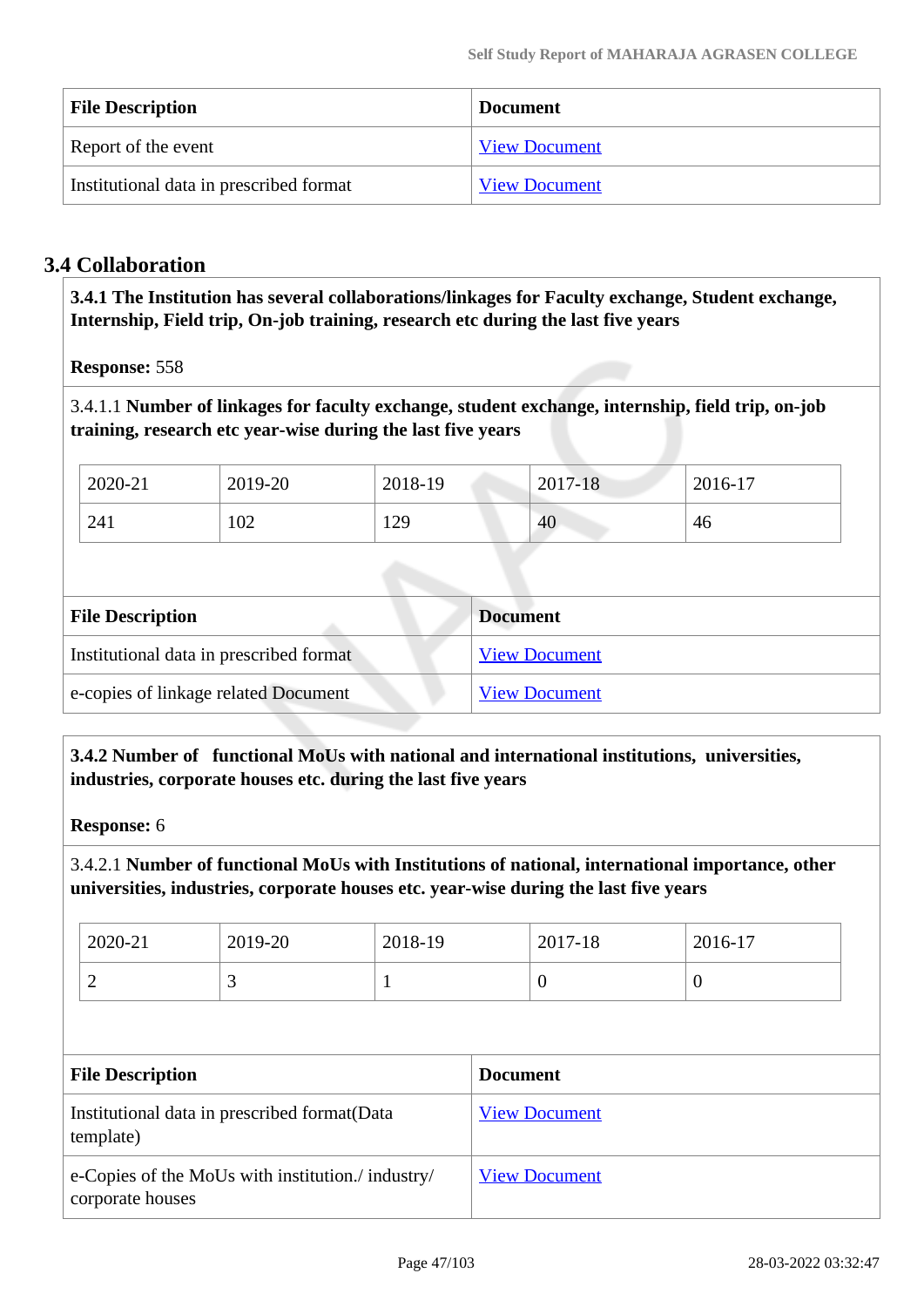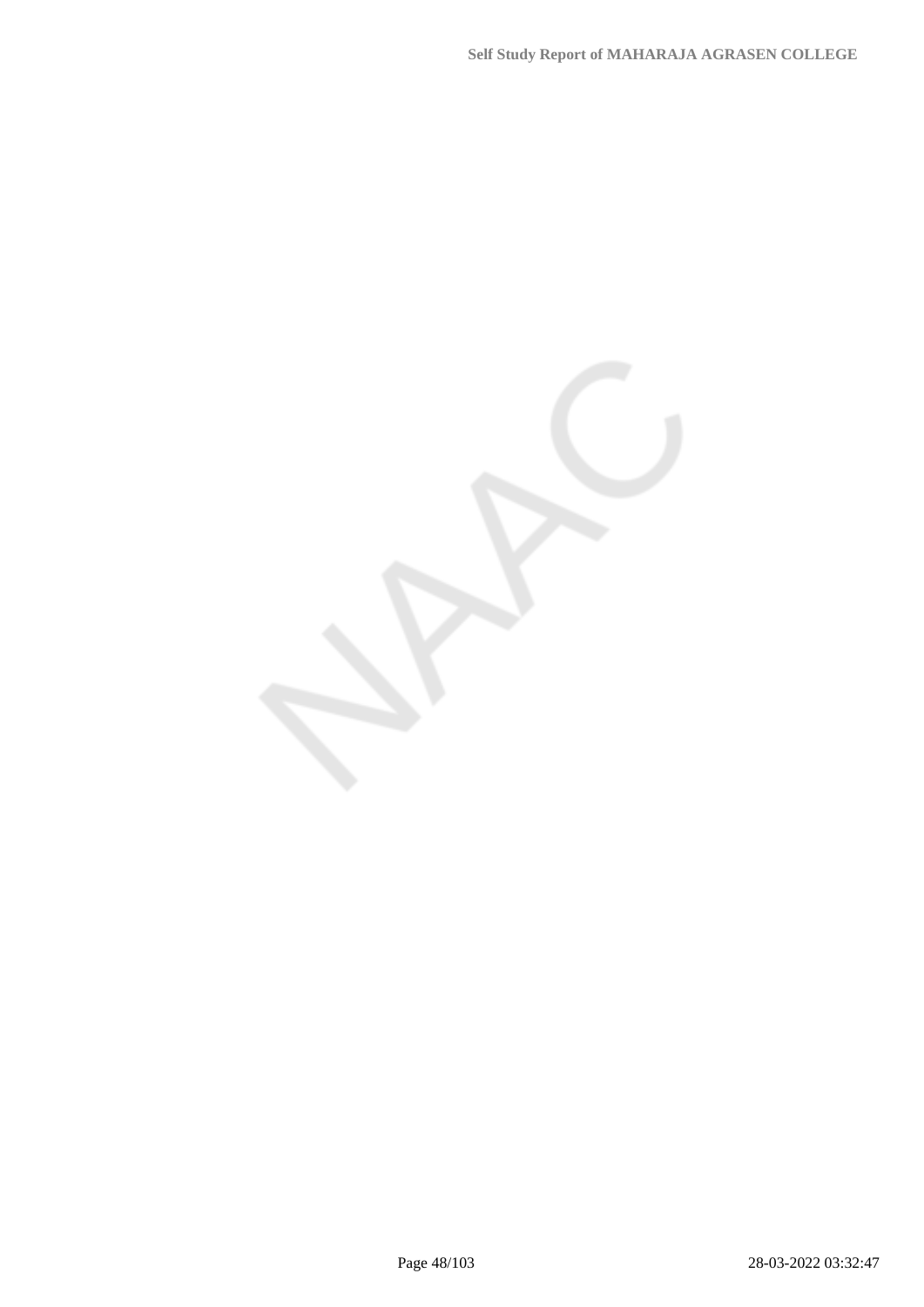# **Criterion 4 - Infrastructure and Learning Resources**

# **4.1 Physical Facilities**

 **4.1.1 The Institution has adequate infrastructure and physical facilities for teaching- learning. viz., classrooms, laboratories, computing equipment etc.** 

**Response:** 

**Spread over 10 acres in a verdant green campus at Vasundhara Enclave, Delhi, Maharaja Agrasen College takes pride in its spacious state of the art campus.** 

**Classrooms, Tutorial & wifi enabled smart Department Rooms: There are 142 airy, spacious, and well-lit rooms with ergonomic furniture for students and faculty**

**Conference and Committee Rooms and Smart Classrooms: The ultra-modern Conference and Committee Room and five smart hybrid classrooms are equipped with state-of-the-art multi-media teaching aids with 86 & 75-inch LCD interactive screens which are internet enabled with interactive panels and document readers. There are also ten smart classrooms with over-head mounted projectors and speakers.**

**Recording Studio: A state of the art, soundproof wifi enabled recording studio has been set up with the latest recording facilities such as PTZ cameras, lapel mics and studio lighting for optimum recordings.** 

**Laboratories: 19 well equipped Laboratories with storerooms are available for the use of Media, ICT and Science labs.** 

**ICT Centre: The Centre caters to the e-curriculum requirements of computer practicals for various courses in the college.**

**Media Centre: The college has a fully functional Media Centre with high-definition equipment and in-house professional expertise to impart pre-production and post-production training to students of Journalism.** 

**Sardar Vallabbhai Patel Auditorium and a Multi Purpose Hall: The high-tech auditorium is housed in a separate complex spread over three floors. It has the capacity to accommodate 750 students and is the hub of all curricular and extracurricular activities at the college.** 

**Facilities for Physically Challenged Students: To facilitate movement of persons with disabilities, wheelchairs, ramps, lifts, disabled friendly toilets and other facilities are in place including braille signage.**

**The MAC Wellness Centre: The MAC Wellness centre with gym equipment is a value-added facility much in demand by students and faculty alike.** 

**Verdant & Spacious Sports Ground: A verdant well-manicured multipurpose sports ground is used for sports activities. A special designated sports room is available for indoor sports and other**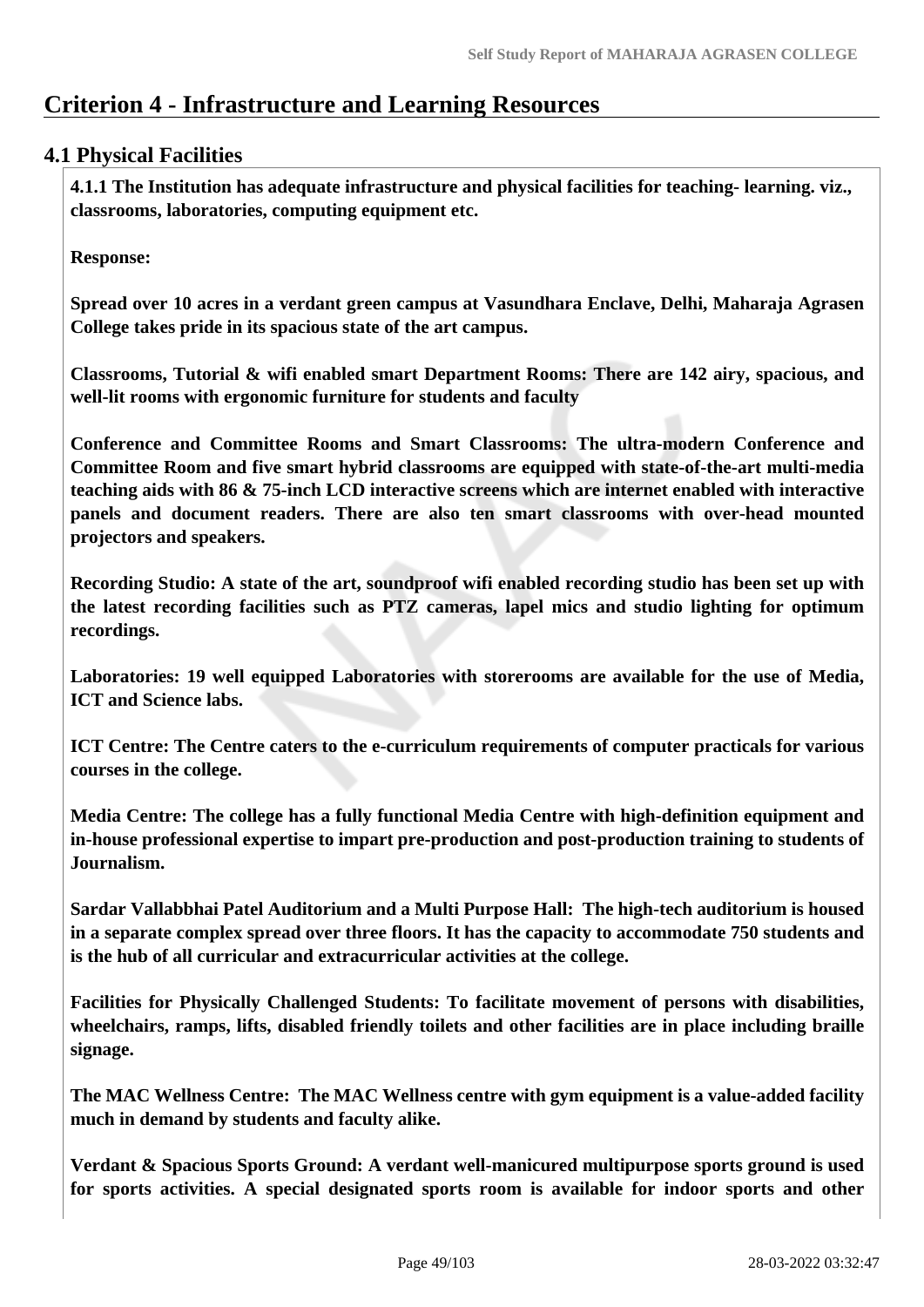**activities.** 

**Girls Common Room: Girls have been provided with a spacious and clean Girls Common Room with a sanitary pad vending machines and an incinerator while there are staff rooms for faculty and administrative staff.**

**College library: The College Library is a key learning resource integral to the teaching learning process. There is enough storage facility for students and a spacious well lit reading room.** 

**Vidyottama: The wifi enabled Girls' Hostel of Maharaja Agrasen College can accommodate fifty eight students on its three floors and has separate areas for dining and common room on the ground floor. Besides, a pantry has been provided on each floor.**

**Centres of Learning: The Centre for Performing Arts and Culture, Sanskriti Kala Kendra, Civic Education Centre, Training and Placement Centre, The Embedded Systems and Robotics Centre (ESRC), The Silver Jubilee Centre for North East India, NCWEB and IGNOU Centres are well defined spaces to nurture holistic learning.**

**Abdul Kalam Centre: It serves as a one stop space for nurturing fresh innovative ideas from students/faculties into a well-defined research or practice or a start-up initiative.** 

| <b>File Description</b>               | <b>Document</b>      |
|---------------------------------------|----------------------|
| Upload any additional information     | <b>View Document</b> |
| Paste link for additional information | <b>View Document</b> |

 **4.1.2 The Institution has adequate facilities for cultural activities, sports, games (indoor, outdoor), gymnasium, yoga centre etc.** 

**Response:** 

**To ensure holistic development of students and to give them ample space and opportunities to hone their co and extracurricular skills, there are specific zones and areas in the college away from the main academic block to facilitate practice sessions and conduct and organization of co-curricular, extra-curricular and sports events.**

**Sardar Vallabbhai Patel Auditorium: The high-tech auditorium is housed in a separate complex spread over three floors. It has the capacity to accommodate 750 students.** 

**Multi-Purpose Hall: Extra-Curricular activities are scheduled and organized in a separate multipurpose hall on the ground floor of the Auditorium block so as not to disturb the academic functioning of the college. The multi-purpose hall is used for several purposes such as yoga sessions, self defence workshops, student competitions and practice of extra-curricular activities.** 

**Recording Studio: To facilitate faculty prepare MOOCs and other ICT enabled lessons which**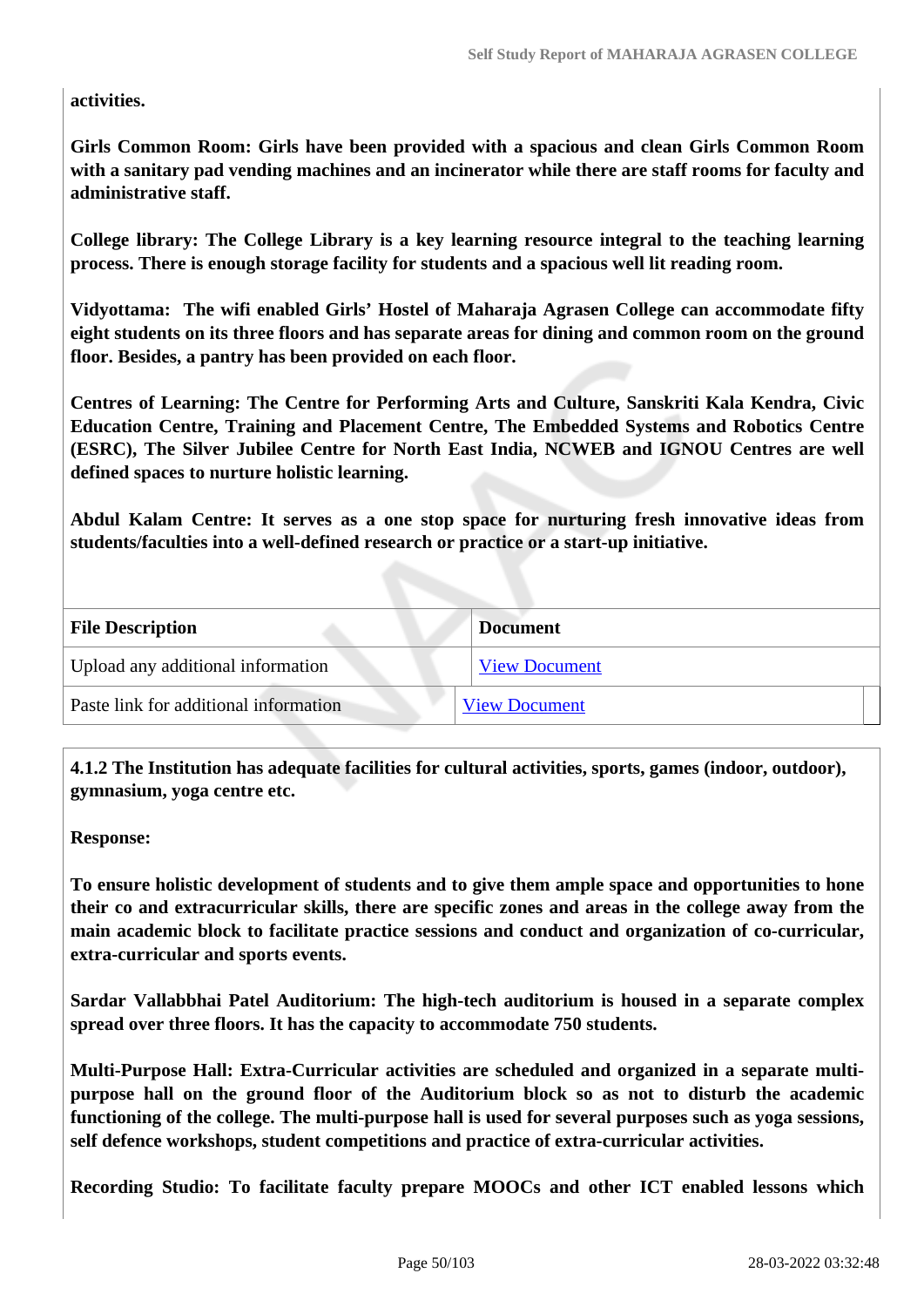**require recording facilities, a state of the art, soundproof wifi enabled recording studio has been set up with the latest recording facilities such as PTZ cameras, lapel mics and studio lighting for optimum recordings.** 

**Conference and Committee Rooms: The ultra-modern Conference and Committee Room fitted with state-of-the-art multi-media teaching aids with 86 &75 inches LCD interactive screens which are internet enabled with interactive panels and document readers with embedded scanners, cameras and speakers.** 

**The MAC Wellness Centre: The MAC Wellness centre is a value-added facility much in demand by students and faculty alike. Equipped with the latest fitness equipment, it is also utilized for Yoga sessions.** 

**Verdant & Spacious Sports Ground: A verdant well-manicured multipurpose sports ground is used for Football, Volleyball, Basket ball, Baseball, Softball, Archery, Cricket etc. A special designated sports room is available for indoor sports and other activities.** 

**Girls Common Room: Girls have been provided with a spacious and clean Girls Common Room while there are informal spaces for faculty and administrative staff in the form of Staff Rooms. The Girls Common Room has a sanitary pad vending machines and an incinerator.**

**Learning Centres: There are designated rooms for NCC, NSS, the Centre for Performing Arts and Culture, Sanskriti Kala Kendra, Civic Education Centre and the Silver Jubilee Centre for North East India** 

**Media Centre: The college has a fully functional Media Centre with high definition equipment and in-house professional expertise to impart pre-production and post-production training to students of Journalism.** 

| <b>File Description</b>               | <b>Document</b>      |
|---------------------------------------|----------------------|
| Upload any additional information     | <b>View Document</b> |
| Paste link for additional information | <b>View Document</b> |

 **4.1.3 Percentage of classrooms and seminar halls with ICT- enabled facilities such as smart class, LMS, etc.** *(Data for the latest completed academic year)*

**Response:** 100

4.1.3.1 **Number of classrooms and seminar halls with ICT facilities**

Response: 93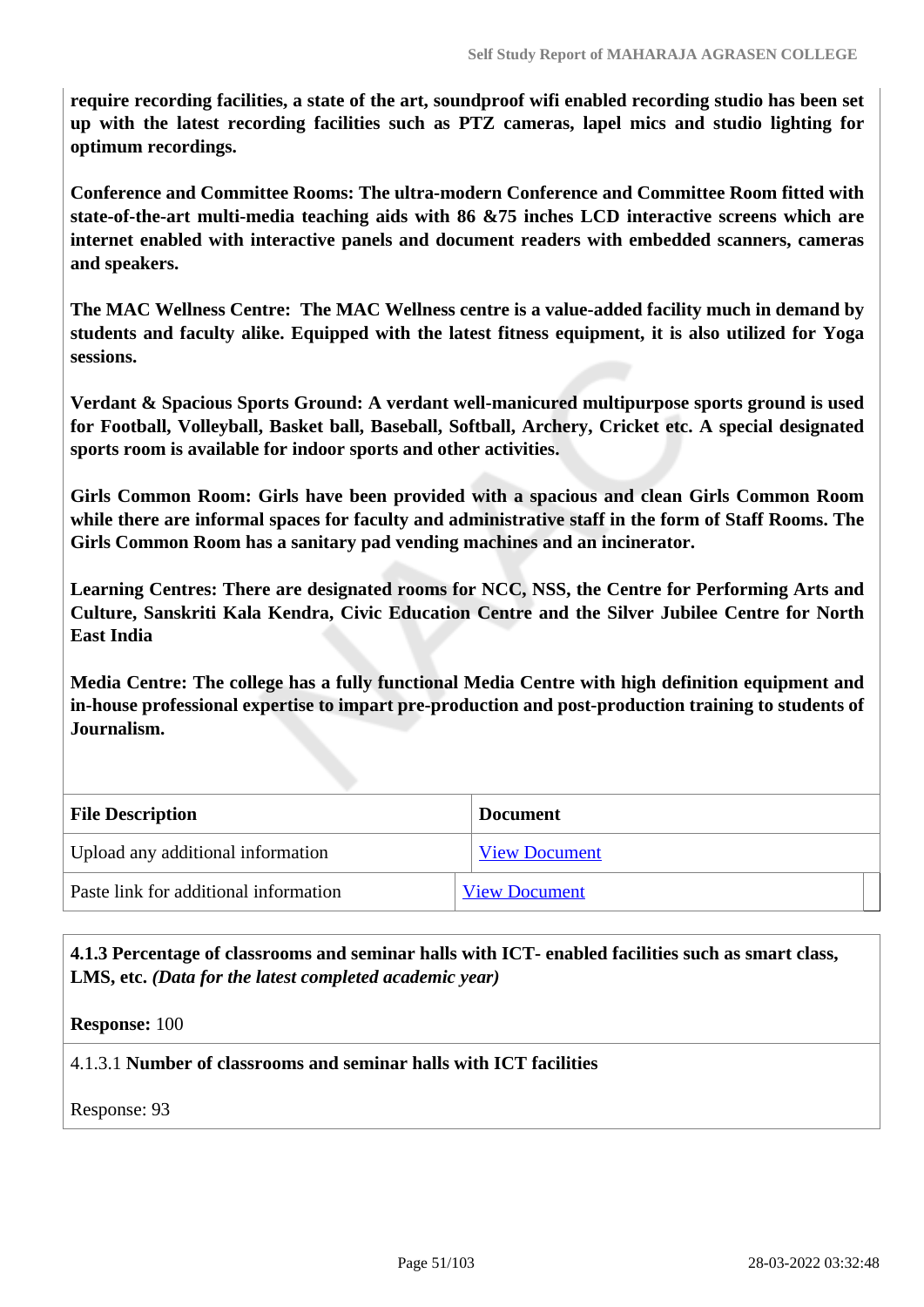| <b>File Description</b>                                    | <b>Document</b>      |
|------------------------------------------------------------|----------------------|
| Institutional data in prescribed format (Data<br>template) | <b>View Document</b> |
| Paste link for additional information                      | <b>View Document</b> |

### **4.1.4 Average percentage of expenditure, excluding salary for infrastructure augmentation during last five years(INR in Lakhs)**

| <b>Response: 6.19</b> |  |  |
|-----------------------|--|--|
|-----------------------|--|--|

4.1.4.1 **Expenditure for infrastructure augmentation, excluding salary year-wise during last five years (INR in lakhs)**

| 2020-21                               | 2019-20 | 2018-19 | 2017-18              | 2016-17 |  |
|---------------------------------------|---------|---------|----------------------|---------|--|
| 2.93                                  | 31.65   | 40.61   | 17.82                | 13.22   |  |
|                                       |         |         |                      |         |  |
|                                       |         |         |                      |         |  |
| <b>File Description</b>               |         |         | <b>Document</b>      |         |  |
| Upload audited utilization statements |         |         | <b>View Document</b> |         |  |

# **4.2 Library as a Learning Resource**

**4.2.1 Library is automated using Integrated Library Management System (ILMS)**

**Response:** 

**The College Library is a key learning resource integral to the teaching learning process. Managed by the Librarian and his team along with the Library Committee, the library is one of the finest in University of Delhi. At MAC, the Library is a holistic space to further augment student and faculty's intellectual acumen. Housed on two floors, it is well furnished with comfortable chairs and tables for students and teachers. The library is fully managed by ALICE FOR WINDOW (library automation software). It has OPAC facility and the students have intra access to e publications via INFLIBNET and online access to DULS. Relevant elearning resources by National Program on Technology Enhanced Learning (NPTEL), National Library and Information Services Infrastructure for scholarly content (NLIST) and National Mission on Education through Information and Communication Technology (NMEICT) are available to students and faculty. The library is subscribed with N-LIST (National Library and Information Services Infrastructure for Scholarly Content) which enables the users to access more than 5000 e-journals and e-books through a login username and password.**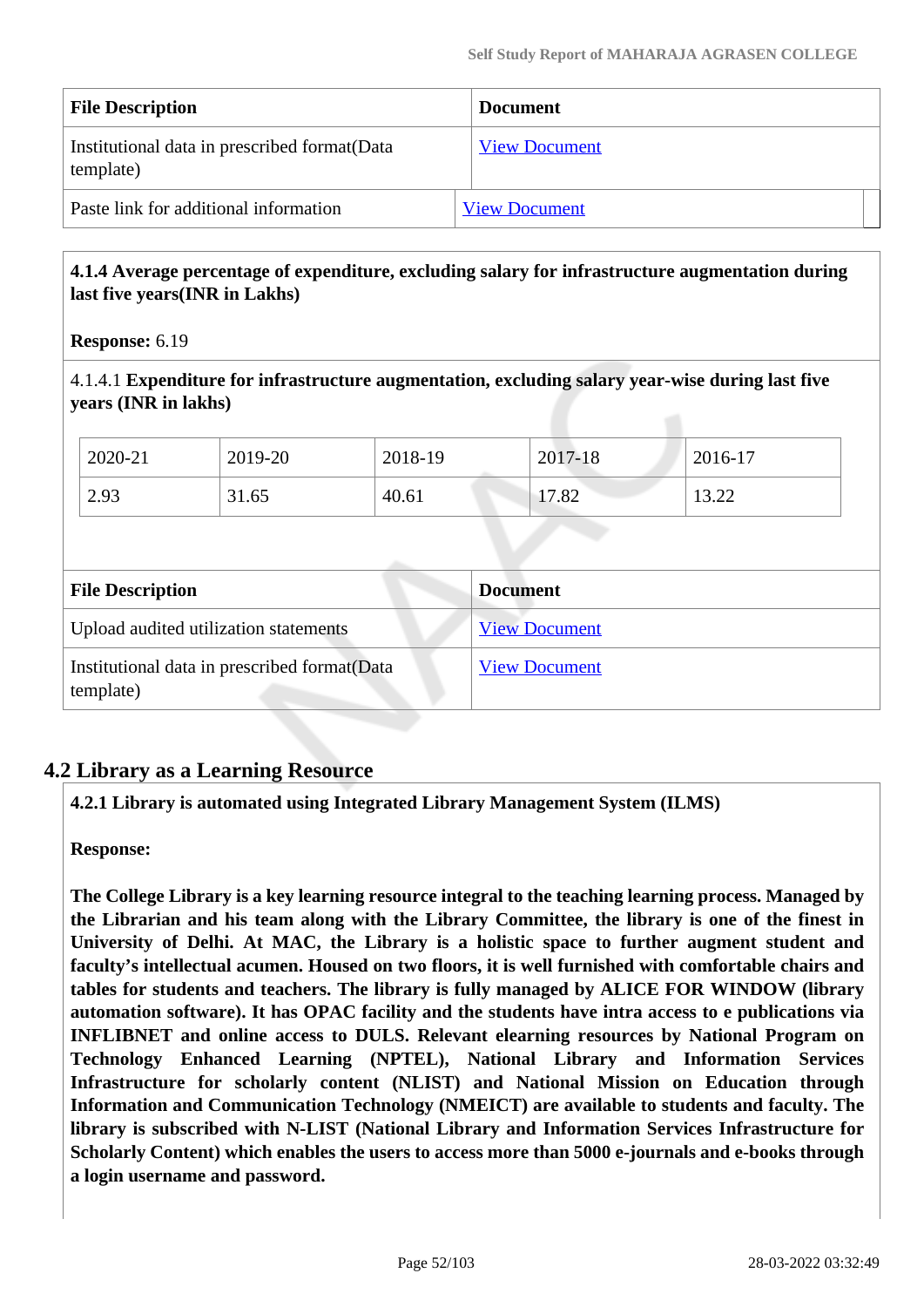**It houses more than 41750 books and 47000 National and International e-journals and other important e-resources related to Science and Technology, Social Sciences, Arts and Humanities, Commerce and Management. There is enough storage facility for students and a spacious well-lit reading room. It has also a special designated area with a computer for visually challenged students with text to speech software.** 

| <b>File Description</b>               | <b>Document</b>      |
|---------------------------------------|----------------------|
| Upload any additional information     | <b>View Document</b> |
| Paste link for Additional Information | <b>View Document</b> |

|                                                              | 4.2.2 The institution has subscription for the following e-resources |
|--------------------------------------------------------------|----------------------------------------------------------------------|
| 1.e-journals                                                 |                                                                      |
| 2.e-ShodhSindhu                                              |                                                                      |
| 3. Shodhganga Membership                                     |                                                                      |
| 4.e-books                                                    |                                                                      |
| <b>5. Databases</b>                                          |                                                                      |
| <b>6. Remote access to e-resources</b>                       |                                                                      |
|                                                              |                                                                      |
| <b>Response:</b> A. Any 4 or more of the above               |                                                                      |
|                                                              | <b>Document</b>                                                      |
| <b>File Description</b><br>Upload any additional information | <b>View Document</b>                                                 |

 **4.2.3 Average annual expenditure for purchase of books/e-books and subscription to journals/ejournals during the last five years (INR in Lakhs)** 

**Response:** 8.57

4.2.3.1 **Annual expenditure of purchase of books/e-books and subscription to journals/e- journals year wise during last five years (INR in Lakhs)**

| 2020-21 | 2019-20 | 2018-19 | 2017-18 | 2016-17 |
|---------|---------|---------|---------|---------|
| 3.92    | 8.98    | 9.47    | 9.01    | 11.47   |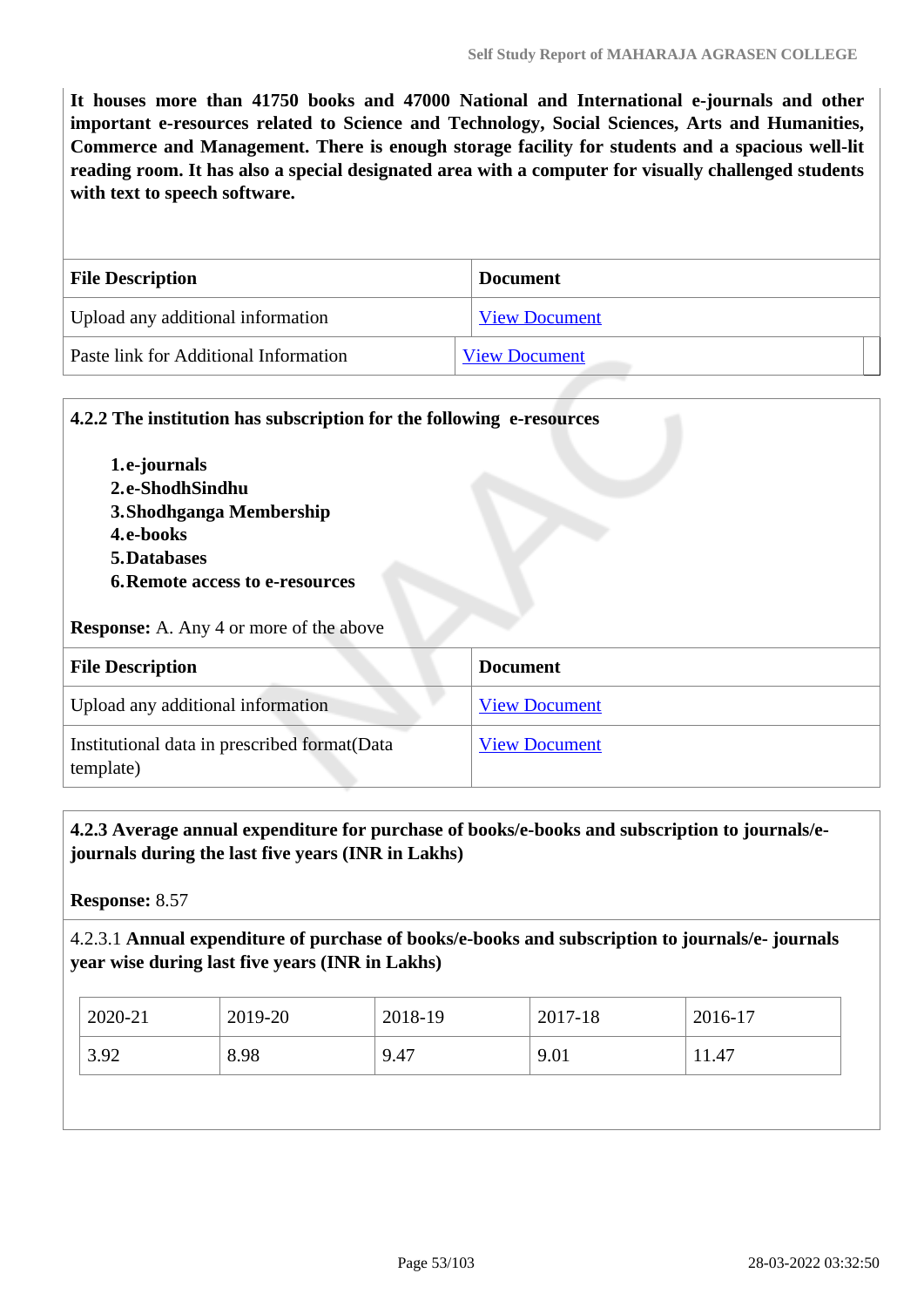| <b>File Description</b>                                    | <b>Document</b>      |
|------------------------------------------------------------|----------------------|
| Institutional data in prescribed format (Data<br>template) | <b>View Document</b> |
| Audited statements of accounts                             | <b>View Document</b> |

### **4.2.4 Percentage per day usage of library by teachers and students ( foot falls and login data for online access) during the latest completed academic year**

**Response:** 8.11

#### 4.2.4.1 **Number of teachers and students using library per day over last one year**

Response: 200

| <b>File Description</b>                           | <b>Document</b>      |  |
|---------------------------------------------------|----------------------|--|
| Details of library usage by teachers and students | <b>View Document</b> |  |

### **4.3 IT Infrastructure**

### **4.3.1 Institution frequently updates its IT facilities including Wi-Fi**

**Response:** 

**Maharaja Agrasen College is committed to offering a conducive environment to its faculty and student to enhance the teaching learning process and in this digital age, provision on upgradation of IT facilities is essential. The college has excellent ICT Facilities on the campus. We have both wired and Wi-Fi Internet facility with 100 Mbps MPLS-VPN for College Staff and Students.**

**We have several servers working in the College premises and 2 Servers on cloud, details of which are given below: -**

- **1. Active Directory Server**
- **2 Active Directory Backup Server**
- **3. Tally 9 Accounting and Student Management Server**
- **4. Matlab Server**
- **5. Student management and Payroll Server (Cloud Server)**

**6. Mac E-Learning Portal (Cloud Server)**

**The College has the following Licenced Software Facilities: -**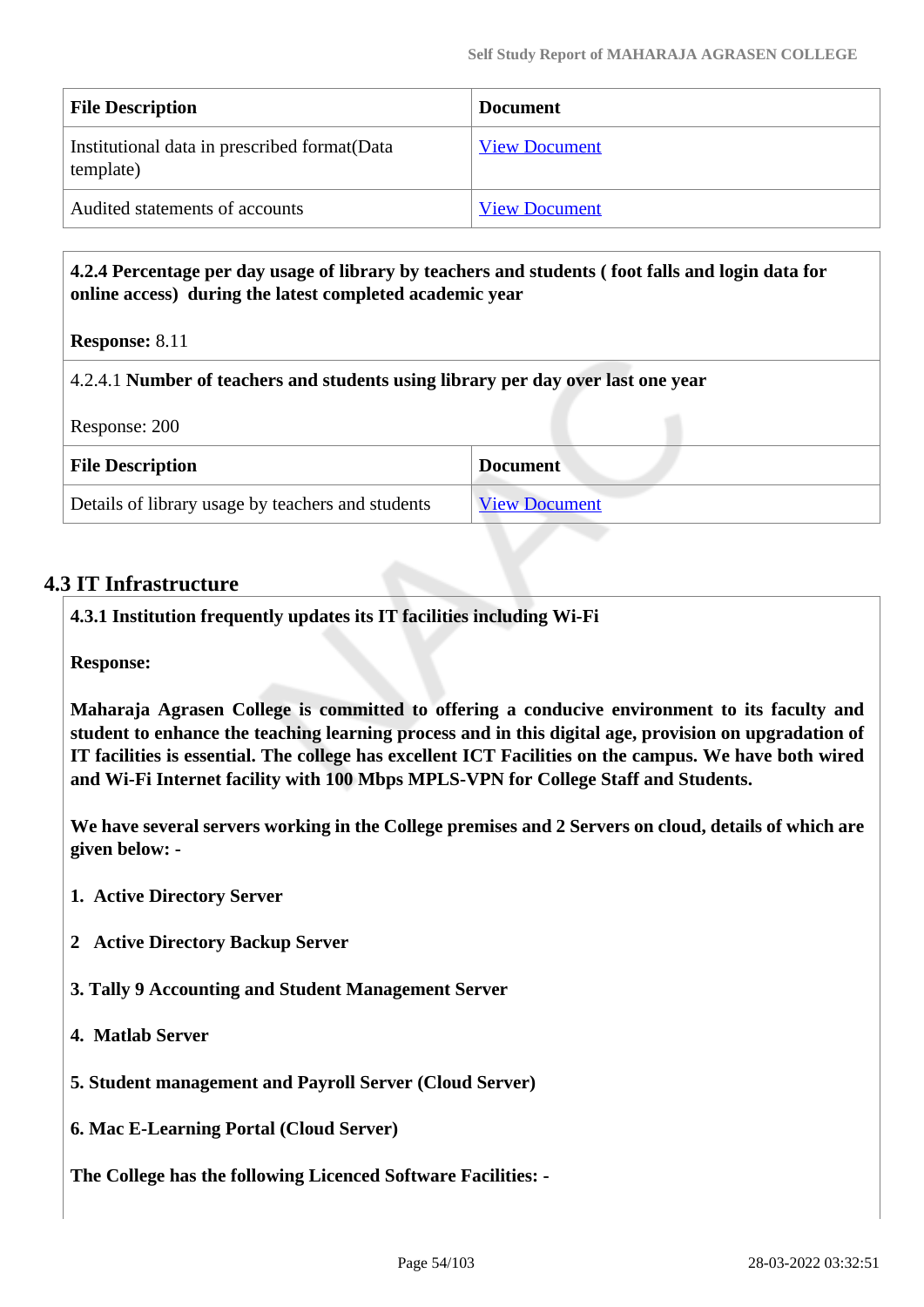1.**Microsoft Window 2007-2010**

2.**MS. Office 2010-2019**

3.**MATLAB**

4.**Mathematica**

5.**Microsoft Windows Server 2016** 

6.**Firewall Services Provided by the DU**

7.**Adobe Professional 9 Provided By DU**

8.**Adobe CS 5 Web Premium Provided By DU**

9.**Tally 9**

10.**Lingo**

**The College has 250 Desktops and 670 Laptops for College Staff and Students. There are four ICT Computer Laboratories equipped with Computers, Projectors and 72-inch Smart Touch board LCD with Camera and Speakers Facilities. Furthermore, the College has total 30 LCD Multimedia Projector for Classrooms, Auditorium and Laboratories. The College Offices, Computers Lab, Conference room, Committee room, Auditorium, Library and Hostel is inter connected with LAN and the Campus is enabled with W-Fi.**

**ICT maintains 5 classrooms /meeting room with 86 inch and 72-inch Smart Touch board LCD with Camera, Speakers facilities. This facility is used by various departments for online/Hybrid conference meetings, online classroom teaching etc.** 

**The ICT is connected with 80 KVA Online UPS. Both Committee room and Conference Room are connected with this UPS. The computers in admin and account department are also connected with Stand alone online UPS is maintained by the ICT centre**

| <b>File Description</b>               | <b>Document</b>      |
|---------------------------------------|----------------------|
| Upload any additional information     | <b>View Document</b> |
| Paste link for additional information | <b>View Document</b> |

**4.3.2 Student - Computer ratio (Data for the latest completed academic year)**

**Response:** 3:1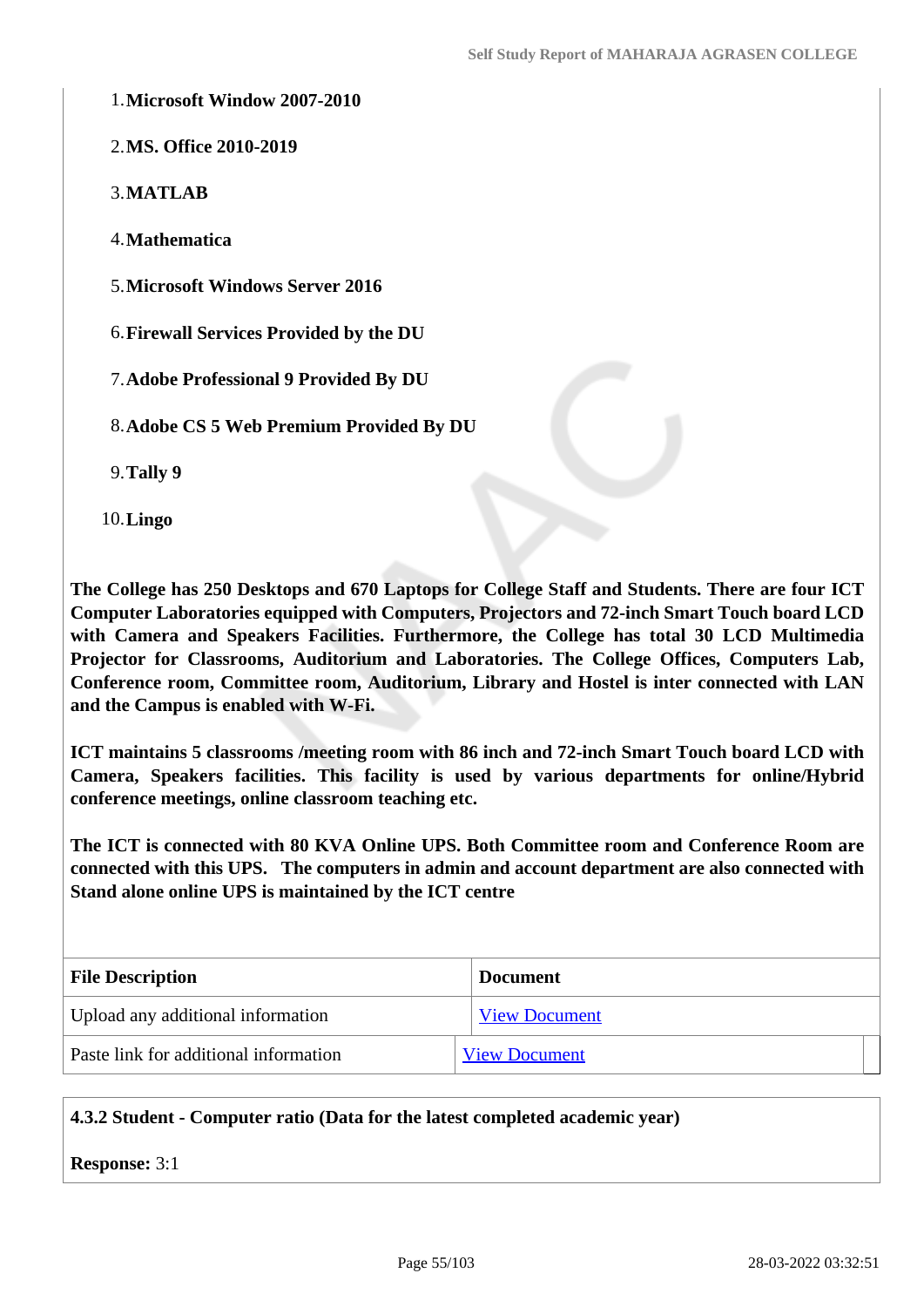| <b>File Description</b>           | <b>Document</b>      |
|-----------------------------------|----------------------|
| Upload any additional information | <b>View Document</b> |
| Student – computer ratio          | <b>View Document</b> |

| 4.3.3 Bandwidth of internet connection in the Institution                   |                      |
|-----------------------------------------------------------------------------|----------------------|
| <b>Response:</b> A. ?50 MBPS                                                |                      |
| <b>File Description</b><br><b>Document</b>                                  |                      |
| Details of available bandwidth of internet<br>connection in the Institution | <b>View Document</b> |

# **4.4 Maintenance of Campus Infrastructure**

 **4.4.1 Average percentage of expenditure incurred on maintenance of infrastructure (physical and academic support facilities) excluding salary component during the last five years(INR in Lakhs)**

**Response:** 37.28

4.4.1.1 **Expenditure incurred on maintenance of infrastructure (physical facilities and academic support facilities) excluding salary component year-wise during the last five years (INR in lakhs)**

| 2020-21 | 2019-20 | 2018-19 | 2017-18 | $2016-17$ |
|---------|---------|---------|---------|-----------|
| 107.43  | 132.47  | 135.94  | 138.91  | 90.66     |

| <b>File Description</b>                                    | <b>Document</b>      |
|------------------------------------------------------------|----------------------|
| Institutional data in prescribed format (Data<br>template) | <b>View Document</b> |
| Audited statements of accounts                             | <b>View Document</b> |

 **4.4.2 There are established systems and procedures for maintaining and utilizing physical, academic and support facilities - laboratory, library, sports complex, computers, classrooms etc.**

**Response:** 

**Maintenance and Utilisation of Infrastructure and Facilities**

**Systems are firmly in place for maintaining and utilizing physical, academic and support facilities such as laboratory, library, sports complex, computers, classrooms etc. Departments desirous of conducting events in common spaces such as auditorium, conference room and committee rooms**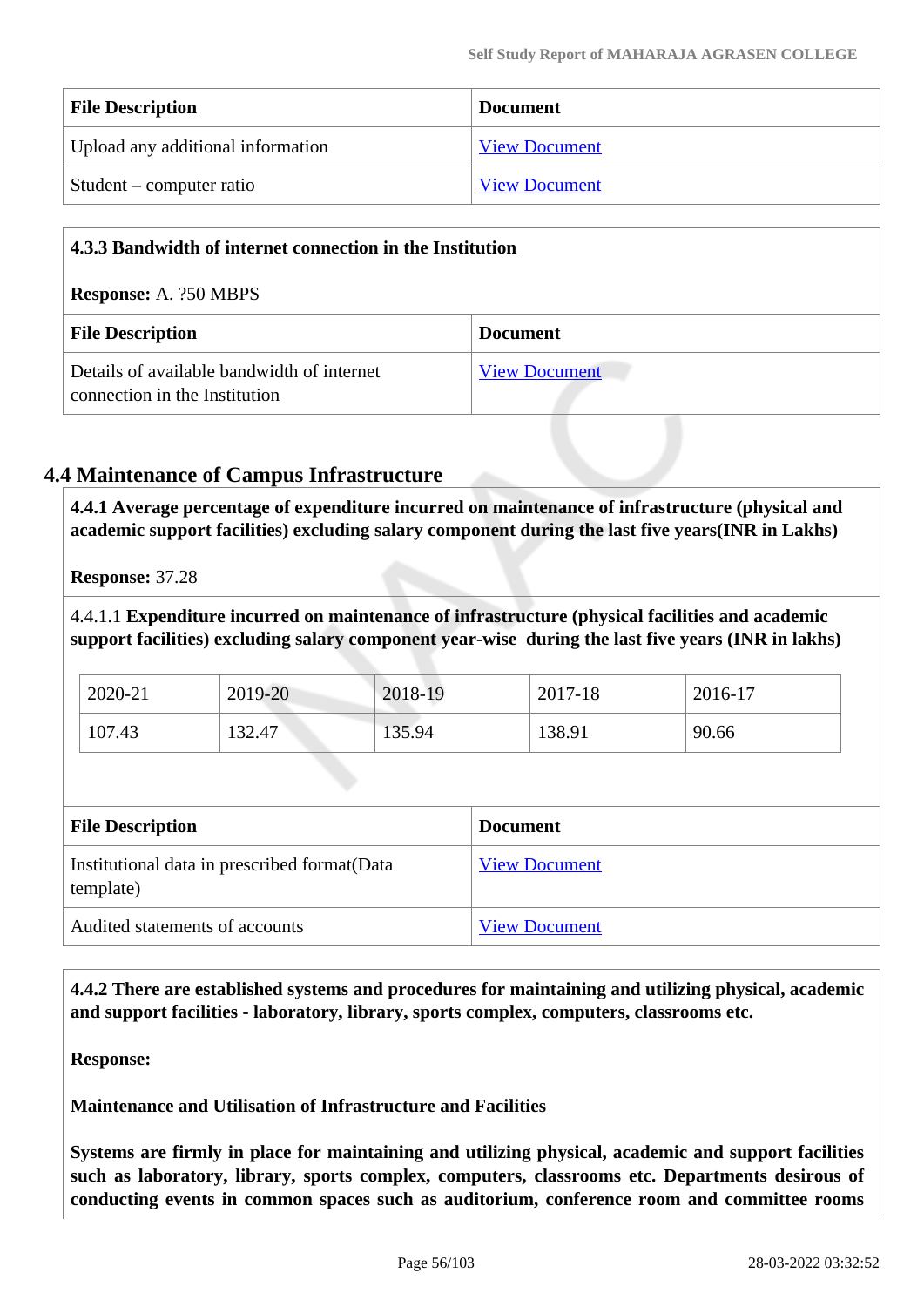**have to fill a proforma and submit in the administration office. The form is then forwarded to the caretaker's office who ensures that the room/s is opened and cleaned and the AV facilities are fully functional prior to the event.**

**Internal Committees:**

**There are several staff council and other internal committees comprising of a convenor and faculty members who look into the requirements of new infrastructure and facilities, upkeep and maintenance of existing infrastructure and facilities.** 

- **Infrastructure Committee This committee looks into the changing needs of departments, committees and students and recommends allocation of rooms and mandates repair and upgradation along with the Caretaker.**
- **Green Action Committee Horticulture is taken care of by a team of gardeners with the Green Action Committee at the helm.**
- **ICT Committee ICT upkeep and maintenance are done by the System Administrator, Technical Assistant and the ICT Committee and his team. This committee looks into periodic needs to purchase new software or upgrade existing software.**
- **Website Committee The website committee along with the system administrator takes care of the maintenance of the college website mac.du.ac.in and its periodic upgradation.**
- **Sports Committee The Sports Committee is responsible for cultivating nurturing sports and fitness in the college. Apart from organizing sports events and competitions, it looks into requirement of sports goods and purchases it with the Purchase Committee.**
- **Canteen Committee The Canteen Committee is responsible for awarding of the contract for running of the college in tandem with GFR rules and also checks its upkeep and maintenance.**
- **Hostel Committee The Hostel Committee takes care of the general upkeep and maintenance of the hostel and procures equipment needed for the hostel residents in accordance with rules for purchase as per Government rules.**
- **Library Committee The Library Committee along with the Librarian and other library staff facilitate in preparation of budget for the library, allocation of the budget amongst departments, procurement and management of books and journals. The committee also organizes library orientation programmes for first year students as well as organizes book exhibitions.**
- **Laboratory and ICT Committee: These committees comprise of faculty from the relevant streams/courses. Prior to the semester, list of equipment needing maintenance is forwarded to the Principal for necessary approval and sanction. Requisition for new material be it equipment, consumables or software is routed through the committees.**

**External Agencies:**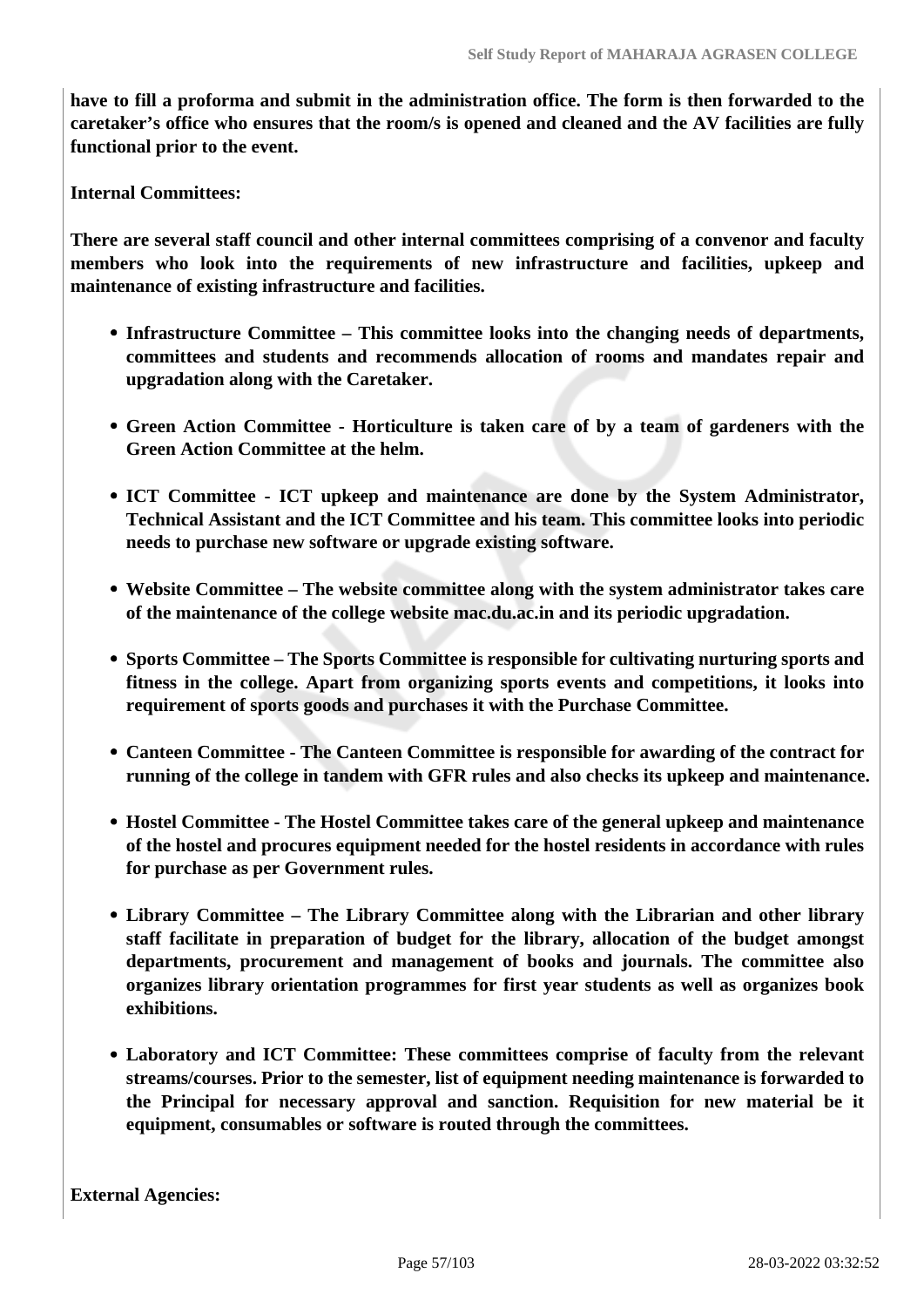**Public Works Department (PWD), NCT of Delhi takes care of the maintenance and upkeep of the college building including electrical and civil works. The caretaker works in tandem with the PWD able assisted by laboratory and technical assistants and MTS employees. Security and sanitation of the college is outsourced to external agencies via an Annual Maintenance contract.**

| <b>File Description</b>           | <b>Document</b> |
|-----------------------------------|-----------------|
| Upload any additional information | View Document   |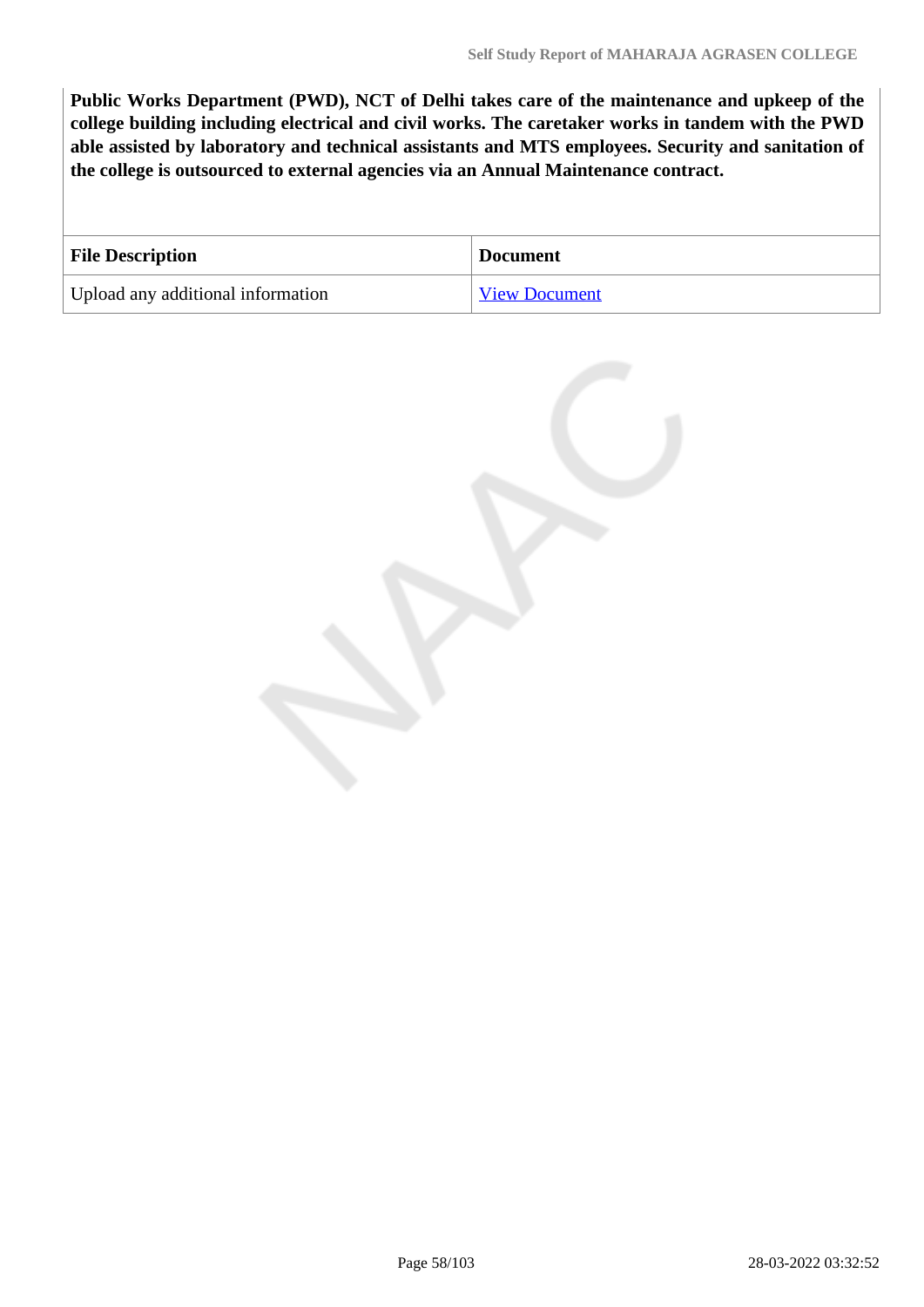# **Criterion 5 - Student Support and Progression**

### **5.1 Student Support**

 **5.1.1 Average percentage of students benefited by scholarships and freeships provided by the Government during last five years** 

**Response:** 2.46

5.1.1.1 **Number of students benefited by scholarships and free ships provided by the institution, Government and non-government bodies, industries, individuals, philanthropists during the last five years (other than students receiving scholarships under the government schemes for reserved categories)** 

| 2020-21 | 2019-20                        | 2018-19 | 2017-18 | 2016-17           |
|---------|--------------------------------|---------|---------|-------------------|
| 30      | $\overline{\phantom{0}}$<br>4, | 30      | 26      | $1 \cap F$<br>19J |

| <b>File Description</b>                                                         | <b>Document</b>      |
|---------------------------------------------------------------------------------|----------------------|
| upload self attested letter with the list of students<br>sanctioned scholarship | <b>View Document</b> |
| Upload any additional information                                               | <b>View Document</b> |
| Institutional data in prescribed format                                         | <b>View Document</b> |

 **5.1.2 Average percentage of students benefitted by scholarships, freeships etc. provided by the institution / non- government agencies during the last five years**

**Response:** 7.03

5.1.2.1 **Number of students benefited by scholarships and free ships provided by the institution, Government and non-government bodies, industries, individuals, philanthropists during the last five years (other than students receiving scholarships under the government schemes for reserved categories)** 

| 2020-21 | 2019-20 | 2018-19 | 2017-18 | 2016-17 |
|---------|---------|---------|---------|---------|
| 139     | 146     | 148     | 148     | 169     |

| <b>File Description</b>                 | <b>Document</b>      |
|-----------------------------------------|----------------------|
| Upload any additional information       | <b>View Document</b> |
| Institutional data in prescribed format | <b>View Document</b> |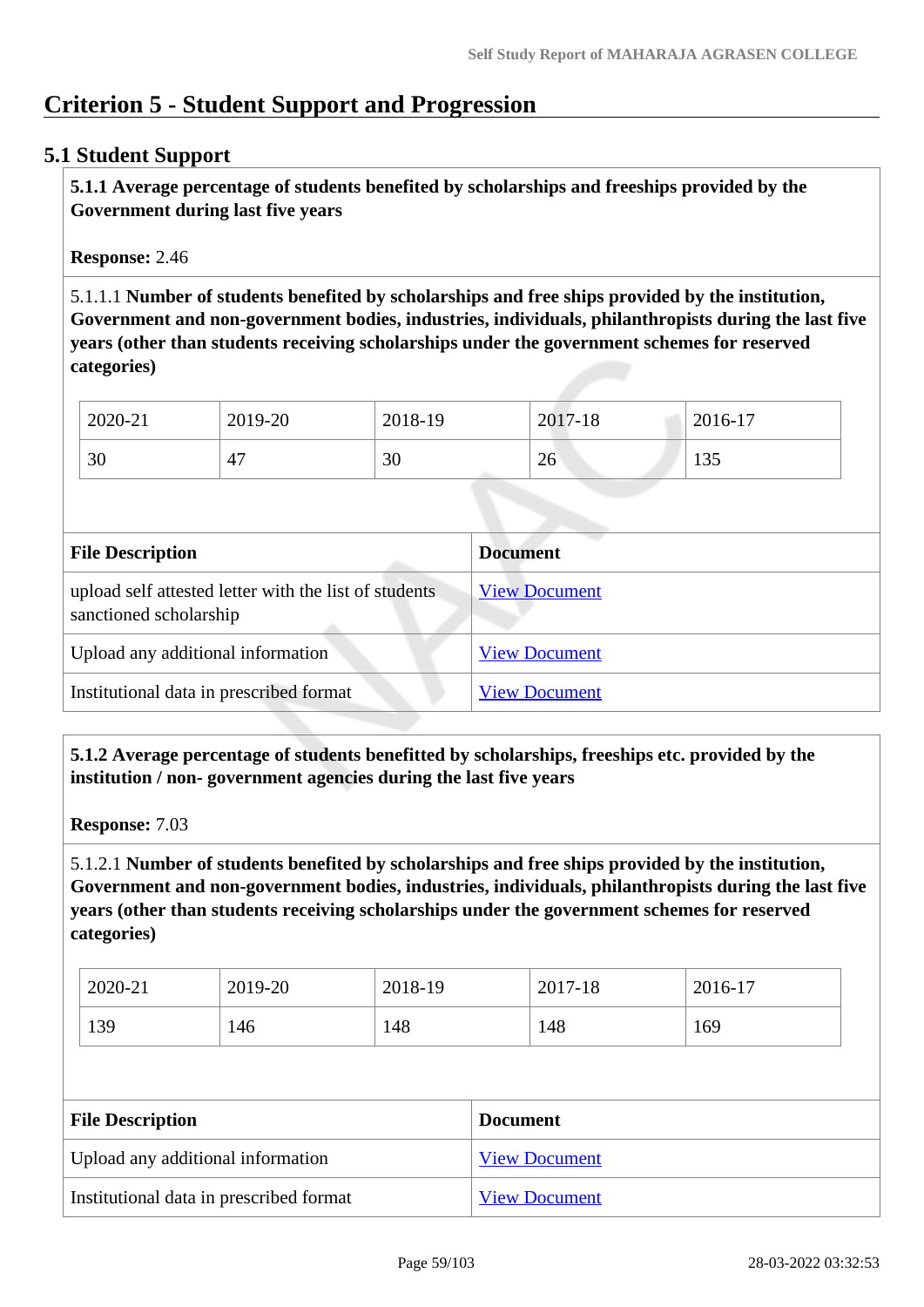**5.1.3 Capacity building and skills enhancement initiatives taken by the institution include the following**

### **1.Soft skills**

**2.Language and communication skills** 

**3.Life skills (Yoga, physical fitness, health and hygiene)**

### **4.ICT/computing skills**

**Response:** A. All of the above

| <b>File Description</b>                 | <b>Document</b>      |
|-----------------------------------------|----------------------|
| Institutional data in prescribed format | <b>View Document</b> |
| Link to Institutional website           | <b>View Document</b> |
|                                         |                      |

### **5.1.4 Average percentage of students benefitted by guidance for competitive examinations and career counselling offered by the Institution during the last five years**

**Response:** 29.33

5.1.4.1 **Number of students benefitted by guidance for competitive examinations and career counselling offered by the institution year wise during last five years**

| 2020-21 | 2019-20 | 2018-19 | 2017-18 | $2016 - 17$ |
|---------|---------|---------|---------|-------------|
| 124     | 1002    | 1493    | 184     | 250         |

| <b>File Description</b>                 | <b>Document</b>      |
|-----------------------------------------|----------------------|
| Institutional data in prescribed format | <b>View Document</b> |
| Any additional information              | <b>View Document</b> |

 **5.1.5 The Institution has a transparent mechanism for timely redressal of student grievances including sexual harassment and ragging cases**

- **1.Implementation of guidelines of statutory/regulatory bodies**
- **2.Organisation wide awareness and undertakings on policies with zero tolerance**
- **3.Mechanisms for submission of online/offline students' grievances**
- **4.Timely redressal of the grievances through appropriate committees**

**Response:** A. All of the above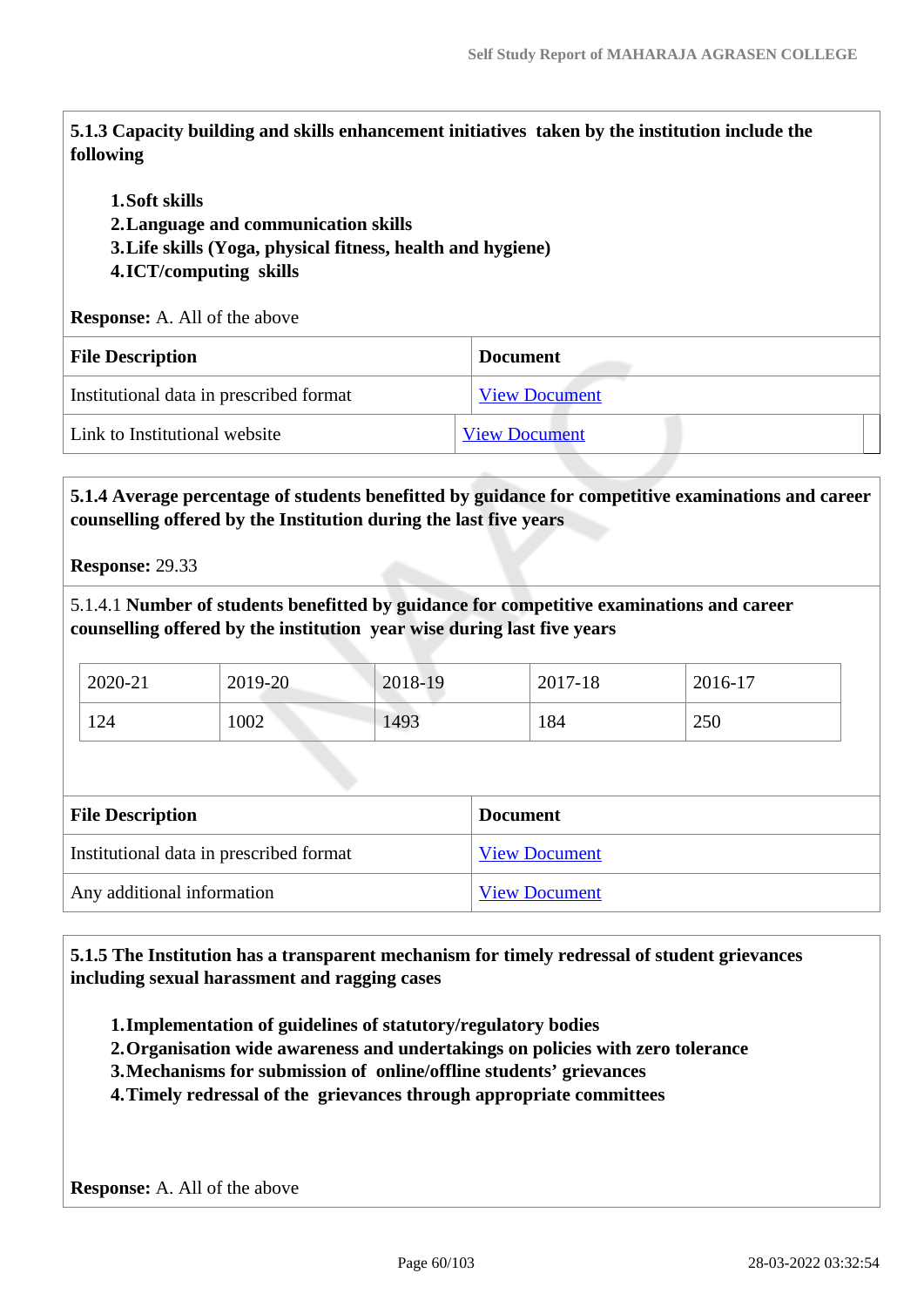| <b>File Description</b>                                                                                                            | <b>Document</b>      |
|------------------------------------------------------------------------------------------------------------------------------------|----------------------|
| Upload any additional information                                                                                                  | <b>View Document</b> |
| Minutes of the meetings of student redressal<br>committee, prevention of sexual harassment<br>committee and Anti Ragging committee | <b>View Document</b> |
| Details of student grievances including sexual<br>harassment and ragging cases                                                     | <b>View Document</b> |

### **5.2 Student Progression**

**5.2.1 Average percentage of placement of outgoing students during the last five years**

**Response:** 12.38

5.2.1.1 **Number of outgoing students placed year - wise during the last five years.**

| 2020-21 | 2019-20 | 2018-19        | 2017-18 | 2016-17 |
|---------|---------|----------------|---------|---------|
| 45      | 58      | $Q\leq$<br>OJ. | 88      | 139     |

| <b>File Description</b>                 | <b>Document</b>      |
|-----------------------------------------|----------------------|
| Self attested list of students placed   | <b>View Document</b> |
| Institutional data in prescribed format | <b>View Document</b> |

### **5.2.2 Average percentage of students progressing to higher education during the last five years**

**Response:** 491.18

#### 5.2.2.1 **Number of outgoing student progressing to higher education.**

| Response: 3340 |  |
|----------------|--|
|----------------|--|

| <b>File Description</b>                 | <b>Document</b>      |
|-----------------------------------------|----------------------|
| Institutional data in prescribed format | <b>View Document</b> |

### **5.2.3 Average percentage of students qualifying in state/national/ international level examinations during the last five years (eg: JAM/CLAT/GATE/ GMAT/CAT/GRE/ TOEFL/ Civil Services/State government examinations)**

**Response:** 46.13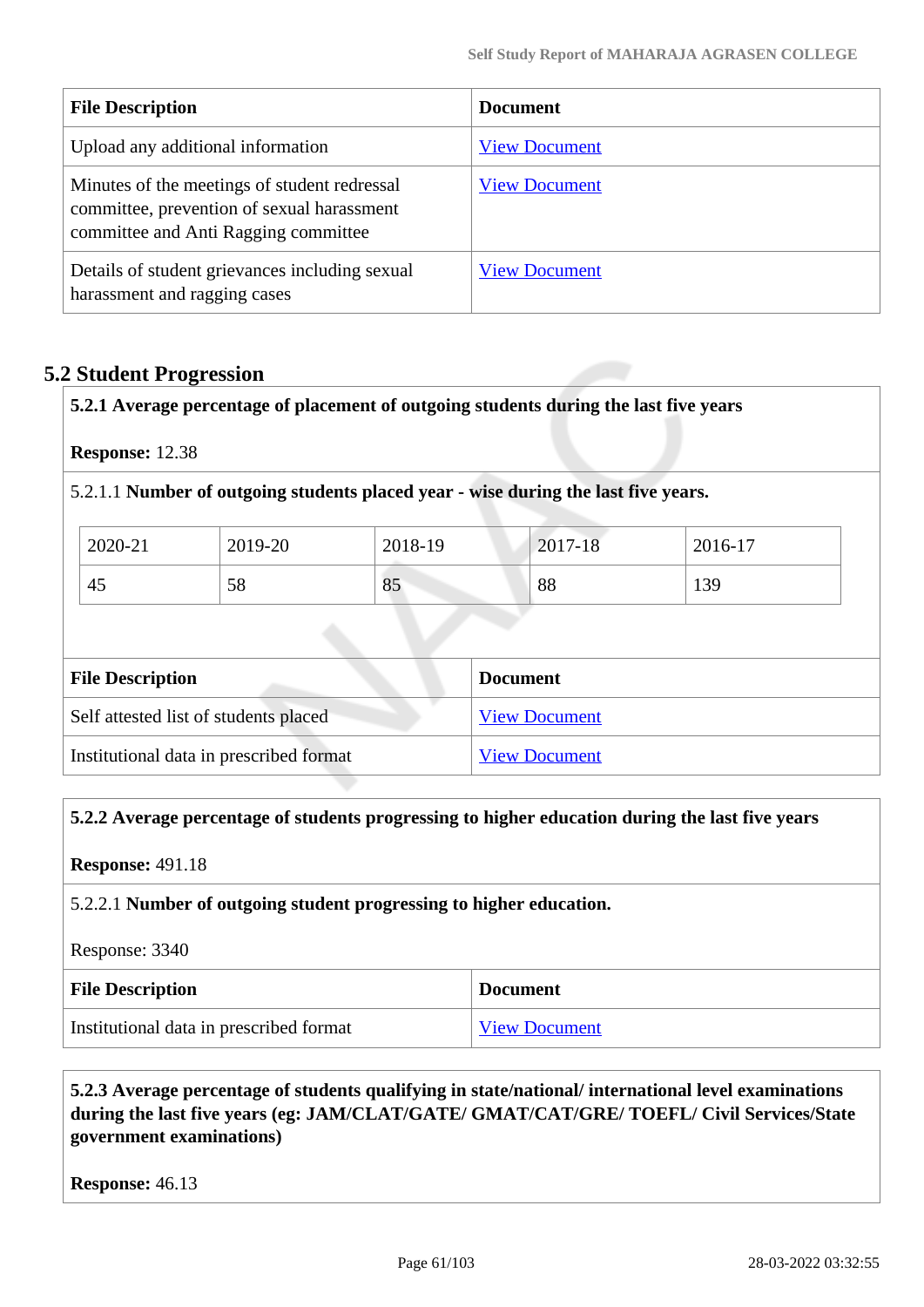# 5.2.3.1 **Number of students qualifying in state/ national/ international level examinations (eg: JAM/CLAT/NET/ SLET/ GATE/ GMAT/CAT/GRE/ TOEFL/ Civil Services/ State government examinations) year wise during last five years**

| 2020-21 | 2019-20              | 2018-19   | 2017-18 | 2016-17 |
|---------|----------------------|-----------|---------|---------|
| 44      | $\overline{ }$<br>74 | 75<br>ر ، | 60      | 100     |

5.2.3.2 **Number of students appearing in state/ national/ international level examinations (eg: JAM/CLAT/NET/ SLET/ GATE/ GMAT/CAT,GRE/ TOFEL/ Civil Services/ State government examinations) year-wise during last five years**

| 2020-21 | 2019-20 | 2018-19 | 2017-18 | 2016-17 |
|---------|---------|---------|---------|---------|
| 84      | 171     | 163     | 136     | 223     |

| <b>File Description</b>                 | <b>Document</b>      |
|-----------------------------------------|----------------------|
| Institutional data in prescribed format | <b>View Document</b> |

# **5.3 Student Participation and Activities**

 **5.3.1 Number of awards/medals won by students for outstanding performance in sports/cultural activities at inter-university/state/national / international level (award for a team event should be counted as one) during the last five years.**

**Response:** 152

5.3.1.1 **Number of awards/medals for outstanding performance in sports/cultural activities at university/state/national / international level (award for a team event should be counted as one) yearwise during the last five years.**

| 2020-21                                    | 2019-20 | 2018-19              | 2017-18 | 2016-17 |  |
|--------------------------------------------|---------|----------------------|---------|---------|--|
| 56                                         | 35      | 44                   | 11      | 6       |  |
|                                            |         |                      |         |         |  |
| <b>File Description</b><br><b>Document</b> |         |                      |         |         |  |
| Institutional data in prescribed format    |         | <b>View Document</b> |         |         |  |
| e-copies of award letters and certificates |         | <b>View Document</b> |         |         |  |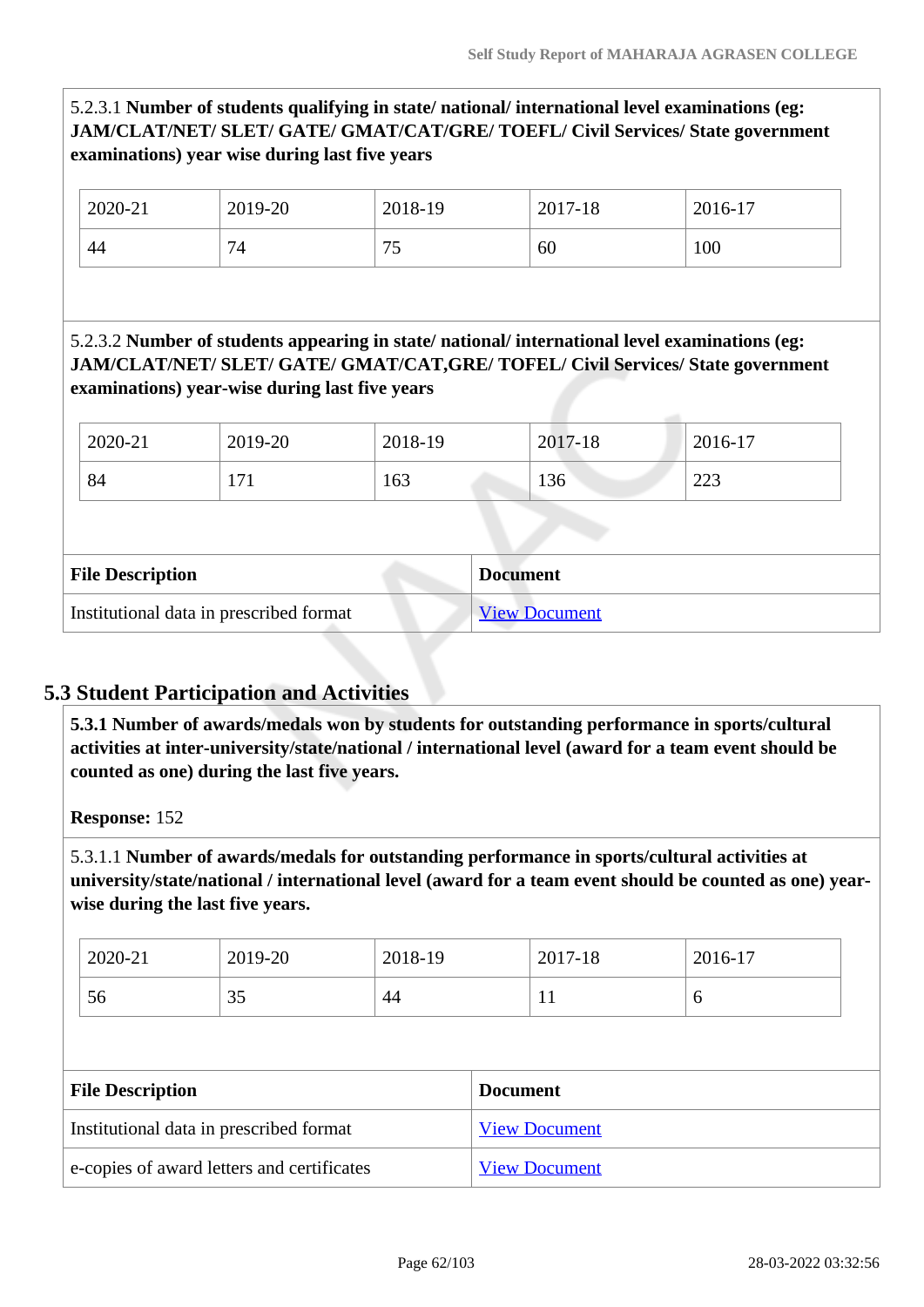**5.3.2 Institution facilitates students' representation and engagement in various administrative, cocurricular and extracurricular activities (student council/ students representation on various bodies as per established processes and norms )**

#### **Response:**

**Students are the most important stakeholders of the institution and are the fulcrum on which the college rests. Their representation in key committees ensures their interests and feedback. Following is a brief list of their representation and engagement in various administrative, co-curricular and extracurricular activities.**

- **Student Council / Students' Union: The Student Council / Students Union comprises of a group of committed students. While the members of the council were selected, the Students' Union is a democratically elected body. The student members of the Council/ Union work under the guidance of the Student Advisory Committee.**
- **Cultural Council: The students organise and participate in various activities either through the Cultural Council or through the cultural societies. The College is the mentor institute of the SPIC MACAY and students lead the organization of these events via different cultural societies.**
- **Department Students Societies: Every department has a student representative body with duly selected/ elected members. These societies plan and organize department activities taking into account feedback elicited from students of the department.**
- **Internal Complaints Committee: Maharaja Agrasen College, University of Delhi has a ZERO tolerance policy against sexual harassment. The committee follows due protocol in redressal of complaints. Students are an integral part of this committee and lead the organization of events organised by the ICC.**
- **MAC INSERCH (Maharaja Agrasen College Initiative for Shouldering Ecological Responsibility and Conserving Heritage) is an initiative by the students, teachers and administrative staff of the College who are committed to the cause of environmental and heritage conservation and development. Students are an active part of this initiative.**
- **Vidyottama MAC Girls' Hostel: There is a strong representation of students in every aspect of the hostel. Their views and needs are represented through the committees mentioned below thereby ensuring that Vidyottama continues to be safe, secure and comfortable residence for girls living away from their families.**
- **Students Voice: The academic community of the college is alive to the need of bringing out inhouse publications wherein student representation via their views and opinions are published**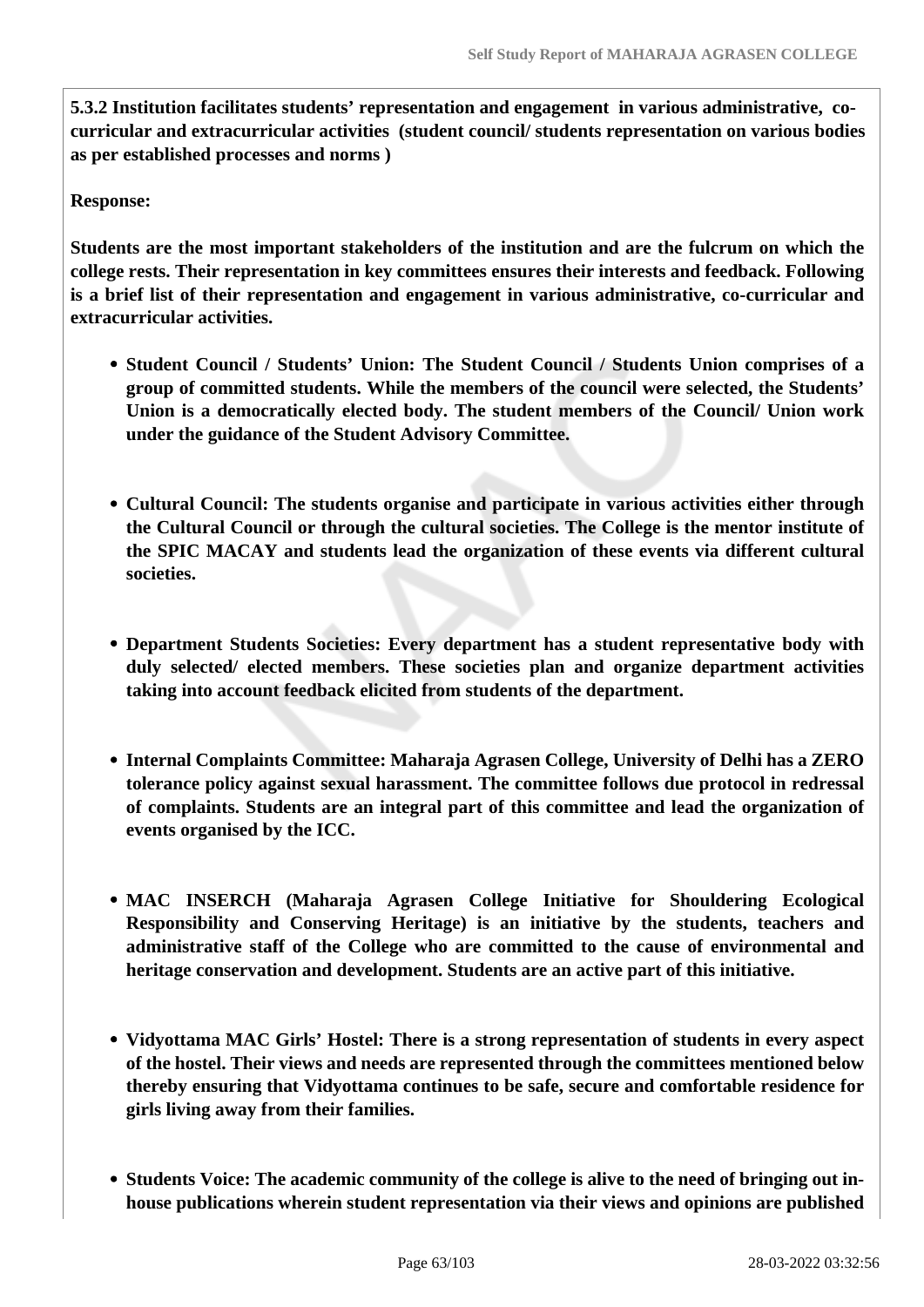**in newsletters and magazines. The Department of Business Economics brings out its annual journal 'BEAM' and the Department of Journalism regularly publishes its newsletter 'MAC VOICE'. MARKZINE is published by MARKOS, the marketing society and QUIZBUZZ is published by INQUIZITIVE Society regularly and AGRANIKA, the college magazine, mirrors the spirit of Maharaja Agrasen College community.** 

- **National Service Scheme (NSS): The volunteers registered in NSS unit render community service both inside and outside the college premises. MAC - NSS volunteers work in various research projects, on innovative ideas, with villages, slums and voluntary agencies to complete mandatory 120 hours of regular activities during an academic year.**
- **National Cadet Corps: The college has introduced NCC unit for the very first time in the academic session 2020-21. With active cadets of 54, the unit started its different activities such as cleanliness drive, adoption of statues for maintenance, organising different events like expert lecture, international yoga day, environment day etc.**

| <b>File Description</b>           | <b>Document</b>      |
|-----------------------------------|----------------------|
| Upload any additional information | <b>View Document</b> |

 **5.3.3 Average number of sports and cultural events/competitions in which students of the Institution participated during last five years (organised by the institution/other institutions)**

**Response:** 129.2

5.3.3.1 **Number of sports and cultural events/competitions in which students of the Institution participated year-wise during last five years**

|                         | 2020-21                           | 2019-20 | 2018-19         |  | 2017-18              | 2016-17 |  |
|-------------------------|-----------------------------------|---------|-----------------|--|----------------------|---------|--|
|                         | 47                                | 161     | 51              |  | 238                  | 149     |  |
|                         |                                   |         |                 |  |                      |         |  |
| <b>File Description</b> |                                   |         | <b>Document</b> |  |                      |         |  |
|                         |                                   |         |                 |  |                      |         |  |
|                         | Upload any additional information |         |                 |  | <b>View Document</b> |         |  |
|                         | Report of the event               |         |                 |  | <b>View Document</b> |         |  |

# **5.4 Alumni Engagement**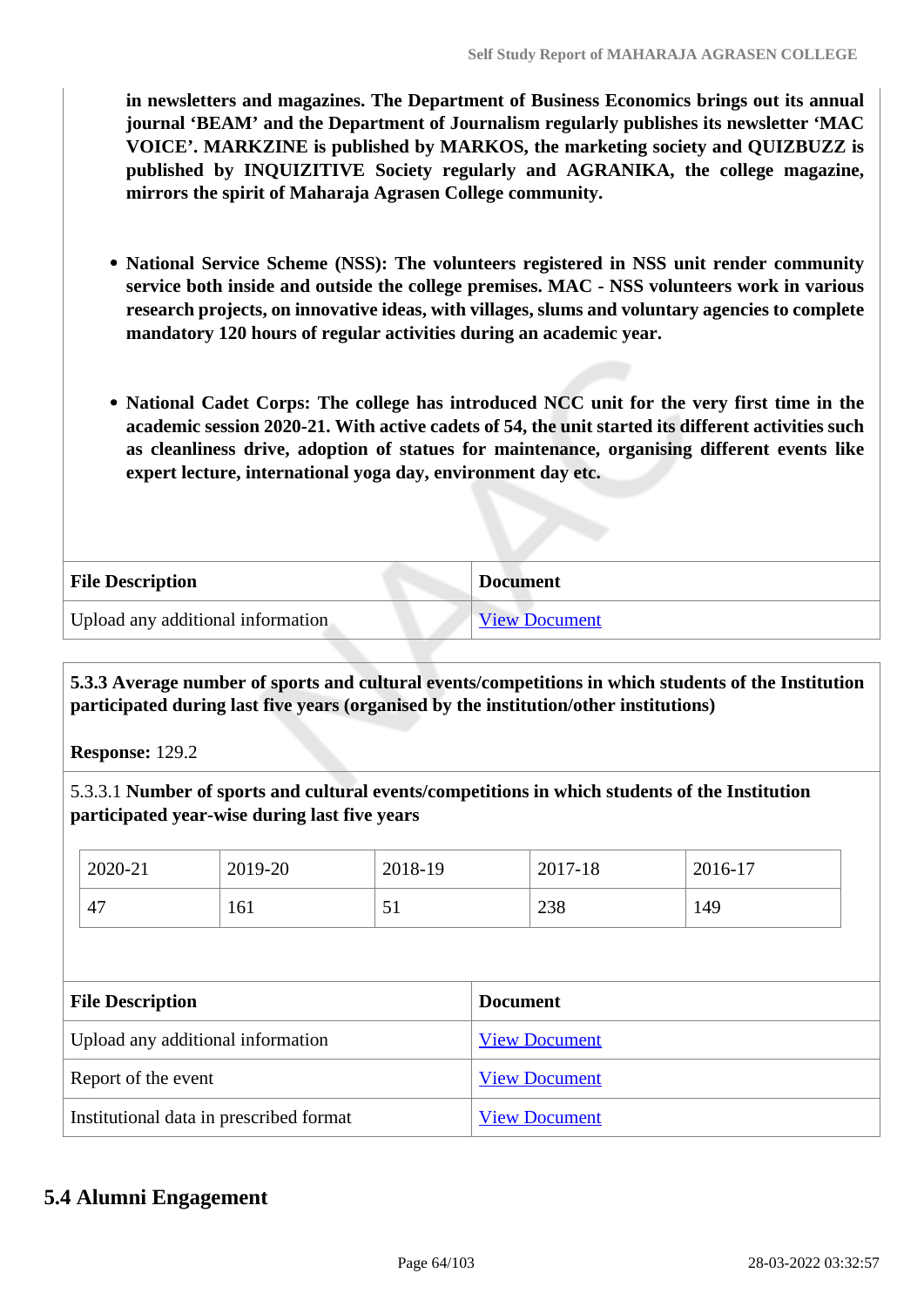**5.4.1 There is a registered Alumni Association that contributes significantly to the development of the institution through financial and/or other support services**

**Response:** 

**The college has initiated the process to register its alumni association. There is a proactive alumni committee which has been working towards building a strong alumni base which contributes significantly to the development of the institution. Our alumni have maintained a strong connect with our current students by guiding them in their chosen path.** 

 **College Alumni Meet: The college has been organizing its alumni meet regularly. The last such meet with more than 300 attendees was held on April 27, 2019. This was to commemorate the 25th year of the foundation of the College. In order to make the event memorable during its Silver Jubilee Year, the Alumni Committee decided to organise a host of events including inviting past Chairpersons and members of the Governing Body, former Principals, our superannuated employees and of course our dear old students. Some alumni members from the first few batches narrated their experiences and journey.**

**Department Alumni Meet: Departments have their own initiatives to forge stronger bonds between their alumni and current students. #ALUMNICONNECT was initiated by the Department of Business Economics and Meet the Alumni series by the Department of English to keep the alumni connected with the department and give appropriate exposure and guidance and mentorship to students to help them choose the right career path. Several other departments also invite alumni regularly to increase the industry-institution interface.**

| <b>File Description</b>               | <b>Document</b>      |
|---------------------------------------|----------------------|
| Upload any additional information     | <b>View Document</b> |
| Paste link for additional information | <b>View Document</b> |

### **5.4.2 Alumni contribution during the last five years (INR in lakhs)**

**Response:** E. <1 Lakhs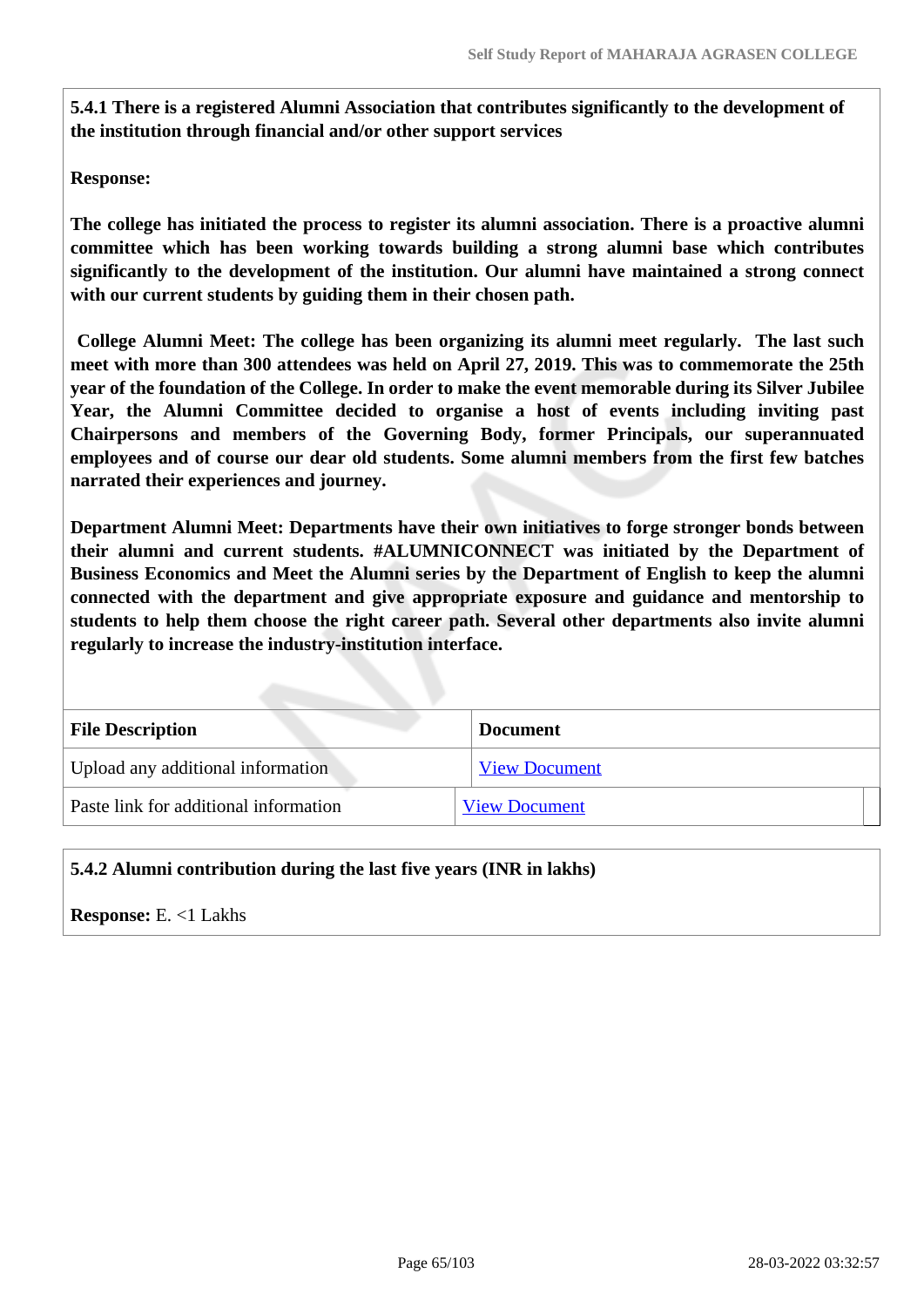# **Criterion 6 - Governance, Leadership and Management**

# **6.1 Institutional Vision and Leadership**

 **6.1.1 The governance of the institution is reflective of and in tune with the vision and mission of the institution**

**Response:** 

**The vision and mission of an institution is its guiding framework. It defines its goals and outcomes both at the macro and micro level. The leadership at helm in the form of the Governing Body works closely in tandem with the Principal of the college to ensure that the policies of the institution and its practices lead to its defined vision, which is "Pursuit of knowledge, innovation and research through holistic and transformative education to nurture future leaders." The college is committed to make quality the defining element of education of the students and to offer an unparalleled educational journey that is intellectually, socially, and personally transformative. They also acknowledge that the vision and mission of the institution is dynamic and organic. It must modulate with the changing needs of its students and society at large. The college is committed to:**

 **? To impart world-class higher education.**

**? To empower students to evolve as creative and intellectual professionals.**

**? To provide a conducive environment for collaborative opportunities between industry and academia.**

**? To evolve socially responsible men and women, sensitive and sensitized to green best practices.**

**? To raise outstanding citizens who bring value to society and contribute towards nation building.**

 **The synergies of the governance and leadership along with the college faculty and administration proactively ensure that stated objectives are adhered to. The IQAC, a NAAC initiative, is the nodal committee which works with all departments to periodically assess and ensure that quality remains the defining element of education being imparted. Besides the IQAC, various Staff Council committees and other statutory bodies of the college work towards ensuring that the academic environment of the college remains inclusive and holistic. With an increasing heterogeneous student profile, it is imperative that diversity be inclusive, and students mature into evolved respectful citizens of our country. Furthermore, our educational practices lay equal emphasis on experiential learning beyond the classrooms as well as equip our students with skills that are in tandem with the needs of the industry. Feedback from all stakeholders leads to desired change. Every student's voice is important to the governance, their needs are articulated through the Student Council/ Union, student societies and class representatives. Not only are their skills augmented and enhanced through several add on courses, but every effort is made to make them physically fit, emotionally balanced, and culturally aware of the rich heritage of our country. Tradition is the root which gives them a strong foundation to surge into modern India. The governance and leadership are ready to embrace NEP 2020 and lead its students towards educational practices which are more flexible, diverse, and inclusive for nuanced intellectual and social transformation.**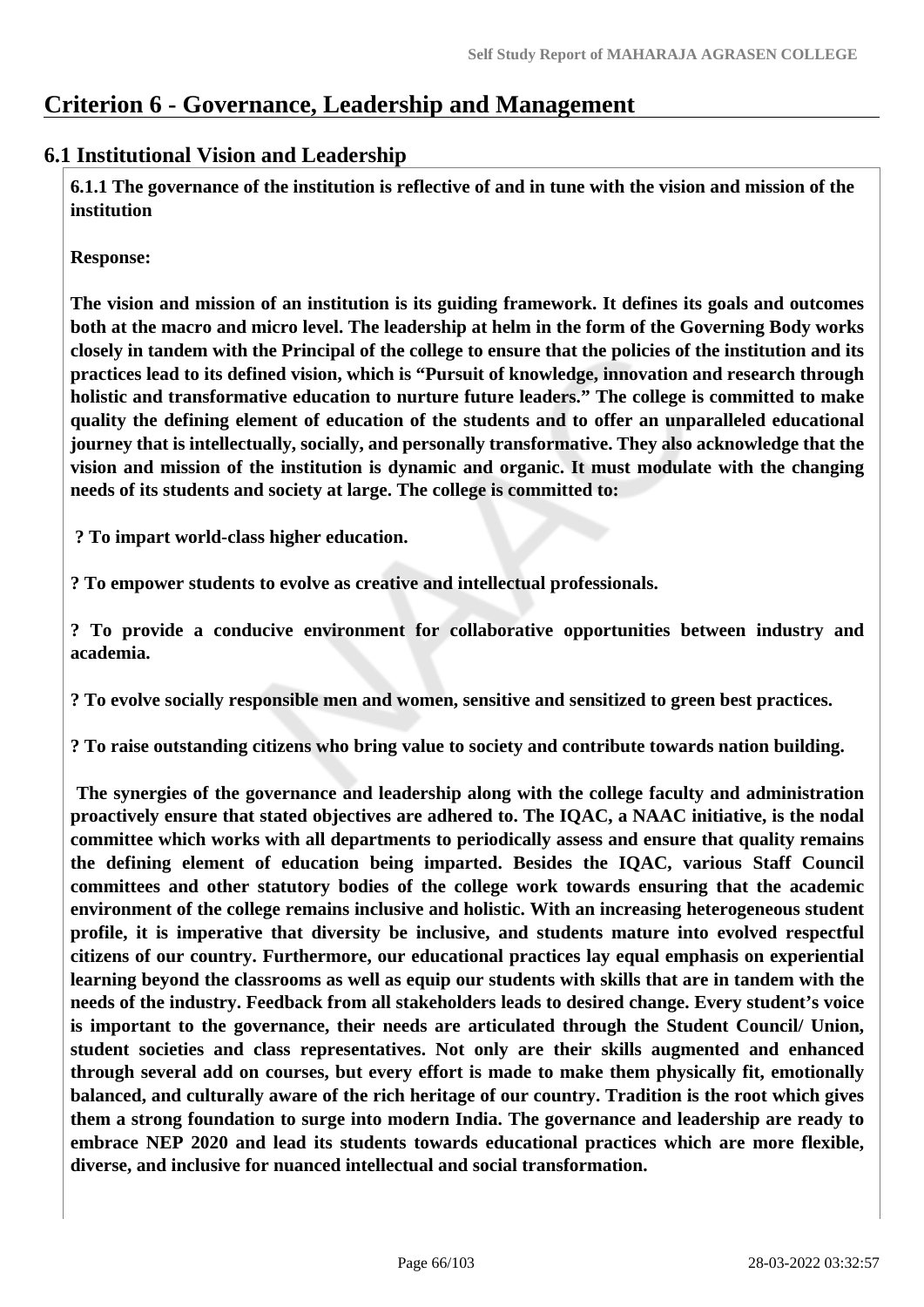**"Excellence is the gradual result of always striving to do better". And MAC will continue in its endeavour to promote excellence in higher education.**

| <b>File Description</b>               | <b>Document</b>      |
|---------------------------------------|----------------------|
| Paste link for additional information | <b>View Document</b> |

 **6.1.2 The effective leadership is visible in various institutional practices such as decentralization and participative management**

#### **Response:**

**While the Governing Body and the Principal are at the helm of all academic and administrative aspects of the college, effective management is possible only through a decentralized and participative process through the IQAC and Staff Council Committees. Teachers in Charge along with key administrative officials are a part of the IQAC which is the nodal committee that ensures imparting of quality education. Teachers in charge discuss academic, infrastructure and student related issues in their department meetings, prior to which they factor in students feedback obtained through student faculty meetings. These views are then discussed in detail in regular meetings of the IQAC. This ensures total participation at every level and remedial action and measures are adopted.**

**Staff Council committees are formed annually at the commencement of the new academic session. Their composition, function and objectives are clearly defined. A review of these committees along with their report is discussed at the end of the academic session and new committees are formed or there is a revision of old committees. Besides these committees, there are certain statutory committees engaged in ensuring a safe and secure learning environment for the students. Internal Complaints Committee, Anti-Ragging Committee, Equal Opportunity Cell, Women Development Cell, Grievance Redressal Committee, amongst several others. Several of these have student representation as well to ensure participation at the micro level too. Following are the Staff Council Committees which look after the functioning of different aspects of the college:** 

- 1.**Academic Planning Committee**
- 2.**Alumni Committee**
- 3.**Annual Activity Committee**
- 4.**Attendance Committee**
- 5.**Admission Committee**
- 6.**B.A. Programme Committee**
- 7.**B.Sc. Applied Physical Science Committee**
- 8.**Canteen Committee**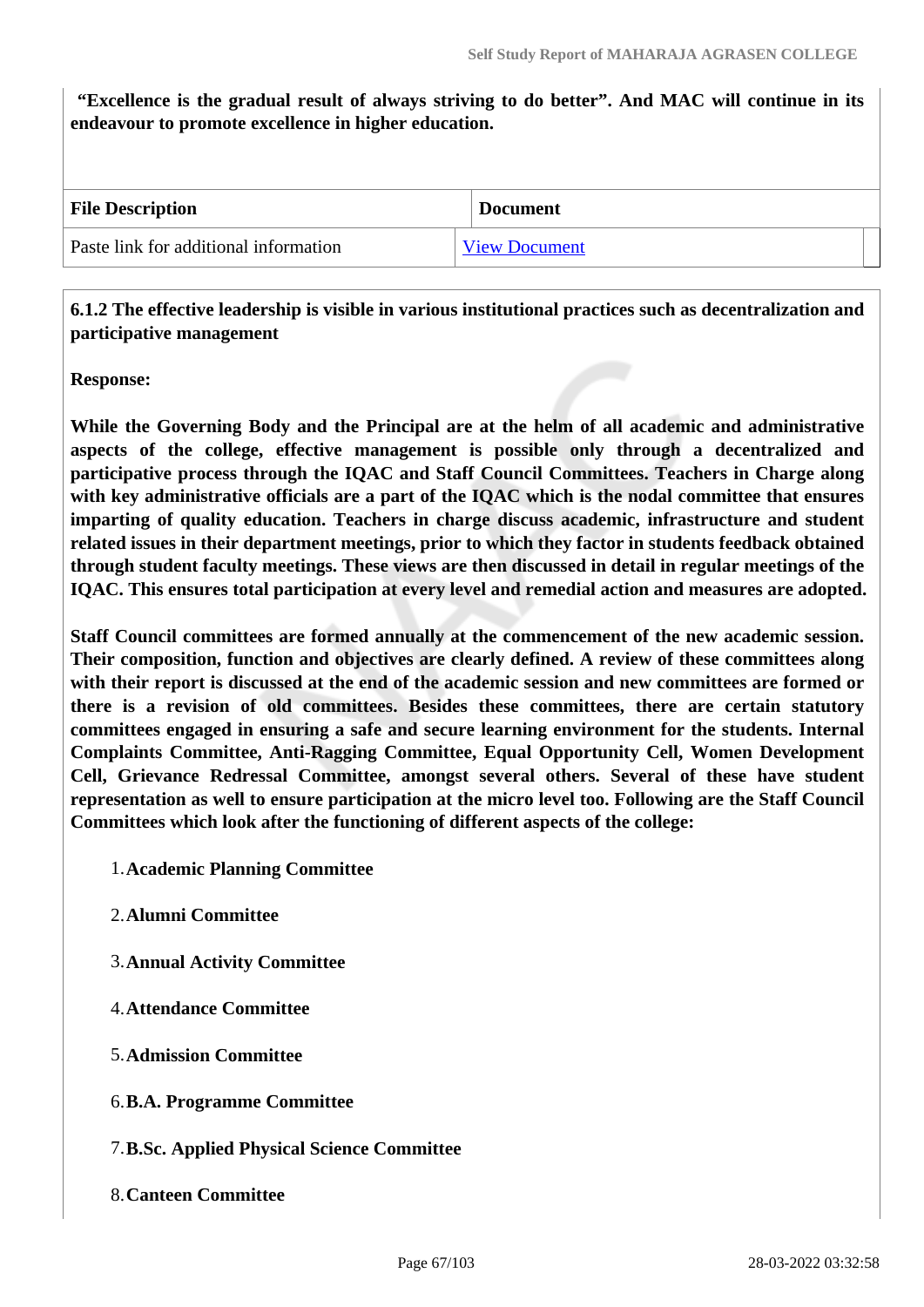9.**Extra-Curricular Activity Committee**

10.**Discipline Committee**

11.**Examination Committee**

12.**Hostel Committee**

13.**Infrastructure Committee**

14.**Laboratory Committee**

15.**Library Committee**

16.**Magazine and Prospectus Committee**

17.**Sports Committee**

18.**Student Aid Fund Committee**

19.**Student Advisory Committee**

20.**Timetable Committee**

#### 21.**Workload Committee.**

**The administration of the college is helmed by the Principal with the Administrative Officer ably supported by the Section Officer and other Assistants. The Bursar is supported by the Accounts department which is managed by the Section officer (Accounts) and other assistants and the Library is managed by the librarian with Professional and Semi Professional Assistants. Laboratories too have assigned assistants to manage their daily functioning. A systematic workflow is integral to the organization of the institution with a well-defined system of checks and balances.**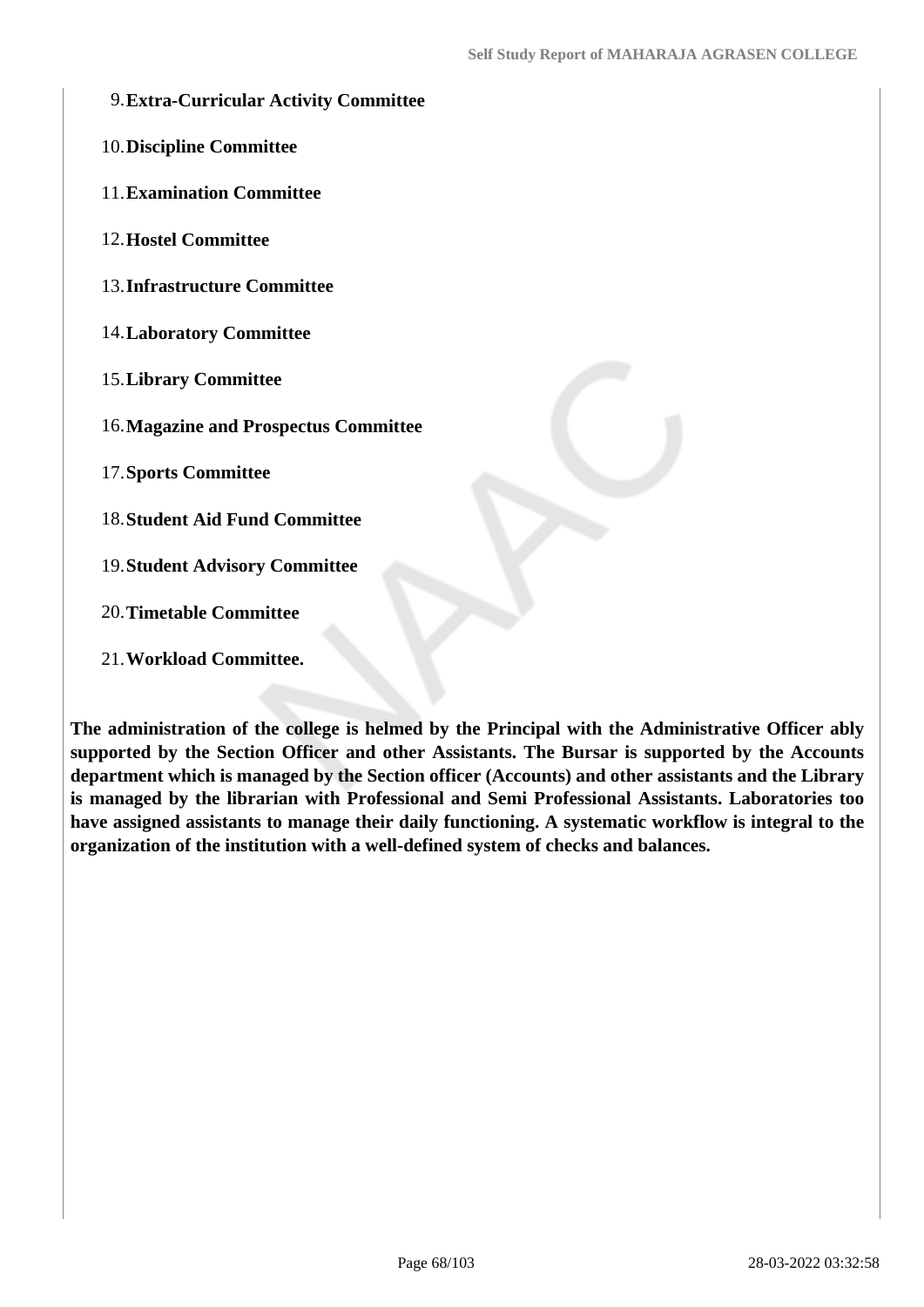

# **6.2 Strategy Development and Deployment**

**6.2.1 The institutional Strategic / Perspective plan is effectively deployed**

**Response:** 

**The college makes every effort to evolve and grow with the changing needs and aspirations of its students and other stakeholders. The Governing Body, Principal, IQAC and Staff Council Committees deliberate and plan and proactively work towards deployment of those plans. All efforts are made to promote student driven research and at the same time provide a holistic environment for growth as responsible citizens of the country. The college had submitted its proposals to launch 3 postgraduate and 8 undergraduate courses and 8 new centres which were duly approved by the Governing Body under several initiatives undertaken as part of the Silver Jubilee Celebrations of the College in 2019. These are still in the offing as the lockdown necessitated by the Covid pandemic put a break to these initiatives. The college plans to establish these centres and to seek the approval of**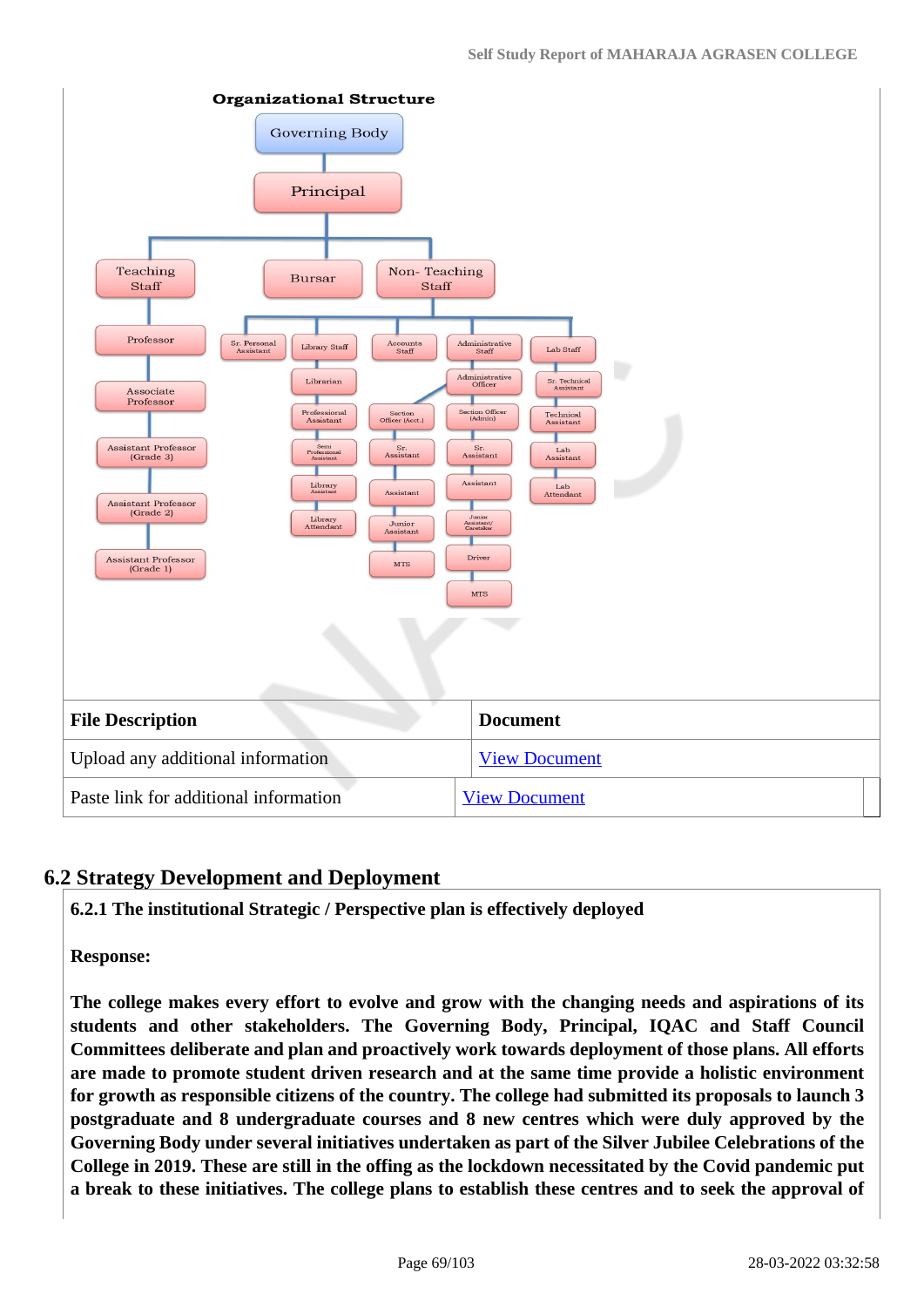**University of Delhi to offer these 11 new courses in the current academic year.**

**The college has been offering add on certificate courses under its Abdul Kalam Centre catering to industry driven needs of the students to make them skill ready for employment opportunities. A dedicated committee plans, seeks proposals, deliberates and approves them keeping in mind the infrastructure and needs of the students. These are self-financed courses. Foresight paid huge dividends in the case of timely development of the Learning Management System - MAC eLearning Portal - http://34.93.145.185/ In a bid to promote blended learning, faculty were provided opportunities for rigorous training in the use of this digital platform to create e-resources to augment classroom teaching. This preparedness ensured a seamless shift to online classes and use of the MAC eLearning Portal to share academic resources during the lockdown. Apart from our endeavours to stay abreast of changing needs in academics, the college has been working towards the holistic development of students even during Covid times. The college takes pride in the induction of the first batch of 54 NCC female cadets who were initiated in NCC 2GDDN on 4 January 2021. These cadets commenced their activities in the campus and surrounding areas and participated with vigour in 3 different online EBSB camp proactively.**

**New Courses approved by the Governing Body**

- **BSc(H) Physics**
- **BSc (H) Chemistry**
- **BSc(H) Mathematics**
- **BSc(H) Botany**
- **BSc (H) Computer Science**
- **BSc (H) Operational Research**
- **BA (H) Economics**
- **BA (H) History**
- **MA English**
- **MCom**
- **MA Hindi**

**New Centres approved by the Governing Body** 

**Silver Jubilee Centre for Academic Excellence, Talent and Scholarships**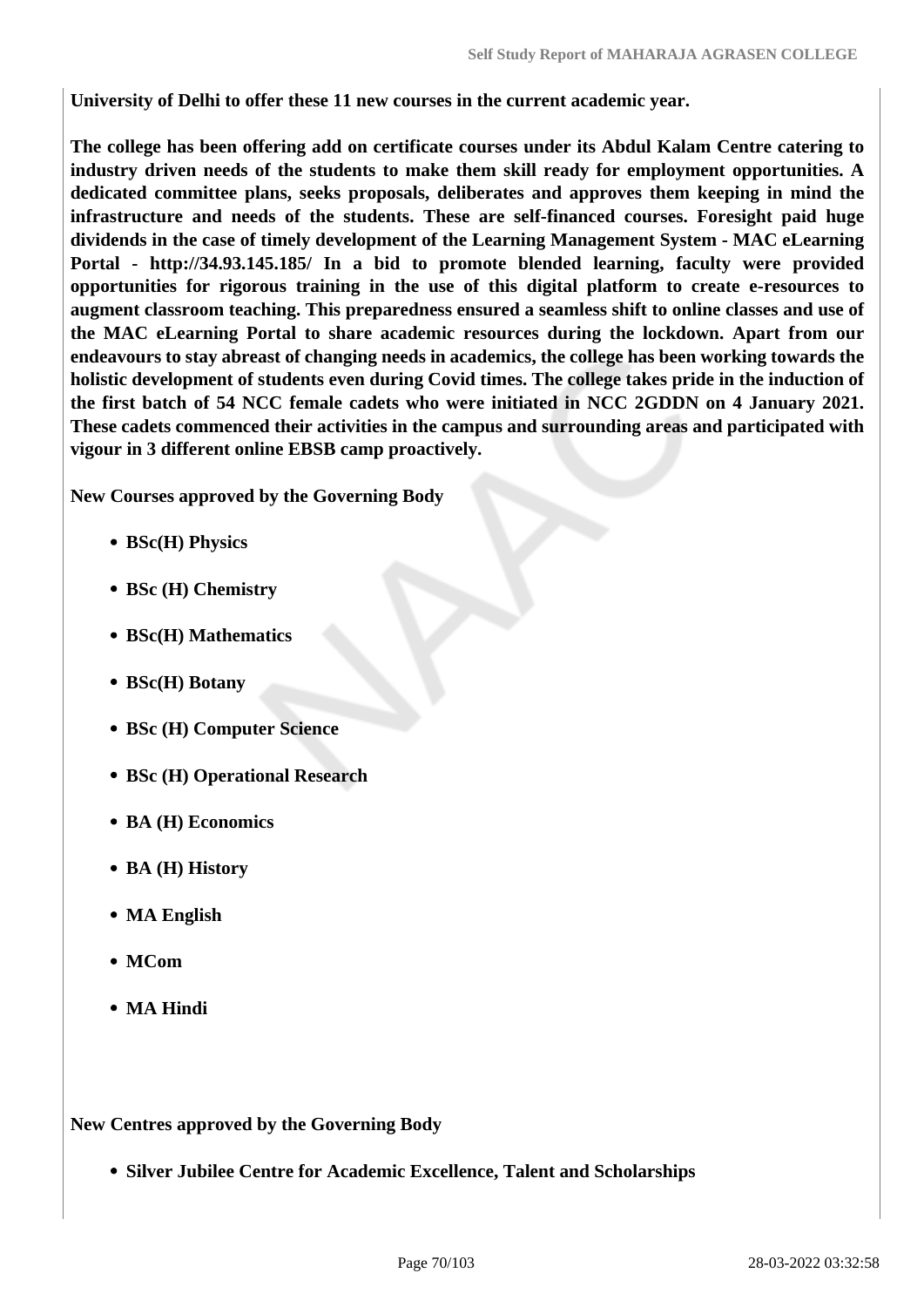- **Silver Jubilee Centre for Sports and Wellness**
- **Silver Jubilee Centre for Culture**
- **Silver Jubilee Centre for Artificial Intelligence for All (AI for All)**
- **Silver Jubilee Centre for North East**
- **Silver Jubilee Centre for Ethics**
- **Silver Jubilee Centre for Day Care**
- **Silver Jubilee Centre for Communication Skills**

| <b>File Description</b>                                   | <b>Document</b>      |
|-----------------------------------------------------------|----------------------|
| Upload any additional information                         | <b>View Document</b> |
| Strategic Plan and deployment documents on the<br>website | <b>View Document</b> |
| Paste link for additional information                     | <b>View Document</b> |

 **6.2.2 The functioning of the institutional bodies is effective and efficient as visible from policies, administrative setup, appointment, service rules and procedures, etc.**

#### **Response:**

**The key to effective management is in well-defined policies and procedures for the functioning of every aspect of college life. The college is a constituent college of University of Delhi and is governed by its ordinances and service rules. The Governing Body of the college, which is the top management of the institution, consists of academicians, entrepreneurs and management experts amongst other eminent citizens duly nominated by Delhi Government and University of Delhi. Further, Distinguished Professors are also nominated to the Governing Body by the Vice-Chancellor, and they provide inspiring academic leadership to the students and staff of the college. There are two staff representatives in the Governing Body on rotation as well. The scope and function of the Governing Body are clearly laid down in the EC Resolution No. 51 of 2012 in Ordinance XVIII of University of Delhi. All decisions regarding vacant posts, advertisements and appointments are taken by the Governing Body. They also approve and accord key policy and financial approvals and sanctions. The Principal is an interface between the Governing Body, the monitoring authority and the faculty, the implementing layer to facilitate the implementation of quality policy by providing the required financial, technical, logistics and human resource on regular basis. The Principal works in tandem with the Governing Body to ensure effective administration of the college. He also ensures periodic proposals and reports are prepared and submitted to higher authorities at the Directorate of Higher Education, University Grants Commission and University of Delhi. To ensure that governance, leadership, and faculty work closely together, a Steering Group of the College was**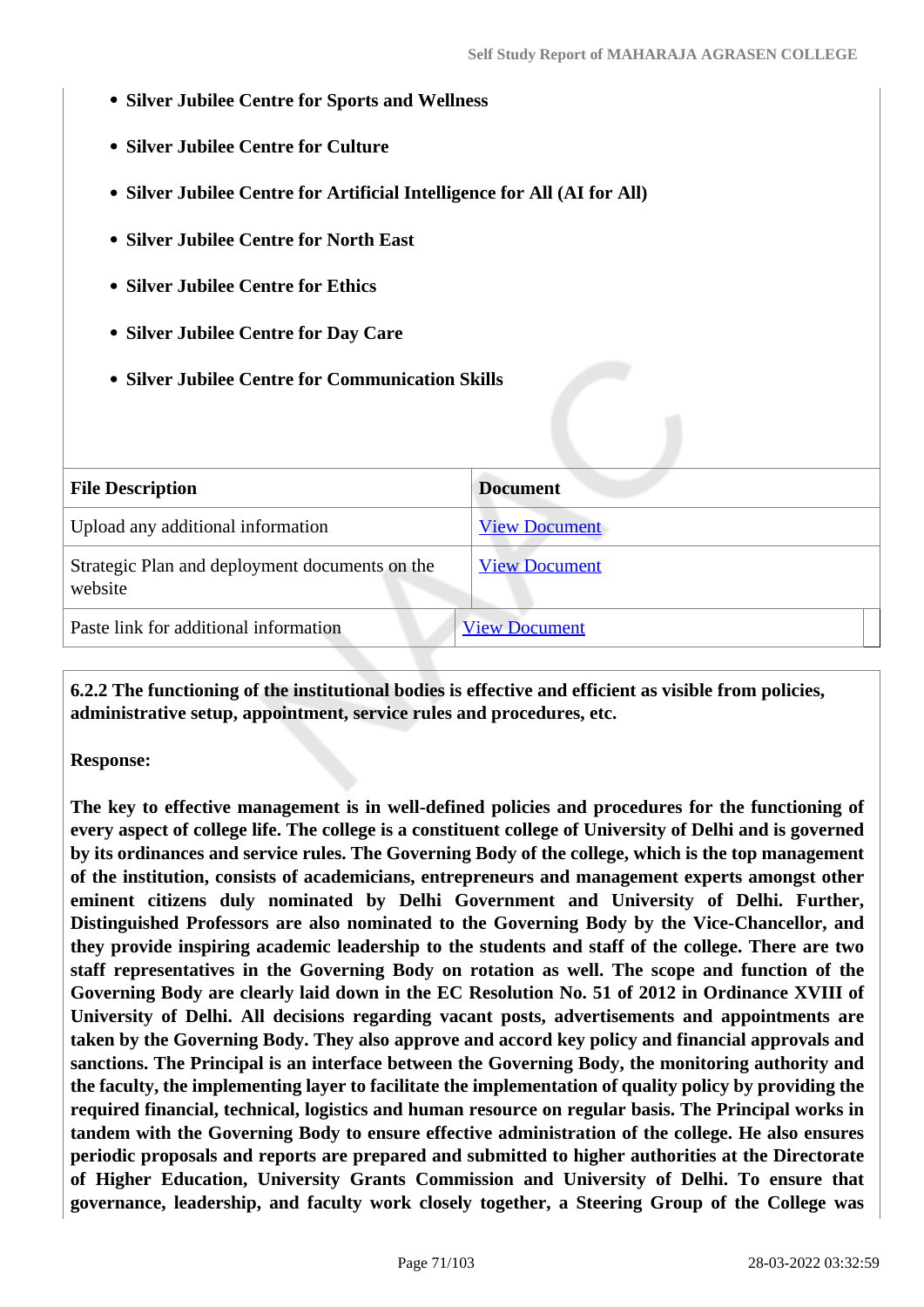**formed in the year 2018 comprising of the Chairman, Principal and faculty convenors of the Infrastructure, Timetable, Green Action, Abdul Kalam Centre, Academic Planning, Workload, ECA, Sports, Attendance, Training and Placement Cell committees along with the coordinator, IQAC and Nodal Officer, Equal Opportunity Cell. This ensures timely planning and implementation and facilitates speedy approvals. The IQAC comprises of Teachers-in-Charge, administrative officials and alumni representatives who work in tandem to prepare the academic calendar, department budgets and activities prior to the commencement of the session. The Departments submit the same in a prescribed format, which is then compiled and sent for approval to the Governing body. Strategic planning is done both at the macro and the micro level. Short-term and long-term action plans are formulated by the Committees of the Staff Council under the guidance of the parallel committees of the Governing Body. These plans specifically address the needs of the student community in the areas of infrastructure, annual activities, academic excellence, research and innovation, and placements. All policies, rules and forms mandated by the University of Delhi and the college administration regarding recruitment, promotion, leave and other service rules are available on the college website to facilitate ease of information and due process to all stakeholders http://mac.du.ac.in/important\_links.php and http://mac.du.ac.in/Imp\_links.php**

| <b>File Description</b>                       | <b>Document</b>      |
|-----------------------------------------------|----------------------|
| Upload any additional information             | <b>View Document</b> |
| Paste link for additional information         | <b>View Document</b> |
| Link to Organogram of the Institution webpage | <b>View Document</b> |

#### **6.2.3 Implementation of e-governance in areas of operation**

- **1.Administration**
- **2.Finance and Accounts**
- **3.Student Admission and Support**
- **4.Examination**

#### **Response:** A. All of the above

| <b>File Description</b>                                    | <b>Document</b>      |
|------------------------------------------------------------|----------------------|
| Screen shots of user interfaces                            | <b>View Document</b> |
| Institutional data in prescribed format (Data<br>template) | <b>View Document</b> |
| ERP (Enterprise Resource Planning) Document                | <b>View Document</b> |

### **6.3 Faculty Empowerment Strategies**

**6.3.1 The institution has effective welfare measures for teaching and non-teaching staff**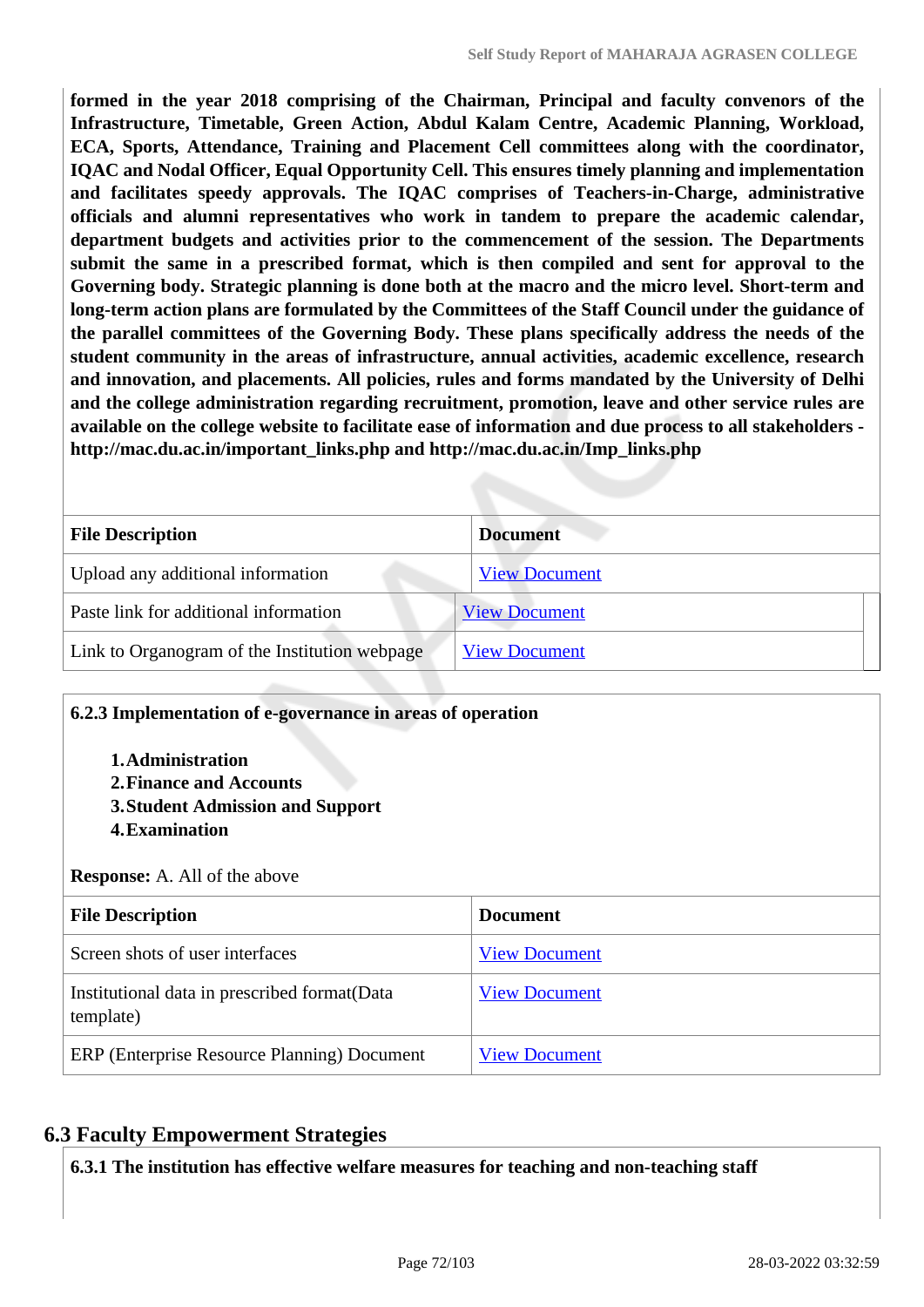## **Response:**

**The teaching and non-teaching staff are the foundation of the college and the college management and leadership work proactively to ensure their wellbeing by setting up effective welfare measures. Amongst other facilities as detailed below, the college proactively set up a Quarantine Centre with the support of the Government of NCT, Delhi from May to September 2020 in which around 1000 persons from 8 different countries stayed for 7 days each and availed home like facilities away from home. The college also arranged for a doctor who was available for consultation for teaching and non-teaching staff during Covid times. The Principal and teaching and non-teaching staff were constantly in touch during the lockdown and the former proactively arranged hospital beds and oxygen cylinders as needed. Other welfare measures for teaching and non-teaching staff are detailed below:**

- **Child Education allowance: All Teaching and Non-Teaching employees have been reimbursed Child Education Allowance as per prescribed norms of Govt. of India from class nursery to XII as per Government of India rules. 194 Teaching and Non-Teaching staff were disbursed Child Education allowance in the years 2016-21 totaling a sum of Rs. 72,11,414/-**
- **Child Care Leave: Child Care Leave is granted to female Government servants to look after their child till 18 years of age to meet their needs like exams, sickness as per Government of India rules. 20 Teaching and Non-Teaching staff availed Child Care Leave from 2016 till current date.**
- **Maternity Leave: Faculty are also granted maternity leave as per Government of India rules. 1 faculty has availed maternity leave since 2016.**
- **Sabbatical/ Study Leave: Faculty avail study leave once in the span of their career to pursue higher studies/ research interests. The duration of leave shall not exceed one year at a time and two years in the entire career of a teacher. A teacher, who has availed himself/herself of study leave, will not be entitled to the sabbatical leave. 02 Teaching and Non-Teaching staff availed Sabbatical/ Study Leave in the years 2016-21.**
- **Leave Travel Concession: Teaching and non-teaching staff avail Leave Travel Concession as per Government and University rules according to their individual entitlement. In a block of four years one block is granted for Leave Travel Concession to HomeTown and another LTC to anywhere in India. Prior approval is required, and the college also approves and accords sanction of advance for the same. 109 Teaching and Non-Teaching staff availed Leave Travel Concession in the years 2016-21 totaling reimbursement of Rs. 1,06,19,363/-**
- **Ward Quota: 07 Wards of faculty and non-teaching staff from our college and other colleges are given admission in the college which are duly approved by the Admissions Committee and Governing Body.**
- **Medical Reimbursement: This college offers medical reimbursement facility for all permanent employees (Teaching and Non- Teaching) as per University of Delhi rules. Employees submit medical bills and get reimbursed as per CGHS rules. 307 Teaching and Non-Teaching staff were given medical reimbursement in the years 2016-21 totaling a sum of Rs. 1,46,32,711/-**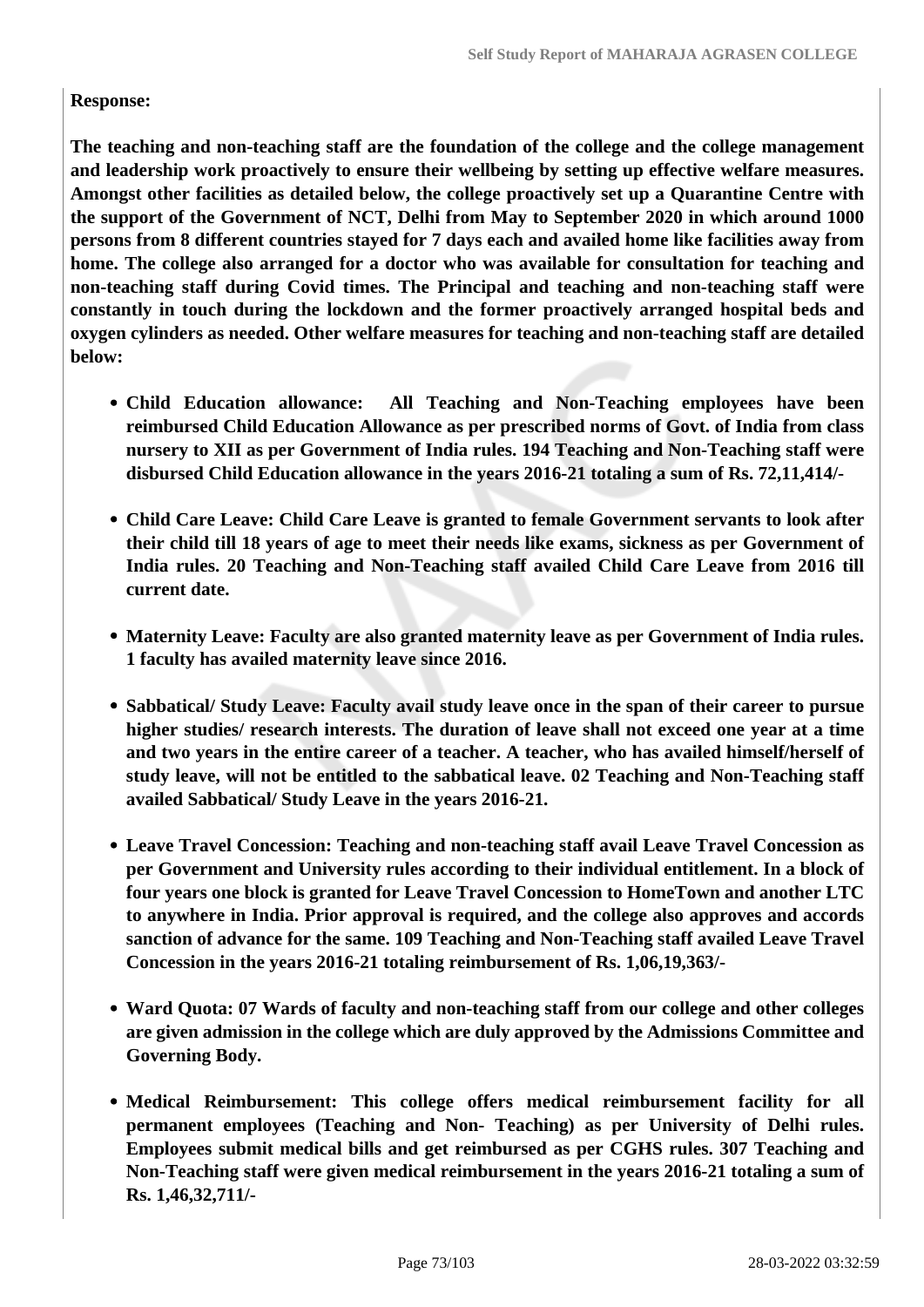**Pension: Retired faculty and non-teaching receive pension as per University norms. 5 teaching and non-teaching staff are currently getting pension.**

**Training Programmes: - Non-Teaching employees are nominated for training programmes to upgrade their skills and knowledge. Faculty members are nominated for Refresher Programme.**

| <b>File Description</b>               | <b>Document</b>      |
|---------------------------------------|----------------------|
| Upload any additional information     | <b>View Document</b> |
| Paste link for additional information | <b>View Document</b> |

 **6.3.2 Average percentage of teachers provided with financial support to attend conferences / workshops and towards membership fee of professional bodies during the last five years.**

**Response:** 0.81

6.3.2.1 **Number of teachers provided with financial support to attend conferences/workshops and towards membership fee of professional bodies year wise during the last five years**

| 2020-21 | 2019-20 | 2018-19 | 2017-18 | 2016-17 |
|---------|---------|---------|---------|---------|
|         |         |         |         |         |

| <b>File Description</b>                                    | <b>Document</b>      |
|------------------------------------------------------------|----------------------|
| Upload any additional information                          | <b>View Document</b> |
| Institutional data in prescribed format (Data<br>template) | <b>View Document</b> |

 **6.3.3 Average number of professional development /administrative training programs organized by the institution for teaching and non teaching staff during the last five years**

**Response:** 8.2

6.3.3.1 **Total number of professional development /administrative training Programmes organized by the institution for teaching and non teaching staff year-wise during the last five years**

| 1 <sub>2</sub><br>10<br>⊥ J | 2020-21 | 2019-20 | 2018-19 | 2017-18 | 2016-17 |
|-----------------------------|---------|---------|---------|---------|---------|
|                             |         |         |         |         |         |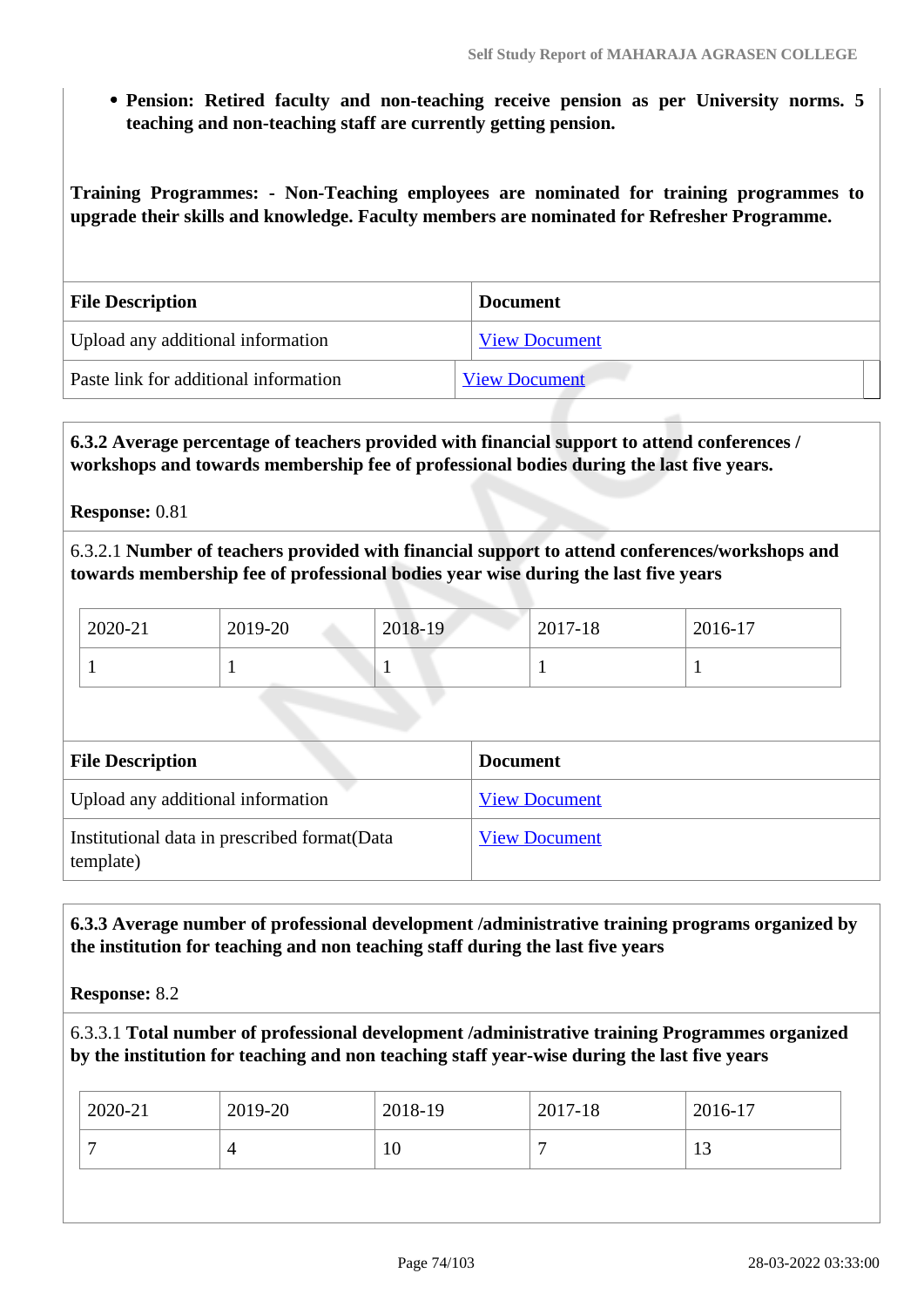| <b>File Description</b>                                                                  | <b>Document</b>      |
|------------------------------------------------------------------------------------------|----------------------|
| Upload any additional information                                                        | <b>View Document</b> |
| Reports of the Human Resource Development<br>Centres (UGC ASC or other relevant centres) | <b>View Document</b> |
| Institutional data in prescribed format (Data<br>template)                               | <b>View Document</b> |

 **6.3.4 Average percentage of teachers undergoing online/ face-to-face Faculty Development Programmes (FDP)during the last five years (Professional Development Programmes, Orientation / Induction Programmes, Refresher Course, Short Term Course ).**

**Response:** 105.61

6.3.4.1 **Total number of teachers attending professional development Programmes viz., Orientation / Induction Programme, Refresher Course, Short Term Course year-wise during the last five years**

| 2020-21 | 2019-20 | 2018-19 | 2017-18             | 2016-17               |
|---------|---------|---------|---------------------|-----------------------|
| 250     | 190     | 100     | $\mathbf{z}$<br>ے ا | $\cap$ $\vdash$<br>JJ |

| <b>File Description</b>                                                                  | <b>Document</b>      |
|------------------------------------------------------------------------------------------|----------------------|
| Reports of the Human Resource Development<br>Centres (UGC ASC or other relevant centers) | <b>View Document</b> |
| <b>IQAC</b> report summary                                                               | <b>View Document</b> |
| Institutional data in prescribed format (Data<br>template)                               | <b>View Document</b> |

## **6.3.5 Institutions Performance Appraisal System for teaching and non-teaching staff**

**Response:** 

**Faculty Performance Appraisal: As per the mandate of the University Grants Commission regulations of July 2018 adopted by University of Delhi, Performance Appraisal System is in place for teaching staff. Faculty submit Annual Performance Appraisal Report (APAR) every year and Performance Based Appraisal System form (PBAS) at the time of promotion. APAR for faculty members are screened by the Teacher in Charge. At the end of every semester the Principal interacts with all adhocs department wise to follow up on their achievements and to motivate them in the research areas.** 

**Appraisal of Non-teaching Staff: Non-teaching staff is required to fill up the self-appraisal form (APAR) annually which are evaluated by the Reporting Officer and Reviewing Officer. (Form**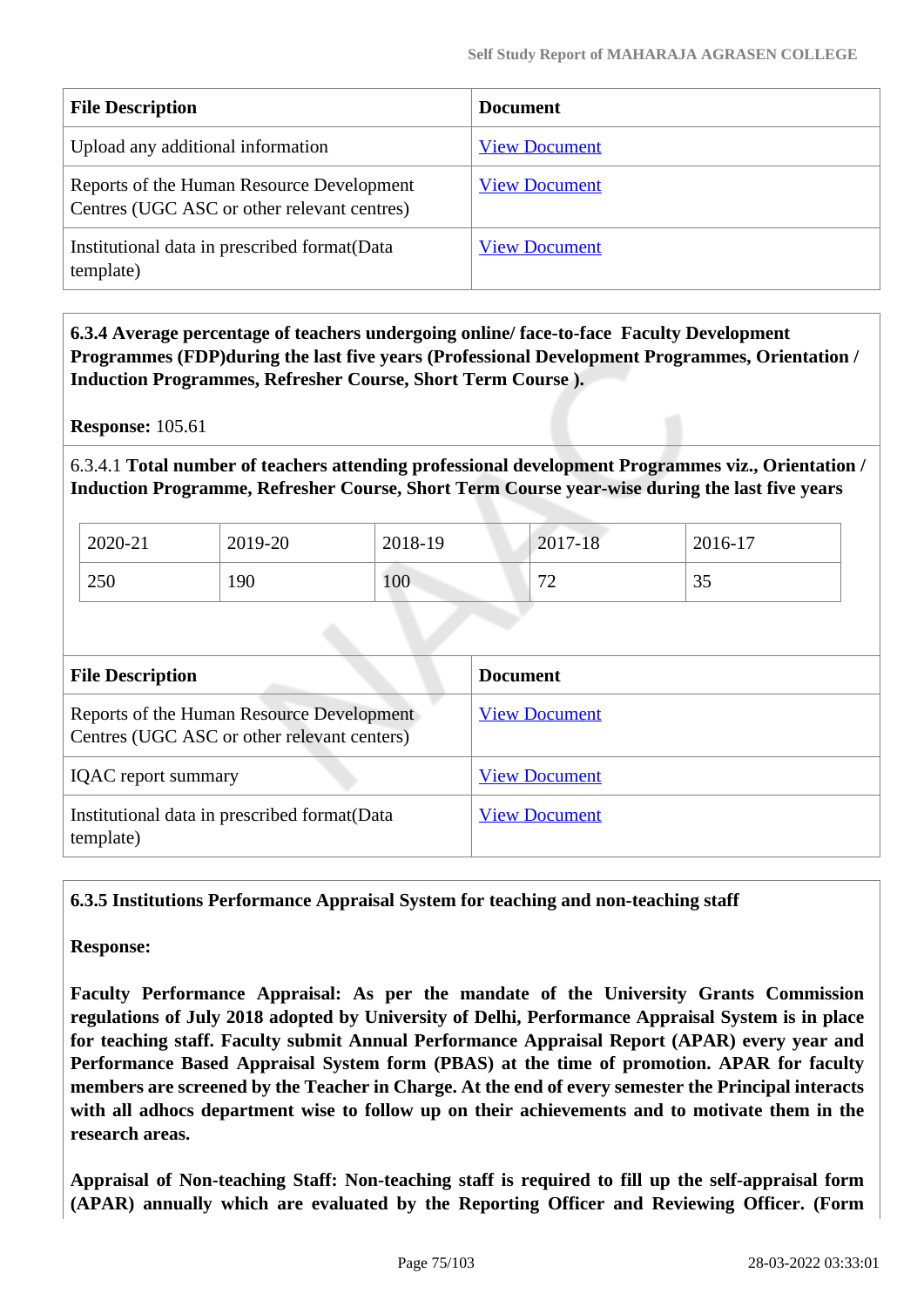**attached in the link).**

**Screening of Self-appraisal Forms: Self-appraisal forms are screened and evaluated by the designated authority and appropriate decision is taken on the basis of such evaluation. (Form attached in the link).**

| <b>File Description</b>               | <b>Document</b>      |  |
|---------------------------------------|----------------------|--|
| Upload any additional information     | <b>View Document</b> |  |
| Paste link for additional information | <b>View Document</b> |  |

## **6.4 Financial Management and Resource Mobilization**

**6.4.1 Institution conducts internal and external financial audits regularly**

**Response:** 

 **Institution conducts internal and external financial audits regularly**

- **Grant-in-Aid is received from Government agencies like Directorate of Higher Education, GNCTD on the basis of Budget Estimate and Revised Estimate submitted by the Governing Body of the college. The GIA is utilized for the purpose it is sanctioned for. The books of accounts are maintained as per the norms laid down and are audited by the Internal Audit or appointed by the college Governing Body with due approval of University of Delhi. The primary mechanism to monitor effective and efficient use of available financial resources is the proper sanction of expenditure by the designated authority, due procedure for incurring expenditure by authorized persons, and maintenance of books of accounts by the accounts section of the college. This mechanism is supervised by the Bursar, Principal of the college, and the Governing Body.**
- **Books of accounts are duly audited by the Examiner of Local Fund Accounts (ELFA), Govt. of NCT of Delhi and AGCR periodically.**
- **The observations of Audit are received in form of Audit Paras which are duly compiled with or noted for future compliance. The reply of Audit Paras is also submitted to the funding authority through Governing Body.**

| <b>File Description</b>               | <b>Document</b>      |
|---------------------------------------|----------------------|
| Paste link for additional information | <b>View Document</b> |

**6.4.2 Funds / Grants received from non-government bodies, individuals, philanthropers during the**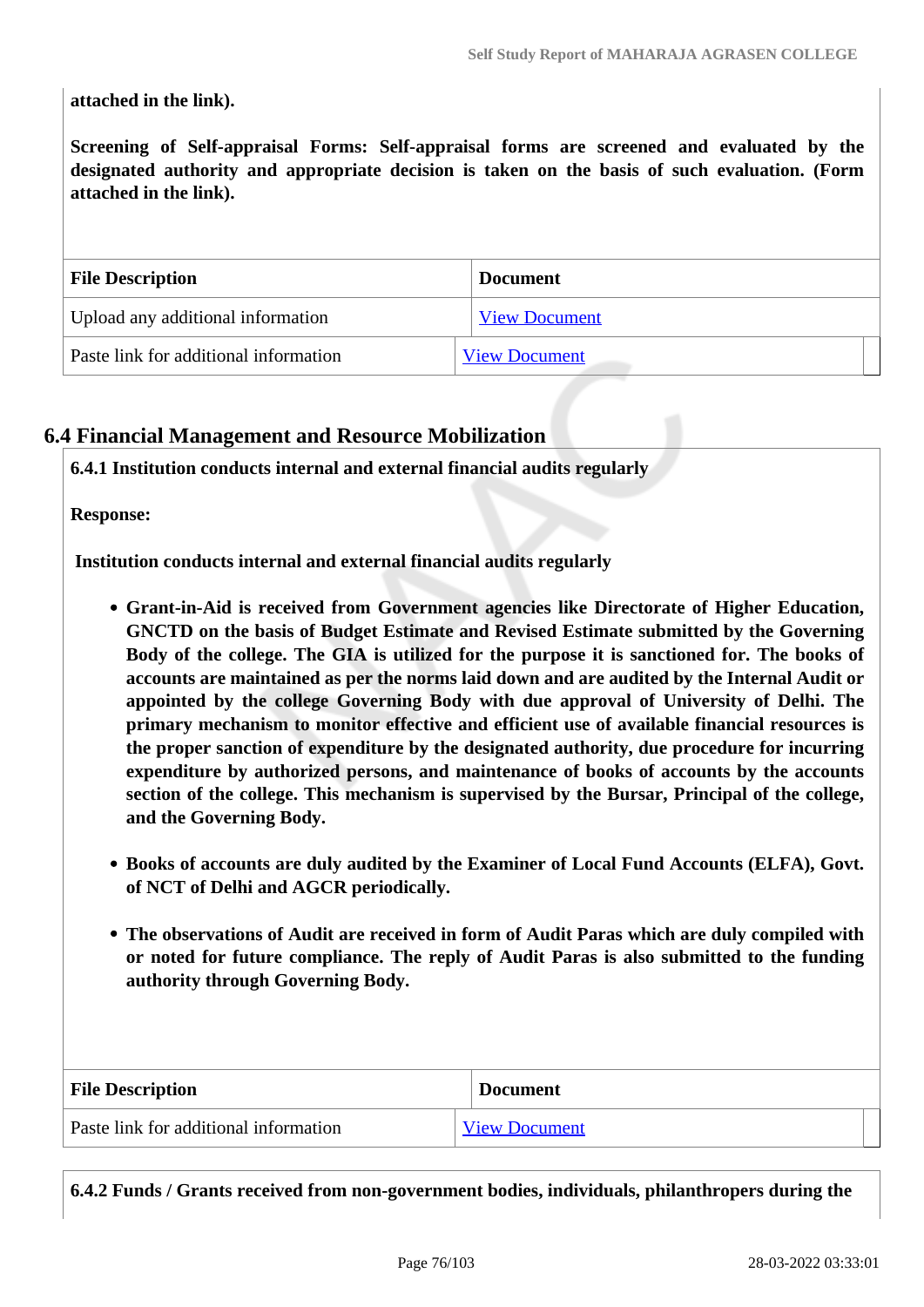## **last five years (not covered in Criterion III)**

**Response:** 0

## 6.4.2.1 **Total Grants received from non-government bodies, individuals, Philanthropers year-wise during the last five years (INR in Lakhs)**

| 2020-21 | 2019-20 | 2018-19 | $2017 - 18$ | 2016-17 |
|---------|---------|---------|-------------|---------|
|         |         |         | ν           | v       |

| <b>File Description</b>                                    | <b>Document</b>      |
|------------------------------------------------------------|----------------------|
| Institutional data in prescribed format (Data<br>template) | <b>View Document</b> |

**6.4.3 Institutional strategies for mobilisation of funds and the optimal utilisation of resources**

**Response:** 

**Maharaja Agrasen College is a constituent college of University of Delhi and is funded by Government of NCT of Delhi. The college receives 100% grant in-aid from theGovernment of NCT of Delhi. These grants are given under three heads – Salary, Other than Salary (Recurring Expenses) and Capital Expenses. A budget is prepared and submitted to Directorate of Higher Education for approval and sanction.** 

- 1.**Budgeting: College submits budget estimates to the funding authority every year forecasting the estimate for the forth coming financial year**
- 2.**Revised Estimate: During the year Budget Estimate are critically received and examined and necessary changes are adopted in the Budget Estimate for the present year based upon the expenditure incurred so far.**
- 3.**Funds received as fees under various sub heads utilized for the purpose for which it was collected as per GFR-2017 norms.**
- 4.**The Governing Body of the college constitutes Fee Review Committee which finalizes the fee structure.**
- 5.**Regular interaction with the Teacher-In-Charge/Committee conveners are done to ensure funds are utilized to the maximum extent possible.**

**The upkeep of the college and hostel is with the PWD (Publics Work Department) which also receives funding from the Government. Student's fees have two components, one of which is transferred to the University and the second component goes under the head of Student Society**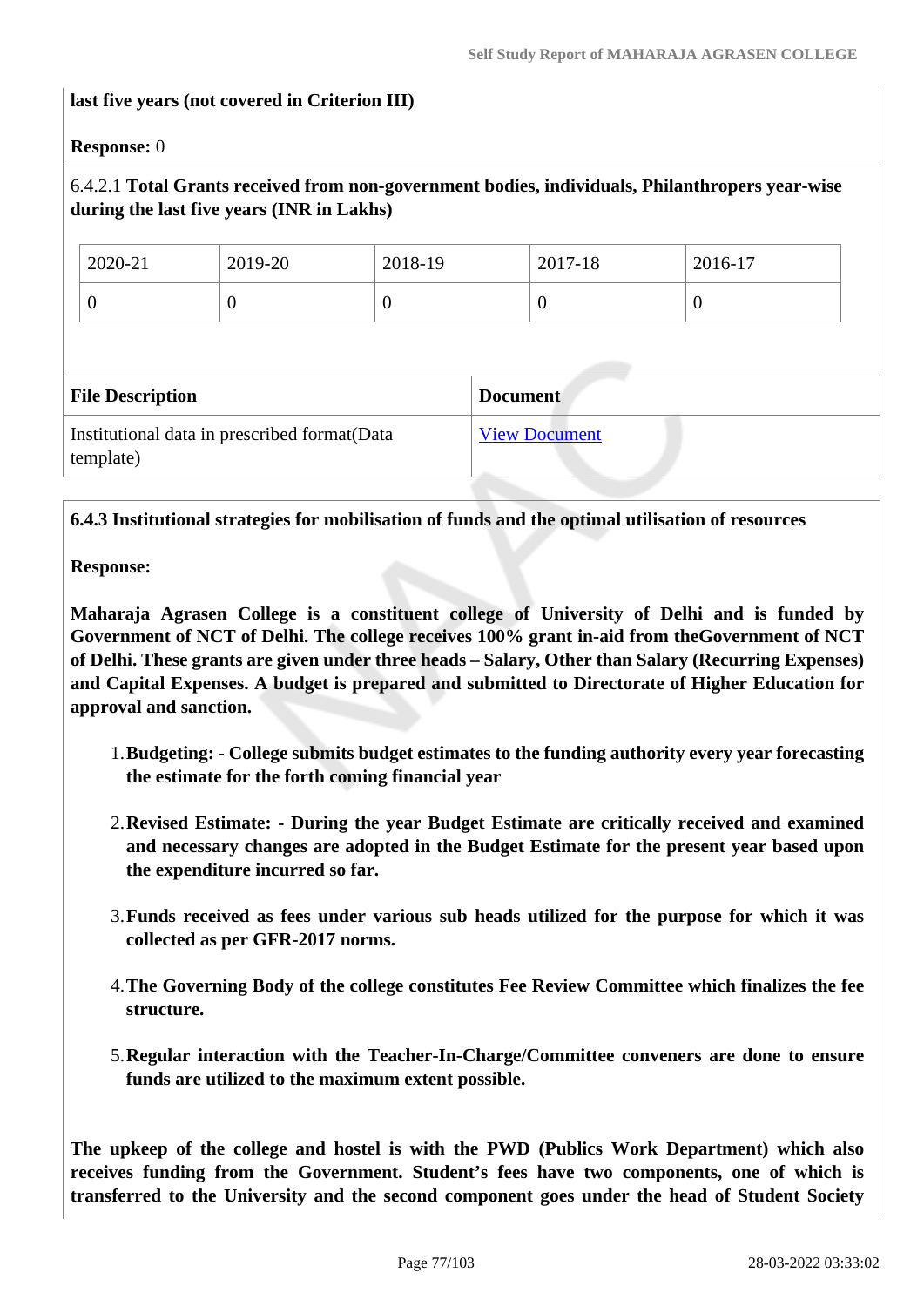**Fund which is used to fund academic and cultural events organized for the students with due approval of the Governing Body.**

**The college is a center for NCWEB and IGNOU for which it receives funding directly.** 

| <b>File Description</b>               | <b>Document</b>      |
|---------------------------------------|----------------------|
| Paste link for additional information | <b>View Document</b> |

## **6.5 Internal Quality Assurance System**

 **6.5.1 Internal Quality Assurance Cell (IQAC) has contributed significantly for institutionalizing the quality assurance strategies and processes**

**Response:** 

**The Internal Quality Assurance Cell was set up on 3 October 2015 as a NAAC initiative. The entire process of assessment and accreditation gives the institution a bird's eye view of its growth as well as areas and opportunities for improvement. The IQAC works closely with departments and strategizes to improve policies, processes, and pedagogy to impart quality education to our students. IQAC has mandated the following for Departments and Committees:**

- 1.**Formation of well laid down policies for key areas of functioning which are uploaded on the college website for better dissemination.**
- 2.**Planning and submission of academic , ECA and Sports calendars prior to the commencement of the academic sessions.**
- 3.**Formation and meeting of Student faculty committees to assess mid-term coverage of syllabus amongst other issues.**
- 4.**Result analysis and remedial measures by departments.**

5.**Organisation of Parent teacher meets to elicit feedback from parents.**

- 6.**Formation of mentor-mentee groups and meeting of mentors and mentees as required**
- 7.**Organization of conferences, seminars, workshops, special talks that enhance the quality of education being imparted.**
- 8.**Setting up of an Emotional and Mentoring Counselling Committee which organizes workshops for students and faculty to deal with stress and anger management along with issues of low self-esteem.**
- 9.**Promotion of skill development short term courses, students, and faculty research projects.**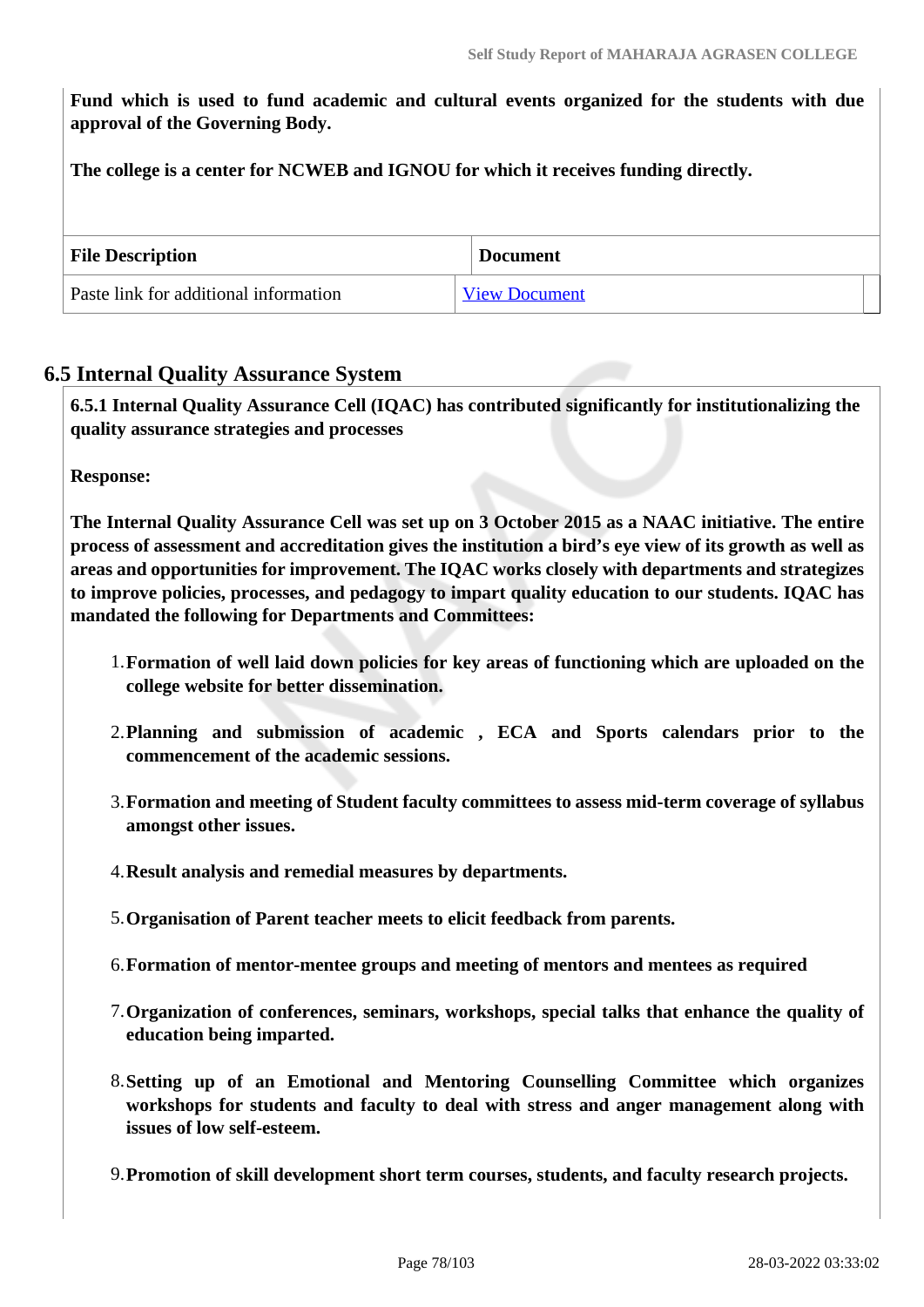- 10.**Faculty Development Program on Elearning and Digital Content Creation for faculty members of college.**
- 11.**Enhance awareness of Legal Rights by collaborating with Delhi State Legal Authorities (East)**

12.**Make students aware of the importance of Physical Fitness by organizing Shakti Spardha**

#### **Action Taken Report**

- 1.**Following policies were deliberated, finalized, approved by the Governing Body and uploaded on the college website - http://mac.du.ac.in/Institutional%20Policies.php**
	- 1.**Environmental Policy**
	- 2.**Sports Policy**
	- 3.**Result Analysis Policy**
	- 4.**Policy for rationalization of group size/practical batch size in the college**
	- 5.**Policies for short term courses/projects under Abdul Kalam Center(AKC)**
	- 6.**Cultural Policy**
- 1.**Academic Calendars, ECA and Sports Calendar prepared and submitted to IQAC.**
- 2.**Department Student Faculty Committees meetings held around mid-semester to discuss coverage of syllabus, assessment and any other matter.**
- 3.**Result analysed by departments and remedial measures taken.**
- 4.**Three Samvaad Parent teacher meets organised on 6 &13 October 2018, 15 February 2020 and 19 September 2021.**
- 5.**Mentor mentee groups made by the college administration and informed to faculty.**
- 6.**2 Conferences, 5 workshops, 8 invited lectures organised by IQAC in the years 2016-2021**
- 7.**Emotional and Mentoring Counselling Committee organised 8 workshops for students and faculty in collaboration with Zyego.**
- 8.**3 Faculty Development Programmes organised on Elearning and Digital Content Creation in January 2020 and April 2020 and August 2020.**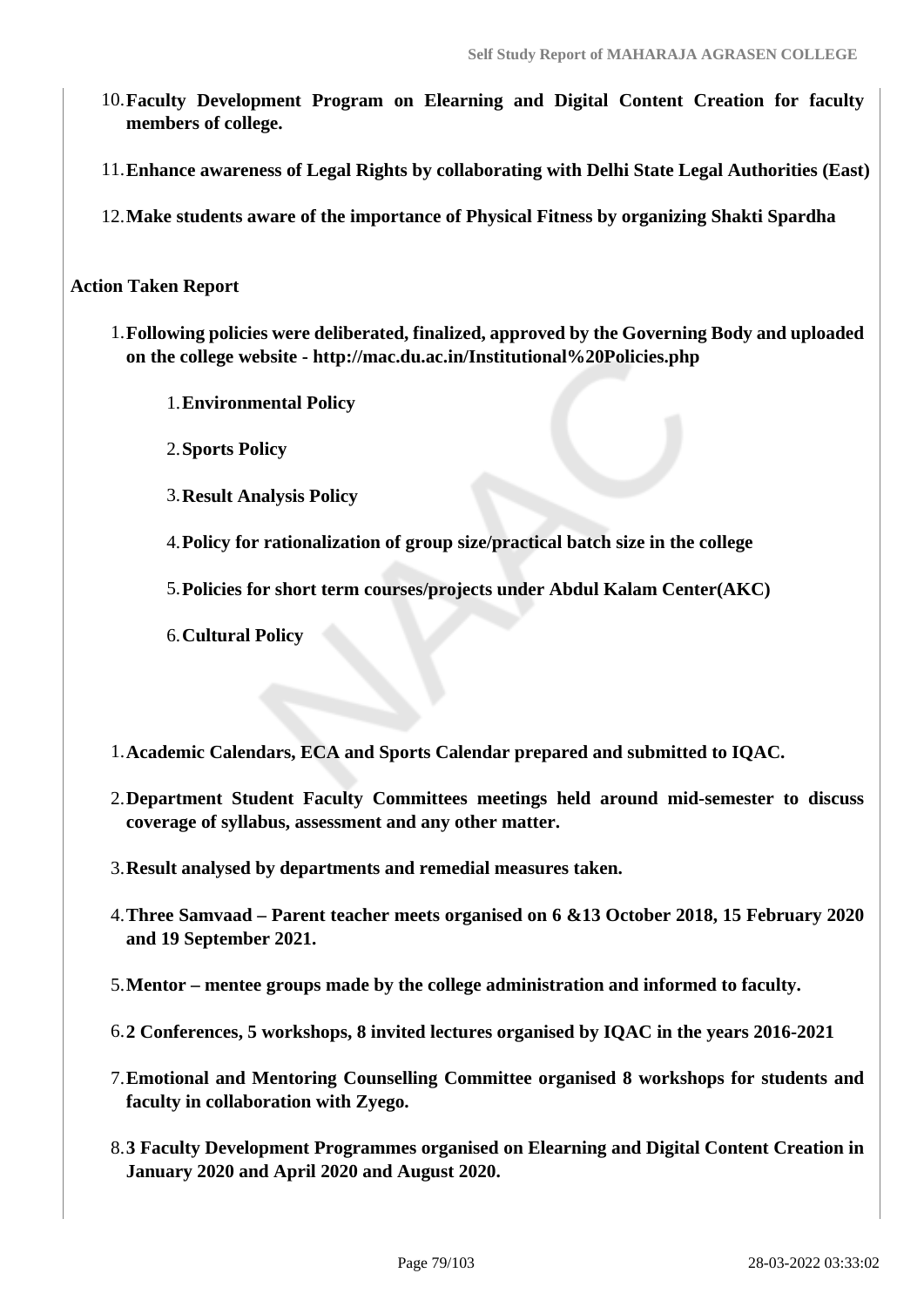- 9.**One 10-day add on Course held to enhance awareness of Legal Rights by collaborating with Delhi State Legal Authorities (East).**
- 10.**5 surveys taken to ascertain students' feedback.**
- 11.**2 books published as conference proceedings Knowledge Organisations: Aspirations & Experiences and Quality Research for inspired Learning.**
- 12.**Shakti Spardha was also organised with the Department of Physical Education to augment students' fitness levels.**

| <b>File Description</b>               | <b>Document</b>      |
|---------------------------------------|----------------------|
| Upload any additional information     | <b>View Document</b> |
| Paste link for additional information | <b>View Document</b> |

 **6.5.2 The institution reviews its teaching learning process, structures & methodologies of operations and learning outcomes at periodic intervals through IQAC set up as per norms and recorded the incremental improvement in various activities ( For first cycle - Incremental improvements made for the preceding five years with regard to quality For second and subsequent cycles - Incremental improvements made for the preceding five years with regard to quality and post accreditation quality initiatives )** 

**Response:** 

**The mandate of MAC- IQAC is to develop an all-inclusive quality culture in the college by channeling and synergizing the efforts of all constituent stake holders of the college and work towards academic excellence and progress. Review and feedback of the teaching learning process, and learning outcomes at periodic intervals is the key to chart the path forward.** 

- **Policy Formulation During the academic session 2018-19, the vision and mission statements of the college were revised. Acknowledging and taking responsibility for the environmental impact of operations and behaviors of MAC fraternity on the natural environment, IQAC formulated the Environmental Policy of the college. The Extra Curricular Activities Policy and Sports Policy for Maharaja Agrasen College were also discussed and adopted.**
- **Result Analysis Various parameters for detailed result analysis were discussed and finalized with an aim to track student progression to identify slow and advanced learners. Appropriate assistance like remedial classes and zero labs were provided to students wherever required. Similarly, extra opportunities were provided to advanced learners to prepare them for higher education and career.**
- **Parent Teacher Interaction introduced- Parent Teacher interaction 'Samvaad' was envisaged and organized to provide a platform through which the parents interacted and**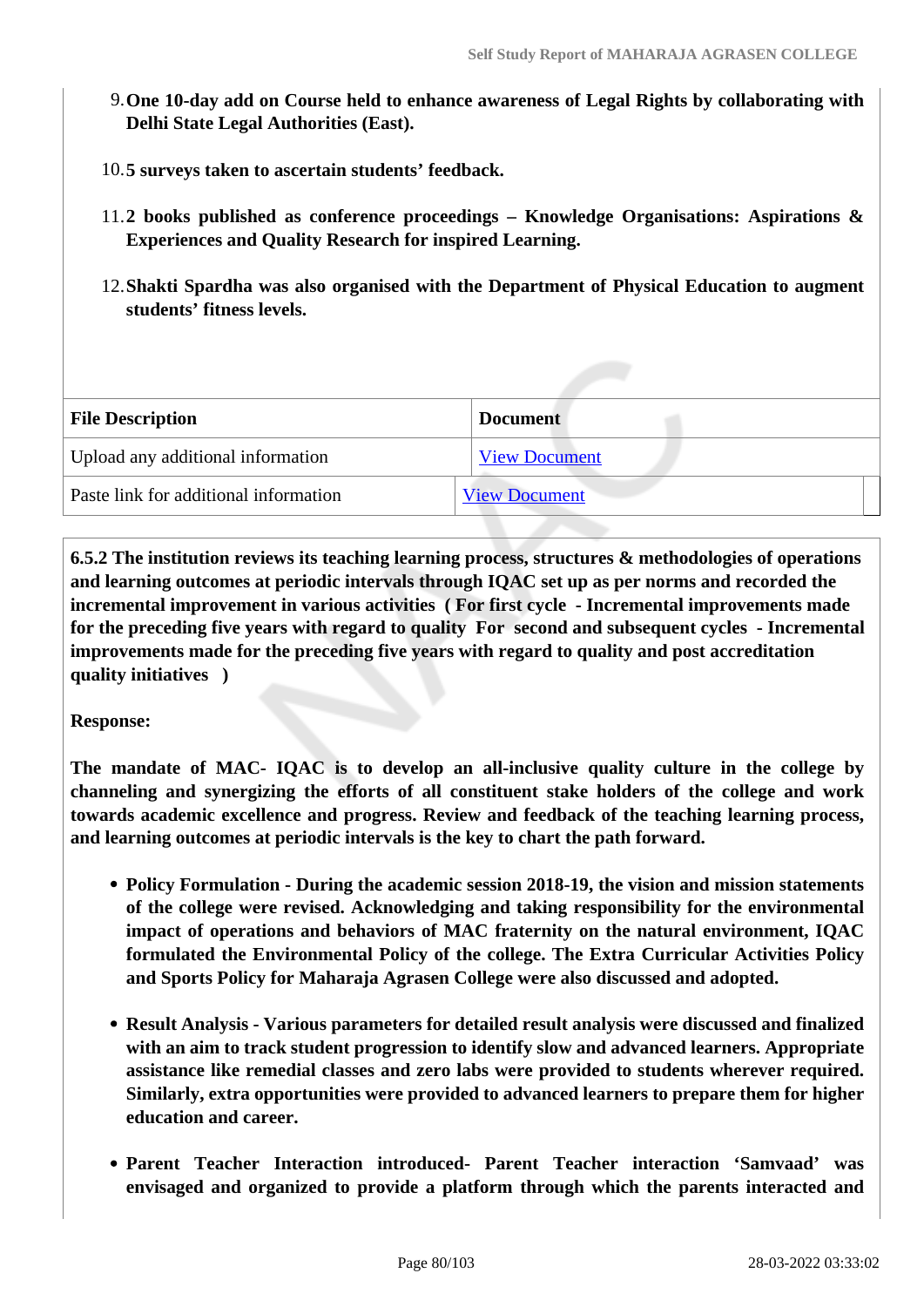**shared their concerns with the faculty members directly. This interaction helped the faculty members to understand the students better and provided valuable feedback to enhance the teaching learning process in the college.** 

- **Family Olympics 'Family Olympics' was organized for MAC students with an objective to bring family members together, create a bonding and also to promote fitness and wellness among the students as well as their parents. There was very good and positive response from the students and their parents. Similarly, based on the same concept, a 'Family Olympics' for faculty members of all colleges of University of Delhi and their family members.**
- **Emotional Counselling and Mentoring Realizing the importance of emotional wellbeing in students' lives, IQAC engaged psychological counselling professionals to impart awareness and training regarding the same. The Mentoring and Counselling committee was set up in the college on the basis of recommendations of IQAC.**
- **Formation of year wise Student Faculty Committees The committees met twice in the semester, records of minutes maintained, discussion focused on syllabus coverage, internal assessment and any other matter.**
- **Department Calendars: The IQAC laid down norms for department activities and meetings and specified that all activities should be organized in the second half of the semester/ month/ day so that there is minimal disturbance of the teaching schedule. The IQAC was also emphatic that all such activities should be organized keepings students' needs in mind. Student Feedback after any such activity must be sought in order to plan the next.**
- **Training of Faculty in eLearning platforms encouraged the shift to blended learning and augmenting classroom teaching with e-resources which helped in the transition to online classes during the lockdown.**
- **Introduction of relevant add-on courses was undertaken after review of prospects of employability of students.**

| <b>File Description</b>               | <b>Document</b>      |
|---------------------------------------|----------------------|
| Upload any additional information     | <b>View Document</b> |
| Paste link for additional information | <b>View Document</b> |

## **6.5.3 Quality assurance initiatives of the institution include:**

- **1.Regular meeting of Internal Quality Assurance Cell (IQAC); Feedback collected, analysed and used for improvements**
- **2.Collaborative quality intitiatives with other institution(s)**
- **3.Participation in NIRF**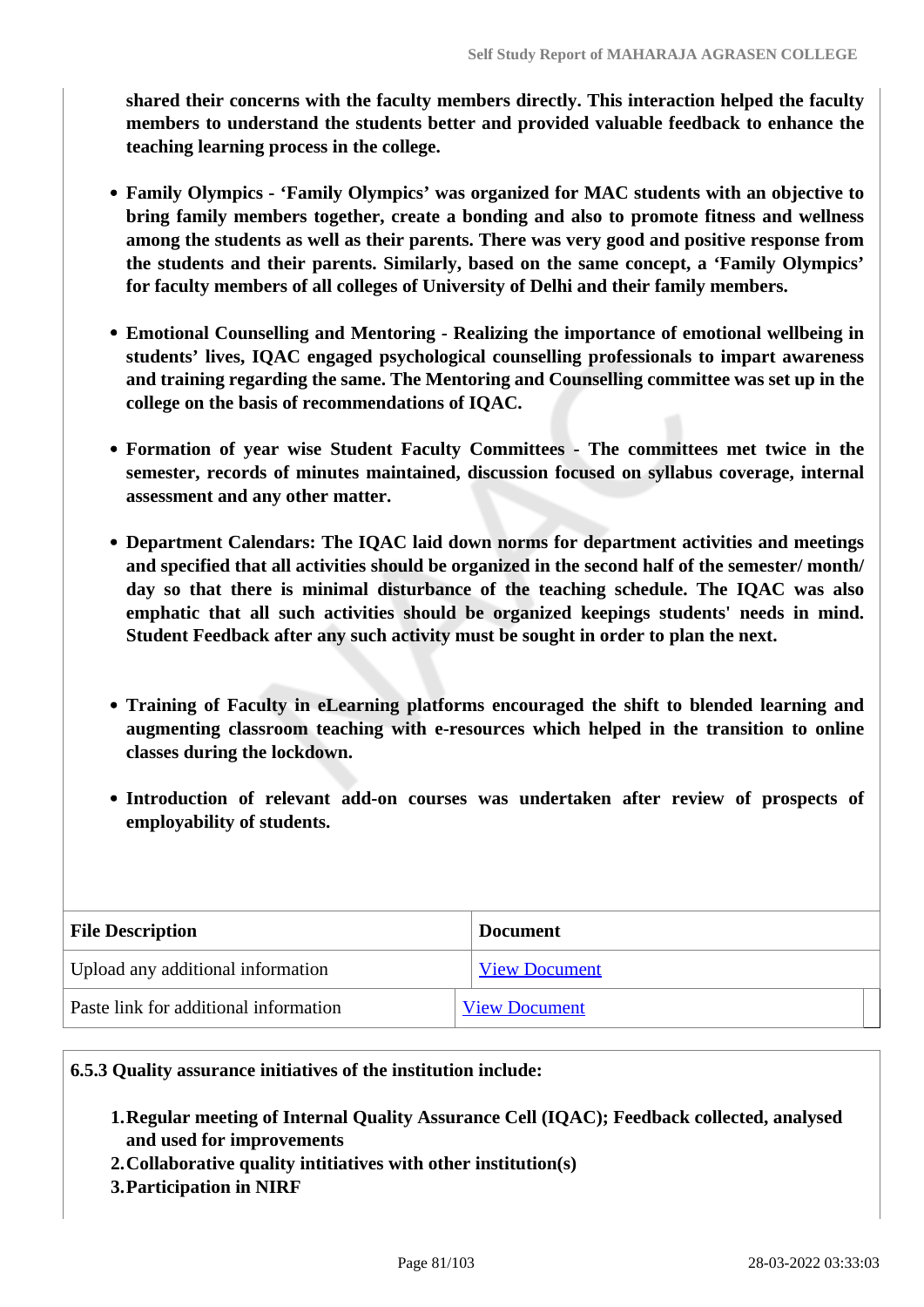## **4.any other quality audit recognized by state, national or international agencies (ISO Certification, NBA)**

**Response:** B. 3 of the above

| <b>File Description</b>                                     | <b>Document</b>      |
|-------------------------------------------------------------|----------------------|
| Upload e-copies of the accreditations and<br>certifications | <b>View Document</b> |
| Institutional data in prescribed format (Data<br>template)  | <b>View Document</b> |
| Paste web link of Annual reports of Institution             | <b>View Document</b> |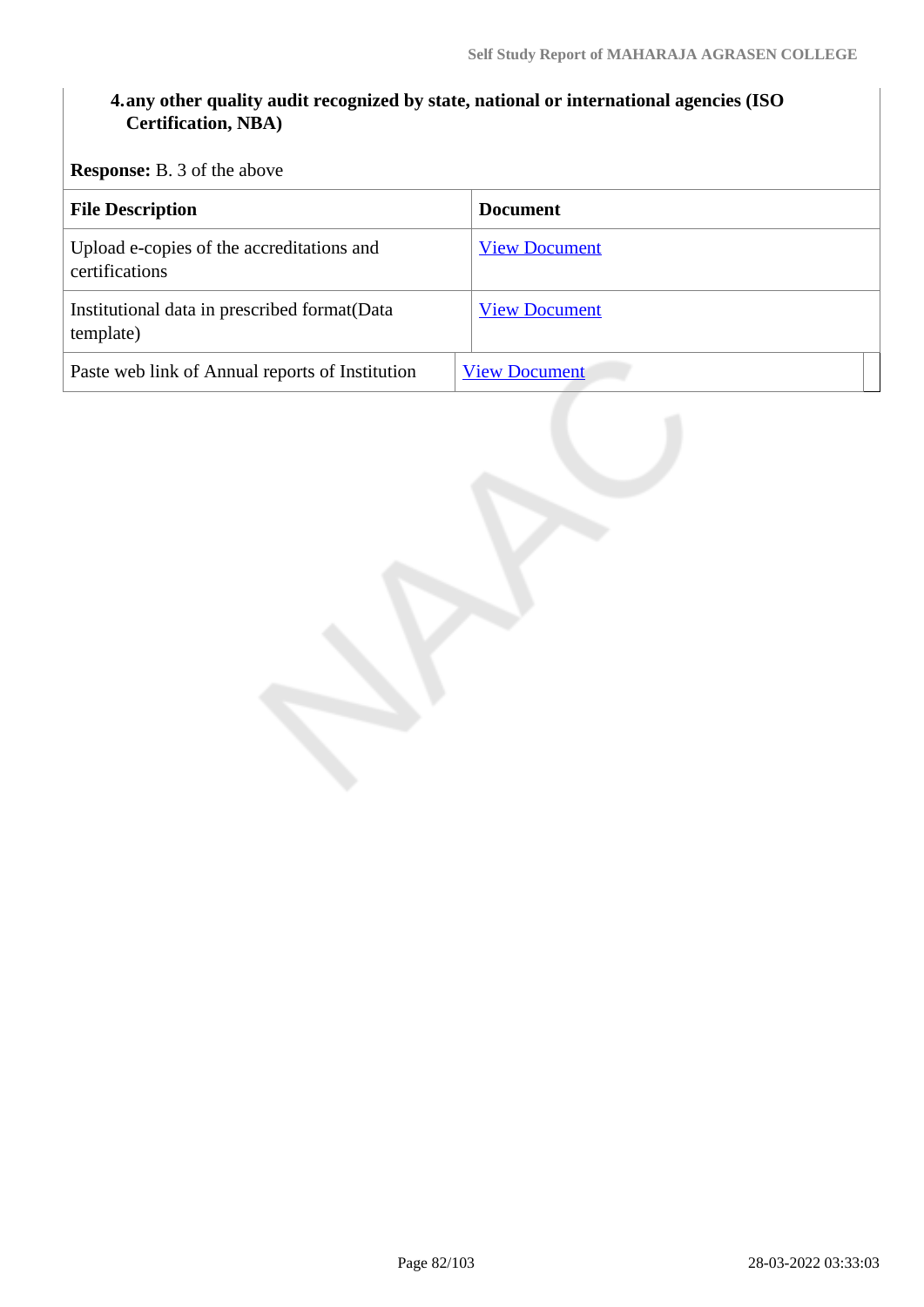## **Criterion 7 - Institutional Values and Best Practices**

## **7.1 Institutional Values and Social Responsibilities**

 **7.1.1 Measures initiated by the Institution for the promotion of gender equity during the last five years.**

**Response:** 

**The college is committed to ensure a safe and secure environment for girls and over the past five years, several measures and initiatives have been undertaken to promote gender equity and empowerment of women as per the Gender Sensitization Action Plan.**

**Internal Complaints Committee: Maharaja Agrasen College, University of Delhi has a ZERO tolerance policy against sexual harassment. The ICC committee has been following due protocol in redressal of complaints and worked proactively towards increasing gender sensitization by organising lectures by Lawyers and other experts. It has also sought periodic feedback from students and is committed to ensuring a safe environment for girls within the college. Four 10-day selfdefence workshops for girls were organised in collaboration with the Special Unit for Women and Children, Delhi Police in the years 2017 to 2020.** 

 **Women Development Cell: A proactive Women Development Cell has organised various competitions and events to raise awareness of Women's issues in the past five years. Poster making competitions and Women's Cricket Match were organised in 2017 along with a legal awareness program on women's rights in collaboration with National Commission for Women. Several events were organised including Awareness on Pre-Conception & Pre Natal-Diagnostics Techniques. To enhance physical fitness, a Zumba Workshop was organised and an interaction with Ayurveda Expert in February 2019. Shakti Spardha, A women's sports was organised both in February 2018 and February 2019.** 

**Workshops on Gender Sensitisation and Legal Awareness: A 10 days online Add on Course on 'Legal Awareness' was organized for students by Delhi State Legal Authority in association with Maharaja Agrasen College to spread Legal Literacy amongst the younger generation, to spread awareness about important Laws/Statute enacted in India and also to spread aware about DLSA in the years 2019 and 2020.** 

**Counselling and Mentoring Workshops: 8 emotional and mentoring counselling workshops were organised in the years 2018, 2019 and 2020 to give support and counseling for students to deal with anger and stress management and to deal with low self-esteem issues. Girls participated in large numbers and benefitted from these workshops.** 

**CCTV Cameras and Deployment of Female Guards: Based on the feedback received via a safety surview of girl students, CCTV coverage was increased and female guards deployed in key areas.**

**National Student Academic Congress on the Power of Women: The Student Advisory Committee organised a special congress in 2020 on the theme of 'Power of Women'. This congress witnessed a huge participation from girl students across University of Delhi.**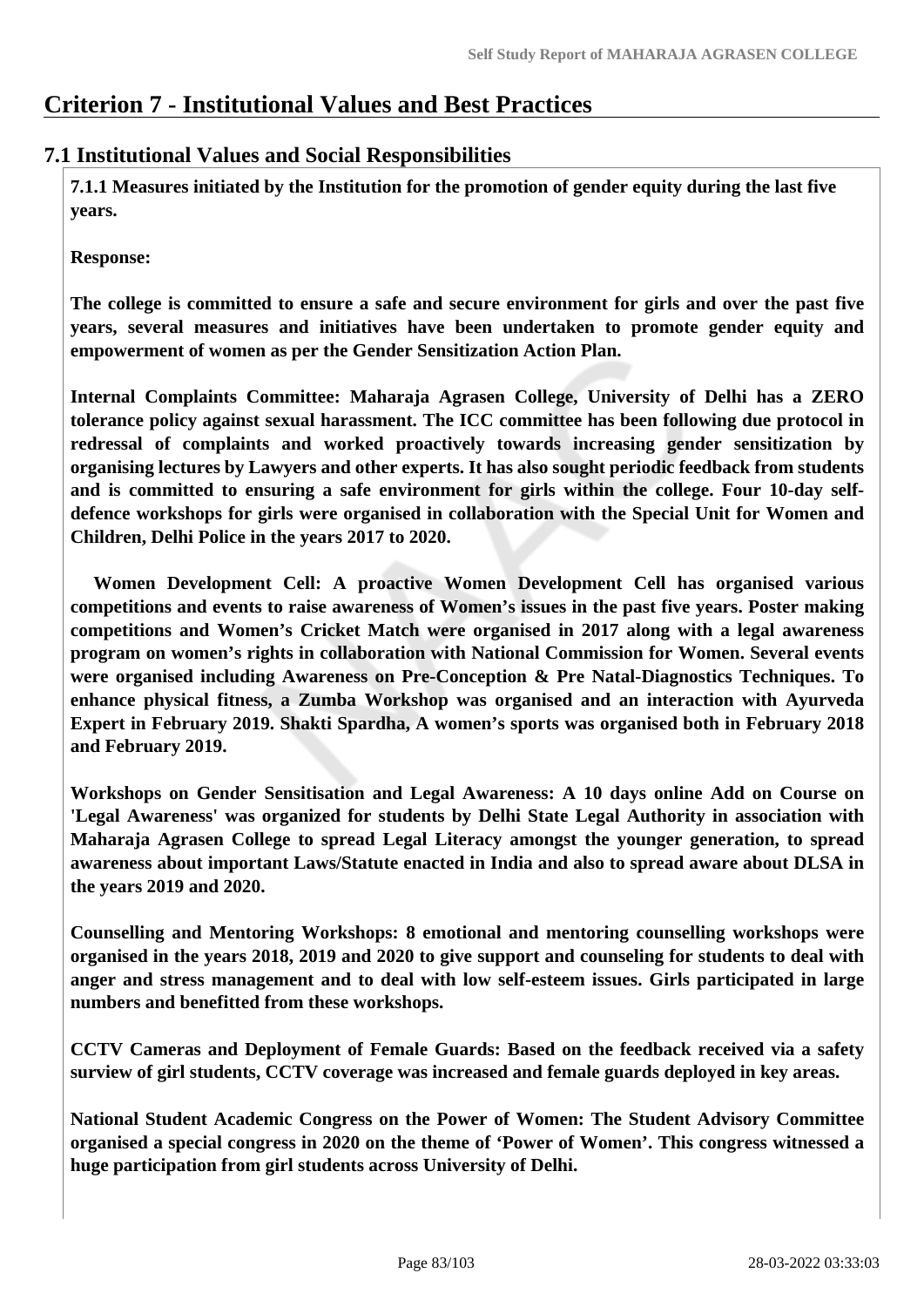**Female Representative in the Students' Union: There is a post for Secretary for Women Development in the Students' Union to take care of issues pertaining to girl students.**

**Girls Common Room: There is a spacious Girls Common Room with a sanitary pad vending machine and an incinerator.**

**Vidyotamma Hostel for Girls: The 58-bed hostel Vidyotamma is available only for girls to provide a safe and spacious home like environment for outstation students.**

**NCWEB: The college is a centre for Non-Collegiate Women's Education Board and provides a safe and secure environment for girls who come for classes on Sundays.**

| <b>File Description</b>                                                                                                                                                                    | <b>Document</b>      |
|--------------------------------------------------------------------------------------------------------------------------------------------------------------------------------------------|----------------------|
| Annual gender sensitization action plan                                                                                                                                                    | <b>View Document</b> |
| Specific facilities provided for women in terms<br>of: a. Safety and security b. Counselling c.<br>Common Rooms d. Day care center for young<br>children e. Any other relevant information | <b>View Document</b> |

 **7.1.2 The Institution has facilities for alternate sources of energy and energy conservation measures** 

- **1.Solar energy**
- **2.Biogas plant**
- **3.Wheeling to the Grid**
- **4.Sensor-based energy conservation**
- **5.Use of LED bulbs/ power efficient equipment**

**Response:** B. 3 of the above

| <b>File Description</b>        | <b>Document</b>      |
|--------------------------------|----------------------|
| Geotagged Photographs          | <b>View Document</b> |
| Any other relevant information | <b>View Document</b> |

 **7.1.3 Describe the facilities in the Institution for the management of the following types of degradable and non-degradable waste (within 500 words)**

- **Solid waste management**
- **Liquid waste management**
- **Biomedical waste management**
- **E-waste management**
- **Waste recycling system**
- **Hazardous chemicals and radioactive waste management**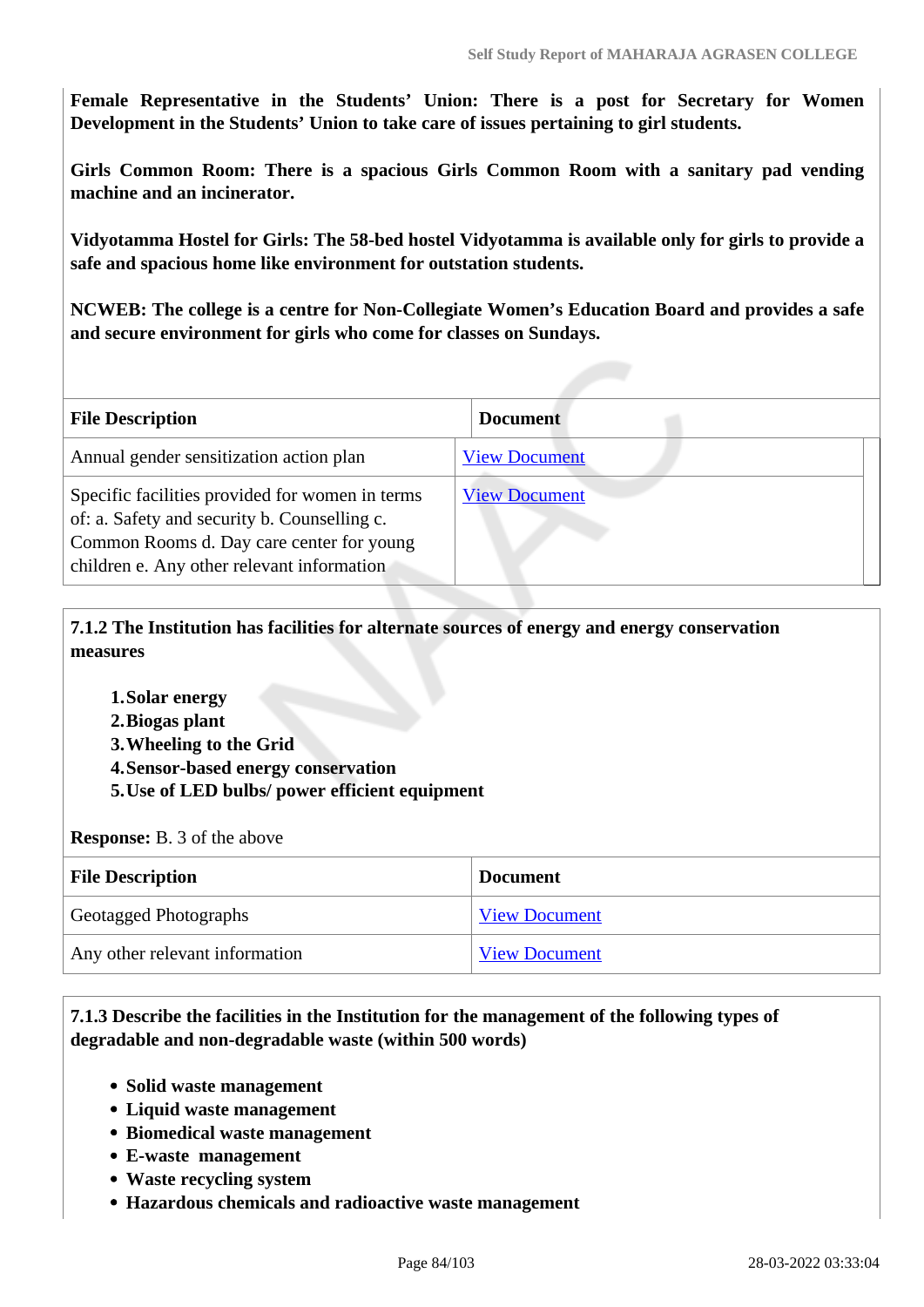## **Response:**

**The college is acutely aware of its carbon footprints and makes every effort to ensure that there is a sustainable eco-friendly waste management and disposal system. Efforts are made to minimise waste generation and recycling procedures have been put into effect.**

- **Arrangements with waste recycling agencies**
	- **The college has signed an MOU with Jaagruti Wastepaper recycling services in 2018 for recycling of paper. Jaagrui picks up wastepaper free of cost from MAC, it then segregates and sorts and transports it to its paper recycling mill. In return Jaagruti provides spiral notepads made from recycled paper. This is a perpetual MOU and continues to be in practice.**
- **Water treatment and usage**
	- **The college has a 10000 Litre capacity fully functional sewage treatment plant (STP). The water treated here is used for horticulture purposes.**
	- **There are five rain water harvesting pits which act as reservoir for rain water collected from the campus catchment area.**
- **Waste Management and Recycling**
	- **The college has put in place a waste segregation station to segregate organic, inorganic and PET waste. The organic waste from solid and semi-solid organic waste from garden, canteen and hostel mess goes to a composting pit and vermicomposting pit , thus reducing our footprint due to waste generation.**
- **Hazardous Waste Management**
	- **The chemical waste generated in the college is stored separately. There are separate containers for aqueous acid wastes, acqueous base wastes, solutions of oxidising agents and organic solvents are collected. The collected wastes are used for cleaning apparatus.**
	- **Acid wastes are used to clean deposited salts in distillation assemblies and other apparatus. Organic solvents are mostly distilled and reused as reaction medium.**
	- **Solutions of oxidising agents are used for cleaning apparatus and make them free of oxidisable properties.**
	- **For disposal of sodium metal and waste ignition tubes containing unreacted sodium, they are collected in beaker containing alcohol.**
	- **The broken mercury thermometers are not thrown in the bin. A sheet of paper is used**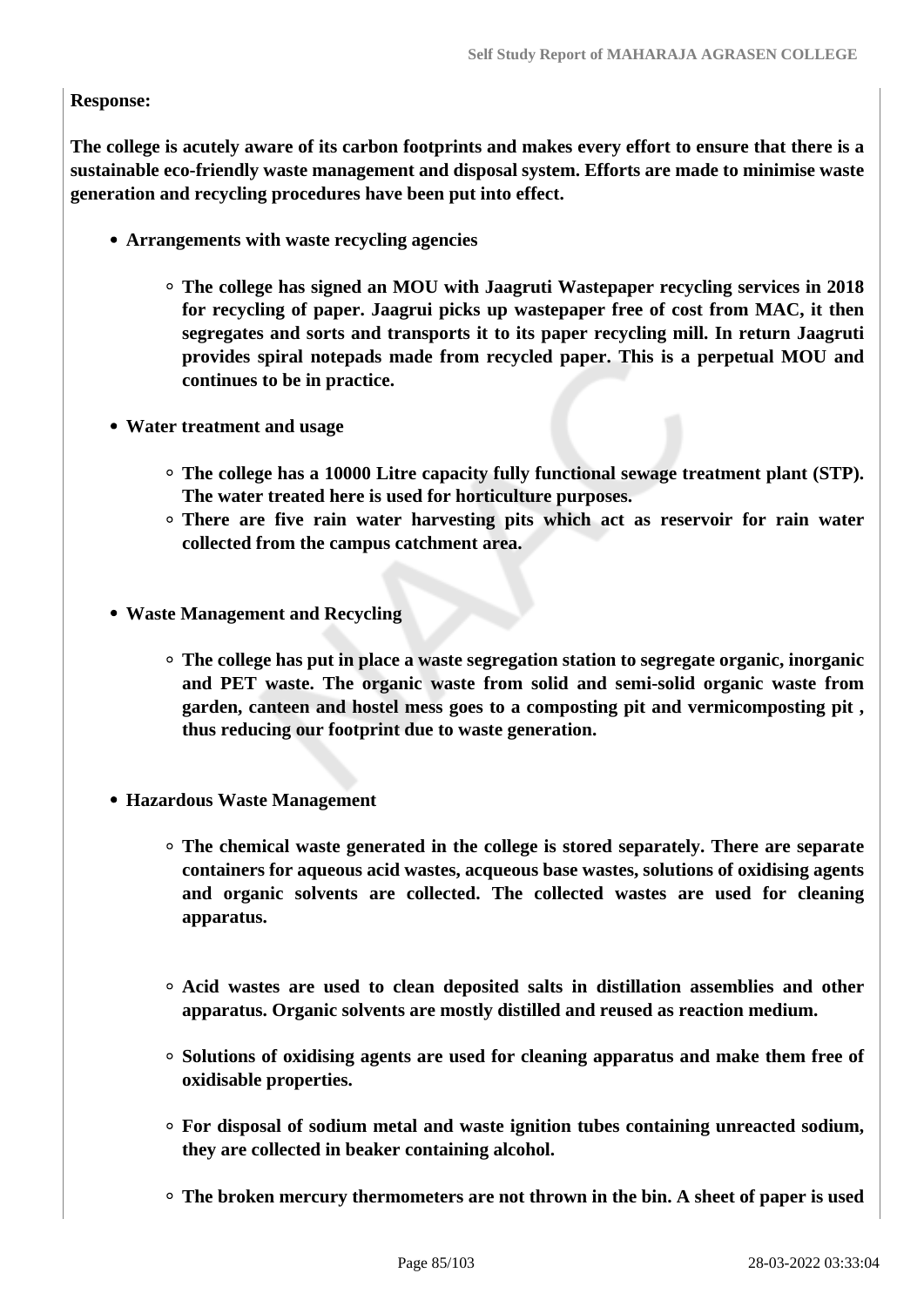**to scoop up pieces and collect in a glass bottle with sealable cap for later use.**

**For hazardous spills**

**In case of any bromine spill, it is immediately treated with sodium bisulphate to avoid vapours going into the air. Acid spills are immediately treated with water.**

| <b>File Description</b>                                                                | <b>Document</b>      |
|----------------------------------------------------------------------------------------|----------------------|
| Geotagged photographs of the facilities                                                | <b>View Document</b> |
| Relevant documents like agreements/MoUs with<br>Government and other approved agencies | <b>View Document</b> |

## **7.1.4 Water conservation facilities available in the Institution:**

- **1.Rain water harvesting**
- **2.Borewell /Open well recharge**
- **3.Construction of tanks and bunds**
- **4.Waste water recycling**

## **5.Maintenance of water bodies and distribution system in the campus**

#### **Response:** C. 2 of the above

| <b>File Description</b>                          | <b>Document</b>      |
|--------------------------------------------------|----------------------|
| Geotagged photographs / videos of the facilities | <b>View Document</b> |
| Any other relevant information                   | <b>View Document</b> |

#### **7.1.5 Green campus initiatives include:**

- **1.Restricted entry of automobiles**
- **2.Use of Bicycles/ Battery powered vehicles**
- **3.Pedestrian Friendly pathways**
- **4.Ban on use of Plastic**
- **5.landscaping with trees and plants**

#### **Response:** A. Any 4 or All of the above

| <b>File Description</b>                     | <b>Document</b>      |
|---------------------------------------------|----------------------|
| Geotagged photos / videos of the facilities | <b>View Document</b> |
| Any other relevant documents                | <b>View Document</b> |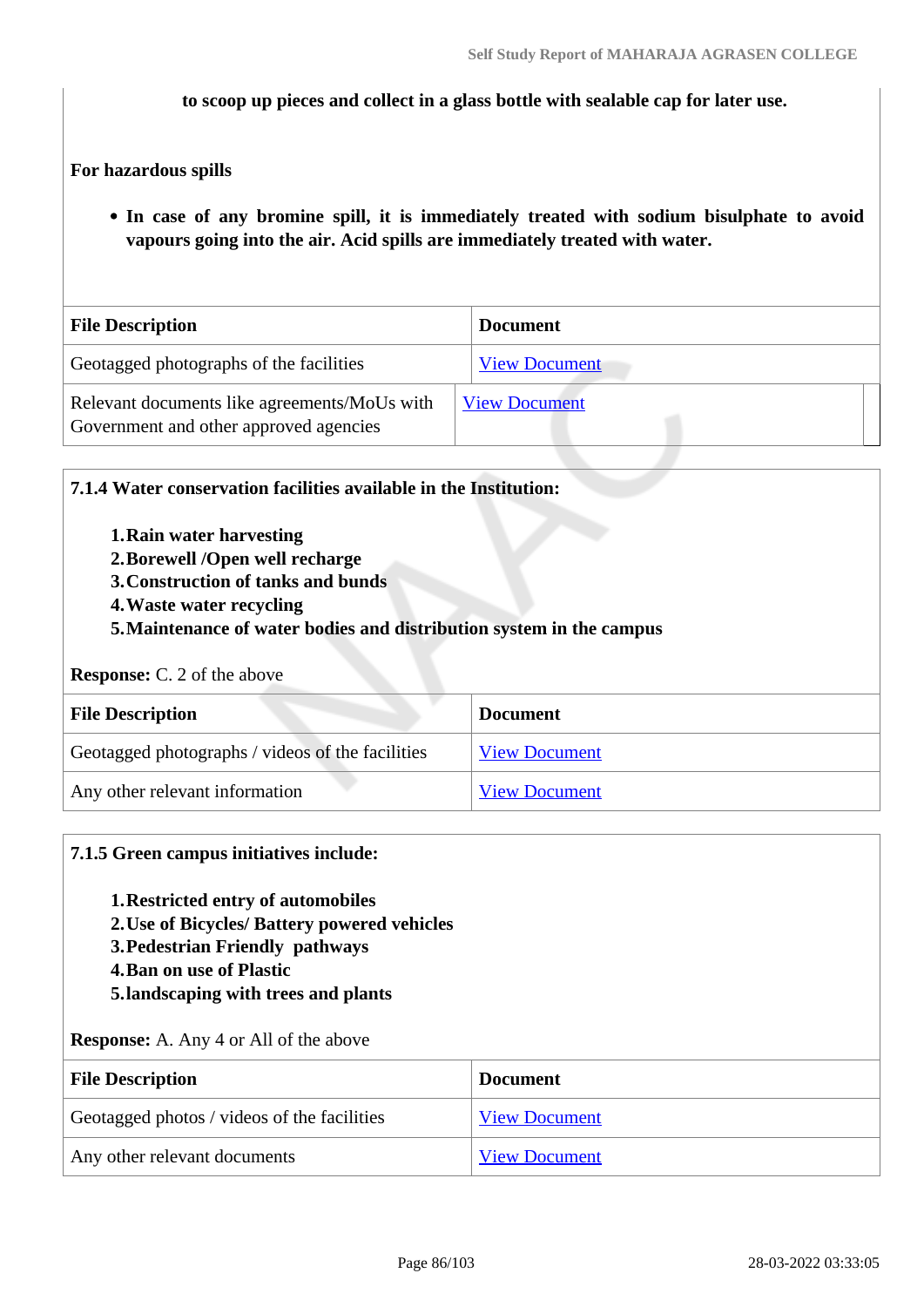**7.1.6 Quality audits on environment and energy are regularly undertaken by the Institution and any awards received for such green campus initiatives:**

- **1.Green audit**
- **2.Energy audit**
- **3.Environment audit**
- **4.Clean and green campus recognitions / awards**
- **5.Beyond the campus environmental promotion activities**

**Response:** A. Any 4 or all of the above

| <b>File Description</b>                                                      | <b>Document</b>      |
|------------------------------------------------------------------------------|----------------------|
| Reports on environment and energy audits<br>submitted by the auditing agency | <b>View Document</b> |
| Any other relevant information                                               | <b>View Document</b> |

#### **7.1.7 The Institution has disabled-friendly, barrier free environment**

- **1.Built environment with ramps/lifts for easy access to classrooms.**
- **2.Divyangjan friendly washrooms**
- **3.Signage including tactile path, lights, display boards and signposts**
- **4.Assistive technology and facilities for Divyangjan accessible website, screen-reading software, mechanized equipment**
- **5.Provision for enquiry and information : Human assistance, reader, scribe, soft copies of reading material, screen reading**

**Response:** A. Any 4 or all of the above

| <b>File Description</b>                                                     | <b>Document</b>      |
|-----------------------------------------------------------------------------|----------------------|
| Policy documents and information brochures on the<br>support to be provided | <b>View Document</b> |
| Geotagged photographs / videos of the facilities                            | <b>View Document</b> |
| Details of the Software procured for providing the<br>assistance            | <b>View Document</b> |
| Any other relevant information                                              | <b>View Document</b> |

 **7.1.8 Describe the Institutional efforts/initiatives in providing an inclusive environment i.e., tolerance and harmony towards cultural, regional, linguistic, communal socioeconomic and other diversities (within 500 words).**

**Response:** 

**We are committed to provide an inclusive environment for holistic growth which promotes evolution**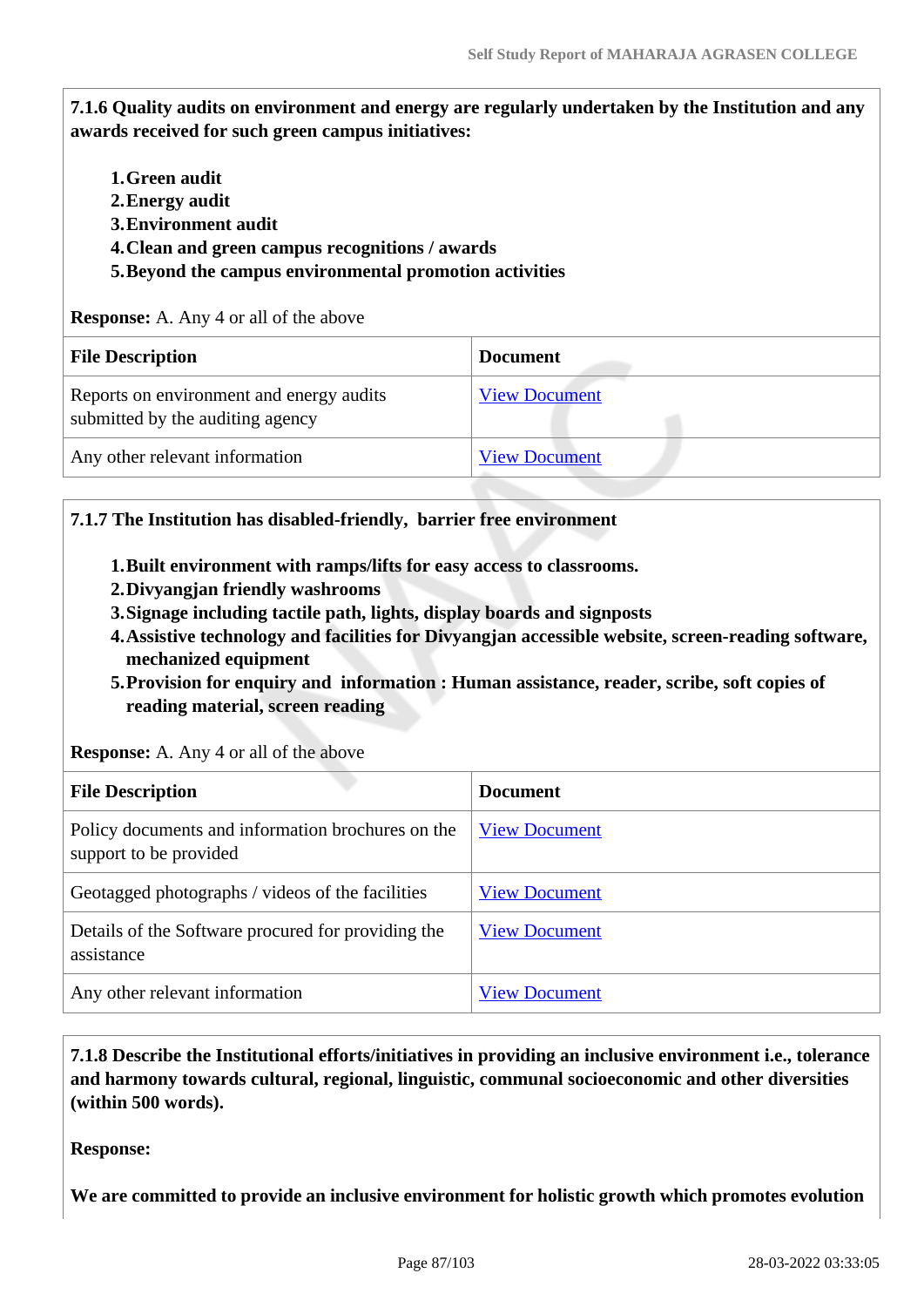**as sensitive and sensitized citizens of the country. Several measures and initiatives are adopted on an ongoing basis to enhance their understanding and appreciation of cultural, regional, linguistic, communal socioeconomic and other diversities.**

**SPICMACAY: In collaboration with SPICMACAY, MAC ECA works towards enhancing appreciation of Indian cultural heritage via performances, workshops, lecdems etc. Every year 'Virasat' – a 7-10 day cultural bonanza is organised for our students and staff, which witness participation in huge numbers.**

**MAC-EBSB Club: As per the guidelines of Government of India under the initiative of Ek Bharat Shreshtha Bharat (EBSB), Maharaja Agrasen College launched the MAC-EBSB club in 2019-20. This is a humble initiative to cherish and celebrate the rich cultural heritage of our country India, to be able to preserve and propagate its history, traditions and values. In 2019-20 MAC-EBSB club had showcased Sikkim and also organised a virtual "Delhi & Sikkim E-tour" in 2020 that highlighted the speciality of the two states.** 

**The Silver Jubilee Centre for Northeast India is another feather in the cap of Maharaja Agrasen College. It is the first such initiative in the University of Delhi. It aims to provide a wider platform to the students to display the essence of their region culturally, academically and through other modes and thereby, continue with its endeavour to sensitise the people of the Indian mainland about the oblivious Northeast.** 

**The Centre for Performing Arts and Culture run by the Department of English, Maharaja Agrasen College seeks to promote performing arts and performance and cultural studies through its focus on image, direction, film, censorship, script, multimedia, narrative, play, intelligence, creativity, and other related areas.**

**National Service Scheme & National Cadet Corps** 

**Students engage in community outreach activities throughout the year which foster greater cultural understanding and Community harmony.** 

**Adoption of Villages: Agrasen Baroji Help Initiative (ABHI) & Nistholi Village - Maharaja Agrasen College takes immense pride in its initiatives to provide for its students, ample opportunities for a nuanced understanding of different cultures and communities.**

**Sanskriti Kala Kendra: The Hindi Department had set up Sanskriti Kala Kendra with the aim of the overall development of the students. Besides giving them academic knowledge, the centre focuses to inculcate cultural and moral values among the students.** 

**Civic Education Centre: This centre aims for effective promotion of commitment to the Constitution of India and good citizenship in the capital and the country through education. The project is funded by the Government of NCT of Delhi and translates student and teacher materials in Hindi.**

**Equal Opportunity Cell: This cell works to foster inclusivity and enhance awareness of issues linked to persons with disability. Amongst other workshops and lectures, a conference titled 'Representation of Disability in literature and Cinema' was organised in June 2020.**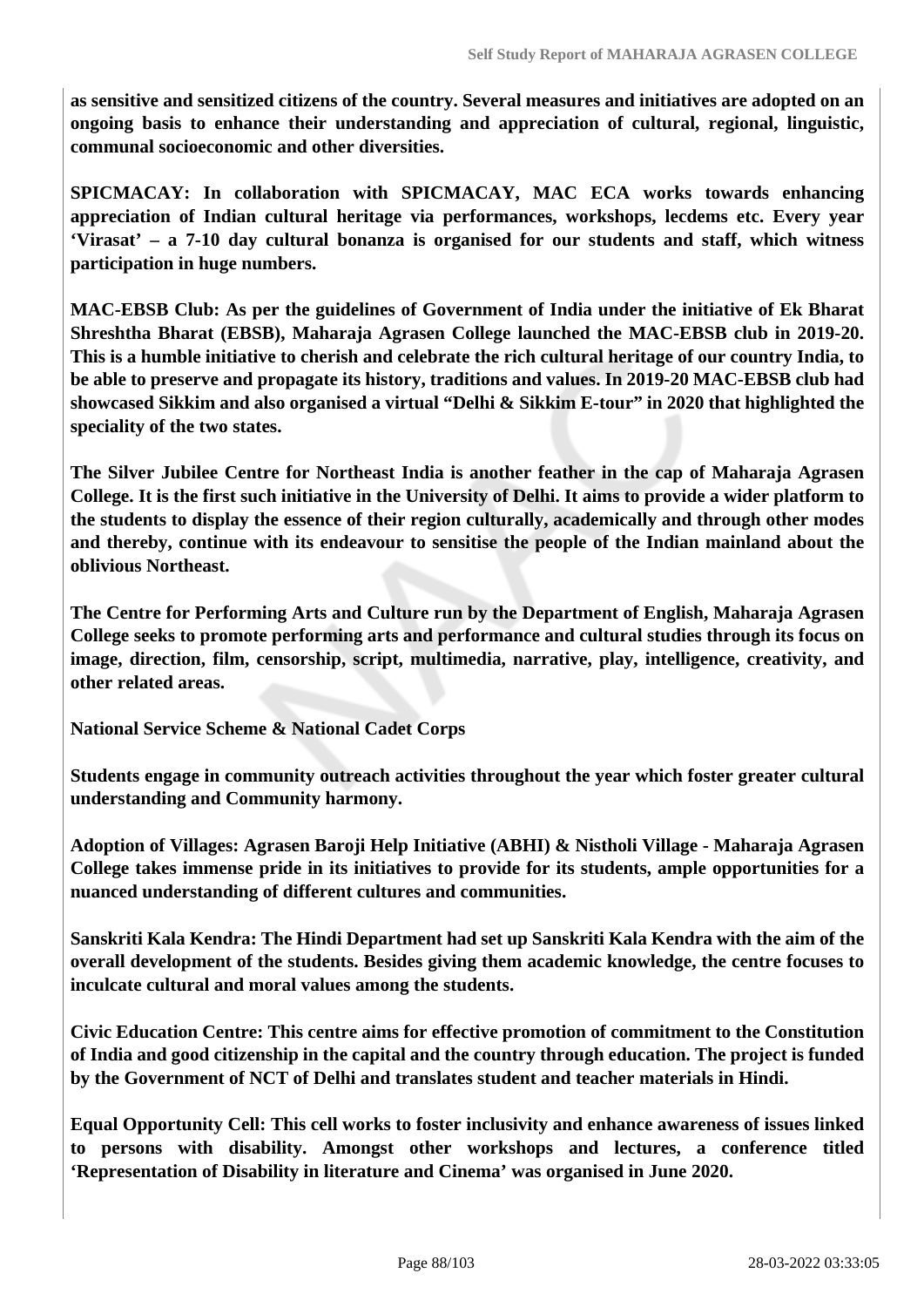**Celebrations of all festivals: Diwali Mela is organised by team Akshar and Dandiya night by residents of Vidyotamma. This fosters a healthy understanding of cultures.**

| <b>File Description</b>                                                                                                                | <b>Document</b>      |
|----------------------------------------------------------------------------------------------------------------------------------------|----------------------|
| Any other relevant information.                                                                                                        | <b>View Document</b> |
| Supporting documents on the information<br>provided (as reflected in the administrative and<br>academic activities of the Institution) | <b>View Document</b> |

 **7.1.9 Sensitization of students and employees of the Institution to the constitutional obligations: values, rights, duties and responsibilities of citizens (within 500 words).**

**Response:** 

**From providing a holistic education to students of diverse backgrounds, Maharaja Agrasen College has emerged as a critical site of constituting, shaping and redefining our socio-political milieu by becoming aware of our roles, duties, obligations and responsibilities as the citizen of our sovereign nation. Over the years, Maharaja Agrasen College has sought to make its employees and students aware of their rights, the struggle that went into claiming those rights and the awareness of the moral, social and political obligation to preserve those rights by following the duties expected of them as citizen of our proud nation.** 

**Constitution Day: Celebrated on 26 November each year and also known as the National Law Day, Constitution Day is when we celebrate the monumental work, The Constitution of India, to ensure the values and principles of the Constitution of India remains alive. In 2019, we had Prof. CP Singh of GGSIP, New Delhi; in 2020, we had Shri Rahul Thampy, the former Hon'able Chairman of the Governing Body; in 2021, we had Prof Khagesh Gautam, Associate Professor of Law and an Assistant Director at Centre for Public Law & Jurisprudence at Jindal Global Law School, to deliver lectures on various aspects of the Constitution of India.** 

**National Voters Day: Celebrated on 25 January, this day is celebrated by the institution as an awareness campaign to encourage students to participate in the electoral process and thus, create a viable political future for themselves and their community.**

**Birth Anniversary of Sardar VallabhBhai Patel: Sardar Patel's birth anniversary on 31 October is every year celebrated in the country as Rashtriya Ekta Diwas (National Unity Day). The College has organized many lectures to commemorate Sardar Patel's achievements - in 2018, Prof. Sukhdeo Thorat, Professor Emeritus, Centre for the Study of Regional Development, School of Social Sciences, JNU; in 2019, Shri Jawahar Lal Kaul, Senior Journalist and President of J&K Study Centre; in 2020, Prof. A.D.N. Bajpai, former VC of HP University, Gujarat, in 2021, Prof. Avinash Chandra Pandey Director, Inter University Accelerator Centre, Delhi & Director, Inter University Centre (Yoga Sciences) Bangalore delivered lectures on Sardar Patel's achievements. Alongside, his birth anniversary, the institution follows the practice of organizing the event - Run for Unity. This event marks a huge turnout of students who all participate in this program to commemorate the**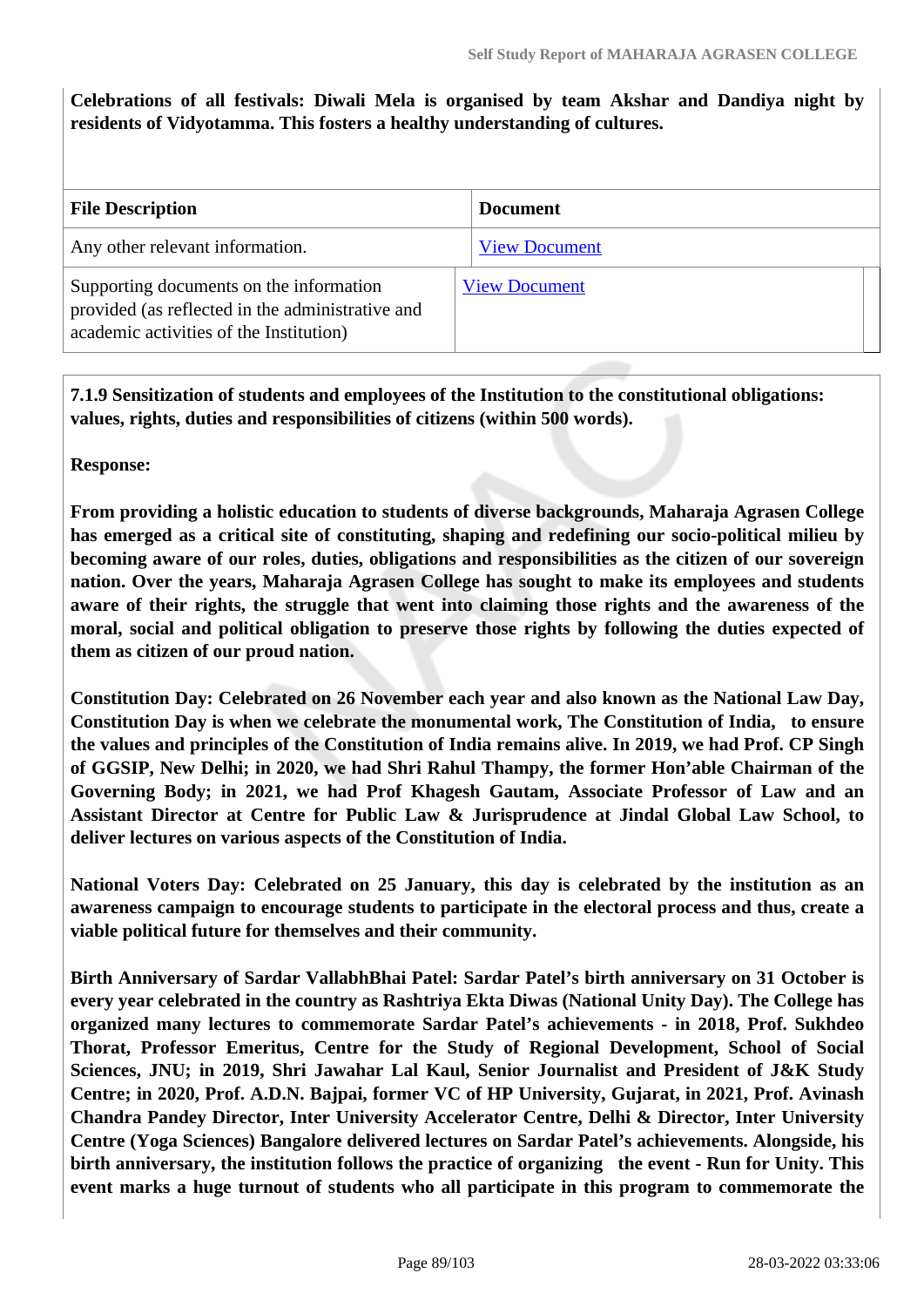**struggles of our freedom fighters.** 

**Swami Vivekananda Memorial Lecture: This lecture celebrates the birth anniversary of Swami Vivekananda held each year on 12 January. The lectures highlight Swamiji's philosophical and Vedanta knowledge contribution to the world. Celebrated as National Youth Day, the institution ensures through lectures that Swamiji's nationalistic ardour remains alive in the hearts of everyone.**

**These programmes facilitate in making the students and employees remember the struggle and the triumph that constitutes their nation, and sensitizes them in various ways about their commitment towards their country.** 

| <b>File Description</b>        | <b>Document</b>      |
|--------------------------------|----------------------|
| Any other relevant information | <b>View Document</b> |

 **7.1.10 The Institution has a prescribed code of conduct for students, teachers, administrators and other staff and conducts periodic programmes in this regard.** 

- **1.The Code of Conduct is displayed on the website**
- **2.There is a committee to monitor adherence to the Code of Conduct**
- **3.Institution organizes professional ethics programmes for students, teachers, administrators and other staff**
- **4.Annual awareness programmes on Code of Conduct are organized**

| <b>Response:</b> A. All of the above |  |  |  |  |  |  |
|--------------------------------------|--|--|--|--|--|--|
|--------------------------------------|--|--|--|--|--|--|

| <b>File Description</b>                                                                                                                                                                        | <b>Document</b>      |
|------------------------------------------------------------------------------------------------------------------------------------------------------------------------------------------------|----------------------|
| Details of the monitoring committee composition<br>and minutes of the committee meeting, number of<br>programmes organized, reports on the various<br>programs etc., in support of the claims. | <b>View Document</b> |
| Code of ethics policy document                                                                                                                                                                 | <b>View Document</b> |

## **7.1.11 Institution celebrates / organizes national and international commemorative days, events and festivals (within 500 words).**

**Response:** 

**The college believes in fashioning responsible individuals attuned towards fulfilling their obligations towards their country. In this regard, many national and international events are celebrated to remind the students and employees of the rich legacy of our nation as well as being aware of the struggle that led us to enjoy our freedom today. From thought-provoking and insightful lectures to quiz and essay competitions to fascinating talks, the institution celebrates these events by grounding students and employees in a gesture of democratic participation.**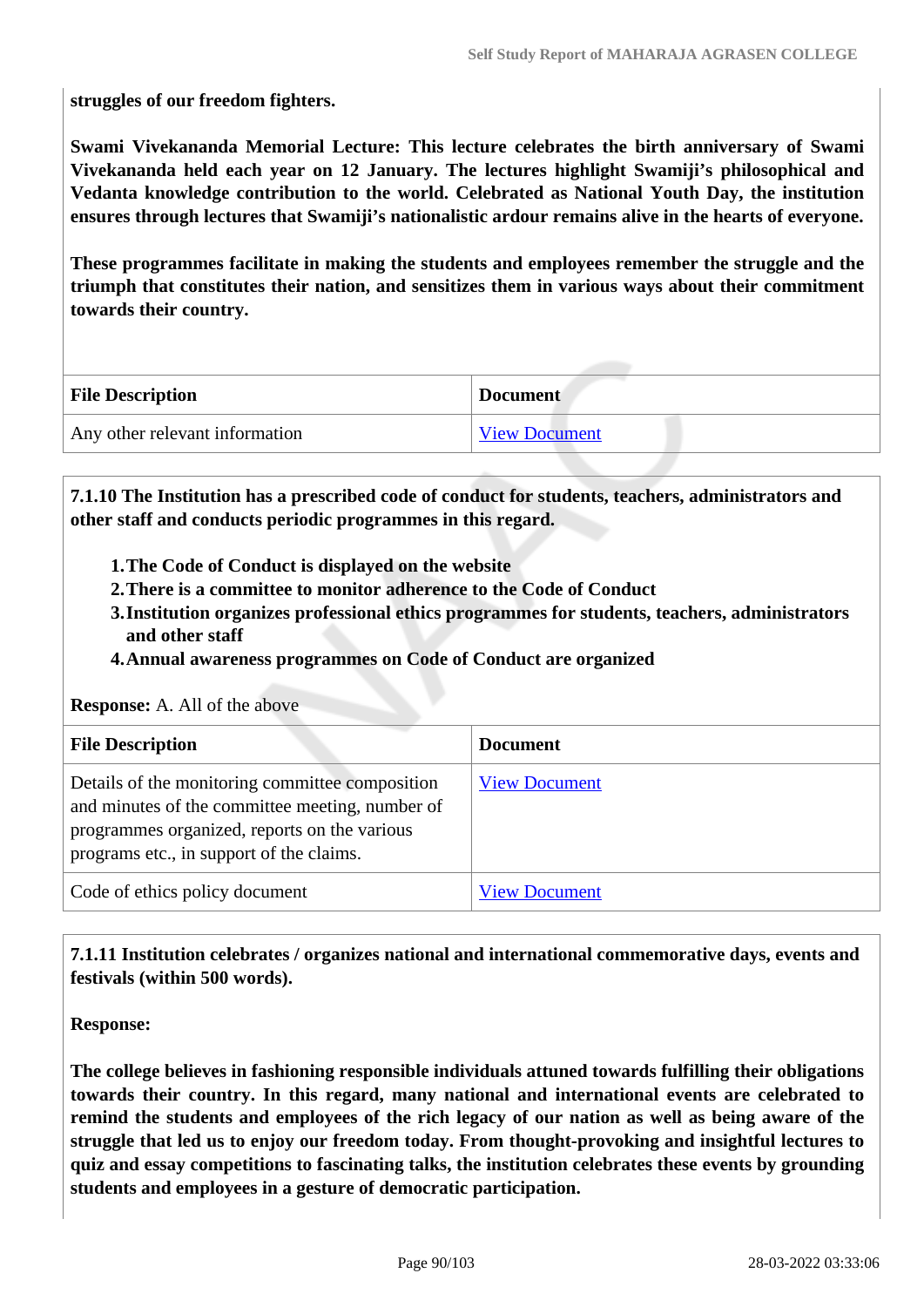**Independence Day on 15 August unfurls our vision for the future with the flag-hoisting ceremony while also ensuring that we continue to remember the struggle and the triumphs of all those who made this freedom possible. Similarly, Republic Day on 26 January marks another celebration where we pledge to uphold the sovereign status of our nation. Both of these days are an occasion to feel grateful towards our leaders and the common man's spirit to not give up in the face of odds.** 

**International Women's Day held on 8 March each year is one of the significant gestures for recognizing, celebrating achievements, diverse dreams and desires of women across the world. The college has sought to create an environment where spectacular women are remembered for the legacies they have left us. More importantly, the college through various talks and quizzes seek to give voice to all women who in their respective ways are creating a new world for all of us. The institution is committed towards re-presentation of women outside of the patriarchal ideology by showcasing how ordinary women from all walks of life have been instrumental in enforcing change.** 

**Swami Vivekananda's Memorial Lecture organized by the institution on 12 January offers us to review our knowledge of our ancient philosophical value systems. The lectures organized to commemorate Swamiji's varied achievements by the college seeks to encourage the students to build their nation by working on themselves.** 

**Sardar Patel's Birth Anniversary on 31 October is often celebrated as an event of unifying the vision of India in both material and abstract terms. The run for unity programme provides ample opportunity to students and employees to participate in modern-day mythmaking of India.** 

**Beti Bachao-Beti Padhao campaign celebrated in 2017 by the College underscored the institution's belief in furthering the interest of the female population via the means of education. The college believes that education is the key mechanism to intervene in the processes of history and politics. And National Education Day celebrated on 11 November is a testimony to this aspect.** 

**Whether it is through the various NSS schemes and projects or through the numerous lectures organized on special occasions, the college has sought to animate our history by reliving them in the present. These celebration of important days of our nation and the world unpacks an effective response to re-energizing our current global politics.** 

| <b>File Description</b>                                                               | <b>Document</b>      |
|---------------------------------------------------------------------------------------|----------------------|
| Geotagged photographs of some of the events                                           | <b>View Document</b> |
| Any other relevant information                                                        | <b>View Document</b> |
| Annual report of the celebrations and<br>commemorative events for the last five years | <b>View Document</b> |

## **7.2 Best Practices**

 **7.2.1 Describe two best practices successfully implemented by the Institution as per NAAC format provided in the Manual.**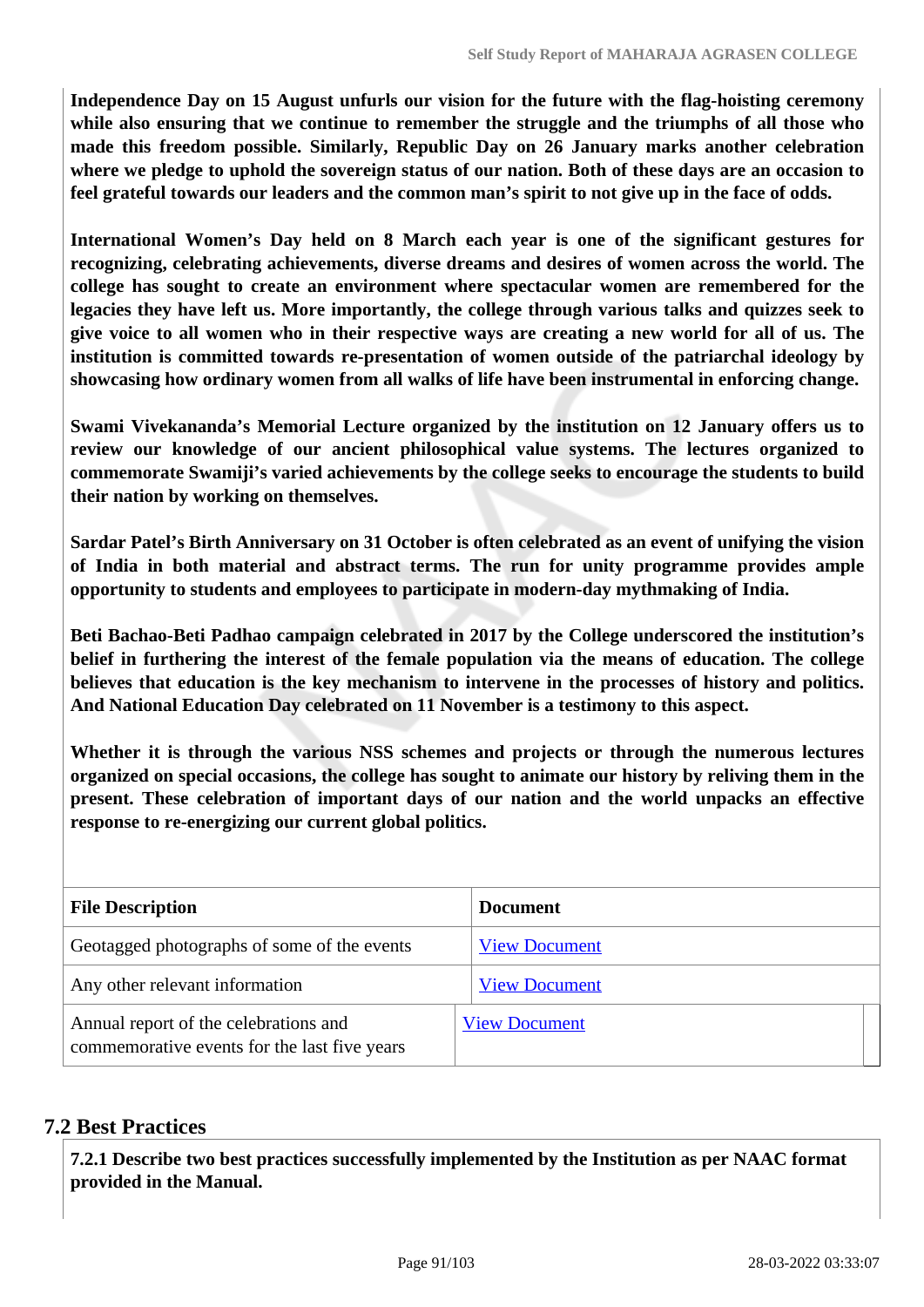**Response:** 

**Best Practice I\***

**Title of Practice: Experiential Learning Through Community Outreach**

**PROJECT AKSHAR**

**Project AKSHAR is our flagship project under the aegis of NSS which focuses on experiential learning through community outreach programmes. AKSHAR is unique in terms of how it provides a space for consistent engagement and mentoring of underprivileged children from the neighbourhood by our student volunteers. It underlines the institution's commitment to meaningful and consistent social intervention, as well as to its commitment of the need to inculcate a strong sense in our own students of a holistic, social consciousness and connectedness with underprivileged communities.** 

**Objectives of the Practice:**

- **AKSHAR aims to provide educational and skill building resources, as well as a compassionate, sensitive, and vibrant environment to these children with special focus on experiential learning. Its objectives, are the following:**
- **To bridge the knowledge gap for under-privileged children, who as first-generation learners, often lag behind in their classes.**
- **To help students celebrate and participate in national festivals, so they inculcate a sense of being part of a greater, national community and have a space to express their creativity and talents.**
- **To impart confidence building guidance, psychological counselling, and socialization skills so that they can have a better integration in their institutions and communities.**
- **To conduct health check-ups for students, so that all health conditions can be identified and treated in time.**
- **To organize workshops about issues related to physical, mental, and psychological health as well as about gender sensitization, self-defence and self-care.**

**Context:**

**AKSHAR began as a student initiative outreach programme under the aegis of the National Service Scheme at Maharaja Agrasen College in 2017. It has since grown from strength to strength, diversifying its objectives to empower and aid the target students to the maximum.** 

**The Practice:**

**The methodology and practice of AKSHAR's initiatives began with establishing a safe and sensitive**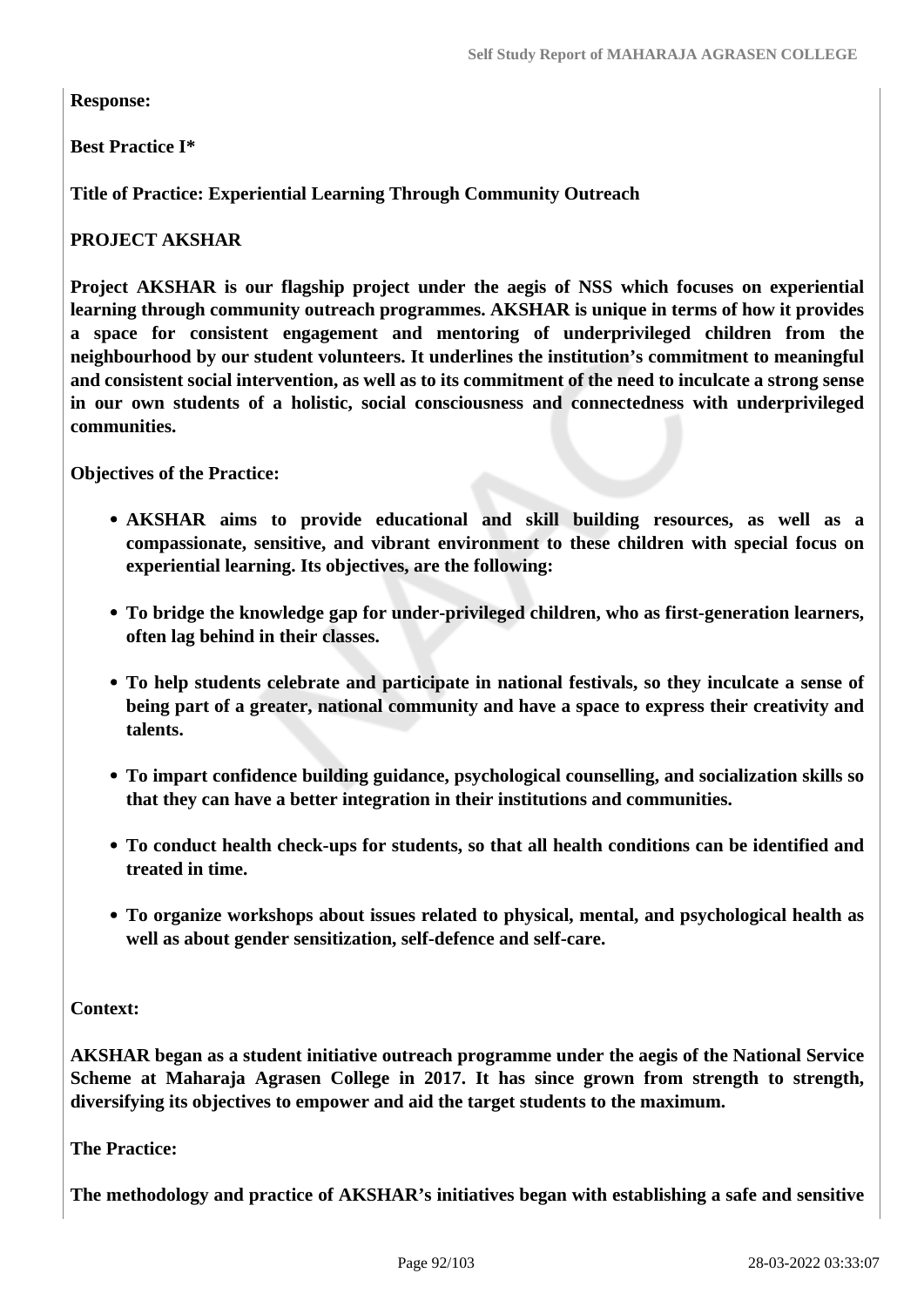**learning environment for underprivileged children, where they could be tutored and mentored by our student volunteers. The initial engagement began with study materials, stationery, story books and colouring notebooks in the five-day weekly classes. From there the structure and potential evolved to a more inclusive and integrated set up which included celebrations, creative competitions, talent shows, art and craft displays, donation camps and more recently, health camps.** 

**In 2017-18, the highlights of AKSHAR included the celebrations of the Independence Day and later, the 69th Republic Day on 26th January 2018 in the college premises. Discussions and interactions were held on the nature of the republic and ideas of patriotism. Several activities like dance, drawing and singing were organised for the young and bright students.** 

**2018-19 saw further entrenchment of AKSHAR events for underprivileged students. Apart from the regular classes, these students were part of Independence Day celebrations. This was followed by special cultural events on the occasion of Children's Day, including songs, dances and speeches by students. A donation camp was also organized, where art and craft material made by the children was displayed and sold. The Republic Day was duly celebrated on 26th January wherein all 80 students enrolled in the project participated in the event and showcased their creative talents.**

**2019-20 began with Independence Day celebrations followed by a Language Workshop on 17 September 2019. This workshop focused on basic communication skills in Hindi as well as English with tips on improvement of spoken and written language as well as social etiquette. By the end, all the 58 participants were able to introduce themselves in both English and Hindi. An interaction with parents was held on 28 September 2019 who were happy to be privy to their children's progress. A workshop was organized in October on the basics of personal hygiene as well as hygienic practices in one's environment as part of the Swachh Bharat Abhiyan. A three-day Arts and Crafts Exhibition and Donation Camp was held from 23-25 October 2019. People brought the displayed art and craft work and donated generously towards the cause.** 

**2020-21 was a difficult year with complete and partial lockdowns. The spirited enthusiasm of the AKSHAR team as well as the children was unhampered, and they resumed the programme as soon as they could in 2021. AKSHAR carried out its programmes even when regular teaching was suspended in college. Covid appropriate protocols were religiously followed during the teaching sessions held for the children. The AKSHAR team realized that the knowledge gap for these children from impoverished backgrounds would be insurmountable, given that most of them could not have access to online learning. In this situation, it was even more important for them to continue to receive educational guidance and tutoring.**

**A self-defence workshop was organized on International Day of the Girl Child on 11 October 2021 followed by a cultural competition on 31 January 2022.** 

**Evidence of Success:**

**The growing enrolments in the programme are perhaps the best indicator of its success. It is not just a marker of the interest and enthusiasm of the children, but also a vote of confidence by their parents and guardians The children over the years are more confident, articulate, well-adjusted and better integrated than they would be typically at the beginning of the programme.**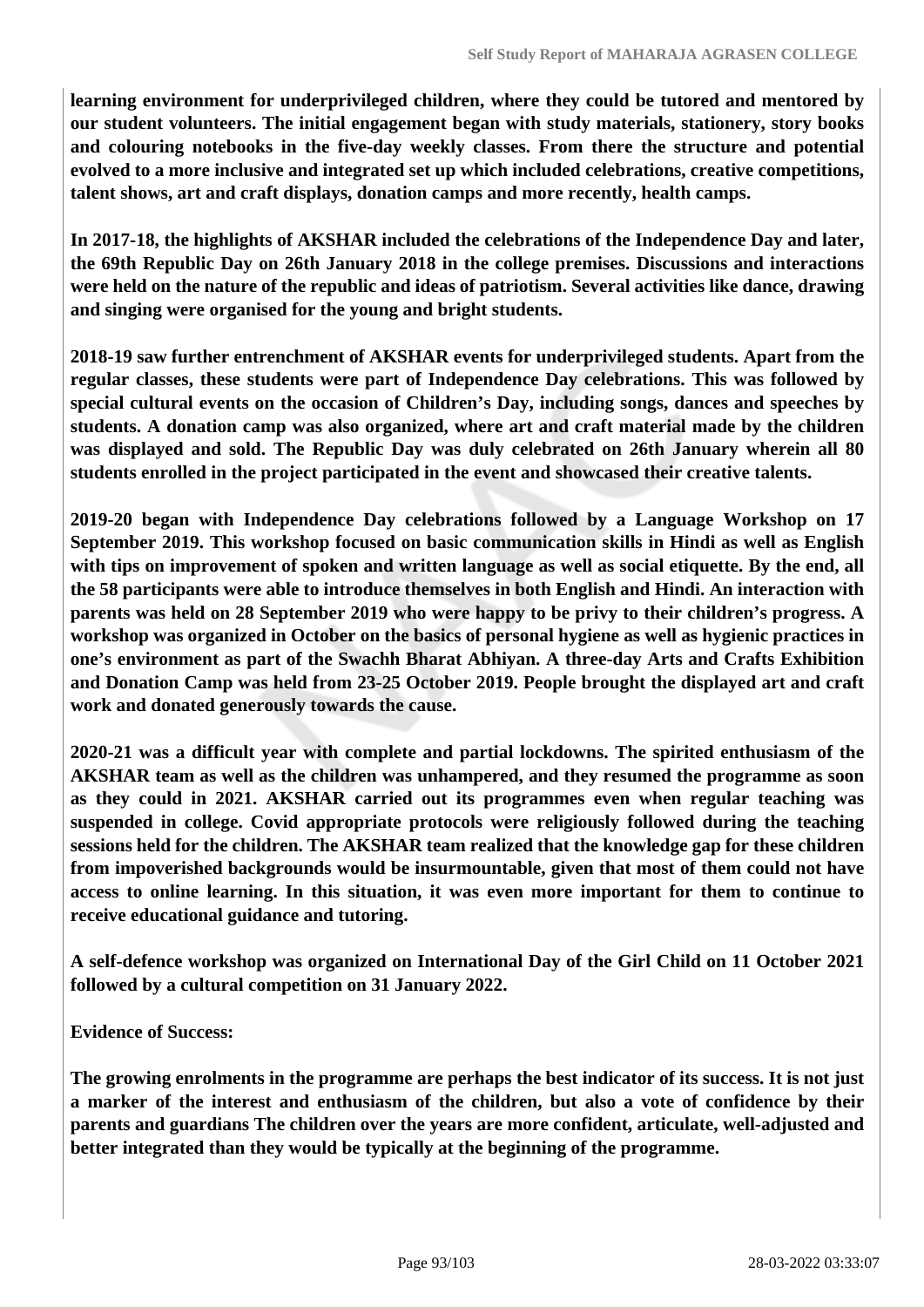## **AGRASEN BAROJI HELP INITIATIVE (ABHI) & PROJECT VILLAGE NISTHOLI**

**Goal: Maharaja Agrasen College is committed to the cause of providing focused cognitive knowledge and disciplined artistic training to students through multiple and heterogeneous platforms. The institution exemplifies a site where the students with their elevated skills set are able to translate their intellectual, creative, and social skills in pragmatic forms and practices outside of the college environment. Through the Agrasen Baroji Help Initiative (ABHI) and Project Village Nistholi, the college has initiated a collective program of knowing village communities and reliving lives lived in these rural areas; and thus engage in participatory forms of democracy.**

**The Context: This vision of building communities together takes on a concrete form through the practice of, what is categorized as, "Concentric Circles Model of Learning." This model operates through the principle of integration, facilitation and building communities together. This integration enables the improvement of skills and abilities of not only the students but also those who are outside of the institution's pedagogical milieu. It is with this principle in purview that the college works with the Baroji and Nistholi village community. Focusing upon gaining experiential knowledge, this interface offers crucial information in how educational institutions have a socio-cultural and democratic role to play in the wider society.** 

**The Practice: The area of study is Baroji Village situated in the district of Nuh (Mewat), Haryana and Nistholi in Loni. A collaborative venture by the institution offers tremendous opportunities of shaping and directing abstract, theoretical knowledge to a concrete, practical form via its enunciation in a different space. This interaction provides a means to connect disparate and yet the same world. Few programs and initiatives undertaken under this project are as follows:** 

**Swachhta Abhiyan:** 

**Various cleanliness drives were undertaken by a team of fifty students within the precincts of the village. This drive was a real-time manifestation of the Swachhta Abhiyan launched by the Hon'ble Prime Minister. In addition, the importance and significance of hygiene, sanitation was disseminated through numerous sensitization programs.** 

**Awareness Drives through Movie Screening:** 

**To facilitate the village communities to become more attuned towards various governmental regulations and to be aware of their forms of implementation, screening of movies was undertaken to provide a close and detailed insight into the various levels and stages of governmental operations and administrative policies.** 

**Library at Village Temple:** 

**This initiative was driven to popularize knowledge at all sites and for all sections of the village population. A small library was established at the village temple premises through a special donation drive carried out within the college.**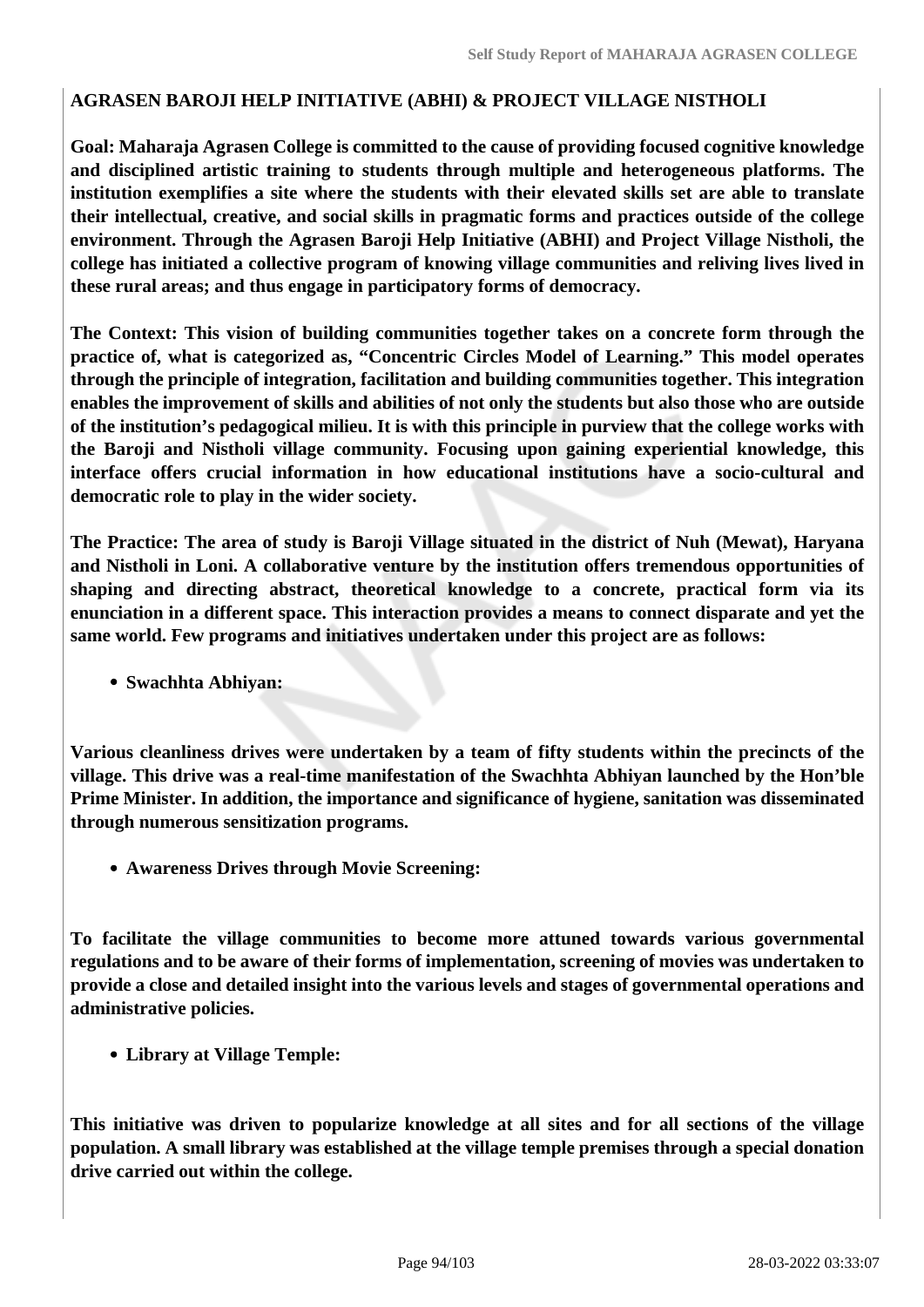## **Sports Facilities at Baroji:**

**To allow village folks to participate in an all-round development of their physical and cognitive skills, special activities were embarked upon. These included clearing grounds to play football, providing sporting equipments like goal posts, etc.** 

**Evidence of Success:** 

**These initiatives have showcased a world full of possibilities. It offered help and guidance to villagers to become more aware and to embark on their own quest of achieving their different goals. This sharing of knowledge registered interconnectedness and a relational sociality, which articulated the real meaning of humanity. While the students sought to share their knowledge with the village community, what was more enriching and valuable was how this knowledge broke barriers between diverse spaces and multiple classes.** 

**Problems Encountered and Resources Required:** 

- **There have been few teething problems that one has had to encounter before each visit to Baroji & Nistholi. From logistical problems like the availability of transportation and security and safety of volunteers.**
- **These initiatives blurred the boundaries and dichotomies of our modern world. In these years, Baroji and Nistholi and the institution have formed a close bond based on trust and mutual respect.**

**Best Practice II**

**Title of Practice: Inclusivity in Diversity**

**Objectives of the Practice: Diversity is the ethos of the community life at Maharaja Agrasen College. Nevertheless, this diversity is not devoid of the sense of inclusion. The college has evolved multiple facets to create a learning environment which is inclusive and holistic. This practice, therefore, will go on to provide a more tolerant and sensitive future to the nation. The introduction of the NEP, pivoting around the aspect of inclusivity in learning, has further boosted the efforts of the college on this front.** 

**All the machineries of the college function keeping the following motives in perspective to embed the diversities into one and thereby provide 'inclusivity in diversity':**

- **Involving**
- **Respecting**
- **Providing equal opportunities**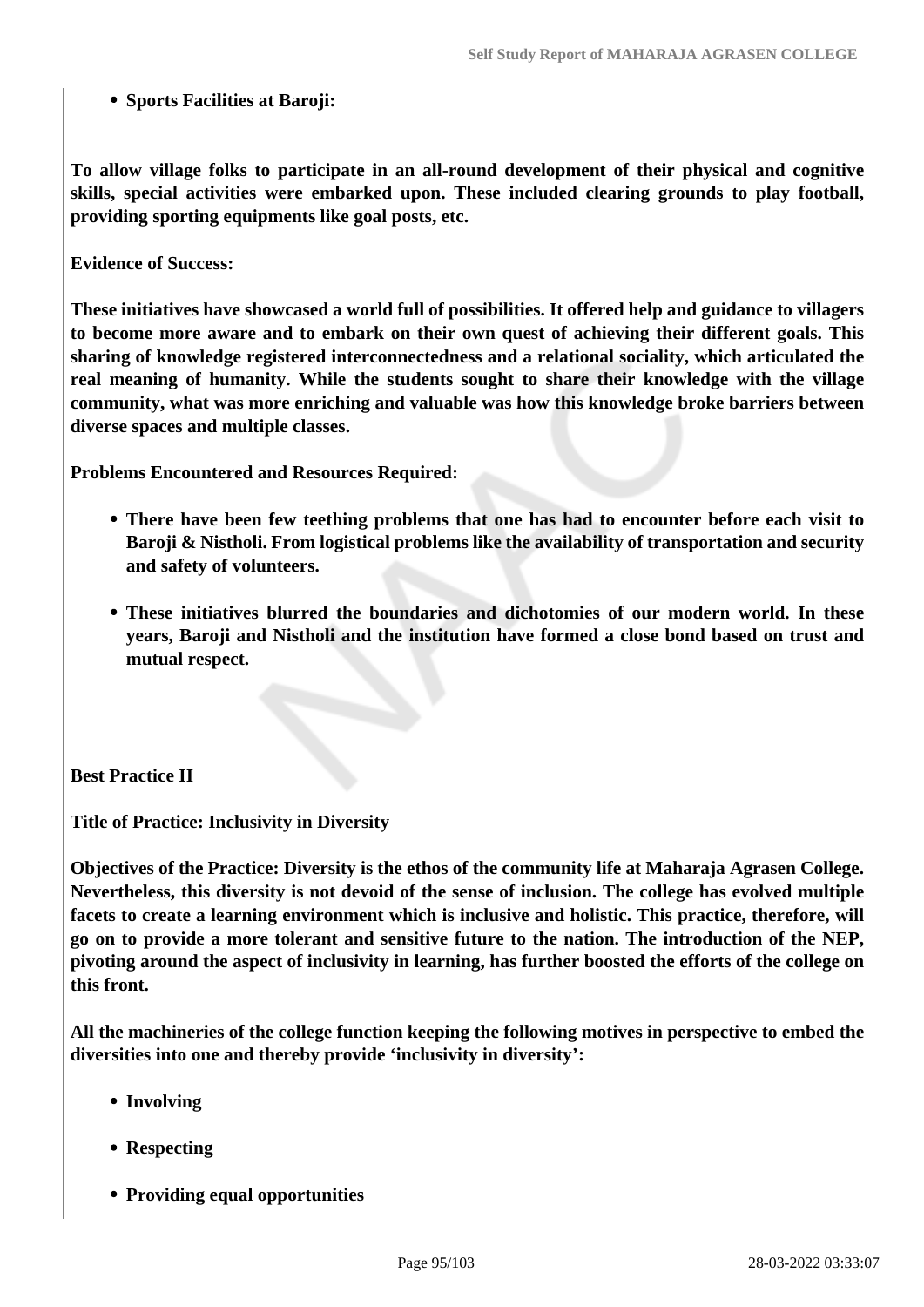**The Context: The practice of 'Inclusivity in Diversity' is exercised with the collective help of the departments, committees, cells, centers, clubs etc. of the college.**

**The Practice: Students and faculty members are encouraged to organize and participate various activities to inculcate the value of 'Inclusivity in Diversity':**

- **NCC 2 Delhi Girls Battalion: As a part of the PM Rally camp organized on 29 January 2021 commemorating India's 73rd Republic Day, the cadets participated in the folk-dance tableau. The cadets enthusiastically learnt and performed folk dances of various regions. This experience was extremely enlightening for them as they became aware of the rich cultural heritage of the land and its unique diversity.**
- **SPIC MACAY Virasat: SPIC MACAY (Society for the Promotion of Indian Classical Music and Culture Amongst Youth) is a voluntary youth movement that promotes multiple dimensions of Indian and World heritage by organizing programs of Classical Music, Classical Dance, Folk, Arts and Crafts, Theatre, Yoga, Meditation, Talks, Cinema Classics and Walks. As a part of the regular activities under the aegis of SPIC MACAY, the college organizes weekly meetings of SPIC MACAY volunteers from all age groups and from any background to exchange their knowledge about the rich and diverse heritage of India. Not only do the students get a chance to watch the artists perform and explain the art forms in these forums, but they also get a chance to interact with them directly and enrich themselves with knowledge about the diverse cultural heritage of India. These activities help in imbibing in the youth a sense of pride about the diversity in India. They are able to inculcate values and knowledge that the diverse cultures provide, thereby, helping in creating more inclusive, tolerant and sensitive individuals of the future.**
- **Young India Know Thyself: This leadership programme organized by Vivekananda Kendra is inspired by the principles of the youth icon Swami Vivekananda. In the year 2018-19, this camp was hosted by the college where students from various institutions from Delhi participated along with students of Maharaja Agrasen College. Through the concept of "Back to Basics", the YIKT camp was successful in inculcating awareness and inclusivity amongst the students.**
- **Ek Bharat Shreshtha Bharat Club: As per the guidelines from the government, under the flagship initiative of Ek Bharat Shreshtha Bharat, Maharaja Agrasen College of Delhi University launched the MAC-EBSB club in 2019. This club has students from all socioeconomic and cultural backgrounds. As the per the directives of the Government of India, the club organised several activities focusing on the North-eastern state of Sikkim, with the aim of creating an awareness about cultural heritage and people of the state.**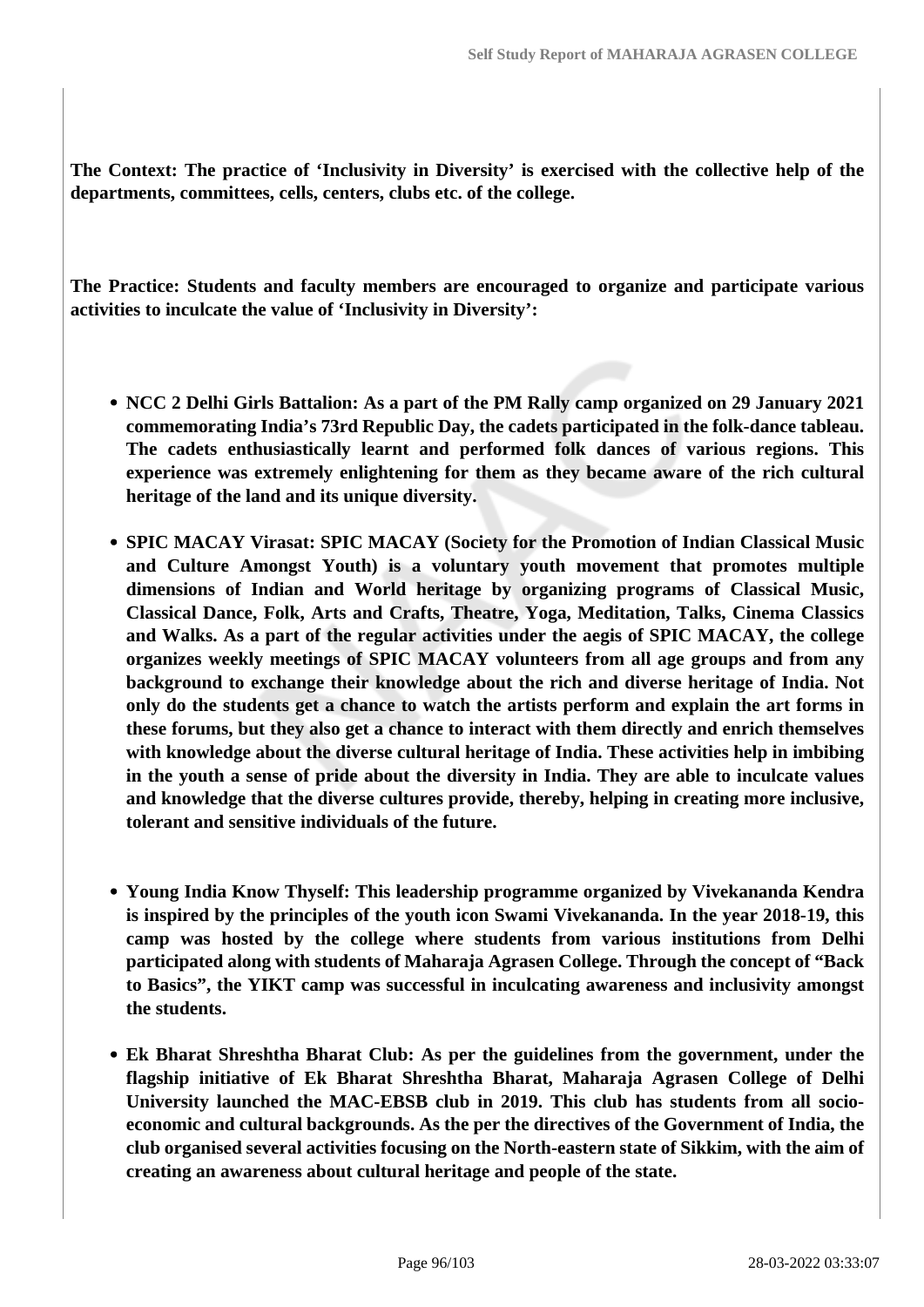- **Sanskriti Kala Kendra: The Kendra encourages culture-centric research and activities to help generate knowledge about the diverse cultures existing all over the world. The annual celebration of 'Vasant Utsav' a festival is considered to be an intrinsic part of most cultures globally.**
- **Silver Jubilee Center for North East India: The Silver Jubilee Centre for North East India is a body of students and teachers from the North East region of India and aims to provide a wider platform to the students to display the essence of their region culturally, academically and through other modes and thereby, continue with its endeavour to sensitise the people of the Indian mainland about the oblivious North East.**
- **Center for Performance Arts and Cultural Studies (CPACS): In 2017-18, the Centre did a two-months long activity of scripting, shooting, editing and distribution of a short antiragging feature film entitled 'Shabad Sambhale Boliye' to create awareness against verbal abuse, micro-aggression and discrimination on the campuses of higher education in India.**
- **National Conference on "Representation of the Disabled in Literature and Cinema" by Department of English: In order to exercise the best practice of inclusivity, the department of English in association with Equal Opportunity Cell, organized a 5 day long National Conference focusing on the issue of disability between 15 June and 20 June 2020. The motive was to deliberate on the issues related to disability with policy makers, academics, as well as people with disability who have excelled in the fields on sports, art, and literature.**
- **Equal Opportunity Cell: The Equal Opportunity Cell acts as a mediation channel between the persons with disability in the college fraternity and the able ones. It works with the mission of providing to the persons with disability an inclusive environment within the college while also training them to adapt to the demands of the outside world.**
- **SC/ ST Cell: This cell has been set up to support the faculty and students from SC/ST categories and functions with the Liaison Officer SC/ST as its coordinator. The cell addresses the grievances of the students and faculty of the mentioned categories and thereby provide a congenial and inclusive learning environment for the socially marginalized community.**

**Evidence of Success:** 

**The efforts put together via all available fronts of the college has started showing its dividends. Several collaborative programmes are being organized, these days, which are a proof of the growing sense of respect, knowledge, and bonhomie that diverse communities in the college are showing towards each other.** 

**Problems Encountered and Resources Required**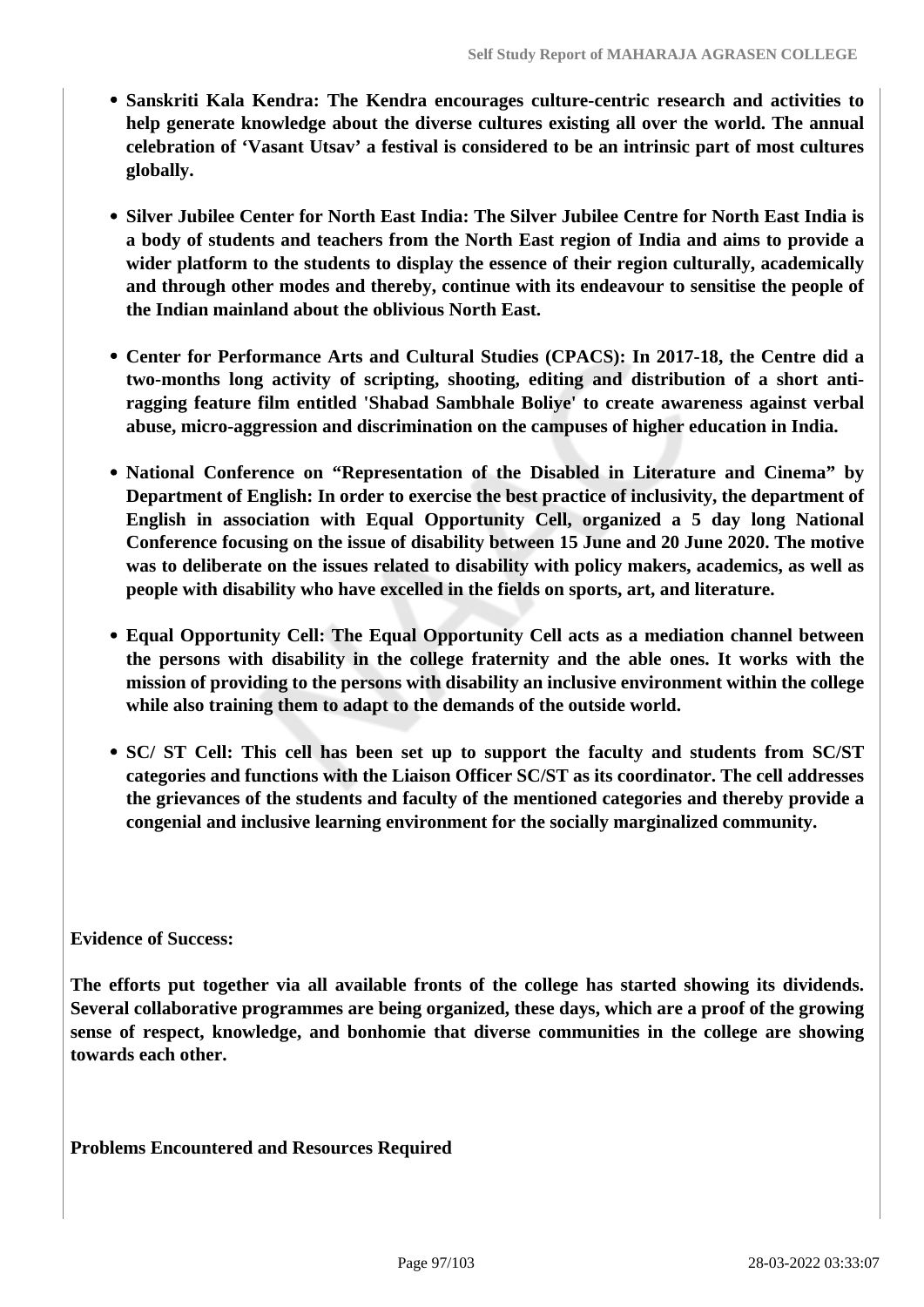- 1.**Better networking of all the machineries of college for more efficient implementation of the mentioned best practice**
- 2.**Accessible sources of funding to help organize sensitization drives and programmes addressing issues of all marginalised sections.**

#### **\*Details given in the attached link**

| <b>File Description</b>                      | <b>Document</b>      |
|----------------------------------------------|----------------------|
| Any other relevant information               | <b>View Document</b> |
| Best practices in the Institutional web site | <b>View Document</b> |

## **7.3 Institutional Distinctiveness**

 **7.3.1 Portray the performance of the Institution in one area distinctive to its priority and thrust within 1000 words**

**Response:** 

**The institution's accent on preparedness for NEP 2020 and to groom students keeping in mind Education 4.0 & Industry 4.0 involves integrating technology with traditional teaching models and enhancing their understanding of our rich cultural heritage. The next level evolution in education is about utilization of new age technology to assist and supplement traditional teaching and learning methods. This also addresses the needs of future as it evolves and unfolds before us. According to Klaus Schwab, Founder, and Executive Chairman, World Economic Forum, "We must develop a comprehensive and globally shared view of how technology is affecting our lives and reshaping our economic, social, cultural, and human environments. There has never been a time of greater promise, or greater peril." Industry 4.0 will per force require work force with essential collaborative, digital and organizational skills who can operate effectively in the unified workspace, which is physical as well as digital.** 

**In keeping with these requirements, the Learning Outcomes Based Curriculum Framework connects the idea of desired outcomes with an emphasis on interactive, skill-based learning.**

**Studies have shown that students taught in such skill oriented, interactive, guided paradigms develop better innovative ideation, critical thinking and applicational ability along with a sound academic foundation. To this very end, therefore, the institution has dedicated resources and assets as well as endeavours and programmes. Systematic upgradation to wifi enabled campus, five state-of-the-art smart classrooms with multi-media teaching aids, recording studio with the latest recording facilities has enabled effective teaching-learning with digital aids and academic interfacing. The college also has an e-learning portal, which utilizes the Moodle platform as a means of supplementing and**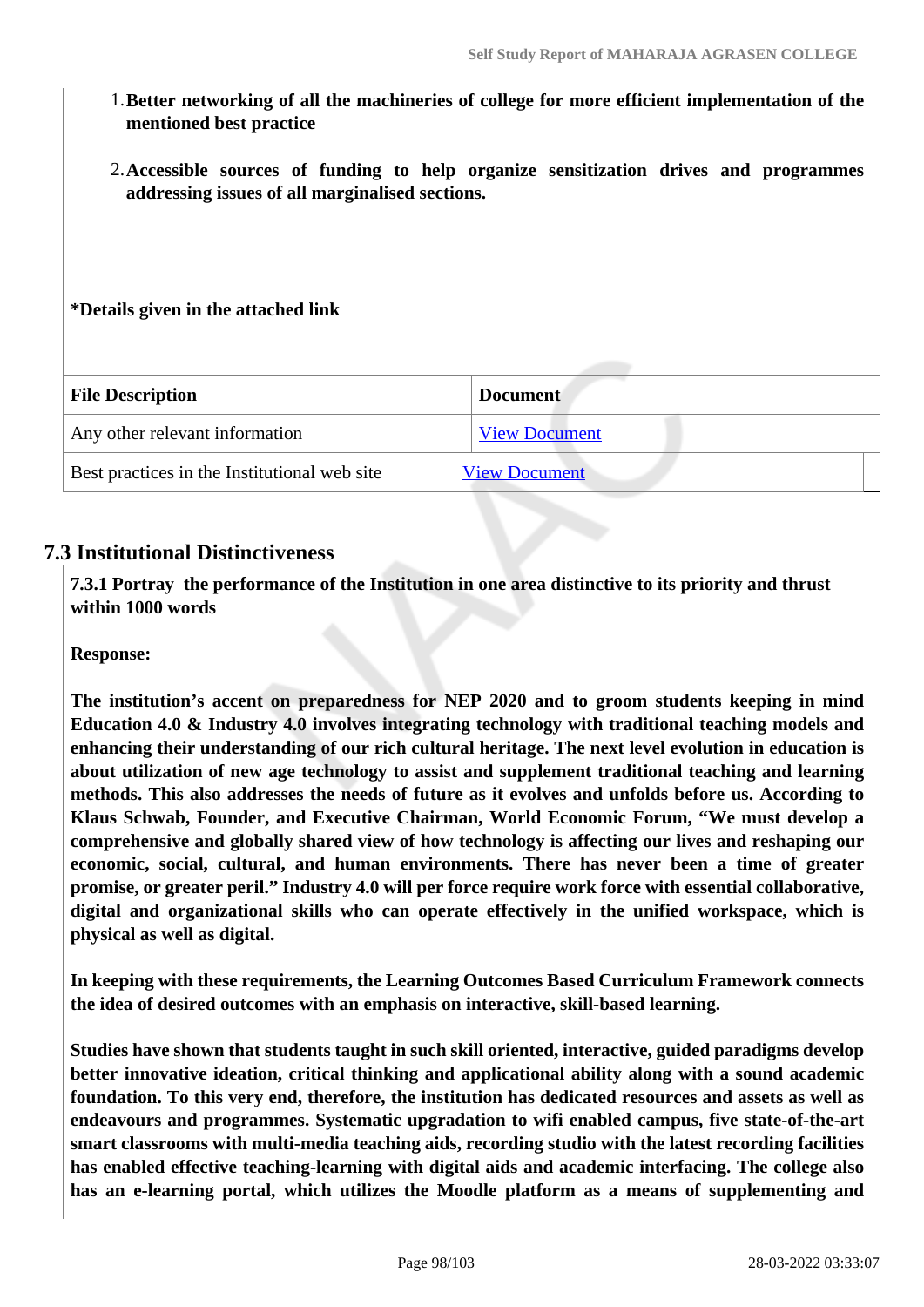**structuring online teaching. This portal offers easy access to study material and vetted notes to students.** 

 **As a measure of preparedness for the future, the college has promoted several endeavours that promote hard and soft skill empowerment.** 



**Hard Skill Empowerment:**

**Add-on Courses: The following add on courses were successfully conducted: Introduction to Data Science for Business using R Programming Language, Data Analysis for Business Decision Making, Sugam Sangeet, Mobile App Designing: Level 1, English Language Course for Professional Success (Level 1-Basic), Data Analysis for Business Decision Making and Advanced Diploma in TV Program and News Production to enhance skill development.**

**Conferences, Seminars & Special Lectures: Conferences, Seminars and Special Lectures are organised in college to enable students to interact with the best minds in their respective disciplines.** 

**Interface with Alumni: The Annual Alumni Meet is a calendar event that has lately seen close to 300 alumni. Besides, there are departmental alumni meets aiming at better interface between the alumni and the current students to share insights into their career paths.** 

**Field Trips & Industrial Tours: Regular interface with the relevant industry is maintained through Industrial and Field Trips which enhance the theoretical concepts taught in classrooms and visits to**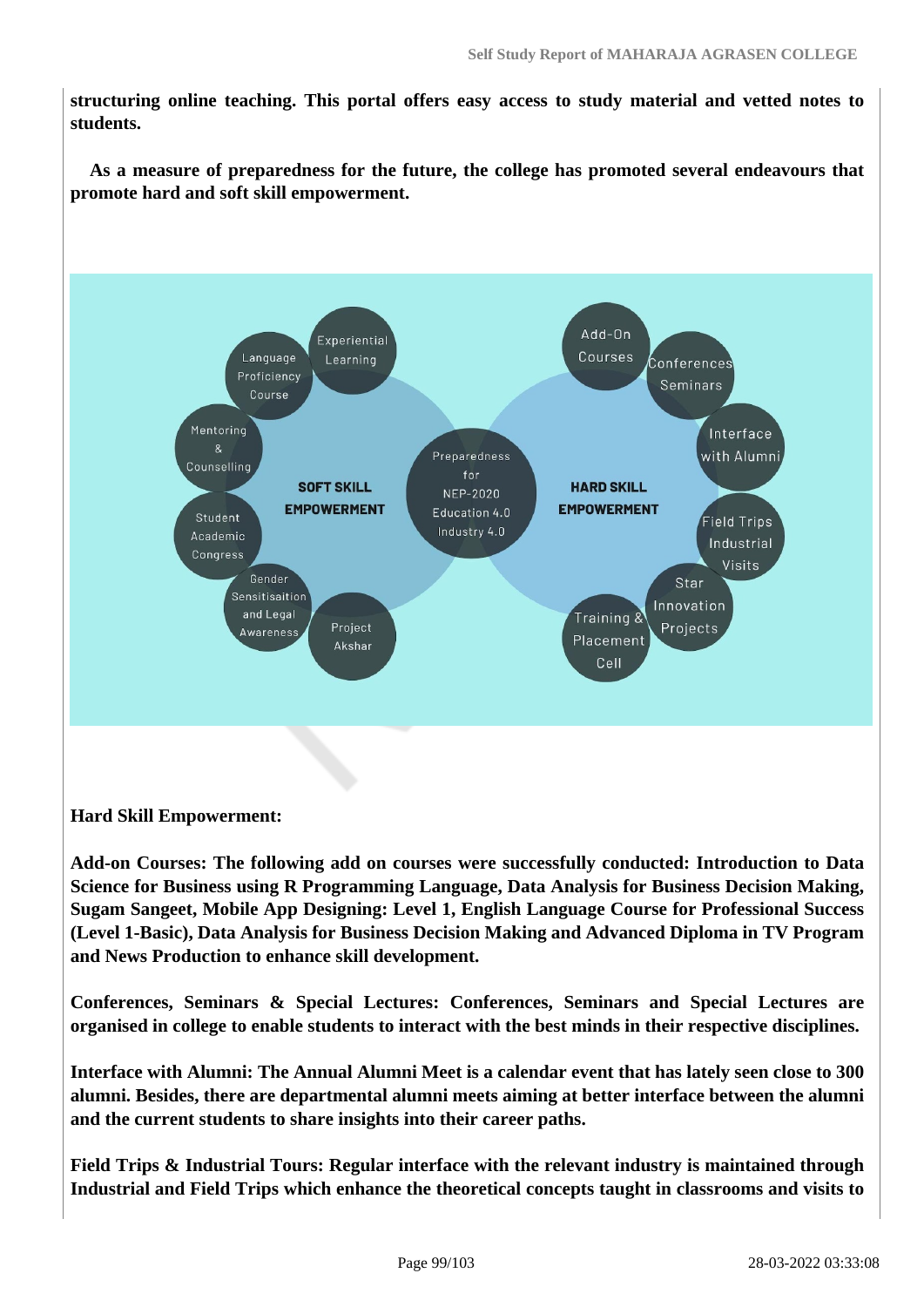**key historical sites gives them wider exposure and better understanding of our rich cultural heritage besides inculcating leadership and team spirit skills. Such trips lead to experiential and participatory learning and ensures effective operationalization of the curriculum.** 

**Star Innovation Projects (SIP): Student Driven Research is our USP and the college focuses proactively in encouraging the same. Abdul Kalam Centre, a single point research-oriented hub is available for students and faculty with software and hardware assistance. 7 student driven projects with a budget outlay of Rs1,08,00,000/-. funded by University of Delhi are currently in progress.**

**Training & Placement Cell: A proactive training and placement cell exposes students to various internship and employment opportunities and also mentors and grooms them into a skill empowered job ready workforce.**

**Soft Skill Empowerment**

**Workshops on Gender Sensitisation and Legal Awareness: Workshops on Gender Sensitization and an add on course on 'Legal Awareness' is organized for students in association with Delhi State Legal Authority to spread Legal Literacy amongst the younger generation, and to sensitize to gender issues.**

**English Language Proficiency Course (ELPC): ELPC workshops have been consistently held to help students with inadequate linguistic and communication skills to overcome their challenges and communicate with better articulation and confidence. These workshops are of tremendous help to many students and are quite popular.** 

**Project AKSHAR: This extremely successful community outreach project engages students with the underprivileged children in the vicinity. Students become teachers as they impart quality remedial education to children residing in Dallupura and Kondli.** 

**Student Academic Congress: Organised by the students and for the students, the five Academic Student Congress held regularly have witnessed large scale participation by students who present quality papers focusing on key challenges in higher education in recent times. These have imparted leadership and organizational skills as well as fostered team spirit.**

**Mentoring and Counselling: Regular mentoring and counselling of students with professional experts enhances their mental and emotional balance. This helps students deal with issues of low selfesteem, anxiety, and stress management.** 

**Experiental Learning Through Community Outreach: Initiatives such as collaboration with villages Baroji and Nistholi has helped evolve students into better citizens with heightened sense of social responsibility and awareness of cultural diversity.**

| <b>File Description</b>                      | <b>Document</b>      |
|----------------------------------------------|----------------------|
| Appropriate web in the Institutional website | <b>View Document</b> |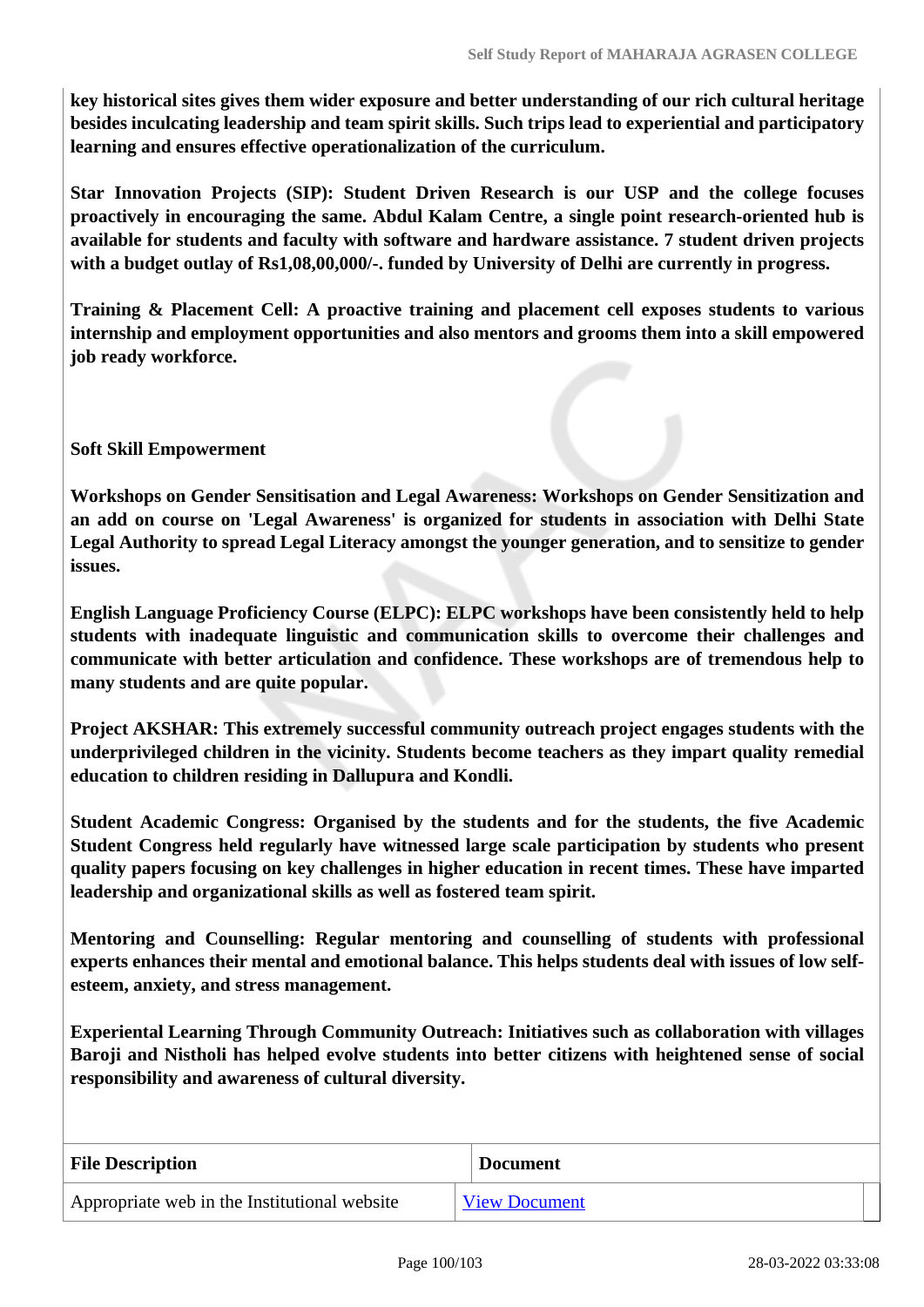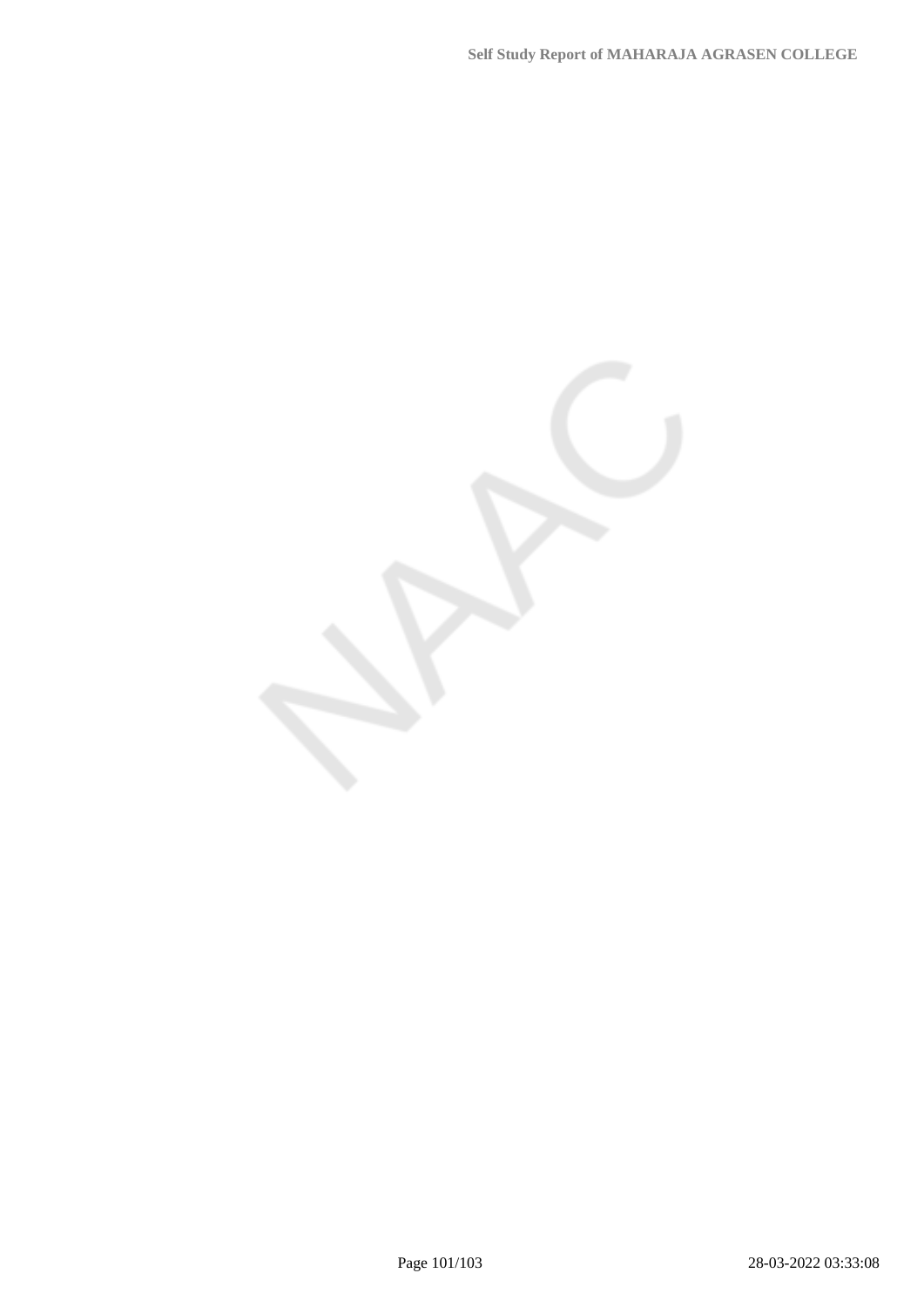# **5. CONCLUSION**

## **Additional Information :**

**It is our constant endeavour to improve and enhance our policies, practices, and processes to provide a learning environment conducive to holistic development to create an evolved sensitive and sensitized citizenry. The following tabular representation gives a bird's eye view of our progress in the last five years.** 

| 1.               | Introduction of 8 undergraduate $ 8 $                             | undergraduate<br>3 <sup>1</sup><br>and                             |
|------------------|-------------------------------------------------------------------|--------------------------------------------------------------------|
|                  | and 3 postgraduate courses                                        | postgraduate courses approved                                      |
|                  |                                                                   | by the Governing Body.                                             |
| $\overline{2}$ . | <b>Promotion of faculty</b>                                       | 40 faculty promoted to the next                                    |
|                  |                                                                   | level, 11 faculty promoted to                                      |
|                  |                                                                   | Professors.                                                        |
| 3.               | <b>Induction of new faculty</b>                                   | <b>Approval</b><br>pending<br>with                                 |
| 4.               |                                                                   | <b>Government of Delhi.</b>                                        |
|                  | <b>Digital Teaching Aids</b>                                      | <b>Setting up of the MAC E-learning</b><br>portal                  |
| 5.               | <b>Institute Social Responsibility</b>                            | Maharaja<br><b>College</b><br><b>Agrasen</b>                       |
|                  |                                                                   | successfully ran a Quarantine                                      |
|                  |                                                                   | Centre with the support of                                         |
|                  |                                                                   | <b>Government of NCT of Delhi.</b>                                 |
|                  |                                                                   |                                                                    |
| 6.               |                                                                   |                                                                    |
|                  | <b>Experiential Learning through</b><br><b>Community Outreach</b> | Project ABHI - Agrasen Baroji<br><b>Help Initiative</b>            |
|                  |                                                                   |                                                                    |
|                  |                                                                   | <b>Project Nistholi</b>                                            |
|                  |                                                                   |                                                                    |
|                  |                                                                   | <b>Project Akshar</b>                                              |
|                  |                                                                   |                                                                    |
|                  |                                                                   |                                                                    |
| 7.               | <b>Industry - Academia interface</b>                              | Industry - Academia interface                                      |
|                  |                                                                   | augmented through seminars and                                     |
|                  |                                                                   | Conferences (130 in the last five                                  |
|                  |                                                                   | <b>Special</b><br><b>Talks</b><br>years),<br>and                   |
|                  |                                                                   | <b>Industrial Visits.</b>                                          |
| 8.               | <b>Parent - Teacher Interaction</b>                               | <b>Teacher</b><br><b>Samvaad</b><br>- Parent                       |
|                  |                                                                   | <b>Interactions</b><br>initiated<br>and<br>successfully conducted. |
| $\vert$ 9.       | <b>Induction of National</b>                                      | Cadet First batch of 54 NCC female                                 |
|                  | Corps                                                             | cadets initiated.                                                  |
| 10.              | <b>Student Driven Research</b>                                    | 7 student driven star innovation                                   |
|                  |                                                                   | from<br>projects<br>with funding                                   |
|                  |                                                                   | <b>University of Delhi.</b>                                        |
| 11.              | <b>Publications</b><br>of<br>articles<br>in                       | Average publication per faculty                                    |
|                  |                                                                   |                                                                    |